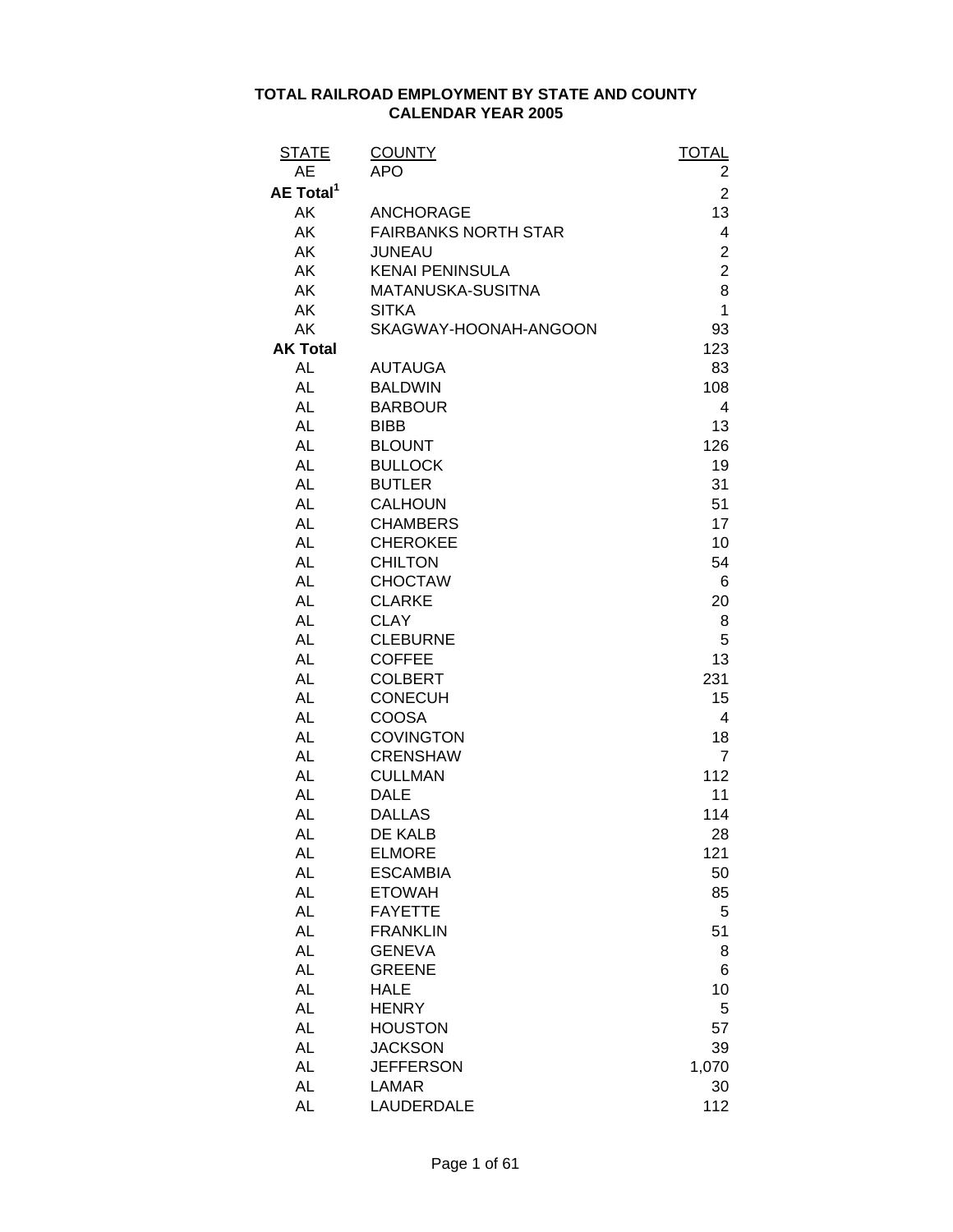| <b>STATE</b>          | <b>COUNTY</b>     | <b>TOTAL</b>            |
|-----------------------|-------------------|-------------------------|
| AL                    | <b>LAWRENCE</b>   | 9                       |
| AL                    | <b>LEE</b>        | 32                      |
| AL                    | <b>LIMESTONE</b>  | 6                       |
| <b>AL</b>             | <b>LOWNDES</b>    | 8                       |
| <b>AL</b>             | <b>MACON</b>      | 6                       |
| AL                    | <b>MADISON</b>    | 25                      |
| <b>AL</b>             | <b>MARENGO</b>    | 10                      |
| <b>AL</b>             | <b>MARION</b>     | 17                      |
| <b>AL</b>             | <b>MARSHALL</b>   | 13                      |
| <b>AL</b>             | <b>MOBILE</b>     | 364                     |
| <b>AL</b>             | <b>MONROE</b>     | 53                      |
| <b>AL</b>             | <b>MONTGOMERY</b> | 131                     |
| <b>AL</b>             | <b>MORGAN</b>     | 54                      |
| <b>AL</b>             | <b>PERRY</b>      | 3                       |
| <b>AL</b>             | <b>PICKENS</b>    | 24                      |
| <b>AL</b>             | <b>PIKE</b>       | 34                      |
| <b>AL</b>             | <b>RANDOLPH</b>   | 48                      |
| <b>AL</b>             | <b>RUSSELL</b>    | 60                      |
| <b>AL</b>             | <b>SHELBY</b>     | 106                     |
| <b>AL</b>             | <b>ST CLAIR</b>   | 139                     |
| <b>AL</b>             | <b>SUMTER</b>     | 12                      |
| <b>AL</b>             | <b>TALLADEGA</b>  | 45                      |
| <b>AL</b>             | <b>TALLAPOOSA</b> | 11                      |
| <b>AL</b>             | <b>TUSCALOOSA</b> | 27                      |
| <b>AL</b>             | <b>WALKER</b>     | 197                     |
| <b>AL</b>             | <b>WASHINGTON</b> | 11                      |
| <b>AL</b>             | <b>WILCOX</b>     | 10                      |
| AL                    | <b>WINSTON</b>    | 41                      |
| <b>AL Total</b>       |                   | 4,253                   |
| AP                    | <b>APO</b>        | 2                       |
| AP Total <sup>1</sup> |                   | $\overline{\mathbf{c}}$ |
| AR                    | <b>ARKANSAS</b>   | $\overline{7}$          |
| AR                    | <b>ASHLEY</b>     | 22                      |
| <b>AR</b>             | <b>BAXTER</b>     | 23                      |
| AR                    | <b>BENTON</b>     | 25                      |
| AR                    | <b>BOONE</b>      | 8                       |
| AR                    | <b>BRADLEY</b>    | $\boldsymbol{9}$        |
| AR                    | <b>CALHOUN</b>    | $\overline{7}$          |
| AR                    | <b>CARROLL</b>    | 4                       |
| AR                    | <b>CHICOT</b>     | 3                       |
| AR                    | <b>CLARK</b>      | 47                      |
| AR                    | <b>CLAY</b>       | 4                       |
| AR                    | <b>CLEBURNE</b>   | 12                      |
| AR                    | <b>CLEVELAND</b>  | 72                      |
| AR                    | <b>COLUMBIA</b>   | $\overline{7}$          |
| AR                    | <b>CONWAY</b>     | 8                       |
| AR                    | <b>CRAIGHEAD</b>  | 60                      |
| AR                    | <b>CRAWFORD</b>   | 68                      |
| AR                    | <b>CRITTENDEN</b> | 46                      |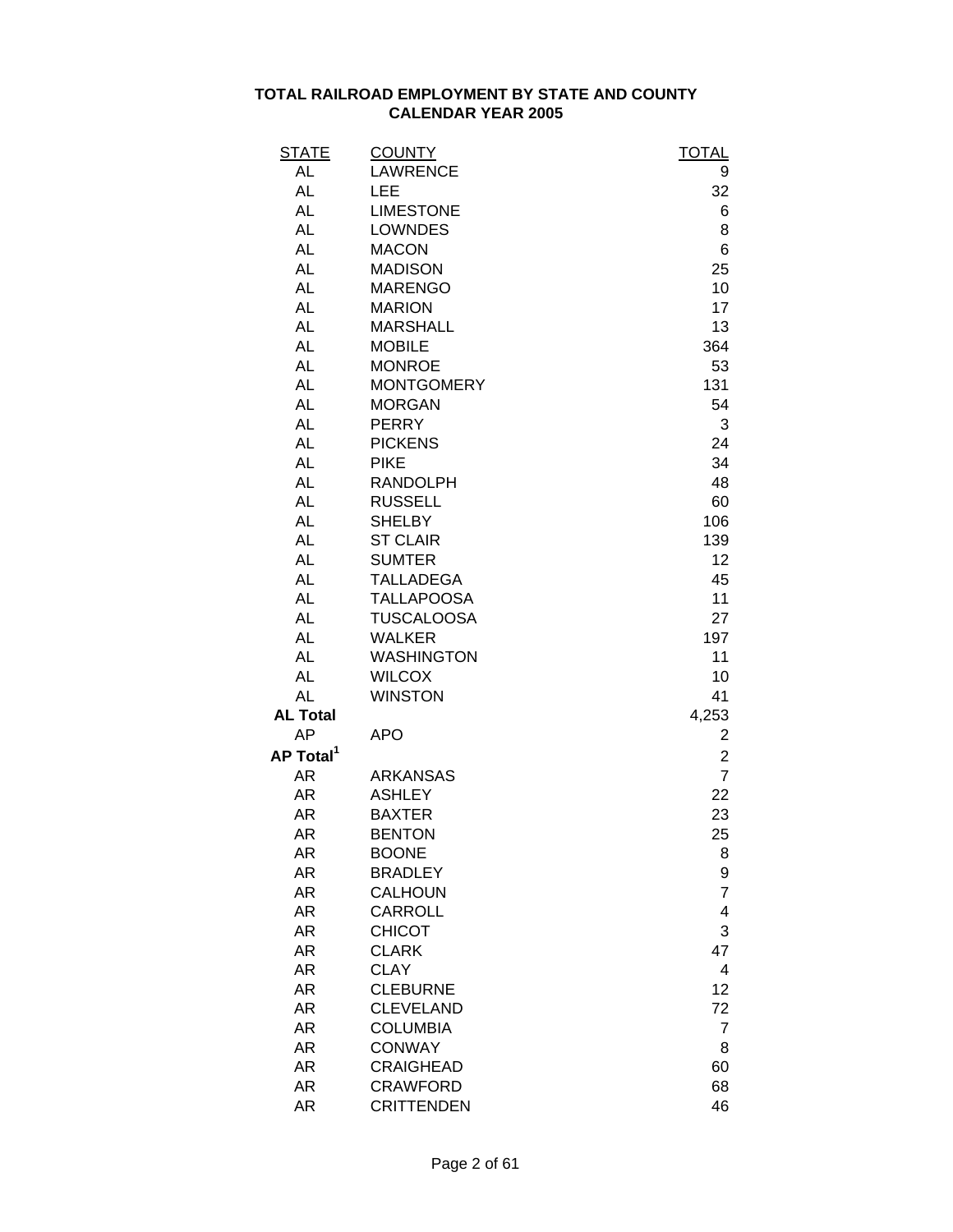| <b>STATE</b> | <b>COUNTY</b>       | <b>TOTAL</b>   |
|--------------|---------------------|----------------|
| AR           | <b>CROSS</b>        | 35             |
| AR           | <b>DALLAS</b>       | 8              |
| AR           | <b>DESHA</b>        | 29             |
| AR           | <b>DREW</b>         | 23             |
| AR           | <b>FAULKNER</b>     | 305            |
| AR           | <b>FRANKLIN</b>     | 1              |
| <b>AR</b>    | <b>FULTON</b>       | 57             |
| AR           | <b>GARLAND</b>      | 57             |
| AR           | <b>GRANT</b>        | 139            |
| AR           | <b>GREENE</b>       | 18             |
| AR           | <b>HEMPSTEAD</b>    | $\overline{2}$ |
| AR           | <b>HOT SPRING</b>   | 65             |
| AR           | <b>HOWARD</b>       | 44             |
| <b>AR</b>    | <b>INDEPENDENCE</b> | 37             |
| AR           | <b>IZARD</b>        | 3              |
| AR           | <b>JACKSON</b>      | 19             |
| AR           | <b>JEFFERSON</b>    | 510            |
| AR           | <b>JOHNSON</b>      | 12             |
| AR           | <b>LAFAYETTE</b>    | 11             |
| AR           | <b>LAWRENCE</b>     | 24             |
| AR           | LEE                 | 3              |
| <b>AR</b>    | <b>LINCOLN</b>      | 60             |
| AR           | <b>LITTLE RIVER</b> | 21             |
| <b>AR</b>    | <b>LOGAN</b>        | 5              |
| AR           | <b>LONOKE</b>       | 267            |
| <b>AR</b>    | <b>MADISON</b>      | 7              |
| <b>AR</b>    | <b>MARION</b>       | $\overline{7}$ |
| AR           | <b>MILLER</b>       | 12             |
| AR           | <b>MISSISSIPPI</b>  | 27             |
| <b>AR</b>    | <b>MONROE</b>       | 14             |
| <b>AR</b>    | <b>MONTGOMERY</b>   | 6              |
| <b>AR</b>    | <b>NEVADA</b>       | 20             |
| <b>AR</b>    | <b>OUACHITA</b>     | 28             |
| AR           | <b>PERRY</b>        | 19             |
| AR           | <b>PHILLIPS</b>     | 12             |
| <b>AR</b>    | <b>PIKE</b>         | 24             |
| <b>AR</b>    | <b>POINSETT</b>     | 3              |
| <b>AR</b>    | <b>POLK</b>         | 14             |
| <b>AR</b>    | <b>POPE</b>         | 22             |
| <b>AR</b>    | <b>PRAIRIE</b>      | 4              |
| <b>AR</b>    | <b>PULASKI</b>      | 1,146          |
| <b>AR</b>    | <b>RANDOLPH</b>     | 16             |
| <b>AR</b>    | <b>SALINE</b>       | 167            |
| <b>AR</b>    | <b>SCOTT</b>        | 1              |
| <b>AR</b>    | <b>SEBASTIAN</b>    | 46             |
| <b>AR</b>    | <b>SEVIER</b>       | 69             |
| <b>AR</b>    | <b>SHARP</b>        | 16             |
| <b>AR</b>    | <b>ST FRANCIS</b>   | 19             |
| <b>AR</b>    | <b>STONE</b>        | $\overline{2}$ |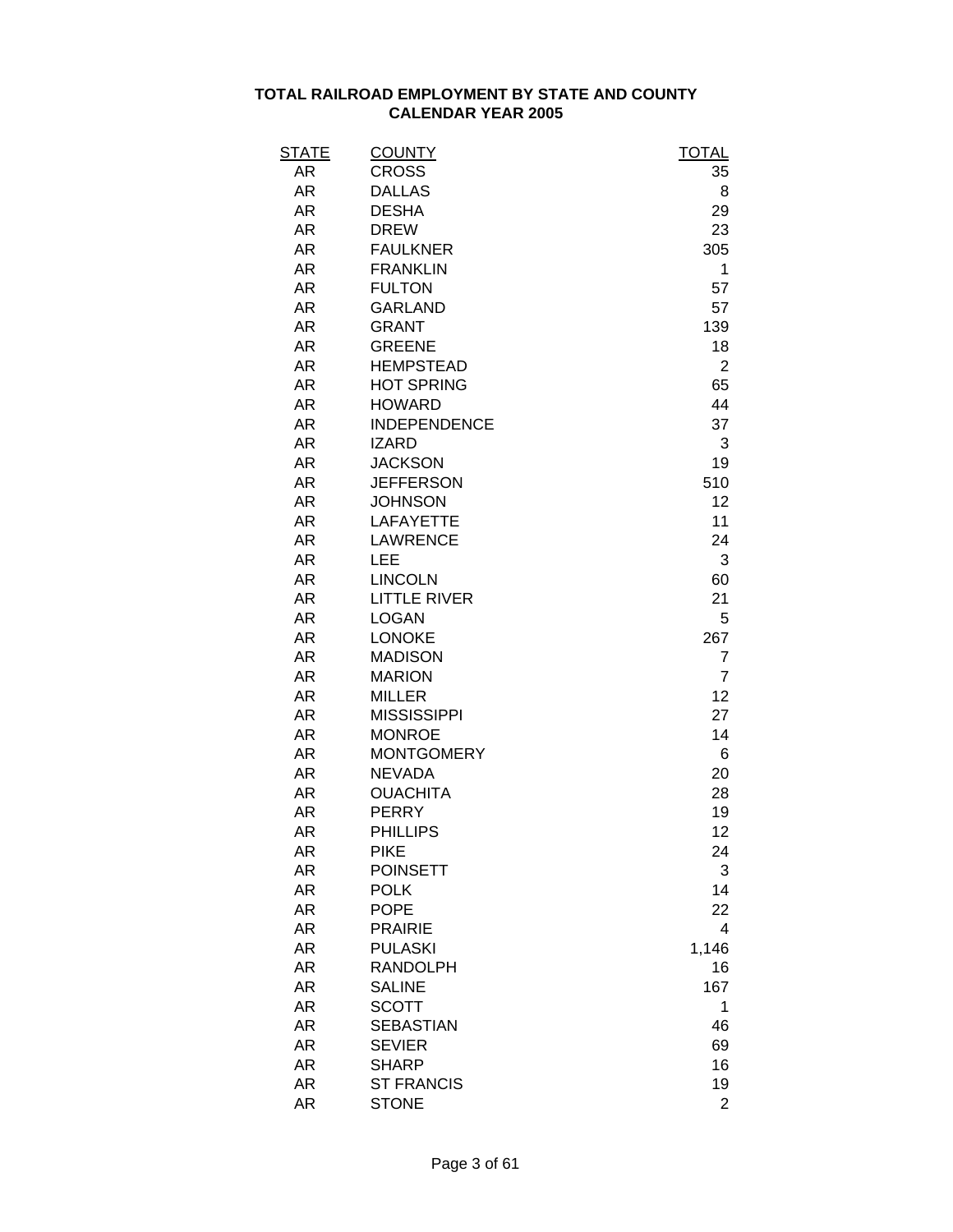| <b>STATE</b>    | <b>COUNTY</b>       | <b>TOTAL</b> |
|-----------------|---------------------|--------------|
| AR              | <b>UNION</b>        | 23           |
| AR              | <b>VAN BUREN</b>    | 2            |
| <b>AR</b>       | <b>WASHINGTON</b>   | 50           |
| <b>AR</b>       | <b>WHITE</b>        | 112          |
| <b>AR</b>       | <b>YELL</b>         | 8            |
| <b>AR Total</b> |                     | 4,083        |
| <b>AZ</b>       | <b>APACHE</b>       | 296          |
| <b>AZ</b>       | <b>COCHISE</b>      | 60           |
| AΖ              | COCONINO            | 267          |
| <b>AZ</b>       | <b>GILA</b>         | 42           |
| <b>AΖ</b>       | <b>GRAHAM</b>       | 37           |
| <b>AZ</b>       | <b>GREENLEE</b>     | 5            |
| AΖ              | <b>LAPAZ</b>        | 19           |
| <b>AZ</b>       | <b>MARICOPA</b>     | 511          |
| <b>AZ</b>       | <b>MOHAVE</b>       | 356          |
| <b>AZ</b>       | <b>NAVAJO</b>       | 632          |
| <b>AZ</b>       | <b>PIMA</b>         | 894          |
| <b>AZ</b>       | <b>PINAL</b>        | 108          |
| AΖ              | <b>SANTA CRUZ</b>   | 19           |
| <b>AZ</b>       | YAVAPAI             | 37           |
| <b>AZ</b>       | <b>YUMA</b>         | 113          |
| <b>AZ Total</b> |                     | 3,396        |
| CA              | <b>ALAMEDA</b>      | 456          |
| CA              | <b>AMADOR</b>       | 15           |
| CA              | <b>BUTTE</b>        | 85           |
| CA              | <b>CALAVERAS</b>    | 31           |
| CA              | <b>COLUSA</b>       | 3            |
| CA              | <b>CONTRA COSTA</b> | 393          |
| CA              | EL DORADO           | 110          |
| CA              | <b>FRESNO</b>       | 413          |
| CA              | <b>GLENN</b>        | 4            |
| CA              | <b>HUMBOLDT</b>     | 3            |
| CA              | <b>IMPERIAL</b>     | 36           |
| CA              | <b>KERN</b>         | 726          |
| CA              | <b>KINGS</b>        | 26           |
| CA              | <b>LAKE</b>         | 1            |
| CA              | <b>LASSEN</b>       | 17           |
| CA              | <b>LOS ANGELES</b>  | 3,226        |
| CA              | <b>MADERA</b>       | 37           |
| CA              | <b>MARIN</b>        | 17           |
| CA              | <b>MARIPOSA</b>     | 4            |
| CA              | <b>MENDOCINO</b>    | 18           |
| CA              | <b>MERCED</b>       | 59           |
| CA              | <b>MODOC</b>        | 8            |
| CA              | <b>MONTEREY</b>     | 25           |
| CA              | <b>NAPA</b>         | 21           |
| CA              | <b>NEVADA</b>       | 43           |
| CA              | <b>ORANGE</b>       | 511          |
| CA              | <b>PLACER</b>       | 573          |
|                 |                     |              |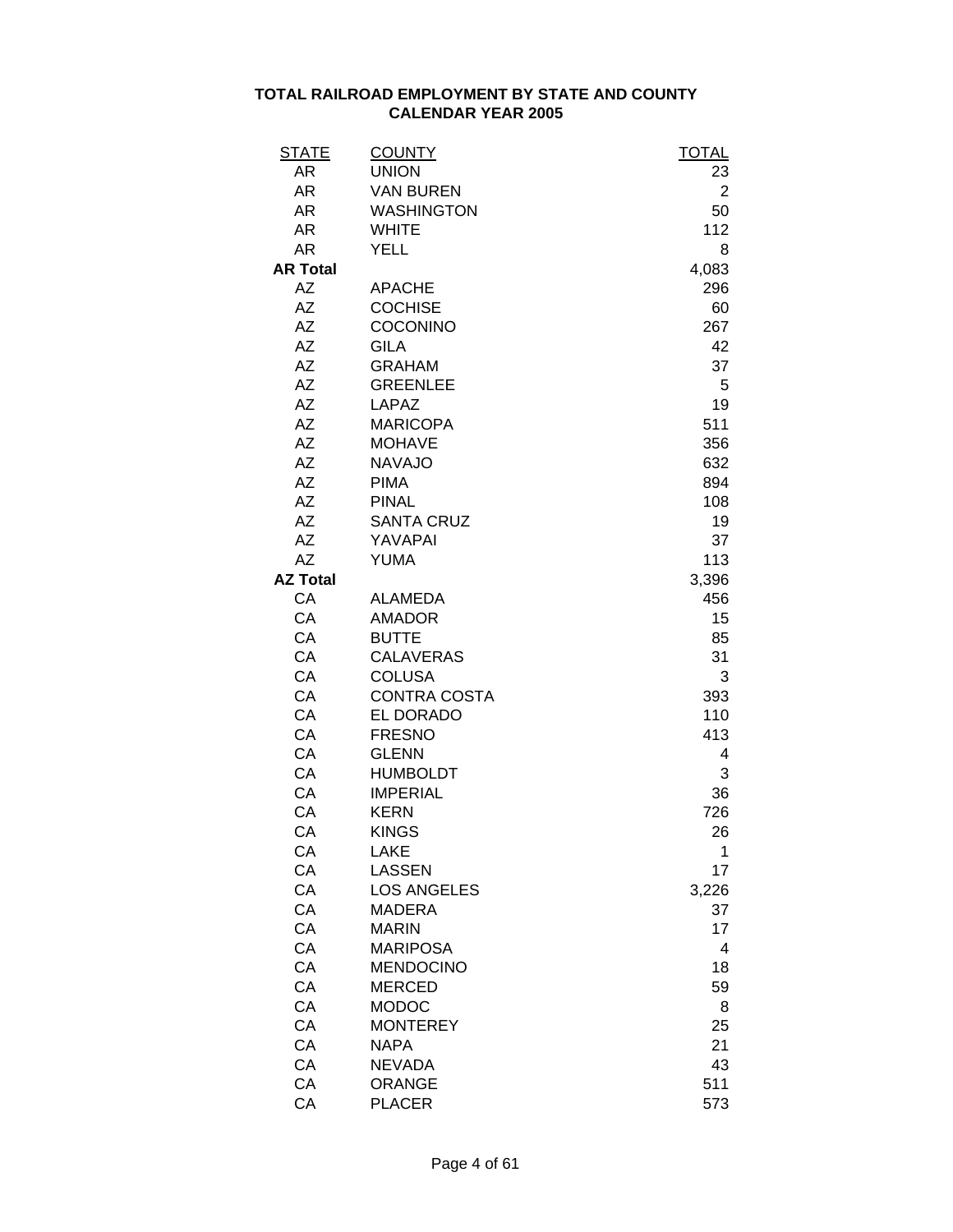| <u>STATE</u>    | <b>COUNTY</b>          | <b>TOTAL</b>   |
|-----------------|------------------------|----------------|
| CA              | <b>PLUMAS</b>          | 129            |
| CA              | <b>RIVERSIDE</b>       | 1,545          |
| CA              | <b>SACRAMENTO</b>      | 795            |
| CA              | <b>SAN BENITO</b>      | 13             |
| CA              | <b>SAN BERNARDINO</b>  | 3,568          |
| CA              | <b>SAN DIEGO</b>       | 259            |
| CA              | <b>SAN FRANCISCO</b>   | 94             |
| CA              | <b>SAN JOAQUIN</b>     | 507            |
| CA              | <b>SAN LUIS OBISPO</b> | 126            |
| CA              | <b>SAN MATEO</b>       | 80             |
| CA              | <b>SANTA BARBARA</b>   | 45             |
| CA              | <b>SANTA CLARA</b>     | 251            |
| CA              | <b>SANTA CRUZ</b>      | 55             |
| CA              | <b>SHASTA</b>          | 76             |
| CA              | <b>SIERRA</b>          | 3              |
| CA              | SISKIYOU               | 171            |
| CA              | <b>SOLANO</b>          | 259            |
| CA              | <b>SONOMA</b>          | 46             |
| CA              | <b>STANISLAUS</b>      | 207            |
| CA              | <b>SUTTER</b>          | 55             |
| CA              | <b>TEHAMA</b>          | 10             |
| CA              | <b>TRINITY</b>         | $\overline{2}$ |
| CA              | <b>TULARE</b>          | 97             |
| CA              | <b>TUOLUMNE</b>        | 14             |
| CA              | <b>VENTURA</b>         | 84             |
| CA              | YOLO                   | 73             |
| CA              | YUBA                   | 59             |
| <b>CA Total</b> |                        | 15,484         |
| CO              | <b>ADAMS</b>           | 480            |
| CO              | <b>ALAMOSA</b>         | 9              |
| CO              | ARAPAHOE               | 153            |
| CO              | <b>BACA</b>            | 2              |
| CO              | <b>BENT</b>            | $\overline{2}$ |
| CO              | <b>BOULDER</b>         | 105            |
| CO              | <b>CHAFFEE</b>         | 9              |
| CO              | <b>CLEAR CREEK</b>     | 2              |
| CO              | <b>CONEJOS</b>         | 1              |
| CO              | <b>COSTILLA</b>        | 3              |
| CO              | <b>CROWLEY</b>         | 10             |
| CO              | <b>CUSTER</b>          | 1              |
| CO              | <b>DELTA</b>           | 16             |
| CO              | <b>DENVER</b>          | 588            |
| CO              | <b>DOLORES</b>         | 1              |
| CO              | <b>DOUGLAS</b>         | 75             |
| CO              | <b>EAGLE</b>           | 13             |
| CO              | <b>EL PASO</b>         | 88             |
| CO              | <b>ELBERT</b>          | 13             |
| CO              | <b>FREMONT</b>         | 34             |
| CO              | <b>GARFIELD</b>        | 18             |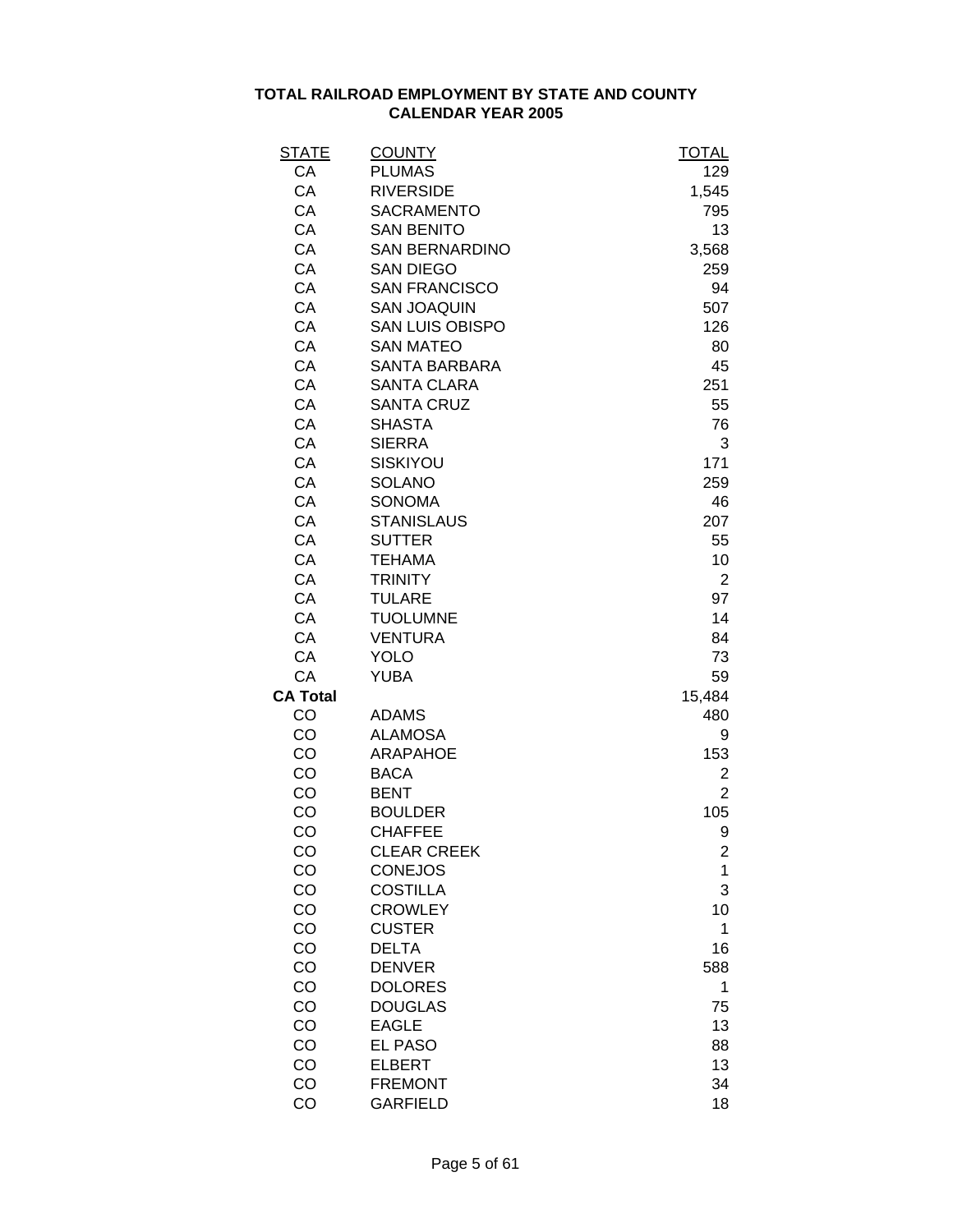| <b>STATE</b>    | <b>COUNTY</b>        | <b>TOTAL</b>   |
|-----------------|----------------------|----------------|
| CO              | <b>GILPIN</b>        | 2              |
| CO              | <b>GRAND</b>         | 8              |
| CO              | <b>HUERFANO</b>      | 16             |
| CO              | <b>JEFFERSON</b>     | 289            |
| CO              | <b>KIT CARSON</b>    | 1              |
| CO              | <b>LA PLATA</b>      | $\overline{2}$ |
| CO              | <b>LAKE</b>          | $\overline{2}$ |
| CO              | <b>LARIMER</b>       | 150            |
| CO              | <b>LAS ANIMAS</b>    | 108            |
| CO              | <b>LINCOLN</b>       | 5              |
| CO              | <b>LOGAN</b>         | 121            |
| CO              | <b>MESA</b>          | 337            |
| CO              | <b>MINERAL</b>       | 1              |
| CO              | <b>MOFFAT</b>        | 6              |
| CO              | <b>MONTEZUMA</b>     | 1              |
| CO              | <b>MONTROSE</b>      | 4              |
| CO              | <b>MORGAN</b>        | 33             |
| CO              | <b>OTERO</b>         | 134            |
| CO              | <b>PARK</b>          | 12             |
| CO              | <b>PHILLIPS</b>      | 3              |
| CO              | <b>PROWERS</b>       | 19             |
| CO              | <b>PUEBLO</b>        | 532            |
| CO              | <b>RIO GRANDE</b>    | 14             |
| CO              | <b>ROUTT</b>         | 38             |
| CO              | <b>SEDGWICK</b>      | 8              |
| CO              | <b>SUMMIT</b>        | 9              |
| CO              | <b>TELLER</b>        | 4              |
| CO              | <b>WASHINGTON</b>    | $\overline{2}$ |
| CO              | <b>WELD</b>          | 179            |
| CO              | <b>YUMA</b>          | 3              |
| <b>CO Total</b> |                      | 3,666          |
| <b>CT</b>       | <b>FAIRFIELD</b>     | 429            |
| <b>CT</b>       | <b>HARTFORD</b>      | 88             |
| <b>CT</b>       | <b>LITCHFIELD</b>    | 46             |
| СT              | <b>MIDDLESEX</b>     | 97             |
| СT              | <b>NEW HAVEN</b>     | 1,356          |
| <b>CT</b>       | <b>NEW LONDON</b>    | 115            |
| <b>CT</b>       | <b>TOLLAND</b>       | 17             |
| <b>CT</b>       | <b>WINDHAM</b>       | 52             |
| <b>CT Total</b> |                      | 2,200          |
| DC              | <b>WASHINGTON DC</b> | 333            |
| <b>DC Total</b> |                      | 333            |
| DE              | <b>KENT</b>          | 107            |
| DE              | <b>NEW CASTLE</b>    | 1,236          |
| DE              | <b>SUSSEX</b>        | 62             |
| <b>DE Total</b> |                      | 1,405          |
| <b>FL</b>       | <b>ALACHUA</b>       | 37             |
| <b>FL</b>       | <b>BAKER</b>         | 85             |
| <b>FL</b>       | BAY                  | 34             |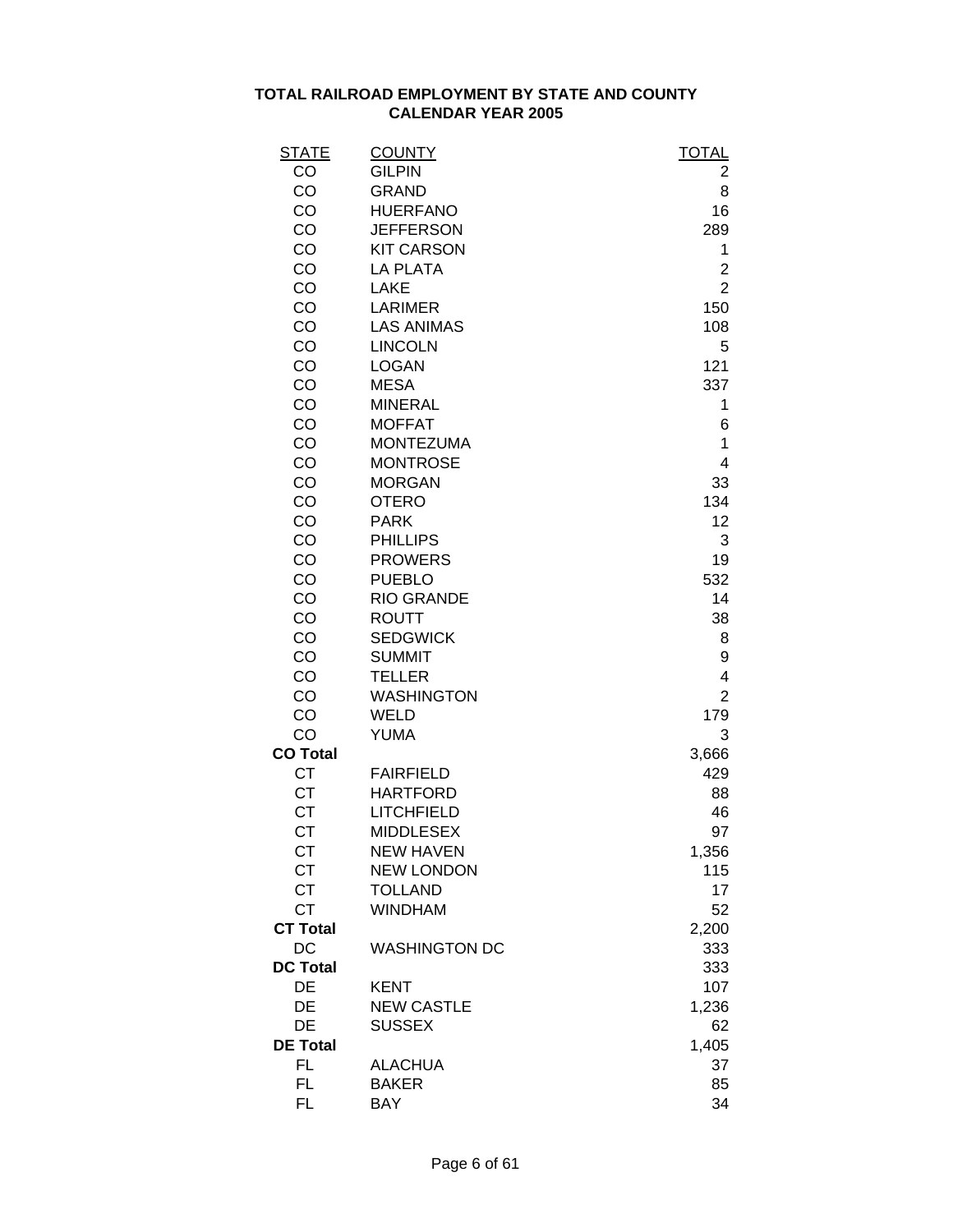| <b>STATE</b> | <b>COUNTY</b>       | <b>TOTAL</b>     |
|--------------|---------------------|------------------|
| FL           | <b>BRADFORD</b>     | 34               |
| <b>FL</b>    | <b>BREVARD</b>      | 37               |
| FL.          | <b>BROWARD</b>      | 320              |
| FL.          | <b>CHARLOTTE</b>    | 11               |
| FL.          | <b>CITRUS</b>       | 17               |
| FL.          | <b>CLAY</b>         | 734              |
| FL.          | <b>COLLIER</b>      | $\overline{7}$   |
| FL.          | <b>COLUMBIA</b>     | 24               |
| FL.          | DE SOTO             | 21               |
| FL           | <b>DIXIE</b>        | 3                |
| FL.          | <b>DUVAL</b>        | 3,133            |
| FL           | <b>ESCAMBIA</b>     | 164              |
| FL           | <b>FLAGLER</b>      | 35               |
| <b>FL</b>    | <b>FRANKLIN</b>     | 3                |
| FL.          | <b>GADSDEN</b>      | 17               |
| FL.          | <b>GILCHRIST</b>    | 1                |
| FL.          | <b>GLADES</b>       | 4                |
| FL.          | <b>GULF</b>         | $\overline{7}$   |
| FL.          | <b>HAMILTON</b>     | $\boldsymbol{9}$ |
| FL.          | <b>HENDRY</b>       | 3                |
| FL.          | <b>HERNANDO</b>     | 27               |
| FL.          | <b>HIGHLANDS</b>    | 30               |
| FL.          | <b>HILLSBOROUGH</b> | 487              |
| FL           | <b>HOLMES</b>       | 7                |
| <b>FL</b>    | <b>INDIAN RIVER</b> | 17               |
| FL.          | <b>JACKSON</b>      | 12               |
| FL           | <b>JEFFERSON</b>    | 5                |
| FL.          | <b>LAFAYETTE</b>    | 3                |
| FL.          | <b>LAKE</b>         | 64               |
| FL.          | LEE                 | 40               |
| FL.          | <b>LEON</b>         | 30               |
| FL.          | <b>LEVY</b>         | 11               |
| FL.          | <b>LIBERTY</b>      | 1                |
| FL.          | <b>MADISON</b>      | 3                |
| FL           | <b>MANATEE</b>      | 24               |
| <b>FL</b>    | <b>MARION</b>       | 59               |
| <b>FL</b>    | <b>MARTIN</b>       | 15               |
| FL.          | MIAMI-DADE          | 437              |
| FL.          | <b>MONROE</b>       | 10               |
| FL.          | <b>NASSAU</b>       | 223              |
| FL.          | <b>OKALOOSA</b>     | 12               |
| FL.          | <b>OKEECHOBEE</b>   | $\overline{7}$   |
| FL.          | <b>ORANGE</b>       | 100              |
| FL.          | <b>OSCEOLA</b>      | 19               |
| FL.          |                     |                  |
|              | PALM BEACH          | 166              |
| FL.          | <b>PASCO</b>        | 70               |
| <b>FL</b>    | <b>PINELLAS</b>     | 74               |
| <b>FL</b>    | <b>POLK</b>         | 245              |
| <b>FL</b>    | <b>PUTNAM</b>       | 48               |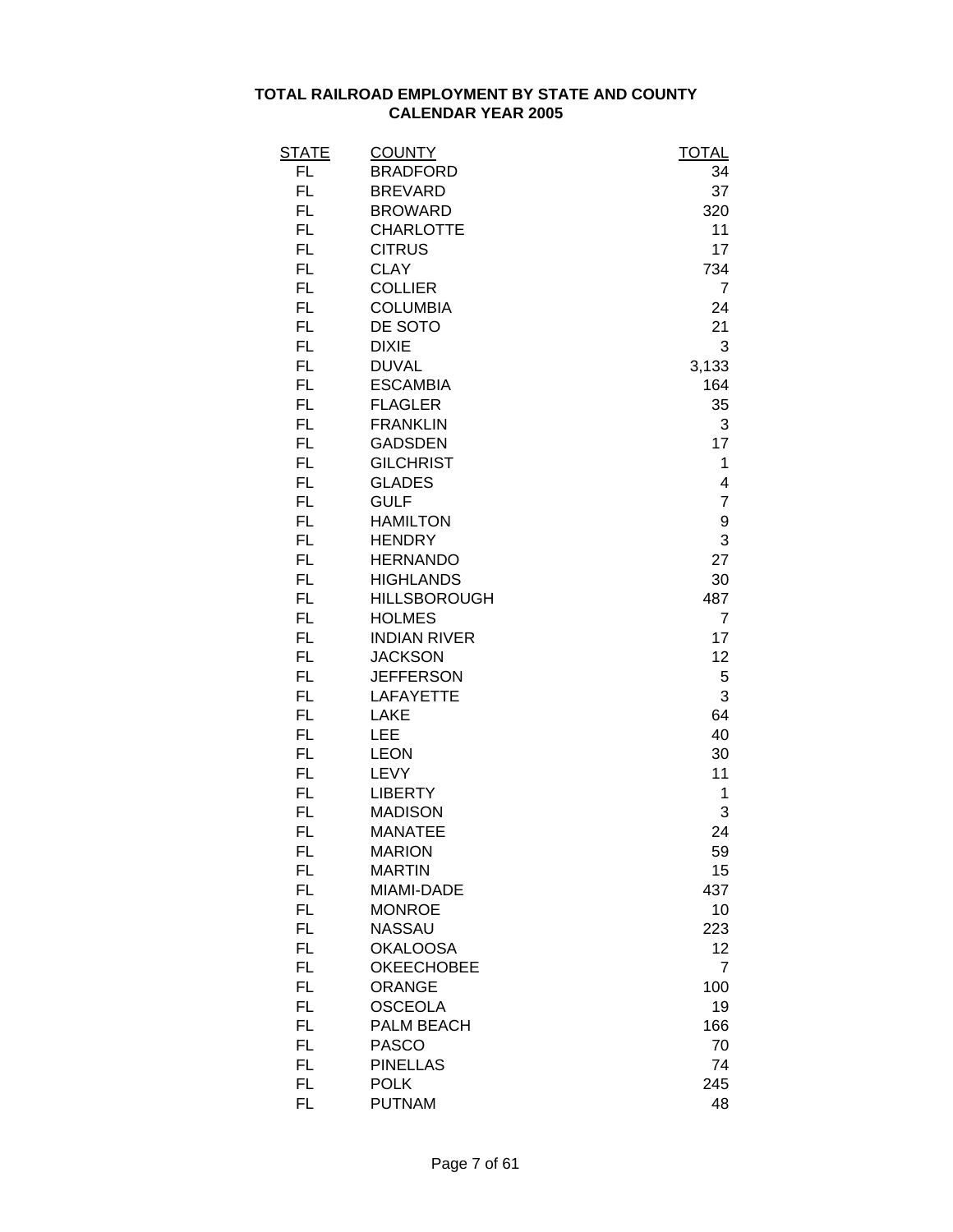| <b>STATE</b>    | <b>COUNTY</b>        | <b>TOTAL</b>   |
|-----------------|----------------------|----------------|
| FL              | <b>SANTA ROSA</b>    | 48             |
| FL              | <b>SARASOTA</b>      | 14             |
| FL.             | <b>SEMINOLE</b>      | 100            |
| FL.             | <b>ST JOHNS</b>      | 433            |
| FL.             | <b>ST LUCIE</b>      | 94             |
| FL.             | <b>SUMTER</b>        | 56             |
| FL.             | <b>SUWANNEE</b>      | 11             |
| FL.             | <b>TAYLOR</b>        | 6              |
| FL.             | <b>UNION</b>         | 12             |
| FL.             | <b>VOLUSIA</b>       | 229            |
| FL.             | <b>WAKULLA</b>       | 1              |
| FL.             | <b>WALTON</b>        | 3              |
| FL.             | <b>WASHINGTON</b>    | 10             |
| <b>FL Total</b> |                      | 8,003          |
| GA              | <b>APPLING</b>       | 24             |
| GA              | <b>ATKINSON</b>      | 19             |
| GA              | <b>BACON</b>         | 48             |
| GA              | <b>BALDWIN</b>       | 5              |
| GA              | <b>BANKS</b>         | 1              |
| GA              | <b>BARROW</b>        | 21             |
| GA              | <b>BARTOW</b>        | 104            |
| GA              | <b>BEN HILL</b>      | 139            |
| GA              | <b>BERRIEN</b>       | $\overline{7}$ |
| GA              | <b>BIBB</b>          | 334            |
| GA              | <b>BLECKLEY</b>      | 15             |
| GA              | <b>BRANTLEY</b>      | 110            |
| GA              | <b>BROOKS</b>        | 8              |
| GA              | <b>BRYAN</b>         | 99             |
| GA              | <b>BULLOCH</b>       | 30             |
| GA              | <b>BURKE</b>         | 19             |
| GA              | <b>BUTTS</b>         | 17             |
| GA              | <b>CALHOUN</b>       | 3              |
| GA              | <b>CAMDEN</b>        | 37             |
| GA              | <b>CANDLER</b>       | 4              |
| GA              | <b>CARROLL</b>       | 133            |
| GA              | <b>CATOOSA</b>       | 107            |
| GA              | <b>CHARLTON</b>      | 35             |
| GA              | <b>CHATHAM</b>       | 362            |
| GA              | <b>CHATTAHOOCHEE</b> | 1              |
| GA              | <b>CHATTOOGA</b>     | 6              |
| GA              | <b>CHEROKEE</b>      | 95             |
| GA              | <b>CLARKE</b>        | 17             |
| GA              | <b>CLAY</b>          | 2              |
| GA              | <b>CLAYTON</b>       | 199            |
| GA              | <b>CLINCH</b>        | 17             |
| GA              | COBB                 | 612            |
| GA              | <b>COFFEE</b>        | 65             |
| GA              | <b>COLQUITT</b>      | 8              |
| GA              | <b>COLUMBIA</b>      | 92             |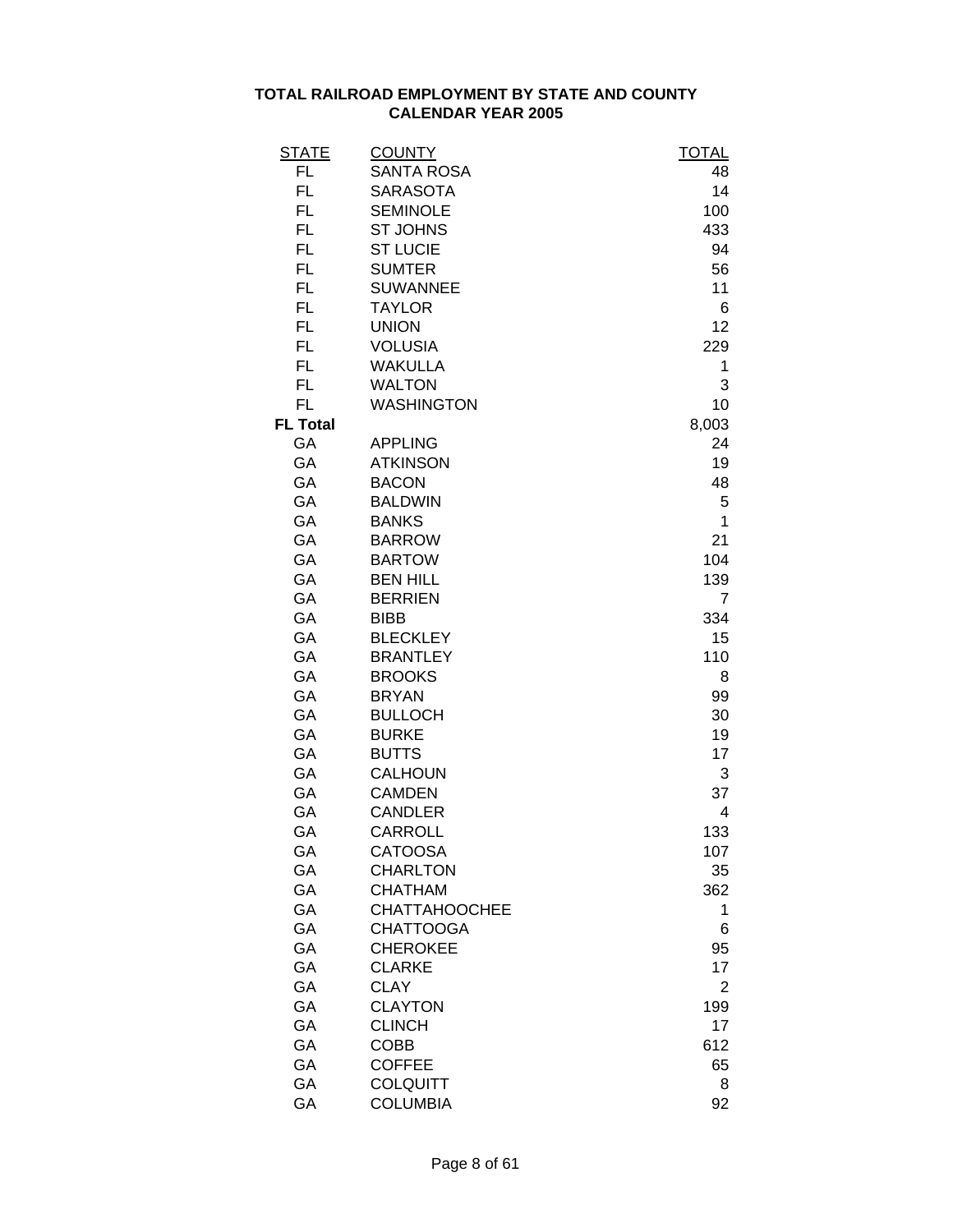| STATE | <b>COUNTY</b>     | <b>TOTAL</b>   |
|-------|-------------------|----------------|
| GA    | <b>COOK</b>       | 7              |
| GА    | <b>COWETA</b>     | 119            |
| GA    | <b>CRAWFORD</b>   | 7              |
| GA    | <b>CRISP</b>      | 15             |
| GA    | <b>DADE</b>       | 24             |
| GA    | <b>DAWSON</b>     | 4              |
| GA    | DE KALB           | 338            |
| GA    | <b>DECATUR</b>    | 9              |
| GA    | <b>DODGE</b>      | 4              |
| GA    | <b>DOOLY</b>      | 3              |
| GA    | <b>DOUGHERTY</b>  | 56             |
| GA    | <b>DOUGLAS</b>    | 331            |
| GA    | <b>EARLY</b>      | 9              |
| GA    | <b>EFFINGHAM</b>  | 128            |
| GA    | <b>ELBERT</b>     | 1              |
| GA    | <b>EMANUEL</b>    | 24             |
| GA    | <b>EVANS</b>      | $\overline{7}$ |
| GA    | <b>FANNIN</b>     | 8              |
| GA    | <b>FAYETTE</b>    | 166            |
| GA    | <b>FLOYD</b>      | 37             |
| GA    | <b>FORSYTH</b>    | 25             |
| GA    | <b>FRANKLIN</b>   | 9              |
| GA    | <b>FULTON</b>     | 695            |
| GA    | <b>GILMER</b>     | 7              |
| GA    | <b>GLASCOCK</b>   | 3              |
| GA    | <b>GLYNN</b>      | 42             |
| GA    | <b>GORDON</b>     | 29             |
| GA    | <b>GRADY</b>      | 9              |
| GA    | <b>GREENE</b>     | 3              |
| GA    | <b>GWINNETT</b>   | 320            |
| GA    | <b>HABERSHAM</b>  | 14             |
| GA    | <b>HALL</b>       | 51             |
| GA    | <b>HANCOCK</b>    | 2              |
| GA    | <b>HARALSON</b>   | 30             |
| GA    | <b>HARRIS</b>     | 41             |
| GA    | <b>HART</b>       | 7              |
| GA    | <b>HEARD</b>      | 6              |
| GA    | <b>HENRY</b>      | 211            |
| GA    | <b>HOUSTON</b>    | 72             |
| GA    | <b>IRWIN</b>      | 37             |
| GA    | <b>JACKSON</b>    | 31             |
| GA    | <b>JASPER</b>     | 10             |
| GA    | <b>JEFF DAVIS</b> | 13             |
| GA    | <b>JEFFERSON</b>  | 13             |
| GA    | <b>JENKINS</b>    | 16             |
| GA    | <b>JOHNSON</b>    | 7              |
| GA    | <b>JONES</b>      | 36             |
| GA    | <b>LAMAR</b>      | 17             |
| GA    | <b>LANIER</b>     | 11             |
|       |                   |                |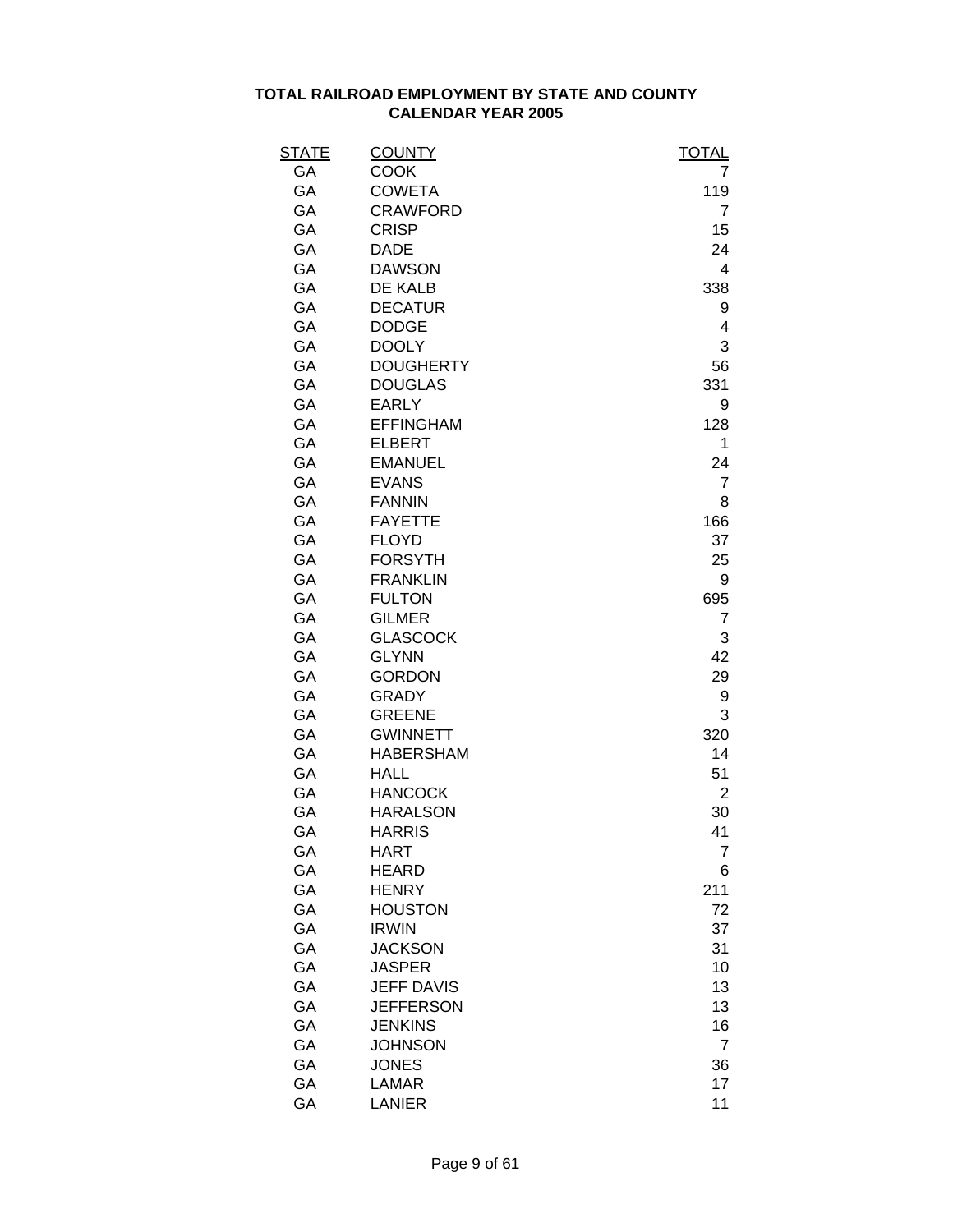| STATE | <b>COUNTY</b>     | <b>TOTAL</b>   |
|-------|-------------------|----------------|
| GA    | <b>LAURENS</b>    | 5              |
| GА    | LEE               | 28             |
| GA    | <b>LIBERTY</b>    | 35             |
| GA    | <b>LINCOLN</b>    | 12             |
| GA    | <b>LONG</b>       | 5              |
| GA    | <b>LOWNDES</b>    | 109            |
| GA    | <b>LUMPKIN</b>    | 2              |
| GA    | <b>MACON</b>      | 8              |
| GA    | <b>MADISON</b>    | 5              |
| GA    | <b>MARION</b>     | $\overline{7}$ |
| GA    | <b>MCDUFFIE</b>   | 36             |
| GA    | <b>MCINTOSH</b>   | 5              |
| GA    | <b>MERIWETHER</b> | 96             |
| GA    | <b>MILLER</b>     | 1              |
| GA    | <b>MITCHELL</b>   | 5              |
| GA    | <b>MONROE</b>     | 40             |
| GA    | <b>MONTGOMERY</b> | $\overline{2}$ |
| GA    | <b>MORGAN</b>     | 3              |
| GA    | <b>MURRAY</b>     | 10             |
| GA    | <b>MUSCOGEE</b>   | 78             |
| GA    | <b>NEWTON</b>     | $\overline{2}$ |
| GA    | <b>OCONEE</b>     | 4              |
| GA    | <b>OGLETHORPE</b> | $\overline{2}$ |
| GA    | <b>PAULDING</b>   | 191            |
| GA    | PEACH             | 43             |
| GA    | <b>PICKENS</b>    | 15             |
| GA    | <b>PIERCE</b>     | 263            |
| GA    | <b>PIKE</b>       | 18             |
| GA    | <b>POLK</b>       | 69             |
| GA    | <b>PULASKI</b>    | 1              |
| GA    | <b>PUTNAM</b>     | 3              |
| GA    | <b>RABUN</b>      | 1              |
| GA    | <b>RANDOLPH</b>   | 10             |
| GA    | <b>RICHMOND</b>   | 265            |
| GA    | <b>ROCKDALE</b>   | 83             |
| GA    | <b>SCHLEY</b>     | 8              |
| GA    | <b>SCREVEN</b>    | 9              |
| GA    | <b>SEMINOLE</b>   | 5              |
| GA    | <b>SPALDING</b>   | 34             |
| GA    | <b>STEPHENS</b>   | 7              |
| GA    | <b>STEWART</b>    | 6              |
| GA    | <b>SUMTER</b>     | 23             |
| GA    | <b>TALBOT</b>     | 21             |
| GA    | <b>TATTNALL</b>   | 6              |
| GA    | <b>TAYLOR</b>     | 11             |
| GA    | <b>TELFAIR</b>    | 6              |
| GA    | <b>TERRELL</b>    | 12             |
| GA    | <b>THOMAS</b>     | 37             |
| GA    | <b>TIFT</b>       | 14             |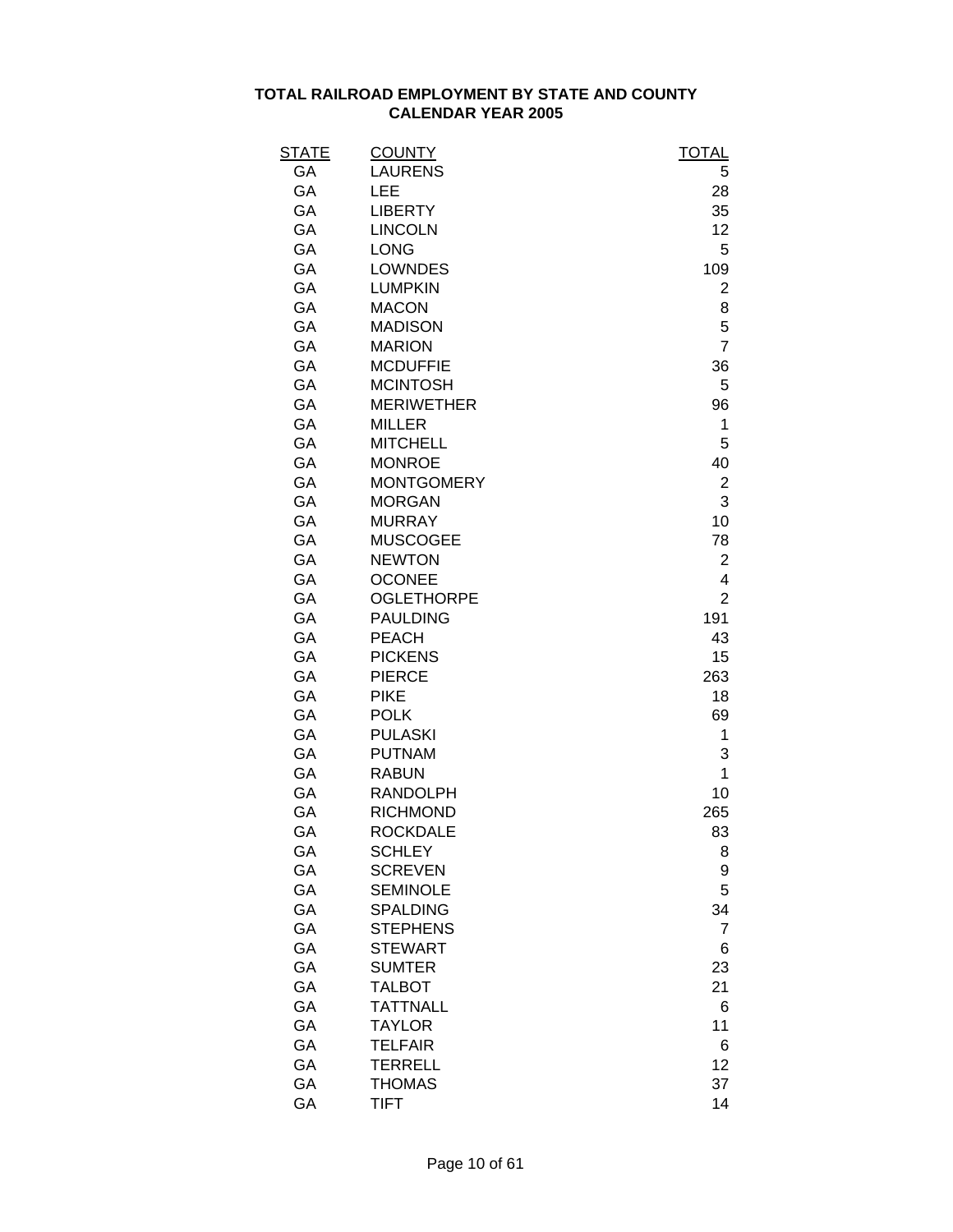| <b>STATE</b>    | <b>COUNTY</b>      | <b>TOTAL</b>   |
|-----------------|--------------------|----------------|
| GA              | <b>TOOMBS</b>      | 17             |
| GA              | <b>TREUTLEN</b>    | 2              |
| GA              | <b>TROUP</b>       | 49             |
| GA              | <b>TURNER</b>      | 4              |
| GA              | <b>TWIGGS</b>      | 21             |
| GA              | <b>UPSON</b>       | 9              |
| GA              | <b>WALKER</b>      | 44             |
| GA              | <b>WALTON</b>      | 98             |
| GA              | <b>WARE</b>        | 507            |
| GA              | <b>WARREN</b>      | 11             |
| GA              | <b>WASHINGTON</b>  | 44             |
| GA              | <b>WAYNE</b>       | 107            |
| GA              | <b>WEBSTER</b>     | $\overline{c}$ |
| GA              | <b>WHITE</b>       | 3              |
| GA              | <b>WHITFIELD</b>   | 17             |
| GA              | <b>WILCOX</b>      | 17             |
| GA              | <b>WILKES</b>      | $\overline{2}$ |
| GA              | <b>WILKINSON</b>   | 22             |
| GA              | <b>WORTH</b>       | 8              |
| <b>GA Total</b> |                    | 8,504          |
| HI              | <b>HAWAII</b>      |                |
| HI              | <b>HONOLULU</b>    | 2<br>5         |
| <b>HI Total</b> |                    | $\overline{7}$ |
| IA              |                    | $\overline{4}$ |
|                 | <b>ADAIR</b>       |                |
| IA              | <b>ADAMS</b>       | 6              |
| IA              | <b>ALLAMAKEE</b>   | 17             |
| IA              | <b>APPANOOSE</b>   | 15             |
| IA              | <b>AUDUBON</b>     | 1              |
| IA              | <b>BENTON</b>      | 43             |
| IA              | <b>BLACK HAWK</b>  | 117            |
| ΙA              | <b>BOONE</b>       | 281            |
| IA              | <b>BREMER</b>      | 9              |
| ΙA              | <b>BUCHANAN</b>    | 42             |
| IA              | <b>BUENA VISTA</b> | 3              |
| IA              | <b>BUTLER</b>      | 16             |
| ΙA              | CALHOUN            | 16             |
| IA              | <b>CARROLL</b>     | 36             |
| IA              | CASS               | 13             |
| IA              | <b>CEDAR</b>       | 21             |
| IA              | <b>CERRO GORDO</b> | 148            |
| IA              | <b>CHEROKEE</b>    | 4              |
| IA              | <b>CHICKASAW</b>   | $\overline{4}$ |
| IA              | <b>CLARKE</b>      | 14             |
| IA              | <b>CLAY</b>        | 3              |
| IA              | <b>CLAYTON</b>     | 31             |
| IA              | <b>CLINTON</b>     | 164            |
| IA              | <b>CRAWFORD</b>    | 11             |
| IA              | <b>DALLAS</b>      | 40             |
| IA              | <b>DAVIS</b>       | 10             |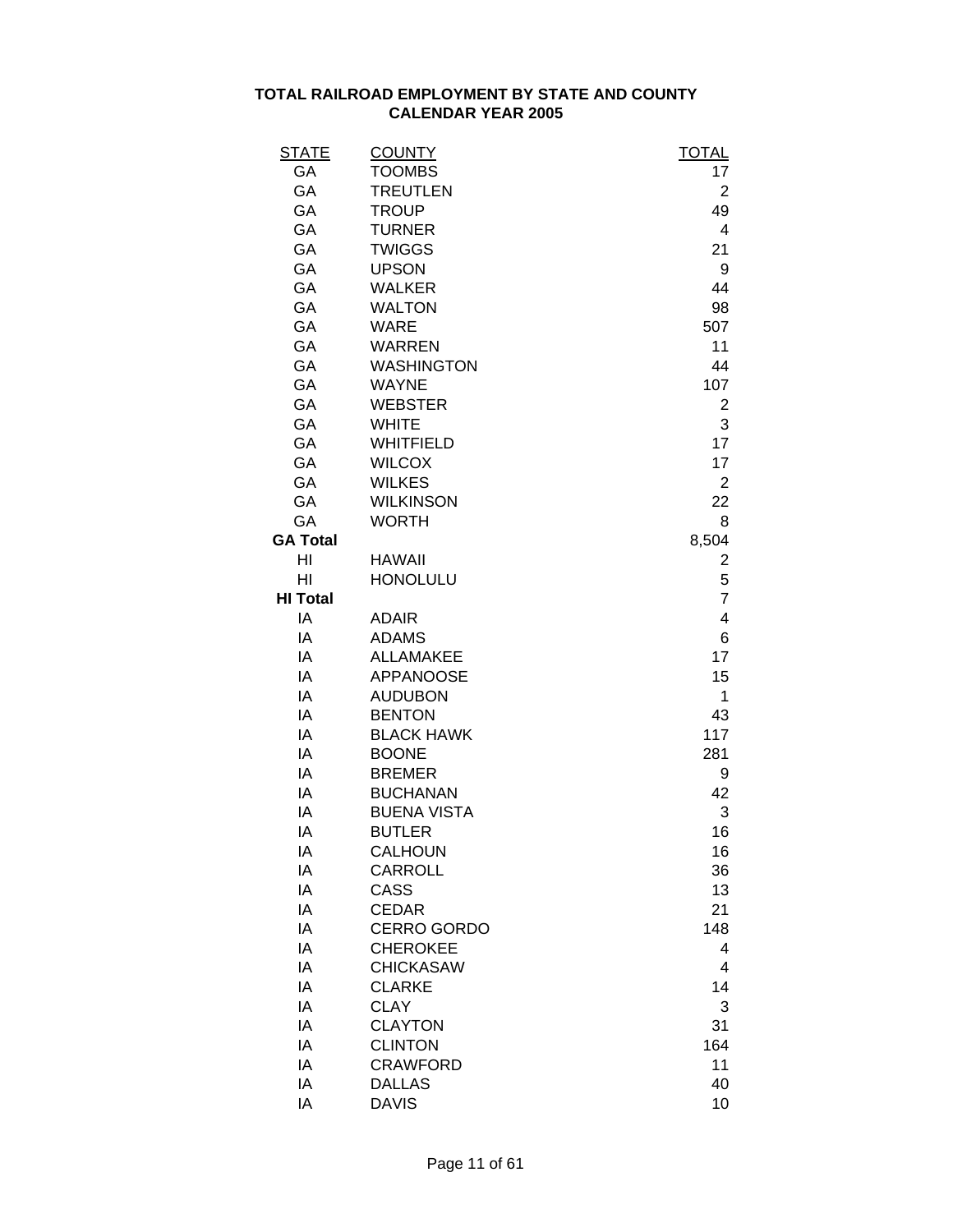| <b>STATE</b> | <b>COUNTY</b>     | <b>TOTAL</b>   |
|--------------|-------------------|----------------|
| ΙA           | <b>DECATUR</b>    | 11             |
| ΙA           | <b>DELAWARE</b>   | 17             |
| IA           | <b>DES MOINES</b> | 250            |
| IA           | <b>DICKINSON</b>  | 3              |
| IA           | <b>DUBUQUE</b>    | 49             |
| IA           | <b>EMMET</b>      | 13             |
| IA           | <b>FAYETTE</b>    | 27             |
| IA           | <b>FLOYD</b>      | 29             |
| IA           | <b>FRANKLIN</b>   | 13             |
| IA           | <b>FREMONT</b>    | 16             |
| IA           | <b>GREENE</b>     | 19             |
| IA           | <b>GRUNDY</b>     | 9              |
| IA           | <b>GUTHRIE</b>    | 14             |
| IA           | <b>HAMILTON</b>   | 27             |
| IA           | <b>HANCOCK</b>    | 8              |
| IA           | <b>HARDIN</b>     | 16             |
| IA           | <b>HARRISON</b>   | 107            |
| IA           | <b>HENRY</b>      | 32             |
| IA           | <b>HUMBOLDT</b>   | 19             |
| IA           | <b>IDA</b>        | 1              |
| IA           | <b>IOWA</b>       | 6              |
| IA           | <b>JACKSON</b>    | 26             |
| IA           | <b>JASPER</b>     | 28             |
| IA           | <b>JEFFERSON</b>  | 8              |
| IA           | <b>JOHNSON</b>    | 37             |
| IA           | <b>JONES</b>      | 14             |
| IA           | <b>KEOKUK</b>     | 1              |
| IA           | <b>KOSSUTH</b>    | 3              |
| IA           | LEE               | 251            |
| IA           | <b>LINN</b>       | 159            |
| IA           | <b>LOUISA</b>     | 9              |
| IA           | <b>LUCAS</b>      | 12             |
| IA           | <b>LYON</b>       | 5              |
| IA           | <b>MADISON</b>    | 10             |
| ΙA           | <b>MAHASKA</b>    | 4              |
| ΙA           | <b>MARION</b>     | 12             |
| IA           | <b>MARSHALL</b>   | 123            |
| IA           | <b>MILLS</b>      | 121            |
| IA           | <b>MITCHELL</b>   | 10             |
| IA           | <b>MONONA</b>     | 17             |
| IA           | <b>MONROE</b>     | 15             |
| IA           | <b>MONTGOMERY</b> | 17             |
| IA           | <b>MUSCATINE</b>  | 29             |
| IA           | <b>O'BRIEN</b>    | 2              |
| IA           | <b>OSCEOLA</b>    | 1              |
| IA           | <b>PAGE</b>       | 3              |
| IA           | PALO ALTO         | $\overline{c}$ |
| IA           | <b>PLYMOUTH</b>   | 5              |
| IA           | <b>POCAHONTAS</b> | 8              |
|              |                   |                |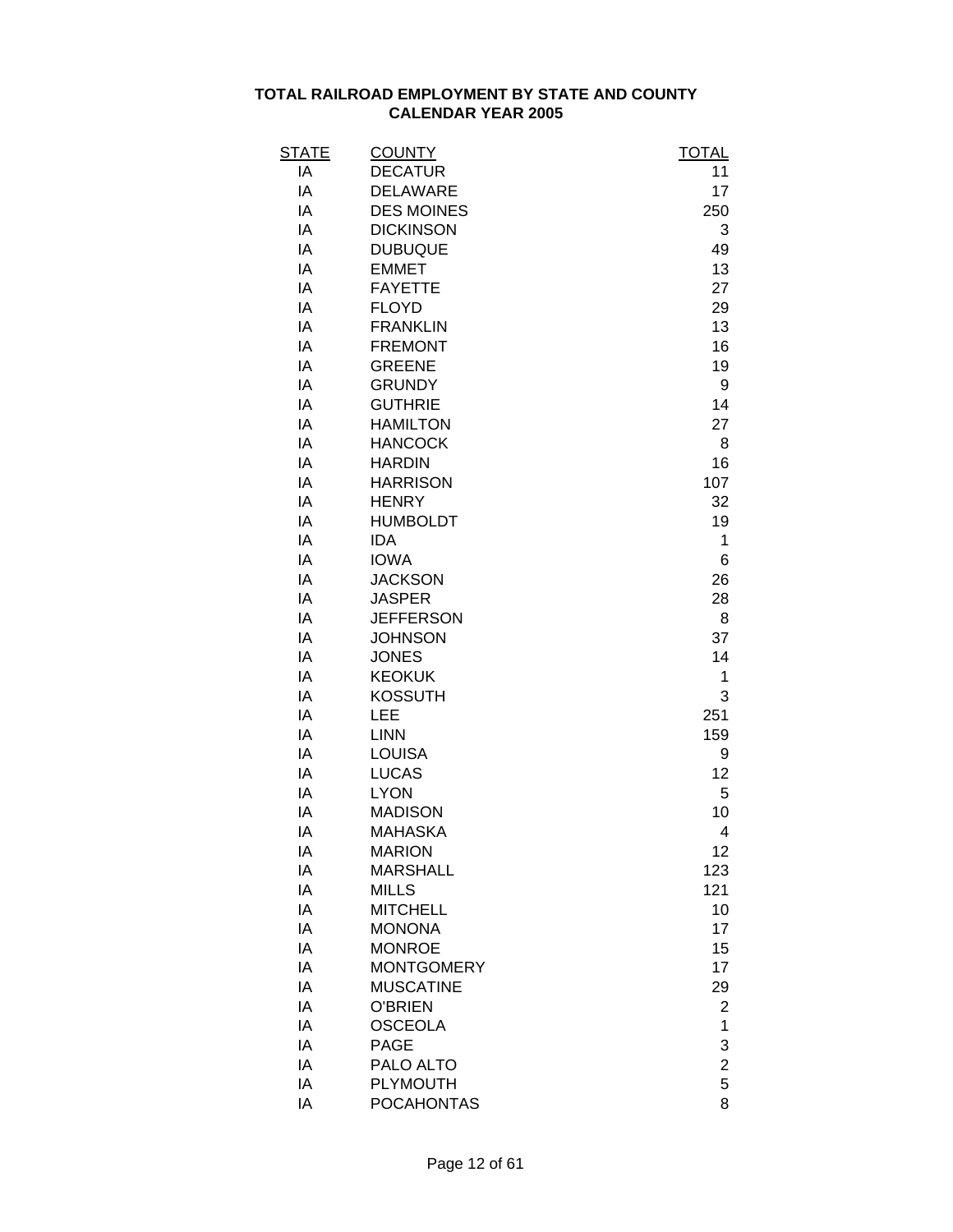| <b>STATE</b>    | <b>COUNTY</b>        | <u>TOTAL</u>   |
|-----------------|----------------------|----------------|
| ΙA              | <b>POLK</b>          | 274            |
| IA              | <b>POTTAWATTAMIE</b> | 753            |
| IA              | <b>POWESHIEK</b>     | 6              |
| IA              | <b>RINGGOLD</b>      | 10             |
| IA              | <b>SAC</b>           | 9              |
| IA              | <b>SCOTT</b>         | 116            |
| IA              | <b>SHELBY</b>        | 12             |
| IA              | <b>SIOUX</b>         | 3              |
| IA              | <b>STORY</b>         | 112            |
| IA              | <b>TAMA</b>          | 26             |
| IA              | <b>TAYLOR</b>        | 3              |
| IA              | <b>UNION</b>         | 84             |
| IA              | <b>VAN BUREN</b>     | 10             |
| IA              | <b>WAPELLO</b>       | 58             |
| IA              | <b>WARREN</b>        | 37             |
| IA              | <b>WASHINGTON</b>    | 6              |
| IA              | <b>WAYNE</b>         | 5              |
| IA              | <b>WEBSTER</b>       | 73             |
| IA              | <b>WINNEBAGO</b>     | $\overline{7}$ |
| IA              | <b>WINNESHIEK</b>    | 4              |
| IA              | <b>WOODBURY</b>      | 150            |
| IA              | <b>WORTH</b>         | 23             |
| IA              | <b>WRIGHT</b>        | 51             |
| <b>IA Total</b> |                      | 4,519          |
| ID              | <b>ADA</b>           | 98             |
| ID              | <b>BANNOCK</b>       | 697            |
| ID              | <b>BEAR LAKE</b>     | 73             |
| ID              | <b>BENEWAH</b>       | 15             |
| ID              | <b>BINGHAM</b>       | 48             |
| ID              | <b>BLAINE</b>        | 1              |
| ID              | <b>BOISE</b>         | 3              |
| ID              | <b>BONNER</b>        |                |
|                 | <b>BONNEVILLE</b>    | 48             |
| ID              |                      | 41             |
| ID              | <b>BOUNDARY</b>      | 32             |
| ID              | <b>CANYON</b>        | 195            |
| ID              | CARIBOU              | 9              |
| ID              | <b>CASSIA</b>        | 10             |
| ID              | <b>CLARK</b>         | 1              |
| ID              | <b>CLEARWATER</b>    | 4              |
| ID              | <b>CUSTER</b>        | 1              |
| ID              | <b>ELMORE</b>        | 6              |
| ID              | <b>FRANKLIN</b>      | 20             |
| ID              | <b>FREMONT</b>       | $\overline{4}$ |
| ID              | <b>GEM</b>           | 18             |
| ID              | <b>GOODING</b>       | 1              |
| ID              | <b>IDAHO</b>         | 1              |
| ID              | <b>JEFFERSON</b>     | $\overline{7}$ |
| ID              | <b>JEROME</b>        | 9              |
| ID              | <b>KOOTENAI</b>      | 128            |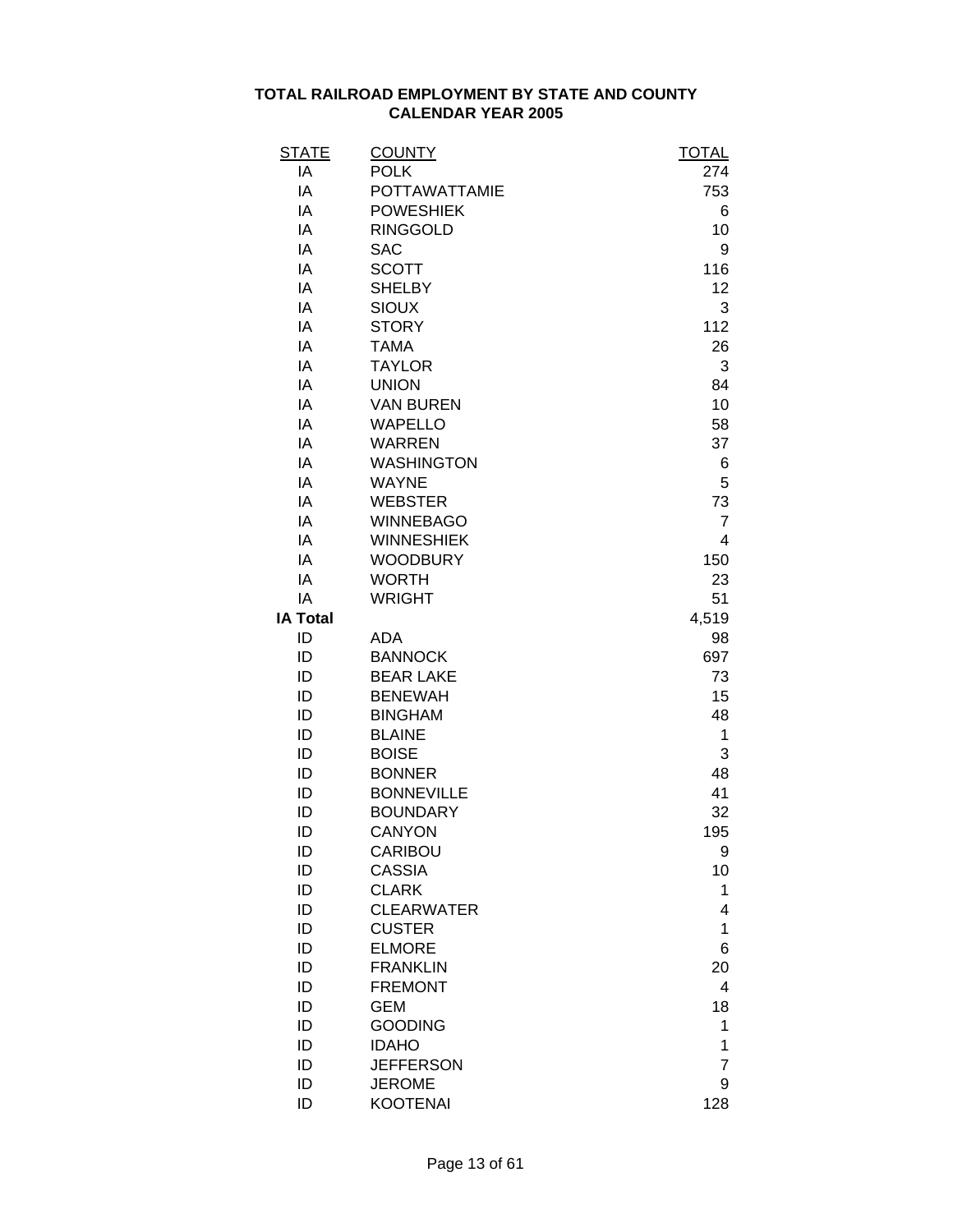| ID<br><b>LEWIS</b><br>ID<br><b>LINCOLN</b><br>ID<br><b>MADISON</b><br><b>MINIDOKA</b><br>21<br>ID<br>22<br>ID<br><b>NEZ PERCE</b><br>ID<br><b>ONEIDA</b><br>11<br>ID<br><b>OWYHEE</b><br>ID<br><b>PAYETTE</b><br>26<br>ID<br><b>POWER</b><br>14<br><b>SHOSHONE</b><br>ID<br>ID<br><b>TWIN FALLS</b><br>ID<br>VALLEY<br>ID<br><b>WASHINGTON</b><br><b>ID Total</b><br>1,655<br>IL<br><b>ADAMS</b><br>IL<br><b>ALEXANDER</b><br>IL<br><b>BOND</b><br>IL<br><b>BOONE</b><br>IL<br><b>BROWN</b><br>IL<br><b>BUREAU</b><br>IL<br><b>CALHOUN</b><br>IL<br><b>CARROLL</b><br>CASS<br>IL<br>IL<br><b>CHAMPAIGN</b><br>IL<br><b>CHRISTIAN</b><br>IL<br><b>CLARK</b><br>IL<br><b>CLAY</b><br>IL<br><b>CLINTON</b><br>IL<br><b>COLES</b><br>IL<br><b>COOK</b><br>IL<br><b>CRAWFORD</b><br>IL<br><b>CUMBERLAND</b><br>IL<br>DE KALB<br>DE WITT<br>IL<br><b>DOUGLAS</b><br>IL<br>IL<br><b>DU PAGE</b><br>IL<br><b>EDGAR</b><br><b>EDWARDS</b><br>IL<br>IL<br><b>EFFINGHAM</b><br>IL<br><b>FAYETTE</b><br>IL<br><b>FORD</b><br>IL<br><b>FRANKLIN</b><br>IL<br><b>FULTON</b><br>IL<br><b>GALLATIN</b><br>IL<br><b>GREENE</b><br>IL<br><b>GRUNDY</b> | <b>STATE</b> | <b>COUNTY</b>   | <b>TOTAL</b>   |
|--------------------------------------------------------------------------------------------------------------------------------------------------------------------------------------------------------------------------------------------------------------------------------------------------------------------------------------------------------------------------------------------------------------------------------------------------------------------------------------------------------------------------------------------------------------------------------------------------------------------------------------------------------------------------------------------------------------------------------------------------------------------------------------------------------------------------------------------------------------------------------------------------------------------------------------------------------------------------------------------------------------------------------------------------------------------------------------------------------------------------------------|--------------|-----------------|----------------|
|                                                                                                                                                                                                                                                                                                                                                                                                                                                                                                                                                                                                                                                                                                                                                                                                                                                                                                                                                                                                                                                                                                                                      | ID           | LATAH           | 7              |
|                                                                                                                                                                                                                                                                                                                                                                                                                                                                                                                                                                                                                                                                                                                                                                                                                                                                                                                                                                                                                                                                                                                                      |              |                 | 2              |
|                                                                                                                                                                                                                                                                                                                                                                                                                                                                                                                                                                                                                                                                                                                                                                                                                                                                                                                                                                                                                                                                                                                                      |              |                 | $\overline{7}$ |
|                                                                                                                                                                                                                                                                                                                                                                                                                                                                                                                                                                                                                                                                                                                                                                                                                                                                                                                                                                                                                                                                                                                                      |              |                 | $\overline{2}$ |
|                                                                                                                                                                                                                                                                                                                                                                                                                                                                                                                                                                                                                                                                                                                                                                                                                                                                                                                                                                                                                                                                                                                                      |              |                 |                |
|                                                                                                                                                                                                                                                                                                                                                                                                                                                                                                                                                                                                                                                                                                                                                                                                                                                                                                                                                                                                                                                                                                                                      |              |                 |                |
|                                                                                                                                                                                                                                                                                                                                                                                                                                                                                                                                                                                                                                                                                                                                                                                                                                                                                                                                                                                                                                                                                                                                      |              |                 |                |
|                                                                                                                                                                                                                                                                                                                                                                                                                                                                                                                                                                                                                                                                                                                                                                                                                                                                                                                                                                                                                                                                                                                                      |              |                 | $\overline{2}$ |
|                                                                                                                                                                                                                                                                                                                                                                                                                                                                                                                                                                                                                                                                                                                                                                                                                                                                                                                                                                                                                                                                                                                                      |              |                 |                |
|                                                                                                                                                                                                                                                                                                                                                                                                                                                                                                                                                                                                                                                                                                                                                                                                                                                                                                                                                                                                                                                                                                                                      |              |                 |                |
|                                                                                                                                                                                                                                                                                                                                                                                                                                                                                                                                                                                                                                                                                                                                                                                                                                                                                                                                                                                                                                                                                                                                      |              |                 | 3              |
|                                                                                                                                                                                                                                                                                                                                                                                                                                                                                                                                                                                                                                                                                                                                                                                                                                                                                                                                                                                                                                                                                                                                      |              |                 | 40             |
|                                                                                                                                                                                                                                                                                                                                                                                                                                                                                                                                                                                                                                                                                                                                                                                                                                                                                                                                                                                                                                                                                                                                      |              |                 | 5              |
|                                                                                                                                                                                                                                                                                                                                                                                                                                                                                                                                                                                                                                                                                                                                                                                                                                                                                                                                                                                                                                                                                                                                      |              |                 | 23             |
|                                                                                                                                                                                                                                                                                                                                                                                                                                                                                                                                                                                                                                                                                                                                                                                                                                                                                                                                                                                                                                                                                                                                      |              |                 |                |
|                                                                                                                                                                                                                                                                                                                                                                                                                                                                                                                                                                                                                                                                                                                                                                                                                                                                                                                                                                                                                                                                                                                                      |              |                 | 90             |
|                                                                                                                                                                                                                                                                                                                                                                                                                                                                                                                                                                                                                                                                                                                                                                                                                                                                                                                                                                                                                                                                                                                                      |              |                 | 10             |
|                                                                                                                                                                                                                                                                                                                                                                                                                                                                                                                                                                                                                                                                                                                                                                                                                                                                                                                                                                                                                                                                                                                                      |              |                 | 27             |
|                                                                                                                                                                                                                                                                                                                                                                                                                                                                                                                                                                                                                                                                                                                                                                                                                                                                                                                                                                                                                                                                                                                                      |              |                 | 45             |
|                                                                                                                                                                                                                                                                                                                                                                                                                                                                                                                                                                                                                                                                                                                                                                                                                                                                                                                                                                                                                                                                                                                                      |              |                 | 6              |
|                                                                                                                                                                                                                                                                                                                                                                                                                                                                                                                                                                                                                                                                                                                                                                                                                                                                                                                                                                                                                                                                                                                                      |              |                 | 38             |
|                                                                                                                                                                                                                                                                                                                                                                                                                                                                                                                                                                                                                                                                                                                                                                                                                                                                                                                                                                                                                                                                                                                                      |              |                 | $\overline{2}$ |
|                                                                                                                                                                                                                                                                                                                                                                                                                                                                                                                                                                                                                                                                                                                                                                                                                                                                                                                                                                                                                                                                                                                                      |              |                 | 83             |
|                                                                                                                                                                                                                                                                                                                                                                                                                                                                                                                                                                                                                                                                                                                                                                                                                                                                                                                                                                                                                                                                                                                                      |              |                 | 93             |
|                                                                                                                                                                                                                                                                                                                                                                                                                                                                                                                                                                                                                                                                                                                                                                                                                                                                                                                                                                                                                                                                                                                                      |              |                 | 122            |
|                                                                                                                                                                                                                                                                                                                                                                                                                                                                                                                                                                                                                                                                                                                                                                                                                                                                                                                                                                                                                                                                                                                                      |              |                 | 87             |
|                                                                                                                                                                                                                                                                                                                                                                                                                                                                                                                                                                                                                                                                                                                                                                                                                                                                                                                                                                                                                                                                                                                                      |              |                 | 26             |
|                                                                                                                                                                                                                                                                                                                                                                                                                                                                                                                                                                                                                                                                                                                                                                                                                                                                                                                                                                                                                                                                                                                                      |              |                 | 13             |
|                                                                                                                                                                                                                                                                                                                                                                                                                                                                                                                                                                                                                                                                                                                                                                                                                                                                                                                                                                                                                                                                                                                                      |              |                 | 48             |
|                                                                                                                                                                                                                                                                                                                                                                                                                                                                                                                                                                                                                                                                                                                                                                                                                                                                                                                                                                                                                                                                                                                                      |              |                 | 49             |
|                                                                                                                                                                                                                                                                                                                                                                                                                                                                                                                                                                                                                                                                                                                                                                                                                                                                                                                                                                                                                                                                                                                                      |              |                 | 8,103          |
|                                                                                                                                                                                                                                                                                                                                                                                                                                                                                                                                                                                                                                                                                                                                                                                                                                                                                                                                                                                                                                                                                                                                      |              |                 | 6              |
|                                                                                                                                                                                                                                                                                                                                                                                                                                                                                                                                                                                                                                                                                                                                                                                                                                                                                                                                                                                                                                                                                                                                      |              |                 | 10             |
|                                                                                                                                                                                                                                                                                                                                                                                                                                                                                                                                                                                                                                                                                                                                                                                                                                                                                                                                                                                                                                                                                                                                      |              |                 | 125            |
|                                                                                                                                                                                                                                                                                                                                                                                                                                                                                                                                                                                                                                                                                                                                                                                                                                                                                                                                                                                                                                                                                                                                      |              |                 | 49             |
|                                                                                                                                                                                                                                                                                                                                                                                                                                                                                                                                                                                                                                                                                                                                                                                                                                                                                                                                                                                                                                                                                                                                      |              |                 | 63             |
|                                                                                                                                                                                                                                                                                                                                                                                                                                                                                                                                                                                                                                                                                                                                                                                                                                                                                                                                                                                                                                                                                                                                      |              |                 | 942            |
|                                                                                                                                                                                                                                                                                                                                                                                                                                                                                                                                                                                                                                                                                                                                                                                                                                                                                                                                                                                                                                                                                                                                      |              |                 | 16             |
|                                                                                                                                                                                                                                                                                                                                                                                                                                                                                                                                                                                                                                                                                                                                                                                                                                                                                                                                                                                                                                                                                                                                      |              |                 | 8              |
|                                                                                                                                                                                                                                                                                                                                                                                                                                                                                                                                                                                                                                                                                                                                                                                                                                                                                                                                                                                                                                                                                                                                      |              |                 | 40             |
|                                                                                                                                                                                                                                                                                                                                                                                                                                                                                                                                                                                                                                                                                                                                                                                                                                                                                                                                                                                                                                                                                                                                      |              |                 | 29             |
|                                                                                                                                                                                                                                                                                                                                                                                                                                                                                                                                                                                                                                                                                                                                                                                                                                                                                                                                                                                                                                                                                                                                      |              |                 | 21             |
|                                                                                                                                                                                                                                                                                                                                                                                                                                                                                                                                                                                                                                                                                                                                                                                                                                                                                                                                                                                                                                                                                                                                      |              |                 | 42             |
|                                                                                                                                                                                                                                                                                                                                                                                                                                                                                                                                                                                                                                                                                                                                                                                                                                                                                                                                                                                                                                                                                                                                      |              |                 | 48             |
|                                                                                                                                                                                                                                                                                                                                                                                                                                                                                                                                                                                                                                                                                                                                                                                                                                                                                                                                                                                                                                                                                                                                      |              |                 | 4              |
|                                                                                                                                                                                                                                                                                                                                                                                                                                                                                                                                                                                                                                                                                                                                                                                                                                                                                                                                                                                                                                                                                                                                      |              |                 | 25             |
|                                                                                                                                                                                                                                                                                                                                                                                                                                                                                                                                                                                                                                                                                                                                                                                                                                                                                                                                                                                                                                                                                                                                      |              |                 | 66             |
|                                                                                                                                                                                                                                                                                                                                                                                                                                                                                                                                                                                                                                                                                                                                                                                                                                                                                                                                                                                                                                                                                                                                      | IL           | <b>HAMILTON</b> | 29             |
| IL<br><b>HANCOCK</b>                                                                                                                                                                                                                                                                                                                                                                                                                                                                                                                                                                                                                                                                                                                                                                                                                                                                                                                                                                                                                                                                                                                 |              |                 | 97             |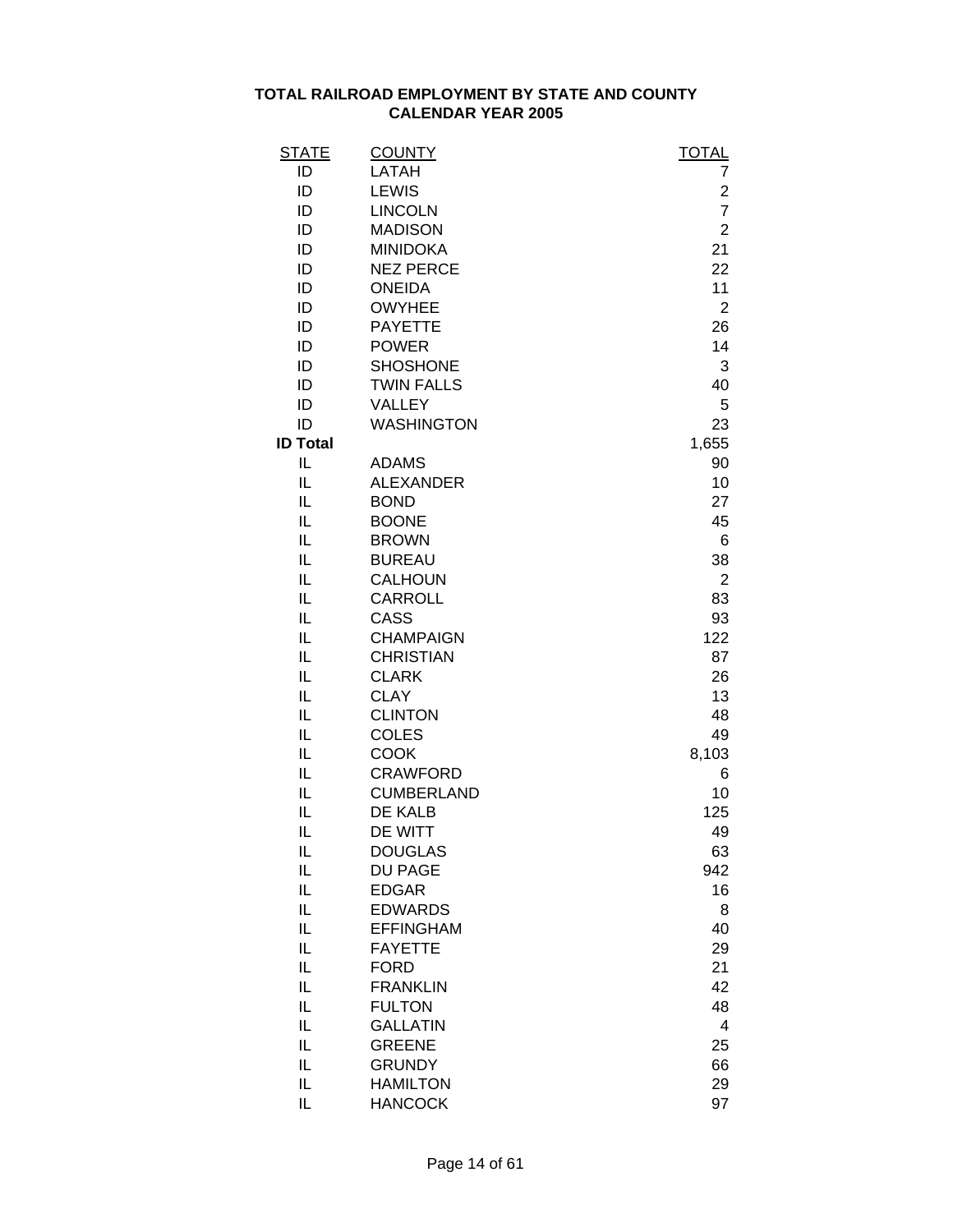| <b>STATE</b> | <b>COUNTY</b>      | <b>TOTAL</b>   |
|--------------|--------------------|----------------|
| IL           | <b>HENDERSON</b>   | 90             |
| IL           | <b>HENRY</b>       | 75             |
| IL           | <b>IROQUOIS</b>    | 88             |
| IL           | <b>JACKSON</b>     | 52             |
| IL           | <b>JASPER</b>      | $\overline{4}$ |
| IL           | <b>JEFFERSON</b>   | 69             |
| IL           | <b>JERSEY</b>      | 5              |
| IL           | <b>JO DAVIESS</b>  | 22             |
| IL           | <b>JOHNSON</b>     | 22             |
| IL           | <b>KANE</b>        | 515            |
| IL           | <b>KANKAKEE</b>    | 309            |
| IL           | <b>KENDALL</b>     | 108            |
| IL           | <b>KNOX</b>        | 816            |
| IL           | <b>LA SALLE</b>    | 118            |
| IL           | <b>LAKE</b>        | 286            |
| IL           | <b>LAWRENCE</b>    | 14             |
| IL           | LEE                | 40             |
| IL           | <b>LIVINGSTON</b>  | 14             |
| IL           | <b>LOGAN</b>       | 22             |
| IL           | <b>MACON</b>       | 513            |
| IL           | <b>MACOUPIN</b>    | 68             |
| IL           | <b>MADISON</b>     | 480            |
| IL           | <b>MARION</b>      | 302            |
| IL           | <b>MARSHALL</b>    | 21             |
| IL           | <b>MASON</b>       | 27             |
| IL           | <b>MASSAC</b>      | 10             |
| IL           | MCDONOUGH          | 30             |
| IL           | <b>MCHENRY</b>     | 269            |
| IL           | <b>MCLEAN</b>      | 50             |
| IL           | <b>MENARD</b>      | 12             |
| IL           | <b>MERCER</b>      | 16             |
| IL           | <b>MONROE</b>      | 132            |
| IL           | <b>MONTGOMERY</b>  | 34             |
| IL           | <b>MORGAN</b>      | 32             |
| IL           | <b>MOULTRIE</b>    | 54             |
| IL           | <b>OGLE</b>        | 64             |
| IL           | <b>PEORIA</b>      | 139            |
| IL           | <b>PERRY</b>       | 16             |
| IL           | <b>PIATT</b>       | 55             |
| IL           | <b>PIKE</b>        | 37             |
| IL           | <b>POPE</b>        | 1              |
| IL           | <b>PULASKI</b>     | 6              |
| IL           | <b>PUTNAM</b>      | 6              |
| IL           | <b>RANDOLPH</b>    | 87             |
| IL           | <b>RICHLAND</b>    | 9              |
| IL           | <b>ROCK ISLAND</b> | 113            |
| IL           | <b>SALINE</b>      | 15             |
| IL           | <b>SANGAMON</b>    | 134            |
| IL           | <b>SCHUYLER</b>    | 27             |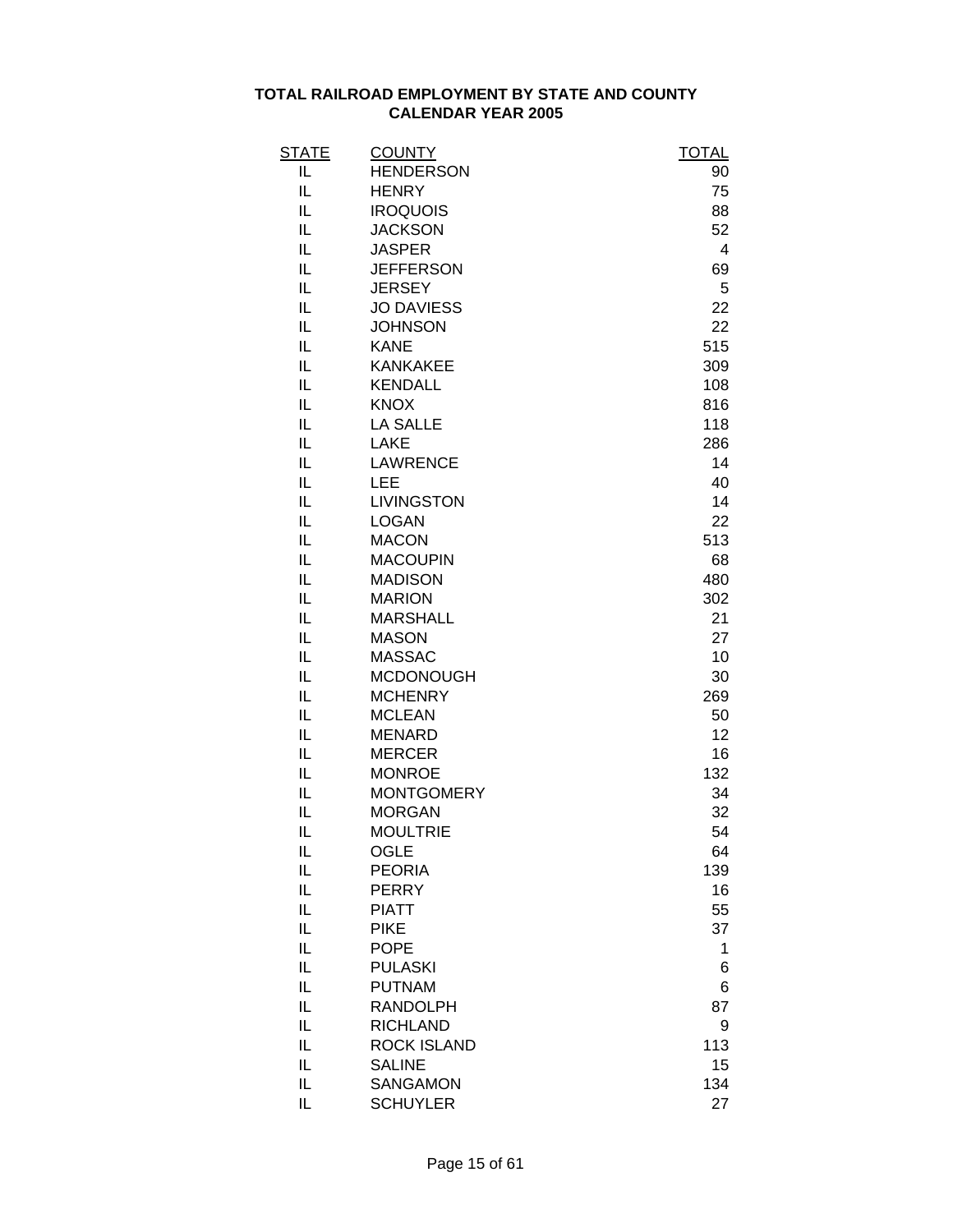| <u>STATE</u>    | <b>COUNTY</b>      | <b>TOTAL</b>   |
|-----------------|--------------------|----------------|
| IL              | <b>SCOTT</b>       | 9              |
| IL              | <b>SHELBY</b>      | 47             |
| IL              | <b>ST CLAIR</b>    | 648            |
| IL              | <b>STARK</b>       | 5              |
| IL              | <b>STEPHENSON</b>  | 35             |
| IL              | <b>TAZEWELL</b>    | 84             |
| IL              | <b>UNION</b>       | 43             |
| IL              | <b>VERMILION</b>   | 182            |
| IL              | <b>WABASH</b>      | 15             |
| IL              | <b>WARREN</b>      | 147            |
| IL              | <b>WASHINGTON</b>  | 35             |
| IL              | <b>WAYNE</b>       | 13             |
| IL              | <b>WHITE</b>       | 11             |
| IL              | <b>WHITESIDE</b>   | 131            |
| IL              | <b>WILL</b>        | 1,584          |
| IL              | <b>WILLIAMSON</b>  | 58             |
| IL              | <b>WINNEBAGO</b>   | 78             |
| IL              | <b>WOODFORD</b>    | 9              |
| <b>IL Total</b> |                    | 19,024         |
| IN              | <b>ADAMS</b>       | 8              |
| IN              | <b>ALLEN</b>       | 527            |
| IN              | <b>BARTHOLOMEW</b> | 11             |
| IN              | <b>BENTON</b>      | 6              |
| IN              | <b>BLACKFORD</b>   | 19             |
| IN              | <b>BOONE</b>       | 29             |
| IN              | <b>BROWN</b>       | 9              |
| IN              | CARROLL            | 24             |
| IN              | CASS               | 38             |
| IN              | <b>CLARK</b>       | 140            |
| IN              | <b>CLAY</b>        | 32             |
| IN              | <b>CLINTON</b>     | 42             |
| IN              | <b>CRAWFORD</b>    | 16             |
| IN              | <b>DAVIESS</b>     | 56             |
| IN              | DE KALB            | 116            |
| IN              | <b>DEARBORN</b>    | 52             |
| IN              | <b>DECATUR</b>     | 8              |
| IN              | <b>DELAWARE</b>    | 113            |
| IN              | <b>DUBOIS</b>      | 30             |
| IN              | <b>ELKHART</b>     | 286            |
| IN              | <b>FAYETTE</b>     | 15             |
| IN              | <b>FLOYD</b>       | 96             |
| IN              | <b>FOUNTAIN</b>    | 19             |
| IN              | <b>FRANKLIN</b>    | 17             |
| IN              | <b>FULTON</b>      | $\overline{7}$ |
| IN              | <b>GIBSON</b>      | 148            |
| IN              | <b>GRANT</b>       | 42             |
| IN              | <b>GREENE</b>      | 70             |
| IN              | <b>HAMILTON</b>    | 41             |
| IN              | <b>HANCOCK</b>     | 51             |
|                 |                    |                |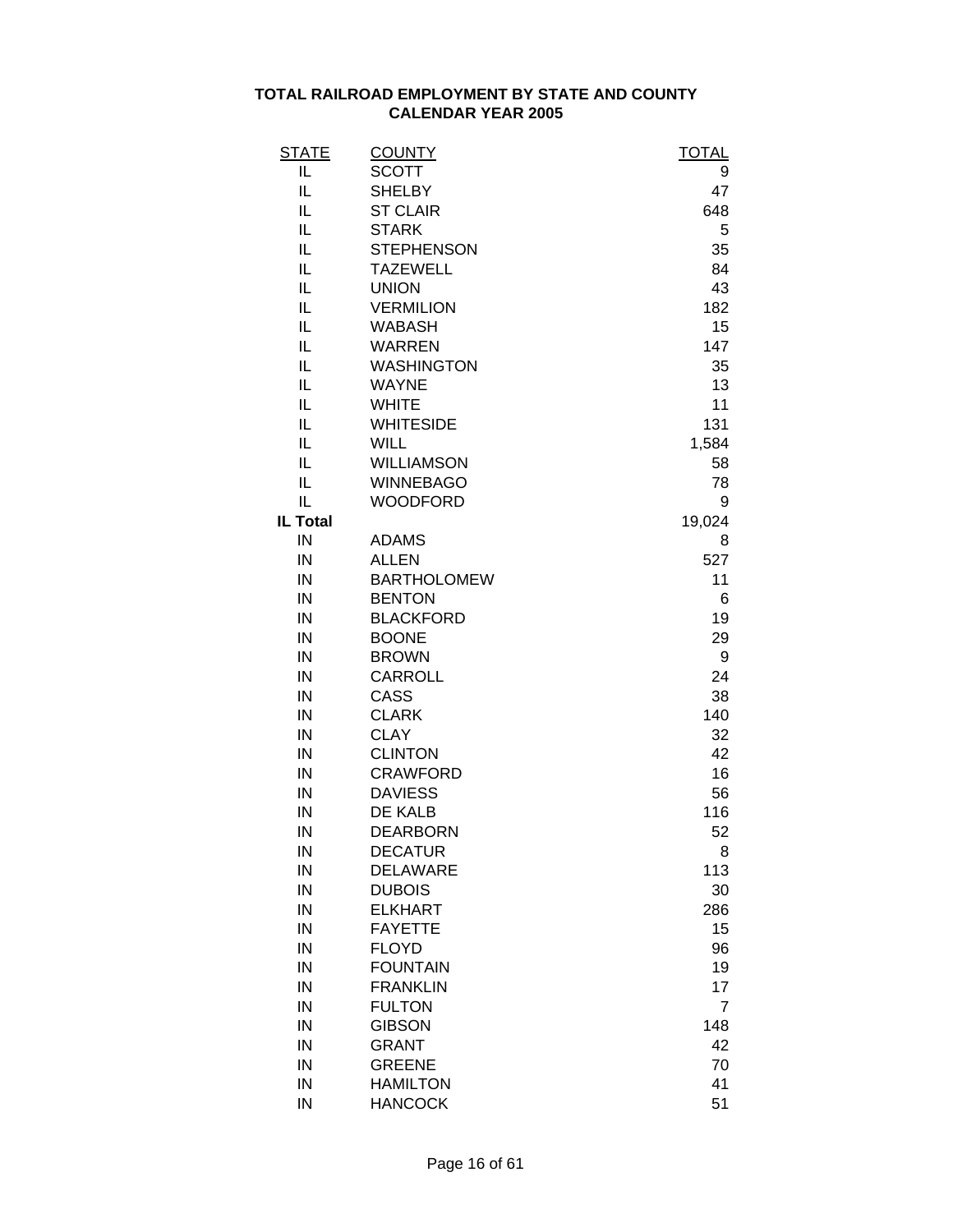| <b>STATE</b> | <b>COUNTY</b>     | <u>TOTAL</u>   |
|--------------|-------------------|----------------|
| IN           | <b>HARRISON</b>   | 114            |
| IN           | <b>HENDRICKS</b>  | 229            |
| IN           | <b>HENRY</b>      | 26             |
| IN           | <b>HOWARD</b>     | 23             |
| IN           | <b>HUNTINGTON</b> | 60             |
| IN           | <b>JACKSON</b>    | $\overline{4}$ |
| IN           | <b>JASPER</b>     | 75             |
| IN           | <b>JAY</b>        | 20             |
| IN           | <b>JEFFERSON</b>  | 10             |
| IN           | <b>JENNINGS</b>   | 17             |
| IN           | <b>JOHNSON</b>    | 159            |
| IN           | <b>KNOX</b>       | 23             |
| IN           | <b>KOSCIUSKO</b>  | 30             |
| IN           | <b>LA PORTE</b>   | 365            |
| IN           | LAGRANGE          | 9              |
| IN           | LAKE              | 1,885          |
| IN           | <b>LAWRENCE</b>   | 29             |
| IN           | <b>MADISON</b>    | 61             |
| IN           | <b>MARION</b>     | 867            |
| IN           | <b>MARSHALL</b>   | 42             |
| IN           | <b>MARTIN</b>     | 9              |
| IN           | <b>MIAMI</b>      | 176            |
| IN           | <b>MONROE</b>     | 27             |
| IN           | <b>MONTGOMERY</b> | 20             |
| IN           | <b>MORGAN</b>     | 97             |
| IN           | <b>NEWTON</b>     | 21             |
| IN           | <b>NOBLE</b>      | 65             |
| IN           | OHIO              | 4              |
| IN           | <b>ORANGE</b>     | 10             |
| IN           | <b>OWEN</b>       | 18             |
| IN           | <b>PARKE</b>      | 6              |
| IN           | <b>PERRY</b>      | $\overline{7}$ |
| IN           | <b>PIKE</b>       | 31             |
| IN           | <b>PORTER</b>     | 493            |
| IN           | <b>POSEY</b>      | 26             |
| IN           | <b>PULASKI</b>    | 9              |
| IN           | <b>PUTNAM</b>     | 39             |
| IN           | <b>RANDOLPH</b>   | 15             |
| IN           | <b>RIPLEY</b>     | 9              |
| IN           | <b>RUSH</b>       | 5              |
| IN           | <b>SCOTT</b>      | 11             |
| IN           | <b>SHELBY</b>     | 51             |
| IN           | <b>SPENCER</b>    | 16             |
| IN           | <b>ST JOSEPH</b>  | 204            |
| IN           | <b>STARKE</b>     | 45             |
| IN           | <b>STEUBEN</b>    | 33             |
| IN           | <b>SULLIVAN</b>   | 24             |
| IN           | SWITZERLAND       | 1              |
| IN           | <b>TIPPECANOE</b> | 99             |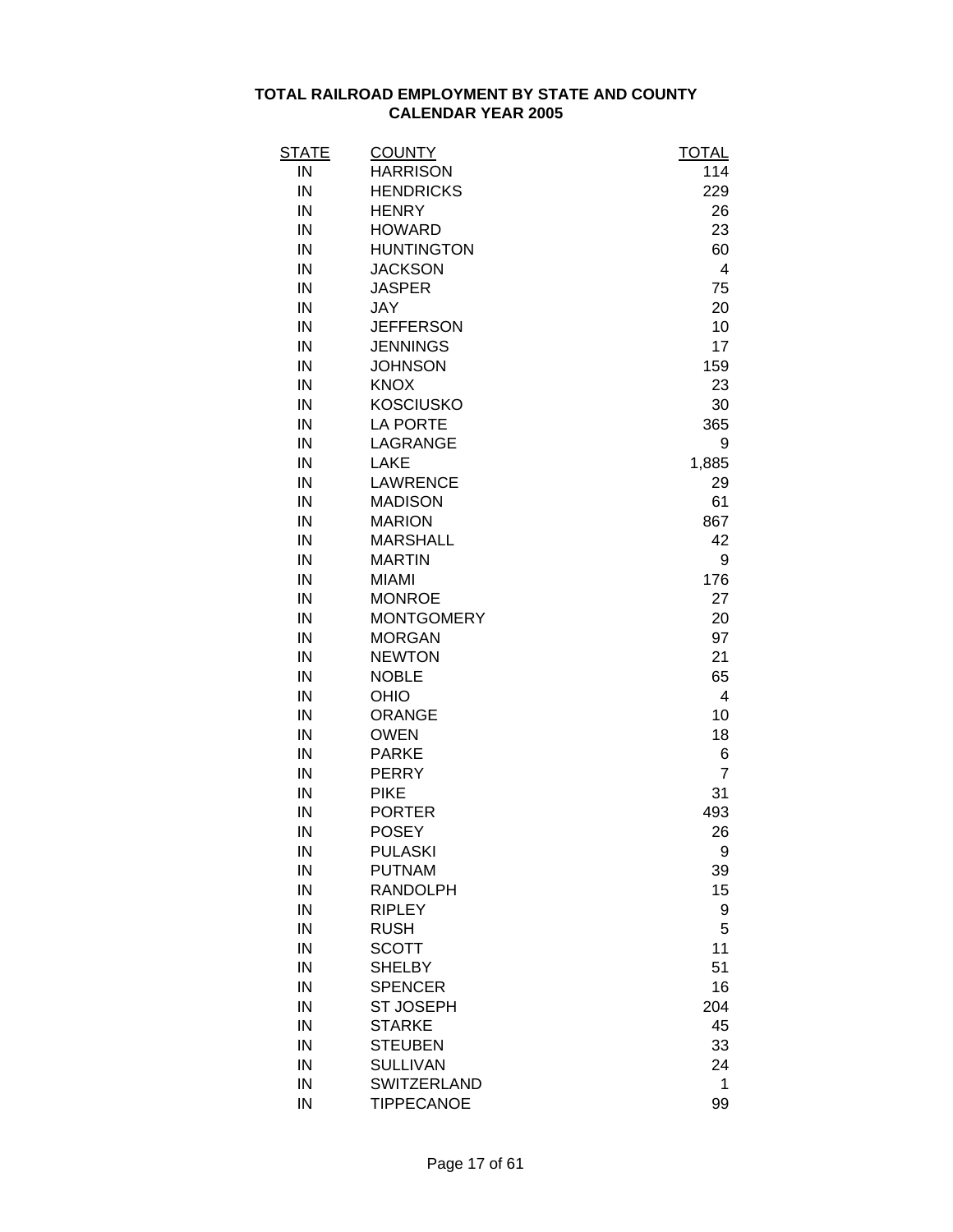| <b>STATE</b>    | <b>COUNTY</b>     | <b>TOTAL</b>   |
|-----------------|-------------------|----------------|
| IN              | <b>TIPTON</b>     | 10             |
| IN              | <b>UNION</b>      | 3              |
| IN              | VANDERBURGH       | 249            |
| IN              | <b>VERMILLION</b> | 20             |
| IN              | <b>VIGO</b>       | 114            |
| IN              | <b>WABASH</b>     | 27             |
| IN              | <b>WARREN</b>     | $\overline{7}$ |
| IN              | <b>WARRICK</b>    | 72             |
| IN              | <b>WASHINGTON</b> | 23             |
| IN              | <b>WAYNE</b>      | 17             |
| IN              | <b>WELLS</b>      | 33             |
| IN              | <b>WHITE</b>      | 28             |
| IN              | <b>WHITLEY</b>    | 42             |
| <b>IN Total</b> |                   | 8,332          |
| KS              | <b>ALLEN</b>      | 18             |
| KS              | <b>ANDERSON</b>   | 11             |
| KS              | <b>ATCHISON</b>   | 52             |
| KS              | <b>BARBER</b>     | 19             |
| KS              | <b>BARTON</b>     | 32             |
| KS              | <b>BOURBON</b>    | 46             |
| KS              | <b>BROWN</b>      | 15             |
| KS              | <b>BUTLER</b>     | 65             |
| KS              | <b>CHASE</b>      | 16             |
| KS              | CHAUTAUQUA        | 3              |
| KS              | <b>CHEROKEE</b>   | 19             |
| KS              | <b>CLAY</b>       | 6              |
| KS              | <b>CLOUD</b>      | 26             |
| KS              | <b>COFFEY</b>     | 6              |
| KS              | <b>COMANCHE</b>   | 1              |
| KS              | <b>COWLEY</b>     | 131            |
| KS              | <b>CRAWFORD</b>   | 131            |
| KS              | <b>DECATUR</b>    | 3              |
| KS              | <b>DICKINSON</b>  | 151            |
| KS              | <b>DONIPHAN</b>   | 11             |
| KS              | <b>DOUGLAS</b>    | 131            |
| KS              | <b>EDWARDS</b>    | 5              |
| KS              | <b>ELK</b>        | $\overline{7}$ |
| KS              | <b>ELLIS</b>      | 16             |
| KS              | <b>ELLSWORTH</b>  | $\overline{7}$ |
| <b>KS</b>       | <b>FINNEY</b>     | 8              |
| <b>KS</b>       | <b>FORD</b>       | 34             |
| KS              | <b>FRANKLIN</b>   | 66             |
| KS              | <b>GEARY</b>      | 18             |
| KS              | <b>GRAY</b>       | $\mathbf 2$    |
| KS              | <b>GREELEY</b>    | $\overline{c}$ |
| KS              | <b>GREENWOOD</b>  | $\overline{7}$ |
| KS              | <b>HARPER</b>     | 13             |
| KS              | <b>HARVEY</b>     | 139            |
| KS              | <b>HASKELL</b>    | 21             |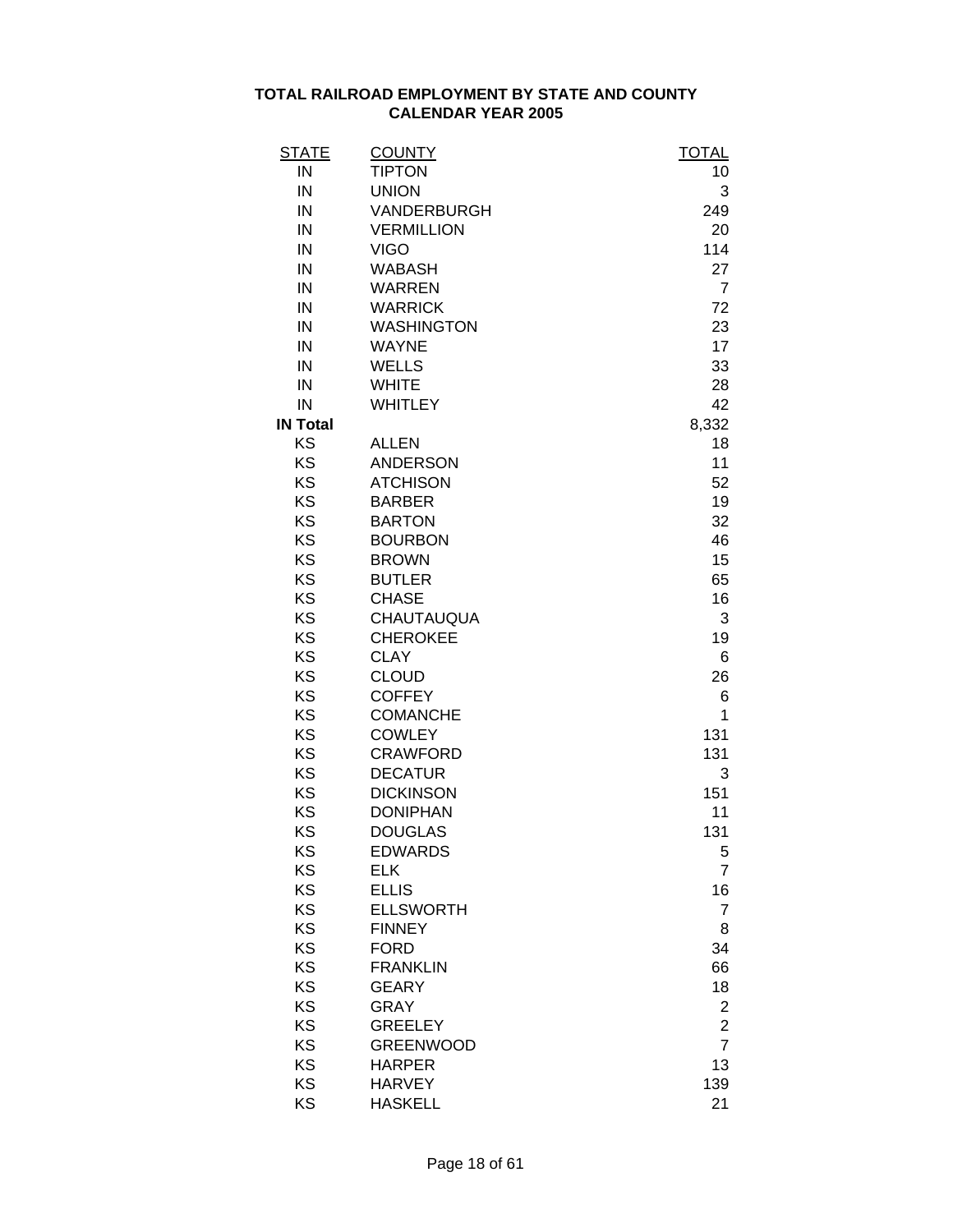| STATE | <b>COUNTY</b>       | <b>TOTAL</b>            |
|-------|---------------------|-------------------------|
| KS    | <b>HODGEMAN</b>     | 1                       |
| KS    | <b>JACKSON</b>      | 58                      |
| KS    | <b>JEFFERSON</b>    | 106                     |
| KS    | <b>JOHNSON</b>      | 1,176                   |
| KS    | <b>KINGMAN</b>      | 8                       |
| KS    | <b>KIOWA</b>        | $\overline{2}$          |
| KS    | <b>LABETTE</b>      | 89                      |
| KS    | <b>LANE</b>         | 1                       |
| KS    | LEAVENWORTH         | 182                     |
| KS    | <b>LINCOLN</b>      | 6                       |
| KS    | <b>LINN</b>         | 28                      |
| KS    | <b>LOGAN</b>        | 11                      |
| KS    | <b>LYON</b>         | 100                     |
| KS    | <b>MARION</b>       | 38                      |
| KS    | <b>MARSHALL</b>     | 269                     |
| KS    | <b>MCPHERSON</b>    | 17                      |
| KS    | <b>MEADE</b>        | 7                       |
| KS    | <b>MIAMI</b>        | 128                     |
| KS    | <b>MITCHELL</b>     | 4                       |
| KS    | <b>MONTGOMERY</b>   | 125                     |
| KS    | <b>MORRIS</b>       | 61                      |
| KS    | <b>NEMAHA</b>       | 25                      |
| KS    | <b>NEOSHO</b>       | 17                      |
| KS    | <b>NESS</b>         | 1                       |
| KS    | <b>NORTON</b>       | 4                       |
| KS    | <b>OSAGE</b>        | 80                      |
| KS    | <b>OTTAWA</b>       | 15                      |
| KS    | <b>PAWNEE</b>       | $\overline{2}$          |
| KS    | <b>PHILLIPS</b>     | 38                      |
| KS    | <b>POTTAWATOMIE</b> | 26                      |
| KS    | <b>PRATT</b>        | 48                      |
| KS    | <b>RAWLINS</b>      | 3                       |
| KS    | <b>RENO</b>         | 83                      |
| KS    | <b>REPUBLIC</b>     | $\overline{7}$          |
| KS    | <b>RICE</b>         | 4                       |
| KS    | <b>RILEY</b>        | 26                      |
| KS    | <b>ROOKS</b>        | 11                      |
| KS    | <b>RUSH</b>         | 8                       |
| KS    | <b>RUSSELL</b>      | $\overline{2}$          |
| KS    | <b>SALINE</b>       | 122                     |
| KS    | <b>SCOTT</b>        | 3                       |
| KS    | <b>SEDGWICK</b>     | 275                     |
| KS    | <b>SEWARD</b>       | 17                      |
| KS    | <b>SHAWNEE</b>      | 1,149                   |
| KS    | <b>SHERMAN</b>      | 10                      |
| KS    | <b>SMITH</b>        | 3                       |
| KS    | <b>STAFFORD</b>     | $\overline{\mathbf{c}}$ |
| KS    | <b>STEVENS</b>      | 5                       |
| KS    | <b>SUMNER</b>       | 152                     |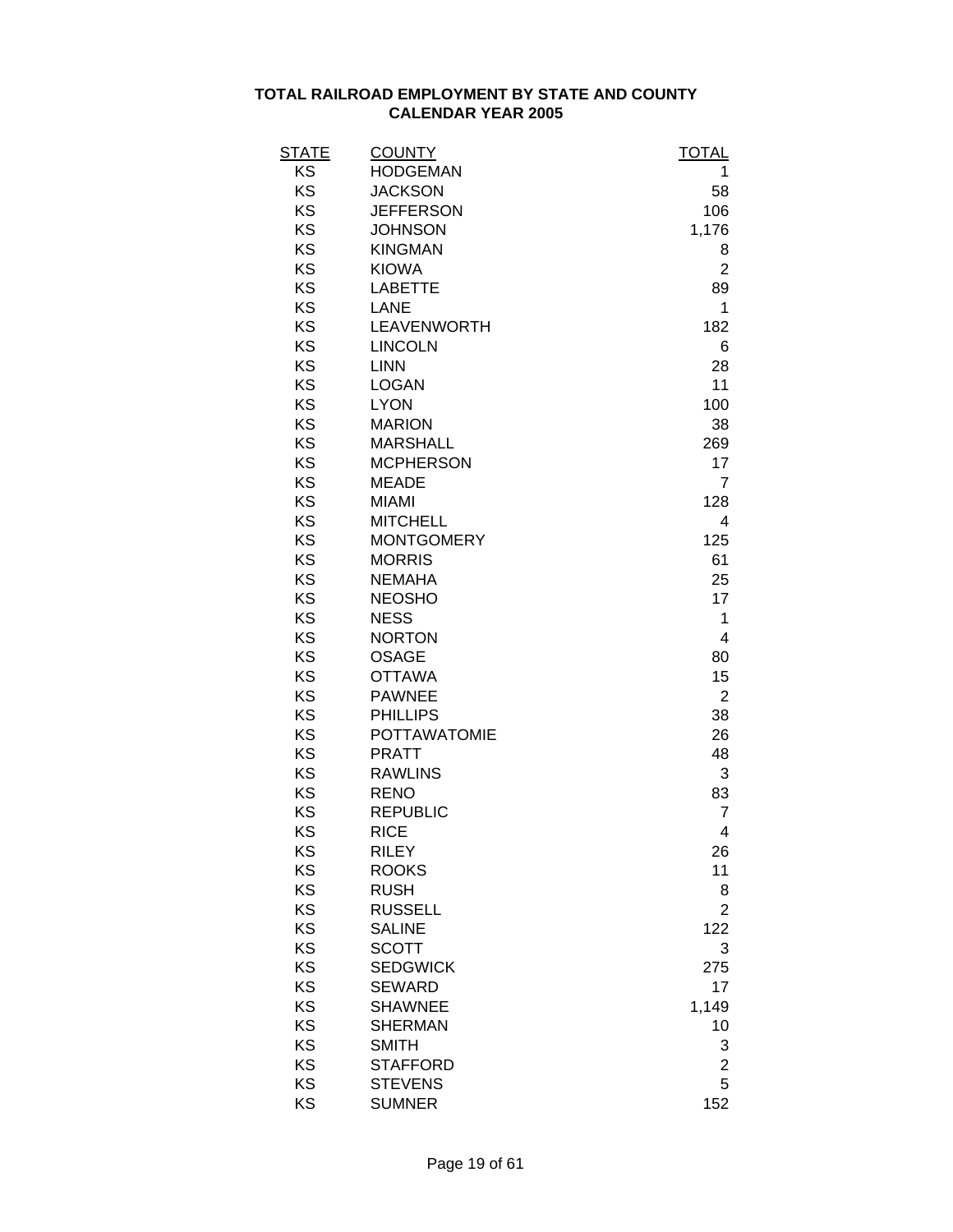| <b>STATE</b>    | <b>COUNTY</b>       | <b>TOTAL</b>   |
|-----------------|---------------------|----------------|
| KS              | <b>THOMAS</b>       | 4              |
| KS              | <b>TREGO</b>        | 1              |
| KS              | <b>WABAUNSEE</b>    | 23             |
| KS              | <b>WALLACE</b>      | 10             |
| KS              | <b>WASHINGTON</b>   | 26             |
| KS              | <b>WICHITA</b>      | $\overline{2}$ |
| KS              | <b>WILSON</b>       | 10             |
| KS              | <b>WOODSON</b>      | 8              |
| KS              | <b>WYANDOTTE</b>    | 538            |
| <b>KS Total</b> |                     | 6,415          |
| KY              | <b>ADAIR</b>        | 1              |
| KY              | <b>ALLEN</b>        | 3              |
| KY              | <b>ANDERSON</b>     | $\overline{2}$ |
| KY              | <b>BALLARD</b>      | 9              |
| KY              | <b>BARREN</b>       | 5              |
| KY              | <b>BATH</b>         | $\overline{2}$ |
| KY              | <b>BELL</b>         | 26             |
| KY              | <b>BOONE</b>        | 217            |
| KY              | <b>BOURBON</b>      | 11             |
| KY              | <b>BOYD</b>         | 231            |
| KY              | <b>BOYLE</b>        | 88             |
| KY              | <b>BRACKEN</b>      | 5              |
| KY              | <b>BREATHITT</b>    | 33             |
| KY              | <b>BRECKINRIDGE</b> | 16             |
| KY              | <b>BULLITT</b>      | 135            |
| KY              | <b>BUTLER</b>       | 1              |
| KY              | <b>CALDWELL</b>     | 28             |
| KY              | CALLOWAY            | $\overline{2}$ |
| KY              | <b>CAMPBELL</b>     | 111            |
| KY              | <b>CARLISLE</b>     | 4              |
| KY              | <b>CARROLL</b>      | 10             |
| KY              | <b>CARTER</b>       | 75             |
| KY              | <b>CASEY</b>        | 11             |
| KY              | <b>CHRISTIAN</b>    | 19             |
| KY              | <b>CLARK</b>        | 11             |
| KY              | <b>CLAY</b>         | 3              |
| KY              | <b>CRITTENDEN</b>   | 1              |
| KY              | <b>CUMBERLAND</b>   | 1              |
| KY              | <b>DAVIESS</b>      | 24             |
| KY              | <b>EDMONSON</b>     | 9              |
| KY              | <b>ESTILL</b>       | 75             |
| KY              | <b>FAYETTE</b>      | 35             |
| KY              | <b>FLEMING</b>      | 3              |
| KY              | <b>FLOYD</b>        | 107            |
| KY              | <b>FRANKLIN</b>     | 7              |
| KY              | <b>FULTON</b>       | 4              |
| KY              |                     |                |
|                 | <b>GALLATIN</b>     | 17             |
| KY              | <b>GARRARD</b>      | 19             |
| KY              | <b>GRANT</b>        | 95             |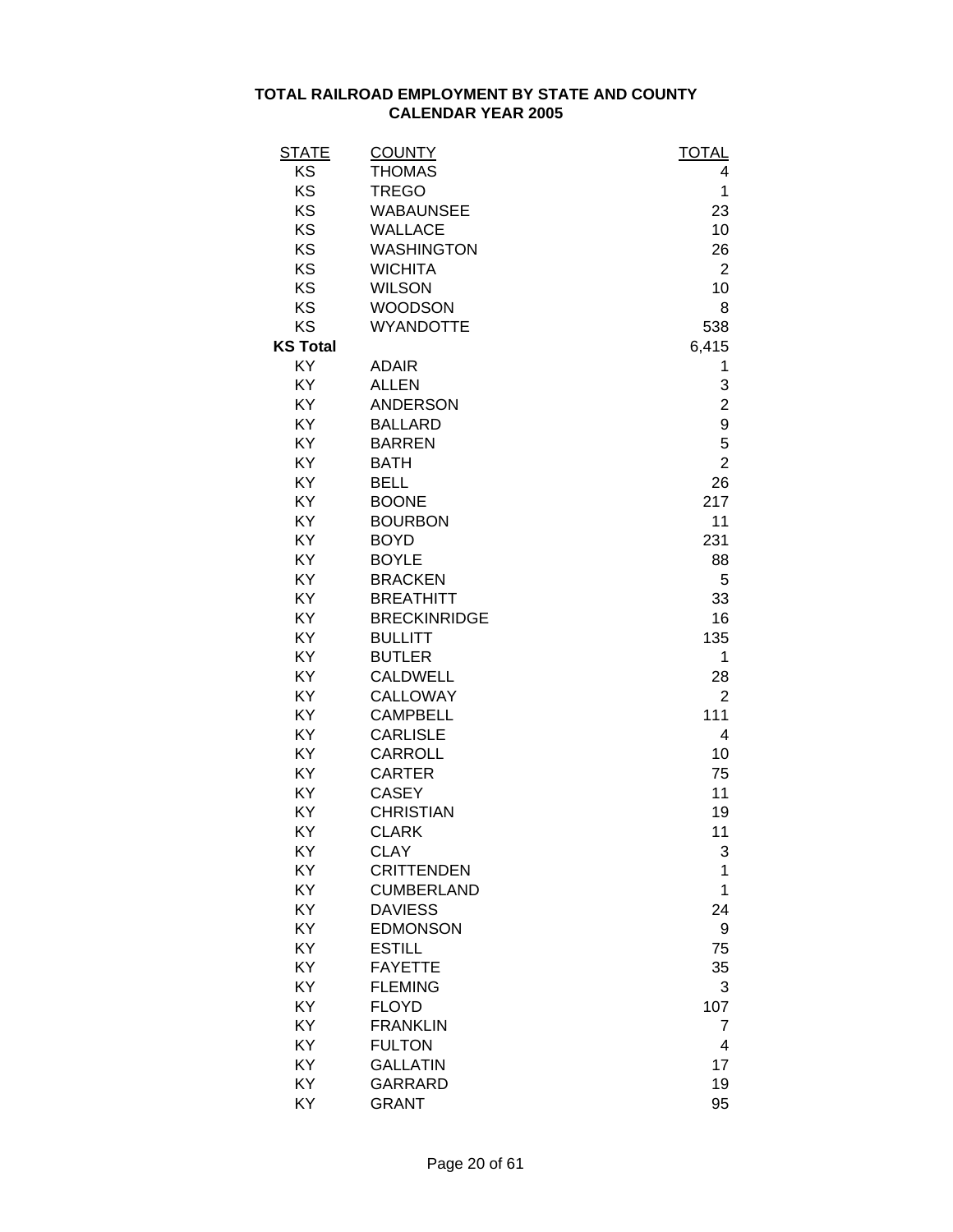| <b>STATE</b> | <b>COUNTY</b>     | <b>TOTAL</b>   |
|--------------|-------------------|----------------|
| KY           | <b>GRAVES</b>     | 28             |
| KY           | <b>GRAYSON</b>    | 12             |
| KY           | <b>GREEN</b>      | 1              |
| KY           | <b>GREENUP</b>    | 513            |
| KY           | <b>HANCOCK</b>    | 1              |
| KY           | <b>HARDIN</b>     | 45             |
| KY           | <b>HARLAN</b>     | 49             |
| KY           | <b>HARRISON</b>   | 13             |
| KY           | <b>HART</b>       | 5              |
| KY           | <b>HENDERSON</b>  | 56             |
| KY           | <b>HENRY</b>      | 20             |
| KY           | <b>HICKMAN</b>    | 6              |
| KY           | <b>HOPKINS</b>    | 188            |
| KY           | <b>JACKSON</b>    | 4              |
| KY           | <b>JEFFERSON</b>  | 532            |
| KY           | <b>JESSAMINE</b>  | 10             |
| KY           | <b>JOHNSON</b>    | 44             |
| KY           | <b>KENTON</b>     | 273            |
| KY           | <b>KNOTT</b>      | 23             |
| KY           | <b>KNOX</b>       | 35             |
| KY           | <b>LARUE</b>      | 4              |
| KY           | <b>LAUREL</b>     | 118            |
| KY           | <b>LAWRENCE</b>   | 78             |
| KY           | LEE               | 13             |
| KY           | <b>LESLIE</b>     | 1              |
| KY           | <b>LETCHER</b>    | 15             |
| KY           | <b>LEWIS</b>      | 47             |
| KY           | <b>LINCOLN</b>    | 120            |
| KY           | <b>LIVINGSTON</b> | $\overline{7}$ |
| KY           | <b>LOGAN</b>      | 6              |
| KY           | <b>LYON</b>       | $\overline{4}$ |
| KY           | <b>MADISON</b>    | 38             |
| KY           | <b>MAGOFFIN</b>   | 1              |
| KY           | <b>MARION</b>     | $\overline{7}$ |
| ΚY           | <b>MARSHALL</b>   | 18             |
| KY           | <b>MARTIN</b>     | 13             |
| KY           | <b>MASON</b>      | 6              |
| KY           | <b>MCCRACKEN</b>  | 97             |
| KY           | <b>MCCREARY</b>   | 10             |
| KY           | <b>MCLEAN</b>     | 9              |
| KY           | <b>MEADE</b>      | 22             |
| KY           | <b>MERCER</b>     | 27             |
| KY           | <b>MONROE</b>     | 1              |
| KY           | <b>MONTGOMERY</b> | 5              |
| KY           | <b>MORGAN</b>     | 1              |
| KY           | <b>MUHLENBERG</b> | 30             |
| KY           | <b>NELSON</b>     | 50             |
| KY           | <b>NICHOLAS</b>   | 10             |
| KY           | OHIO              | 15             |
|              |                   |                |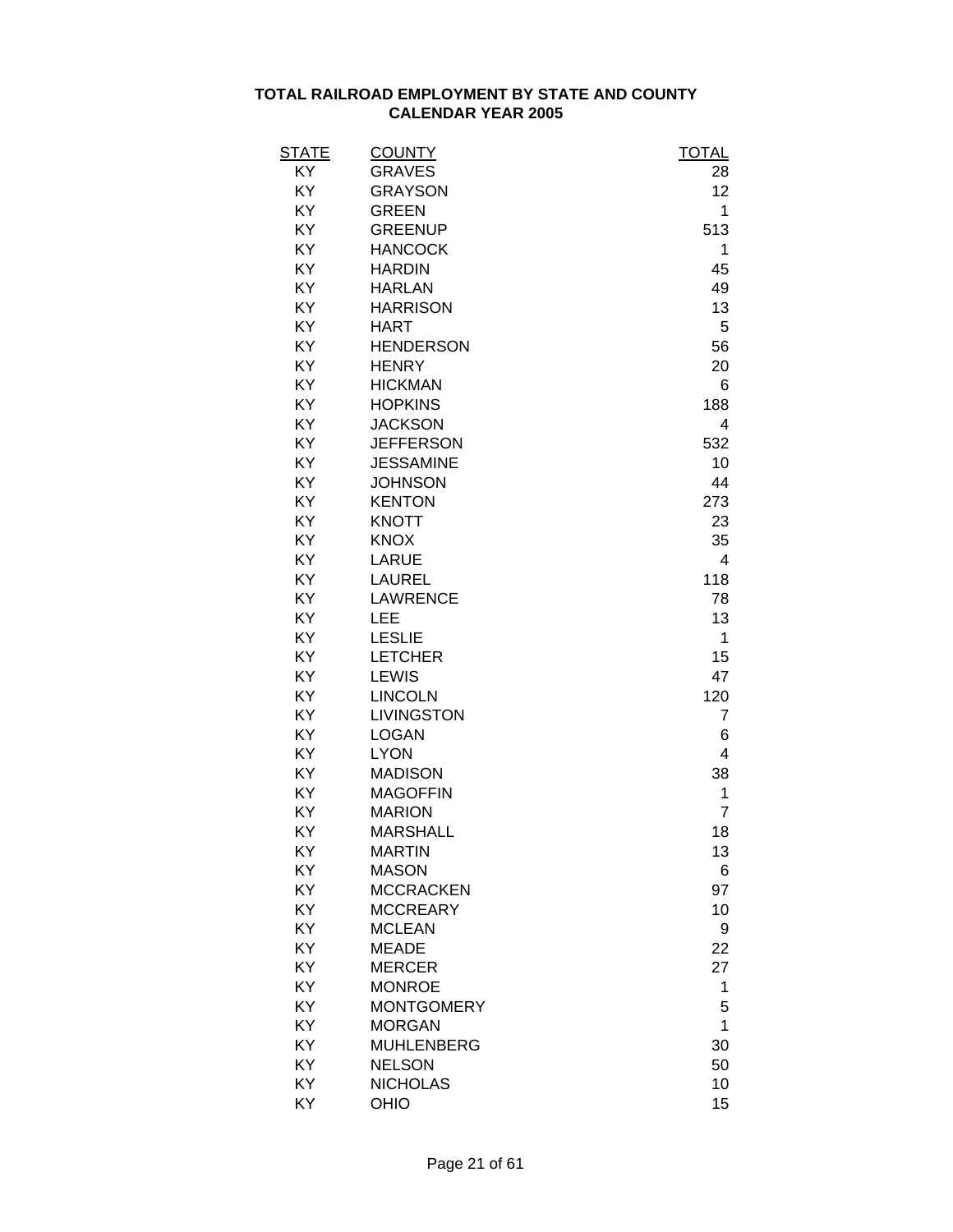| <b>STATE</b>    | <b>COUNTY</b>           | <b>TOTAL</b>   |
|-----------------|-------------------------|----------------|
| KY              | <b>OLDHAM</b>           | 51             |
| KY              | <b>OWEN</b>             | $\overline{2}$ |
| KY              | <b>OWSLEY</b>           | 4              |
| KY              | <b>PENDLETON</b>        | 36             |
| KY              | <b>PERRY</b>            | 71             |
| KY              | <b>PIKE</b>             | 250            |
| KY              | <b>POWELL</b>           | 5              |
| KY              | <b>PULASKI</b>          | 84             |
| KY              | <b>ROBERTSON</b>        | 1              |
| KY              | <b>ROCKCASTLE</b>       | 25             |
| KY              | <b>ROWAN</b>            | 10             |
| KY              | <b>RUSSELL</b>          | 4              |
| KY              | <b>SCOTT</b>            | 11             |
| KY              | <b>SHELBY</b>           | 23             |
| KY              | <b>SIMPSON</b>          | 3              |
| KY              | <b>SPENCER</b>          | 20             |
| KY              | <b>TODD</b>             | 16             |
| KY              | <b>TRIGG</b>            | 5              |
| KY              | <b>TRIMBLE</b>          | $\overline{2}$ |
| KY              | <b>UNION</b>            | 6              |
| KY              | <b>WARREN</b>           | 19             |
| KY              | <b>WASHINGTON</b>       | 3              |
| KY              | <b>WAYNE</b>            | 3              |
| KY              | <b>WEBSTER</b>          | 17             |
| KY              | <b>WHITLEY</b>          | 357            |
| KY              | <b>WOLFE</b>            | 4              |
| <b>KY Total</b> |                         | 5,119          |
| LA              | <b>ACADIA</b>           | 16             |
| LA              | <b>ALLEN</b>            | 27             |
| LA              | <b>ASCENSION</b>        | 67             |
| LA              | <b>ASSUMPTION</b>       | 5              |
| LA              | <b>AVOYELLES</b>        | 35             |
| LA              | <b>BEAUREGARD</b>       | 33             |
| LA              | <b>BIENVILLE</b>        | 19             |
| LA              | <b>BOSSIER</b>          | 251            |
| LA              | CADDO                   | 596            |
| LA              | CALCASIEU               | 277            |
| LA              | <b>CALDWELL</b>         | 9              |
| LA              | <b>CATAHOULA</b>        | 3              |
| LA              | <b>CLAIBORNE</b>        | 24             |
| LA              | <b>CONCORDIA</b>        | 9              |
| LA              | DE SOTO                 | 26             |
| LA              | <b>EAST BATON ROUGE</b> | 256            |
| LA              | <b>EAST CARROLL</b>     | 1              |
| LA              | <b>EAST FELICIANA</b>   | 16             |
| LA              | <b>EVANGELINE</b>       | $\overline{7}$ |
| LA              | <b>FRANKLIN</b>         | 14             |
| LA              | <b>GRANT</b>            | 18             |
| LA              | <b>IBERIA</b>           | 17             |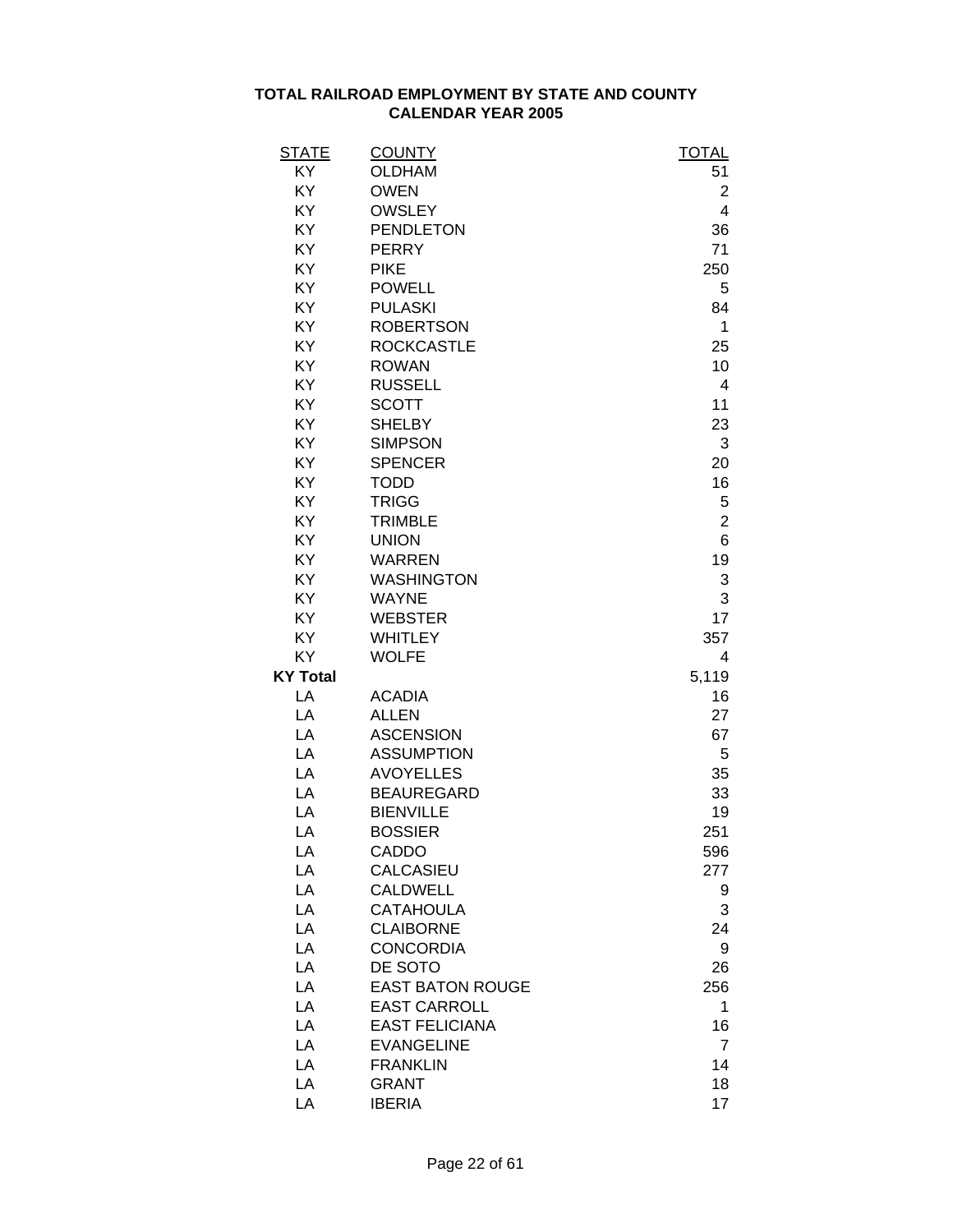| <b>STATE</b>    | <b>COUNTY</b>           | <b>TOTAL</b>   |
|-----------------|-------------------------|----------------|
| LA              | <b>IBERVILLE</b>        | 81             |
| LA              | <b>JACKSON</b>          | 10             |
| LA              | <b>JEFFERSON</b>        | 362            |
| LA              | <b>JEFFERSON DAVIS</b>  | 11             |
| LA              | <b>LA SALLE</b>         | 4              |
| LA              | <b>LAFAYETTE</b>        | 129            |
| LA              | <b>LAFOURCHE</b>        | 17             |
| LA              | <b>LINCOLN</b>          | 8              |
| LA              | <b>LIVINGSTON</b>       | 68             |
| LA              | <b>MADISON</b>          | 12             |
| LA              | <b>MOREHOUSE</b>        | 18             |
| LA              | <b>NATCHITOCHES</b>     | 26             |
| LA              | <b>ORLEANS</b>          | 194            |
| LA              | <b>OUACHITA</b>         | 121            |
| LA              | <b>PLAQUEMINES</b>      | 15             |
| LA              | POINTE COUPEE           | 67             |
| LA              | <b>RAPIDES</b>          | 126            |
| LA              | <b>RED RIVER</b>        | 17             |
| LA              | <b>RICHLAND</b>         | 10             |
| LA              | <b>SABINE</b>           | 4              |
| LA              | <b>ST BERNARD</b>       | 14             |
| LA              | <b>ST CHARLES</b>       | 58             |
| LA              | <b>ST JAMES</b>         | 10             |
| LA              | ST JOHN THE BAPTIST     | 56             |
| LA              | <b>ST LANDRY</b>        | 90             |
| LA              | <b>ST MARTIN</b>        | 36             |
| LA              | <b>ST MARY</b>          | 5              |
| LA              | <b>ST TAMMANY</b>       | 135            |
| LA              | <b>TANGIPAHOA</b>       | 113            |
| LA              | <b>TENSAS</b>           | $\overline{2}$ |
| LA              | <b>TERREBONNE</b>       | 14             |
| LA              | <b>UNION</b>            | 6              |
| LA              | <b>VERMILION</b>        | 4              |
| LA              | <b>VERNON</b>           | 31             |
| LA              | <b>WASHINGTON</b>       | 22             |
| LA              | <b>WEBSTER</b>          | 85             |
| LA              | <b>WEST BATON ROUGE</b> | 65             |
| LA              | <b>WEST CARROLL</b>     | 1              |
| LA              | <b>WEST FELICIANA</b>   | 5              |
| LA              | <b>WINN</b>             | 15             |
| <b>LA Total</b> |                         | 3,793          |
| MA              | <b>BARNSTABLE</b>       | 44             |
| MA              | <b>BERKSHIRE</b>        | 42             |
| <b>MA</b>       | <b>BRISTOL</b>          | 243            |
| MA              | <b>ESSEX</b>            | 313            |
| MA              | <b>FRANKLIN</b>         | 126            |
| MA              | <b>HAMPDEN</b>          | 199            |
| MA              | <b>HAMPSHIRE</b>        | 48             |
| MA              | <b>MIDDLESEX</b>        | 706            |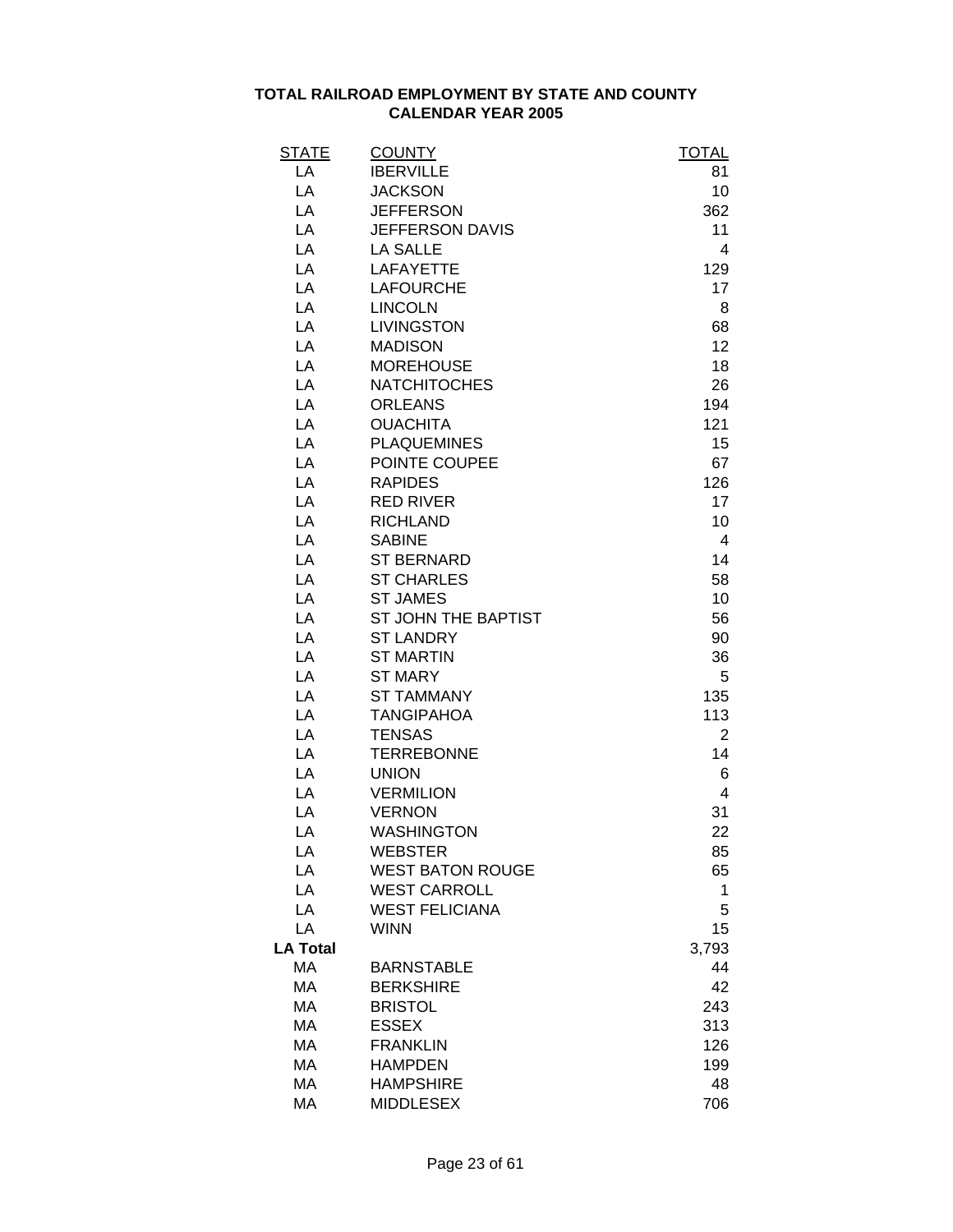| <b>STATE</b>    | <b>COUNTY</b>                 | <b>TOTAL</b>   |
|-----------------|-------------------------------|----------------|
| MA              | <b>NORFOLK</b>                | 367            |
| MA              | <b>PLYMOUTH</b>               | 352            |
| MA              | <b>SUFFOLK</b>                | 498            |
| MA              | <b>WORCESTER</b>              | 293            |
| <b>MA Total</b> |                               | 3,231          |
| MD              | <b>ALLEGANY</b>               | 564            |
| <b>MD</b>       | <b>ANNE ARUNDEL</b>           | 377            |
| <b>MD</b>       | <b>BALTIMORE</b>              | 399            |
| <b>MD</b>       | <b>CALVERT</b>                | 124            |
| <b>MD</b>       | <b>CAROLINE</b>               | 13             |
| <b>MD</b>       | <b>CARROLL</b>                | 130            |
| MD              | <b>CECIL</b>                  | 318            |
| <b>MD</b>       | <b>CHARLES</b>                | 111            |
| <b>MD</b>       | <b>DORCHESTER</b>             | 3              |
| <b>MD</b>       | <b>FREDERICK</b>              | 175            |
| <b>MD</b>       | <b>GARRETT</b>                | 34             |
| <b>MD</b>       | <b>HARFORD</b>                | 258            |
| <b>MD</b>       | <b>HOWARD</b>                 | 86             |
| MD              | <b>INDEPENDENT CITY</b>       | 854            |
| <b>MD</b>       | <b>KENT</b>                   | 8              |
| <b>MD</b>       | <b>MONTGOMERY</b>             | 314            |
| MD              | PRINCE GEORGES                | 878            |
| <b>MD</b>       | <b>QUEEN ANNES</b>            | 26             |
| <b>MD</b>       | <b>SOMERSET</b>               | 4              |
| MD              | <b>ST MARYS</b>               | 89             |
| <b>MD</b>       | <b>TALBOT</b>                 | 6              |
| <b>MD</b>       | <b>WASHINGTON</b>             | 108            |
| <b>MD</b>       | <b>WICOMICO</b>               | 17             |
| MD              | <b>WORCESTER</b>              | $\overline{7}$ |
| <b>MD Total</b> |                               | 4,903          |
| ME              | <b>ANDROSCOGGIN</b>           | 21             |
| ME              | <b>AROOSTOOK</b>              | 76             |
| <b>ME</b>       | <b>CUMBERLAND</b>             | 75             |
| <b>ME</b>       | <b>FRANKLIN</b>               | 3              |
| <b>ME</b>       | <b>HANCOCK</b>                | 3              |
| <b>ME</b>       | <b>KENNEBEC</b>               | 97             |
| <b>ME</b>       | <b>KNOX</b>                   | $\overline{7}$ |
| ME              | <b>LINCOLN</b>                | $\overline{7}$ |
| ME              | <b>OXFORD</b>                 | 35             |
| <b>ME</b>       | PENOBSCOT                     | 154            |
| ME              | <b>PISCATAQUIS</b>            | 84             |
| ME              | SAGADAHOC                     | 6              |
| ME              | <b>SOMERSET</b>               | 55             |
|                 | <b>WALDO</b>                  |                |
| ME              |                               | 10             |
| ME              | <b>WASHINGTON</b>             | 15             |
| ME              | YORK                          | 49             |
| <b>ME Total</b> |                               | 697            |
| MI<br>MI        | <b>ALCONA</b><br><b>ALGER</b> | 1<br>18        |
|                 |                               |                |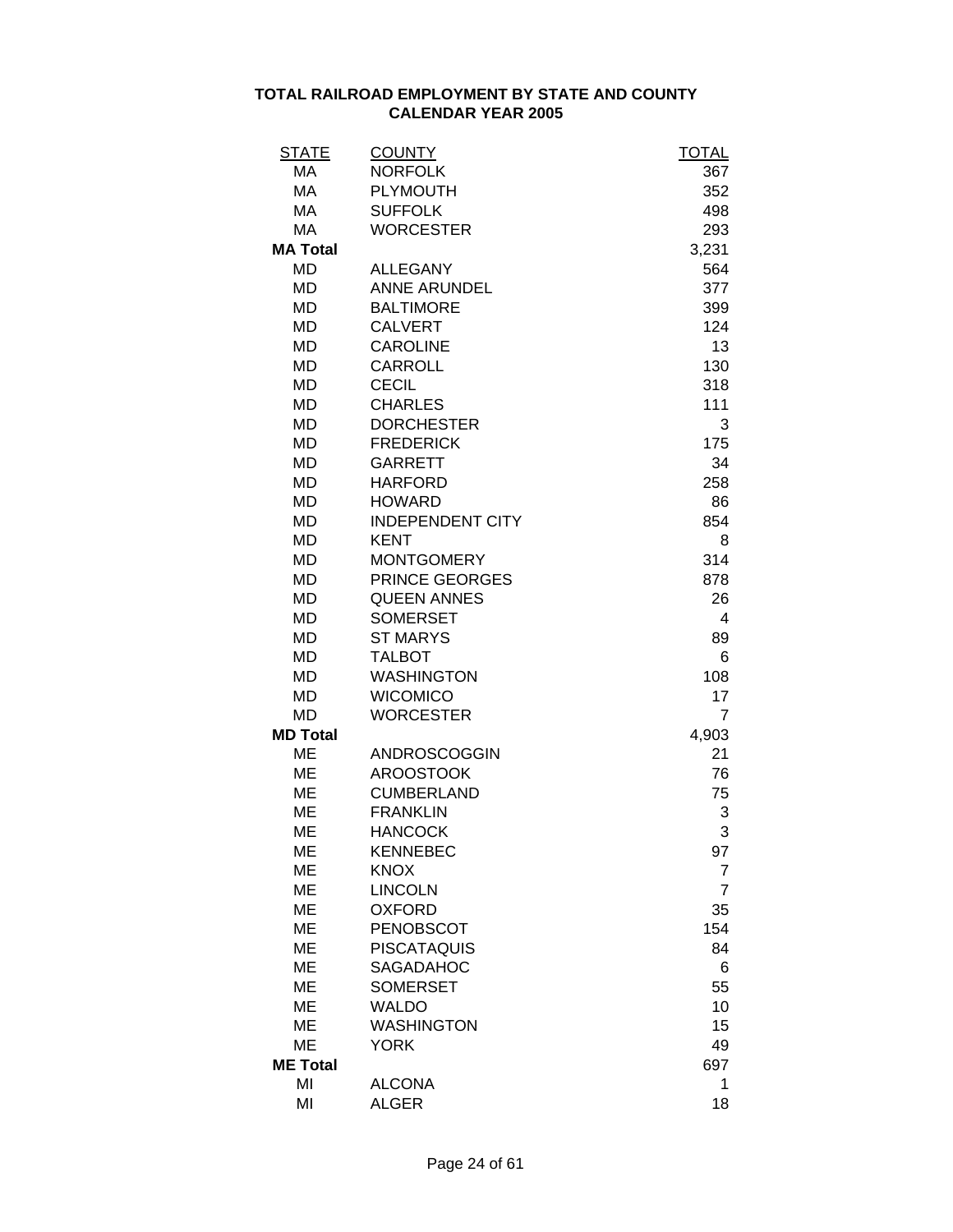| STATE | <b>COUNTY</b>         | <b>TOTAL</b>   |
|-------|-----------------------|----------------|
| MI    | <b>ALLEGAN</b>        | 22             |
| MI    | <b>ALPENA</b>         | $\overline{7}$ |
| MI    | <b>ANTRIM</b>         | 1              |
| MI    | <b>ARENAC</b>         | 14             |
| MI    | <b>BARAGA</b>         | 1              |
| MI    | <b>BARRY</b>          | 28             |
| MI    | <b>BAY</b>            | 60             |
| MI    | <b>BENZIE</b>         | 1              |
| MI    | <b>BERRIEN</b>        | 114            |
| MI    | <b>BRANCH</b>         | 14             |
| MI    | <b>CALHOUN</b>        | 238            |
| MI    | CASS                  | 89             |
| MI    | <b>CHARLEVOIX</b>     | 1              |
| MI    | <b>CHEBOYGAN</b>      | 1              |
| MI    | <b>CHIPPEWA</b>       | 16             |
| MI    | <b>CLARE</b>          | $\overline{7}$ |
| MI    | <b>CLINTON</b>        | 9              |
| MI    | <b>CRAWFORD</b>       | 1              |
| MI    | <b>DELTA</b>          | 181            |
| MI    | <b>DICKINSON</b>      | 10             |
| MI    | <b>EATON</b>          | 50             |
| MI    | <b>EMMET</b>          | $\overline{2}$ |
| MI    | <b>GENESEE</b>        | 210            |
| MI    | <b>GLADWIN</b>        | 5              |
| MI    | <b>GOGEBIC</b>        | 6              |
| MI    | <b>GRAND TRAVERSE</b> | 5              |
| MI    | <b>GRATIOT</b>        | $\overline{7}$ |
| MI    | <b>HILLSDALE</b>      | 21             |
| MI    | <b>HOUGHTON</b>       | 1              |
| MI    | <b>HURON</b>          | 14             |
| MI    | <b>INGHAM</b>         | 58             |
| MI    | <b>IONIA</b>          | 36             |
| MI    | <b>IOSCO</b>          | 28             |
| MI    | <b>IRON</b>           | 3              |
| MI    | <b>ISABELLA</b>       | 5              |
| MI    | <b>JACKSON</b>        | 103            |
| MI    | <b>KALAMAZOO</b>      | 55             |
| MI    | <b>KALKASKA</b>       | 3              |
| MI    | <b>KENT</b>           | 233            |
| MI    | <b>LAKE</b>           | 2              |
| MI    | <b>LAPEER</b>         | 31             |
| MI    | <b>LENAWEE</b>        | 37             |
| MI    | LIVINGSTON            | 43             |
| MI    | <b>LUCE</b>           | 1              |
| MI    | <b>MACKINAC</b>       | 4              |
| MI    | <b>MACOMB</b>         | 205            |
| MI    | <b>MANISTEE</b>       | 14             |
| MI    | <b>MARQUETTE</b>      | 142            |
| MI    | <b>MASON</b>          | 14             |
|       |                       |                |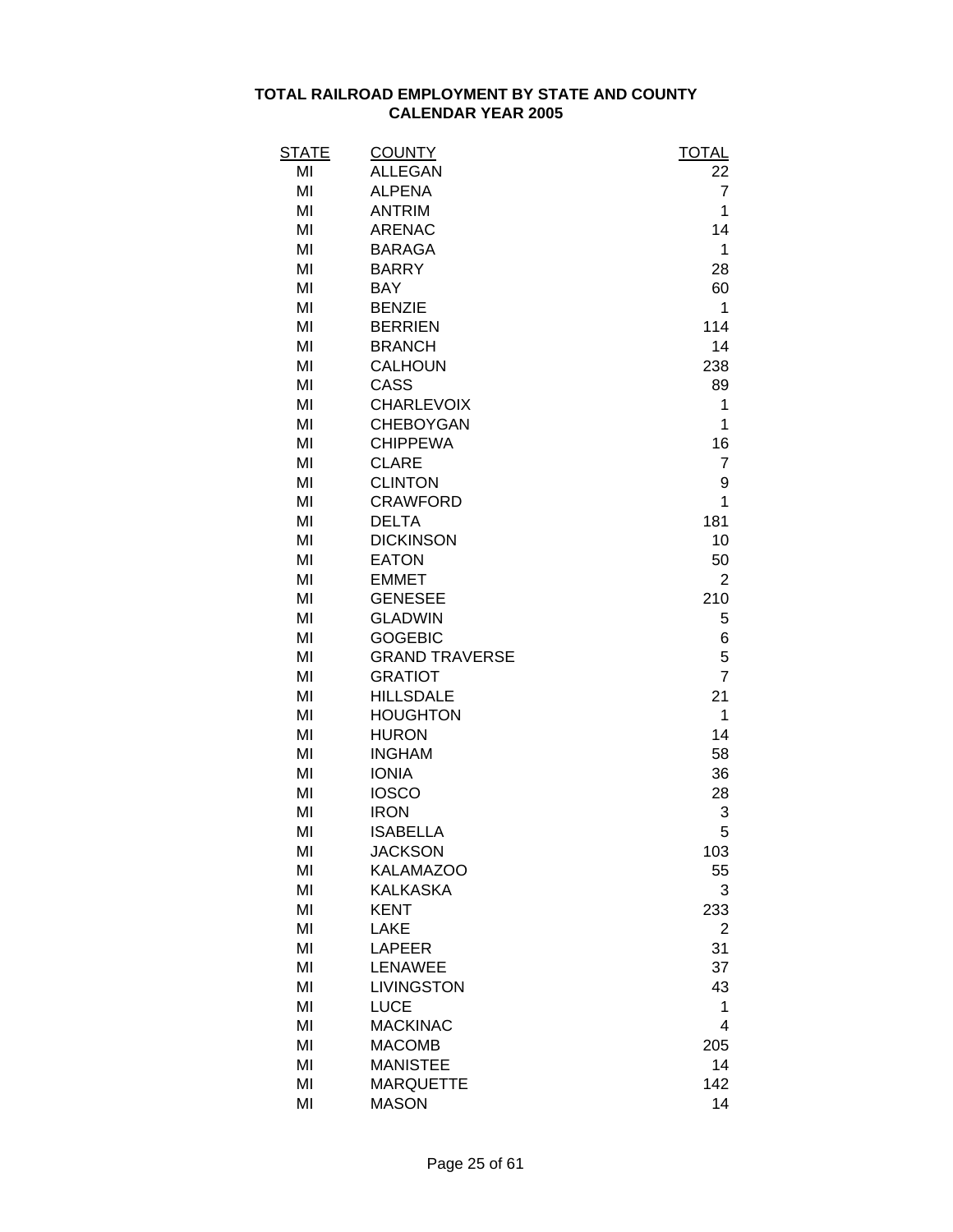| <b>STATE</b>    | <b>COUNTY</b>      | <b>TOTAL</b>   |
|-----------------|--------------------|----------------|
| MI              | <b>MECOSTA</b>     | 9              |
| MI              | <b>MENOMINEE</b>   | 18             |
| MI              | <b>MIDLAND</b>     | 6              |
| MI              | <b>MONROE</b>      | 284            |
| MI              | <b>MONTCALM</b>    | 31             |
| MI              | <b>MUSKEGON</b>    | 33             |
| MI              | <b>NEWAYGO</b>     | 25             |
| MI              | <b>OAKLAND</b>     | 316            |
| MI              | <b>OCEANA</b>      | 4              |
| MI              | <b>OGEMAW</b>      | 4              |
| MI              | <b>ONTONAGON</b>   | 11             |
| MI              | <b>OSCEOLA</b>     | 6              |
| MI              | <b>OSCODA</b>      | $\overline{2}$ |
| MI              | <b>OTTAWA</b>      | 58             |
| MI              | PRESQUE ISLE       | 3              |
| MI              | <b>SAGINAW</b>     | 123            |
| MI              | <b>SANILAC</b>     | 17             |
| MI              | <b>SCHOOLCRAFT</b> | 16             |
| MI              | <b>SHIAWASSEE</b>  | 117            |
| MI              | <b>ST CLAIR</b>    | 153            |
| MI              | <b>ST JOSEPH</b>   | 25             |
| MI              | <b>TUSCOLA</b>     | 35             |
| MI              | <b>VAN BUREN</b>   | 32             |
| MI              | <b>WASHTENAW</b>   | 38             |
| MI              | <b>WAYNE</b>       | 1,087          |
| MI              | <b>WEXFORD</b>     | 11             |
| <b>MI Total</b> |                    | 4,636          |
| <b>MN</b>       | <b>AITKIN</b>      | 9              |
| <b>MN</b>       | <b>ANOKA</b>       | 316            |
| <b>MN</b>       | <b>BECKER</b>      | 44             |
| <b>MN</b>       | <b>BELTRAMI</b>    | 8              |
| <b>MN</b>       | <b>BENTON</b>      | 25             |
| <b>MN</b>       | <b>BIG STONE</b>   | 8              |
| <b>MN</b>       | <b>BLUE EARTH</b>  | 25             |
| <b>MN</b>       | <b>BROWN</b>       | 23             |
| <b>MN</b>       | <b>CARLTON</b>     | 140            |
| <b>MN</b>       | <b>CARVER</b>      | 37             |
| <b>MN</b>       | CASS               | 18             |
| <b>MN</b>       | <b>CHIPPEWA</b>    | 6              |
| <b>MN</b>       | <b>CHISAGO</b>     | 70             |
| <b>MN</b>       | <b>CLAY</b>        | 157            |
| <b>MN</b>       | <b>CLEARWATER</b>  | 7              |
| <b>MN</b>       | <b>COTTONWOOD</b>  | 4              |
| <b>MN</b>       | <b>CROW WING</b>   | 116            |
| <b>MN</b>       | <b>DAKOTA</b>      | 244            |
| <b>MN</b>       | <b>DODGE</b>       | 3              |
| <b>MN</b>       | <b>DOUGLAS</b>     | 36             |
| <b>MN</b>       | <b>FARIBAULT</b>   | 5              |
| <b>MN</b>       | <b>FILLMORE</b>    | 3              |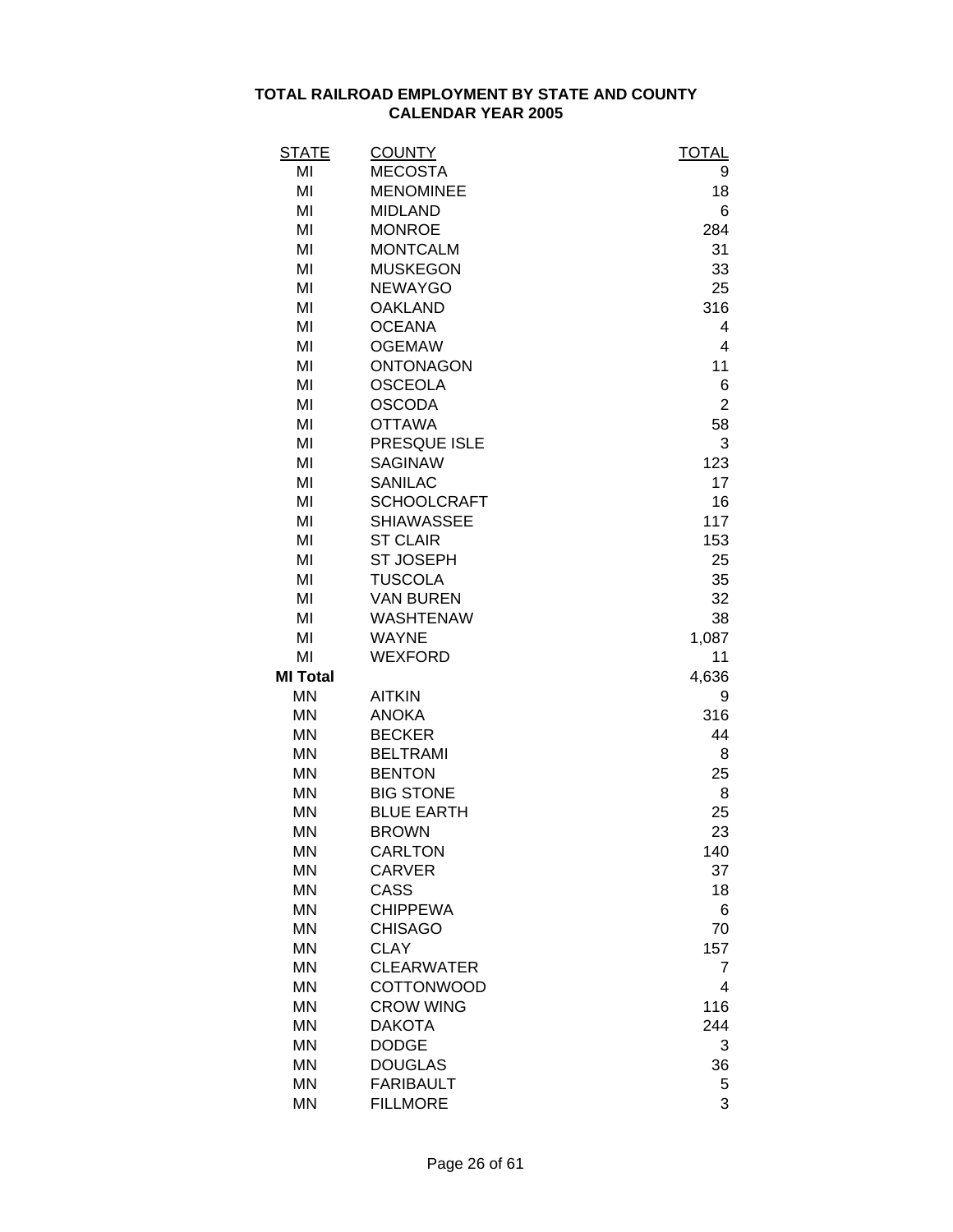| <b>STATE</b> | <b>COUNTY</b>        | <u>TOTAL</u>   |
|--------------|----------------------|----------------|
| MN           | <b>FREEBORN</b>      | 19             |
| <b>MN</b>    | <b>GOODHUE</b>       | 23             |
| <b>MN</b>    | <b>GRANT</b>         | $\overline{2}$ |
| <b>MN</b>    | <b>HENNEPIN</b>      | 734            |
| <b>MN</b>    | <b>HOUSTON</b>       | 49             |
| <b>MN</b>    | <b>HUBBARD</b>       | $\overline{7}$ |
| <b>MN</b>    | <b>ISANTI</b>        | 35             |
| <b>MN</b>    | <b>ITASCA</b>        | 30             |
| <b>MN</b>    | <b>JACKSON</b>       | 4              |
| <b>MN</b>    | <b>KANABEC</b>       | $\overline{7}$ |
| <b>MN</b>    | <b>KANDIYOHI</b>     | 169            |
| <b>MN</b>    | <b>KITTSON</b>       | 6              |
| <b>MN</b>    | <b>KOOCHICHING</b>   | 55             |
| <b>MN</b>    | <b>LAC QUI PARLE</b> | 1              |
| <b>MN</b>    | <b>LAKE</b>          | 64             |
| <b>MN</b>    | LAKE OF THE WOODS    | 6              |
| <b>MN</b>    | LE SUEUR             | 27             |
| <b>MN</b>    | <b>LINCOLN</b>       | $\overline{2}$ |
| <b>MN</b>    | <b>LYON</b>          | 18             |
| <b>MN</b>    | <b>MAHNOMEN</b>      | $\overline{2}$ |
| <b>MN</b>    | <b>MARSHALL</b>      | 18             |
| <b>MN</b>    | <b>MARTIN</b>        | 3              |
| <b>MN</b>    | <b>MCLEOD</b>        | 32             |
| <b>MN</b>    | <b>MEEKER</b>        | 25             |
| <b>MN</b>    | <b>MILLE LACS</b>    | 20             |
| <b>MN</b>    | <b>MORRISON</b>      | 36             |
| <b>MN</b>    | <b>MOWER</b>         | 27             |
| <b>MN</b>    | <b>MURRAY</b>        | $\mathbf 1$    |
| <b>MN</b>    | <b>NICOLLET</b>      | 44             |
| <b>MN</b>    | <b>NOBLES</b>        | 12             |
| <b>MN</b>    | <b>NORMAN</b>        | 13             |
| <b>MN</b>    | <b>OLMSTED</b>       | 14             |
| <b>MN</b>    | <b>OTTER TAIL</b>    | 56             |
| <b>MN</b>    | <b>PENNINGTON</b>    | 60             |
| MN           | <b>PINE</b>          | 24             |
| MN           | <b>PIPESTONE</b>     | 7              |
| <b>MN</b>    | <b>POLK</b>          | 105            |
| <b>MN</b>    | <b>POPE</b>          | 46             |
| <b>MN</b>    | <b>RAMSEY</b>        | 750            |
| <b>MN</b>    | <b>RED LAKE</b>      | 11             |
| <b>MN</b>    | <b>REDWOOD</b>       | 3              |
| <b>MN</b>    | <b>RENVILLE</b>      | 15             |
| <b>MN</b>    | <b>RICE</b>          | 17             |
| <b>MN</b>    | <b>ROCK</b>          | 4              |
| <b>MN</b>    | <b>ROSEAU</b>        | 5              |
| <b>MN</b>    | <b>SCOTT</b>         | 39             |
| MN           | <b>SHERBURNE</b>     | 73             |
| MN           | <b>SIBLEY</b>        | 6              |
| <b>MN</b>    | <b>ST LOUIS</b>      | 628            |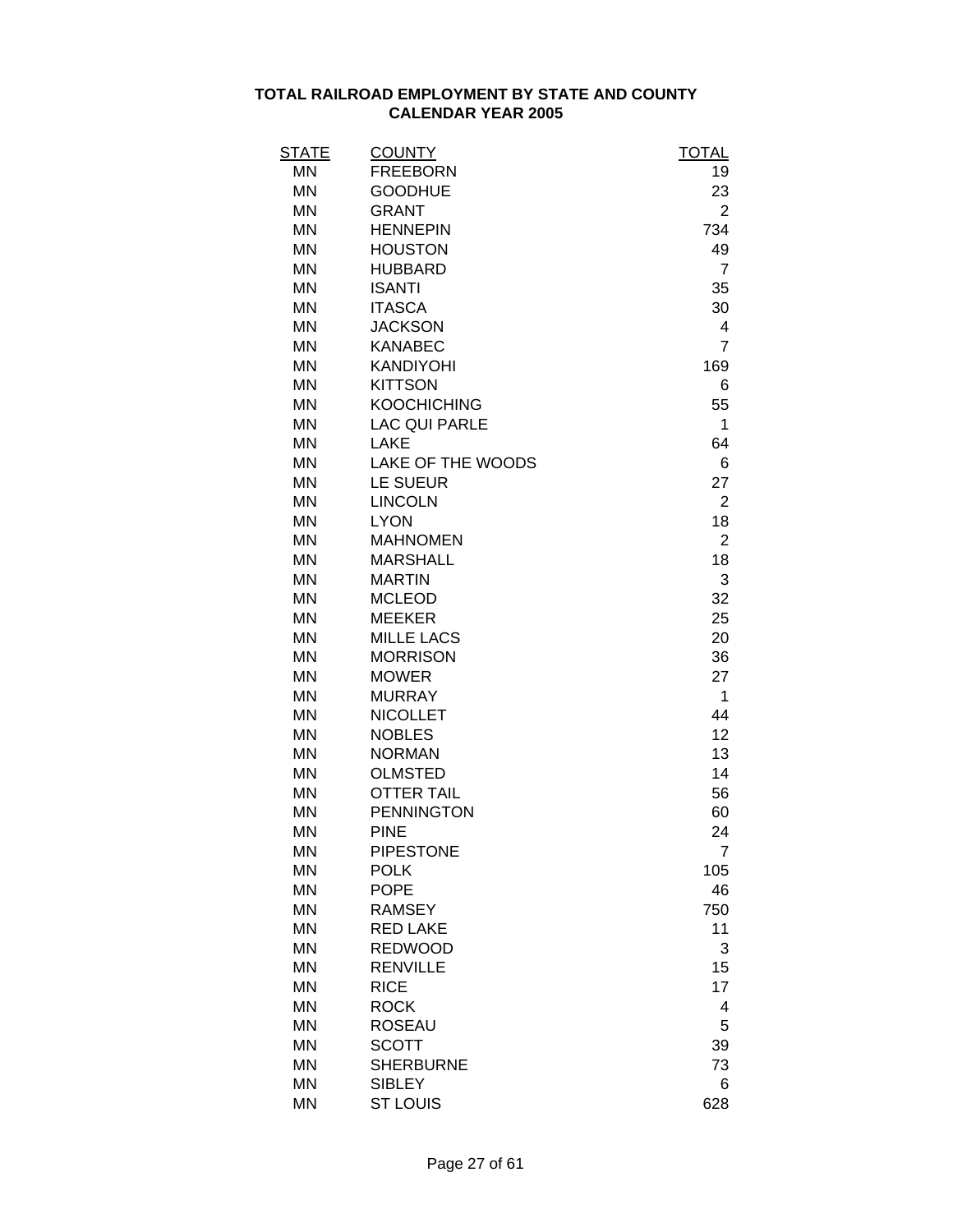| <b>STATE</b>    | <b>COUNTY</b>         | <b>TOTAL</b>   |
|-----------------|-----------------------|----------------|
| <b>MN</b>       | <b>STEARNS</b>        | 108            |
| <b>MN</b>       | <b>STEELE</b>         | 13             |
| <b>MN</b>       | <b>STEVENS</b>        | 12             |
| <b>MN</b>       | <b>SWIFT</b>          | 18             |
| <b>MN</b>       | <b>TODD</b>           | 26             |
| <b>MN</b>       | <b>TRAVERSE</b>       | 3              |
| <b>MN</b>       | <b>WABASHA</b>        | 9              |
| <b>MN</b>       | <b>WADENA</b>         | $\overline{7}$ |
| <b>MN</b>       | <b>WASECA</b>         | 50             |
| <b>MN</b>       | <b>WASHINGTON</b>     | 206            |
| <b>MN</b>       | <b>WATONWAN</b>       | 24             |
| <b>MN</b>       | <b>WILKIN</b>         | 26             |
| <b>MN</b>       | <b>WINONA</b>         | 29             |
| <b>MN</b>       | <b>WRIGHT</b>         | 38             |
| <b>MN</b>       | YELLOW MEDICINE       | $\overline{4}$ |
| <b>MN Total</b> |                       | 5,231          |
| <b>MO</b>       | <b>ADAIR</b>          | 27             |
| <b>MO</b>       | <b>ANDREW</b>         | 19             |
| <b>MO</b>       | <b>ATCHISON</b>       | $\overline{2}$ |
| <b>MO</b>       | <b>AUDRAIN</b>        | 13             |
| <b>MO</b>       | <b>BARRY</b>          | 18             |
| <b>MO</b>       | <b>BARTON</b>         | 17             |
| <b>MO</b>       | <b>BATES</b>          | 15             |
| <b>MO</b>       | <b>BENTON</b>         | 19             |
| <b>MO</b>       | <b>BOLLINGER</b>      | 12             |
| <b>MO</b>       | <b>BOONE</b>          | 45             |
| <b>MO</b>       | <b>BUCHANAN</b>       | 179            |
| <b>MO</b>       | <b>BUTLER</b>         | 116            |
| <b>MO</b>       | <b>CALDWELL</b>       | 31             |
| <b>MO</b>       | <b>CALLAWAY</b>       | 21             |
| <b>MO</b>       | <b>CAMDEN</b>         | 9              |
| <b>MO</b>       | <b>CAPE GIRARDEAU</b> | 82             |
| <b>MO</b>       | <b>CARROLL</b>        | 22             |
| <b>MO</b>       | <b>CARTER</b>         | 18             |
| <b>MO</b>       | CASS                  | 178            |
| <b>MO</b>       | <b>CEDAR</b>          | 11             |
| <b>MO</b>       | <b>CHARITON</b>       | 45             |
| <b>MO</b>       | <b>CHRISTIAN</b>      | 98             |
| <b>MO</b>       | <b>CLARK</b>          | 31             |
| <b>MO</b>       | <b>CLAY</b>           | 808            |
| <b>MO</b>       | <b>CLINTON</b>        | 102            |
| <b>MO</b>       | <b>COLE</b>           | 81             |
| <b>MO</b>       | <b>COOPER</b>         | 47             |
| <b>MO</b>       | <b>CRAWFORD</b>       | 20             |
| <b>MO</b>       | <b>DADE</b>           | 17             |
| <b>MO</b>       | <b>DALLAS</b>         | 12             |
| <b>MO</b>       | <b>DAVIESS</b>        | 15             |
| <b>MO</b>       | DE KALB               | 36             |
| <b>MO</b>       | <b>DENT</b>           | 3              |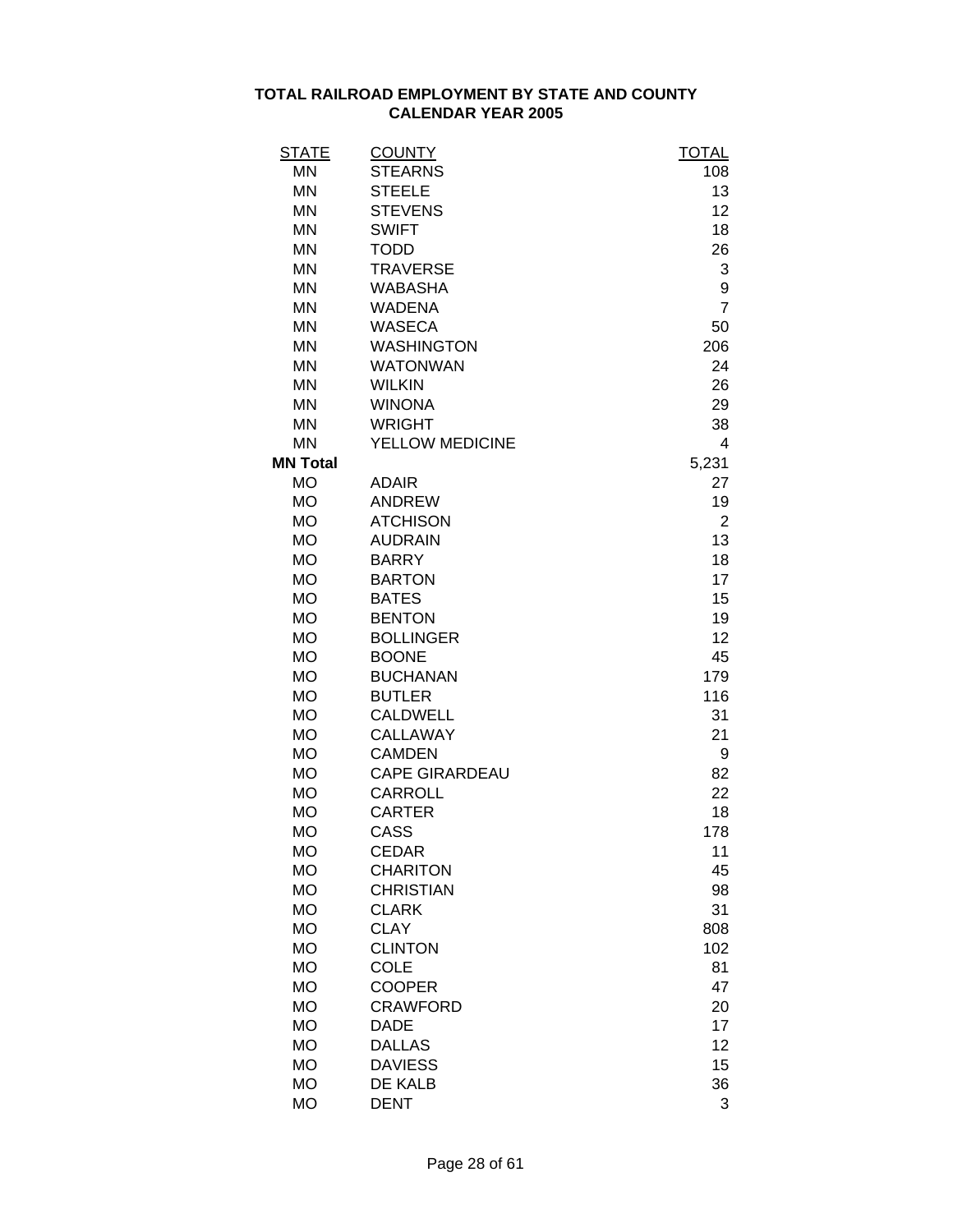| STATE                  | <b>COUNTY</b>                      | <b>TOTAL</b>   |
|------------------------|------------------------------------|----------------|
| <b>MO</b>              | <b>DUNKLIN</b>                     | 27             |
| <b>MO</b>              | <b>FRANKLIN</b>                    | 56             |
| <b>MO</b><br><b>MO</b> | <b>GASCONADE</b><br><b>GENTRY</b>  | 15             |
| <b>MO</b>              | <b>GREENE</b>                      | 6              |
| <b>MO</b>              | <b>GRUNDY</b>                      | 434<br>16      |
|                        | <b>HARRISON</b>                    | 25             |
| <b>MO</b><br><b>MO</b> | <b>HENRY</b>                       | 10             |
| <b>MO</b>              | <b>HICKORY</b>                     | 5              |
| <b>MO</b>              | <b>HOLT</b>                        | 16             |
| <b>MO</b>              | <b>HOWARD</b>                      | 8              |
| <b>MO</b>              | <b>HOWELL</b>                      | 75             |
| <b>MO</b>              | <b>INDEPENDENT CITY</b>            | 283            |
| <b>MO</b>              | <b>IRON</b>                        | 5              |
| <b>MO</b>              | <b>JACKSON</b>                     | 1,781          |
| <b>MO</b>              | <b>JASPER</b>                      | 120            |
| <b>MO</b>              | <b>JEFFERSON</b>                   | 403            |
| <b>MO</b>              | <b>JOHNSON</b>                     | 37             |
| <b>MO</b>              | <b>KNOX</b>                        | 8              |
| <b>MO</b>              | <b>LACLEDE</b>                     | 16             |
| <b>MO</b>              | <b>LAFAYETTE</b>                   | 63             |
| <b>MO</b>              | <b>LAWRENCE</b>                    | 65             |
| <b>MO</b>              | <b>LEWIS</b>                       | 13             |
| <b>MO</b>              | <b>LINCOLN</b>                     | 13             |
| <b>MO</b>              | <b>LINN</b>                        | 143            |
| <b>MO</b>              | <b>LIVINGSTON</b>                  | 35             |
| <b>MO</b>              | <b>MACON</b>                       | 54             |
| <b>MO</b>              | <b>MADISON</b>                     | 12             |
| <b>MO</b>              | <b>MARIES</b>                      | $\overline{2}$ |
| <b>MO</b>              | <b>MARION</b>                      | 107            |
| <b>MO</b>              | <b>MCDONALD</b>                    | 4              |
| <b>MO</b>              | <b>MERCER</b>                      | 11             |
| <b>MO</b>              | <b>MILLER</b>                      | 18             |
| <b>MO</b>              | <b>MISSISSIPPI</b>                 | $\overline{2}$ |
| <b>MO</b>              | <b>MONITEAU</b>                    | 21             |
| <b>MO</b>              | <b>MONROE</b>                      | 24             |
| <b>MO</b>              | <b>MONTGOMERY</b>                  | 5              |
| <b>MO</b>              | <b>MORGAN</b><br><b>NEW MADRID</b> | 17<br>11       |
| <b>MO</b><br><b>MO</b> | <b>NEWTON</b>                      | 28             |
| <b>MO</b>              | <b>NODAWAY</b>                     | 5              |
| <b>MO</b>              | <b>OREGON</b>                      | 146            |
| <b>MO</b>              | <b>OSAGE</b>                       | 14             |
| <b>MO</b>              | <b>OZARK</b>                       | 4              |
| <b>MO</b>              | <b>PEMISCOT</b>                    | $\overline{2}$ |
| <b>MO</b>              | <b>PERRY</b>                       | 29             |
| <b>MO</b>              | <b>PETTIS</b>                      | 63             |
| <b>MO</b>              | <b>PHELPS</b>                      | 19             |
| <b>MO</b>              | <b>PIKE</b>                        | 16             |
|                        |                                    |                |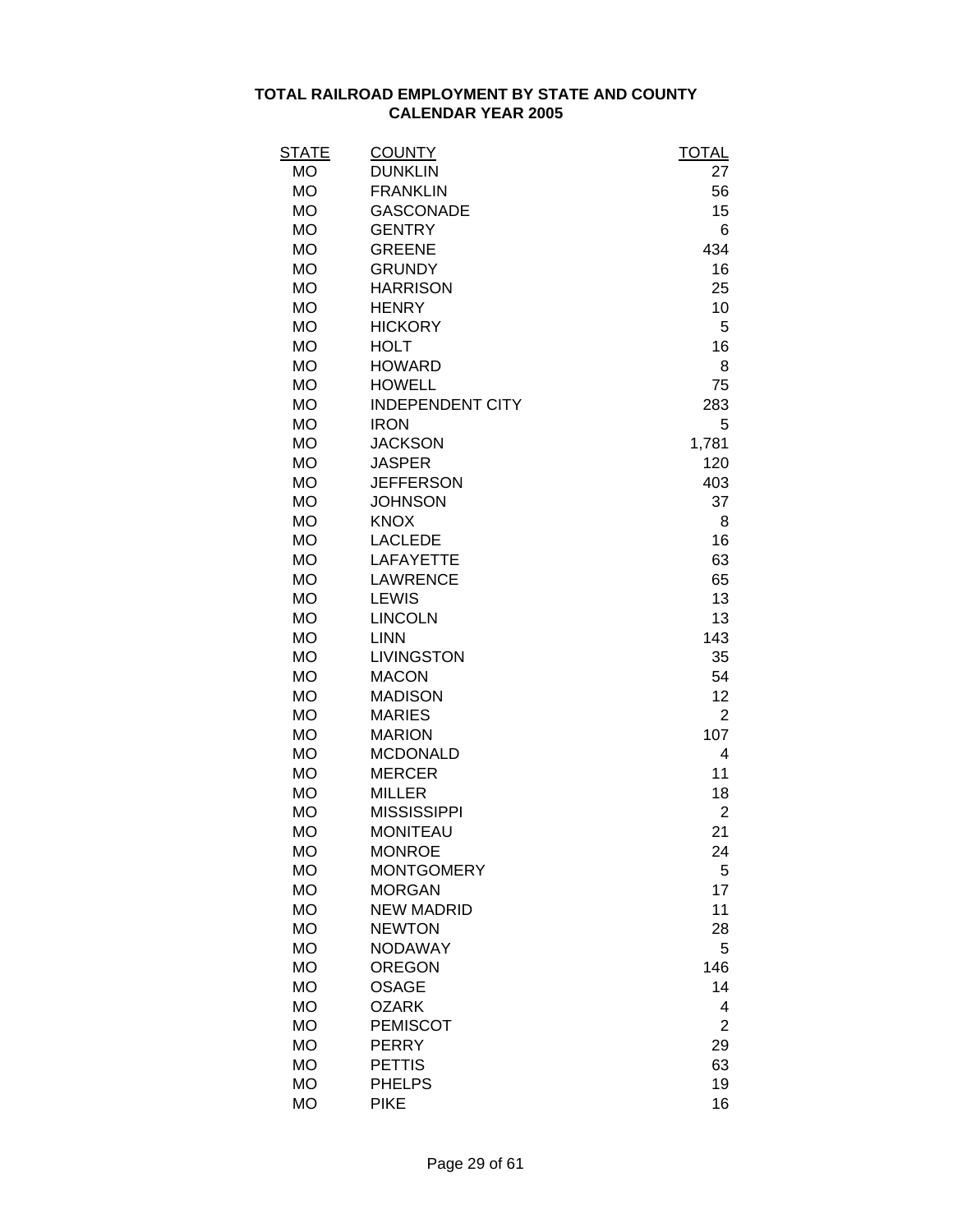| <b>STATE</b>    | <b>COUNTY</b>           | <b>TOTAL</b>   |
|-----------------|-------------------------|----------------|
| <b>MO</b>       | <b>PLATTE</b>           | 95             |
| <b>MO</b>       | <b>POLK</b>             | 42             |
| <b>MO</b>       | <b>PULASKI</b>          | $\overline{2}$ |
| <b>MO</b>       | <b>PUTNAM</b>           | 1              |
| <b>MO</b>       | <b>RALLS</b>            | 22             |
| <b>MO</b>       | <b>RANDOLPH</b>         | 189            |
| <b>MO</b>       | <b>RAY</b>              | 106            |
| <b>MO</b>       | <b>REYNOLDS</b>         | 3              |
| <b>MO</b>       | <b>RIPLEY</b>           | 39             |
| <b>MO</b>       | <b>SAINTE GENEVIEVE</b> | 28             |
| <b>MO</b>       | <b>SALINE</b>           | 29             |
| <b>MO</b>       | <b>SCHUYLER</b>         | $\overline{7}$ |
| <b>MO</b>       | <b>SCOTLAND</b>         | $\overline{2}$ |
| <b>MO</b>       | <b>SCOTT</b>            | 145            |
| <b>MO</b>       | <b>SHANNON</b>          | 8              |
| <b>MO</b>       | <b>SHELBY</b>           | 3              |
| <b>MO</b>       | <b>ST CHARLES</b>       | 148            |
| <b>MO</b>       | <b>ST CLAIR</b>         | $\overline{7}$ |
| <b>MO</b>       | <b>ST FRANCOIS</b>      | 137            |
| <b>MO</b>       | <b>ST LOUIS</b>         | 411            |
| <b>MO</b>       | <b>STODDARD</b>         | 44             |
| <b>MO</b>       | <b>STONE</b>            | 21             |
| <b>MO</b>       | <b>SULLIVAN</b>         | 6              |
| <b>MO</b>       | <b>TANEY</b>            | 21             |
| <b>MO</b>       | <b>TEXAS</b>            | 17             |
| <b>MO</b>       | <b>VERNON</b>           | 34             |
| <b>MO</b>       | <b>WARREN</b>           | 6              |
| <b>MO</b>       | <b>WASHINGTON</b>       | 35             |
| <b>MO</b>       | <b>WAYNE</b>            | 29             |
| <b>MO</b>       | <b>WEBSTER</b>          | 61             |
| <b>MO</b>       | <b>WORTH</b>            | 5              |
| <b>MO</b>       | <b>WRIGHT</b>           | 32             |
| <b>MO Total</b> |                         | 8,196          |
| <b>MS</b>       | <b>ADAMS</b>            | 3              |
| <b>MS</b>       | <b>ALCORN</b>           | 30             |
| <b>MS</b>       | <b>AMITE</b>            | 22             |
| <b>MS</b>       | <b>ATTALA</b>           | 29             |
| <b>MS</b>       | <b>BENTON</b>           | 16             |
| <b>MS</b>       | <b>BOLIVAR</b>          | 3              |
| <b>MS</b>       | <b>CALHOUN</b>          | $\overline{2}$ |
| <b>MS</b>       | <b>CARROLL</b>          | 20             |
| <b>MS</b>       | <b>CHICKASAW</b>        | 16             |
| <b>MS</b>       | <b>CHOCTAW</b>          | 4              |
| <b>MS</b>       | <b>CLAIBORNE</b>        | 1              |
| <b>MS</b>       | <b>CLARKE</b>           | 16             |
| <b>MS</b>       | <b>CLAY</b>             | 5              |
| <b>MS</b>       | <b>COAHOMA</b>          | $\overline{2}$ |
| <b>MS</b>       | <b>COPIAH</b>           | 12             |
| <b>MS</b>       | <b>COVINGTON</b>        | 5              |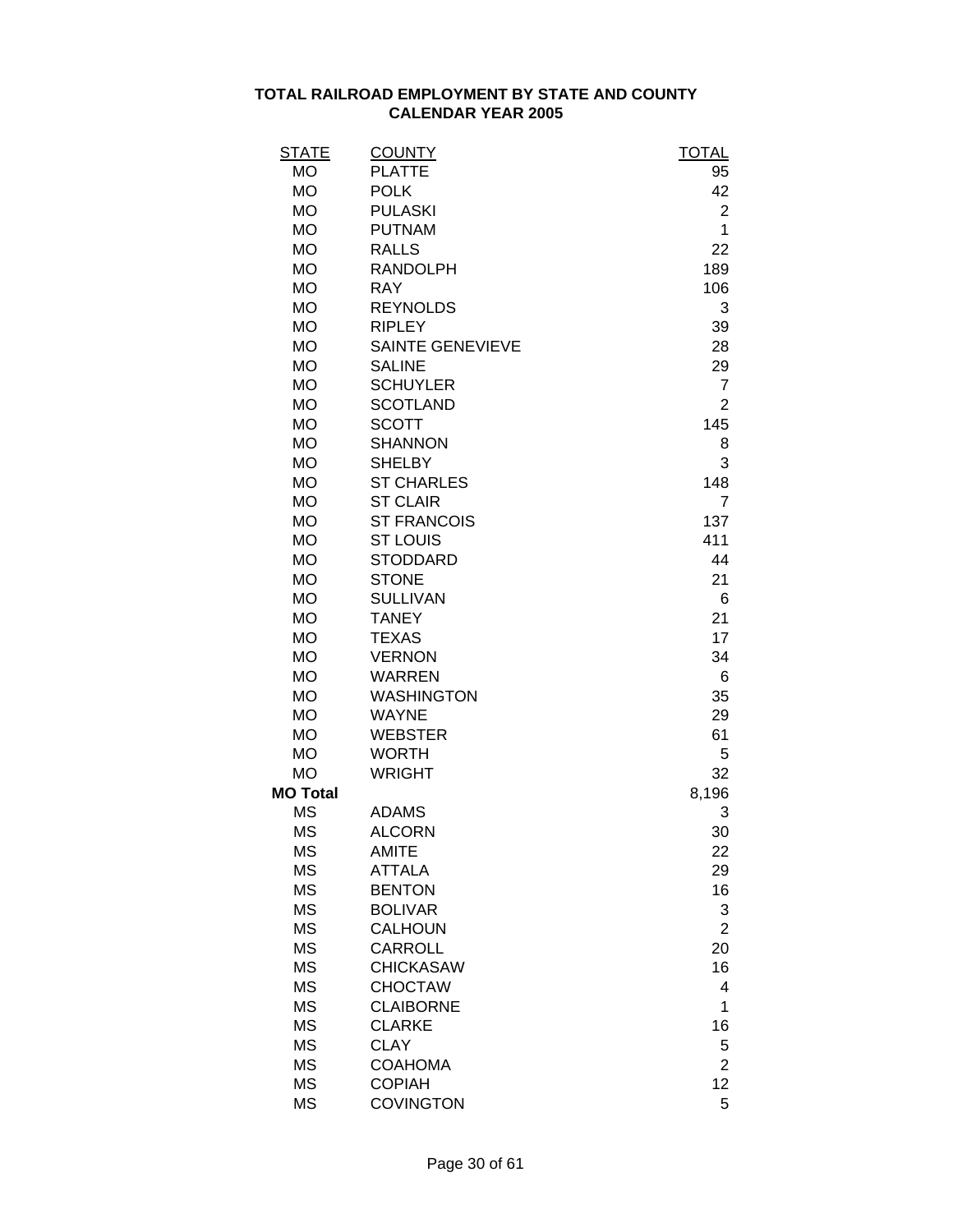| STATE     | <b>COUNTY</b>          | <b>TOTAL</b>            |
|-----------|------------------------|-------------------------|
| <b>MS</b> | DE SOTO                | 333                     |
| <b>MS</b> | <b>FORREST</b>         | 62                      |
| <b>MS</b> | <b>FRANKLIN</b>        | 15                      |
| <b>MS</b> | <b>GEORGE</b>          | 14                      |
| <b>MS</b> | <b>GREENE</b>          | 3                       |
| <b>MS</b> | <b>GRENADA</b>         | 11                      |
| <b>MS</b> | <b>HANCOCK</b>         | 58                      |
| <b>MS</b> | <b>HARRISON</b>        | 31                      |
| <b>MS</b> | <b>HINDS</b>           | 127                     |
| <b>MS</b> | <b>HOLMES</b>          | 23                      |
| <b>MS</b> | <b>HUMPHREYS</b>       | 1                       |
| <b>MS</b> | <b>ITAWAMBA</b>        | 5                       |
| <b>MS</b> | <b>JACKSON</b>         | 56                      |
| <b>MS</b> | <b>JASPER</b>          | 6                       |
| <b>MS</b> | <b>JEFFERSON</b>       | 8                       |
| <b>MS</b> | <b>JEFFERSON DAVIS</b> | 6                       |
| <b>MS</b> | <b>JONES</b>           | 22                      |
| <b>MS</b> | <b>KEMPER</b>          | $\overline{7}$          |
| <b>MS</b> | <b>LAFAYETTE</b>       | 4                       |
| <b>MS</b> | <b>LAMAR</b>           | 37                      |
| <b>MS</b> | LAUDERDALE             | 205                     |
| <b>MS</b> | <b>LAWRENCE</b>        | 22                      |
| <b>MS</b> | <b>LEAKE</b>           | 5                       |
| <b>MS</b> | LEE                    | 20                      |
| <b>MS</b> | <b>LEFLORE</b>         | 1                       |
| <b>MS</b> | <b>LINCOLN</b>         | 41                      |
| <b>MS</b> | <b>LOWNDES</b>         | 91                      |
| <b>MS</b> | <b>MADISON</b>         | 49                      |
| <b>MS</b> | <b>MARION</b>          | 18                      |
| <b>MS</b> | <b>MARSHALL</b>        | 51                      |
| <b>MS</b> | <b>MONROE</b>          | 68                      |
| <b>MS</b> | <b>MONTGOMERY</b>      | 11                      |
| <b>MS</b> | <b>NESHOBA</b>         | 4                       |
| <b>MS</b> | <b>NEWTON</b>          | 48                      |
| MS        | <b>NOXUBEE</b>         | 8                       |
| <b>MS</b> | <b>OKTIBBEHA</b>       | 9                       |
| <b>MS</b> | <b>PANOLA</b>          | 12                      |
| <b>MS</b> | PEARL RIVER            | 60                      |
| <b>MS</b> | <b>PERRY</b>           | 6                       |
| <b>MS</b> | <b>PIKE</b>            | 85                      |
| <b>MS</b> | <b>PONTOTOC</b>        | 6                       |
| <b>MS</b> | <b>PRENTISS</b>        | 1                       |
| <b>MS</b> | QUITMAN                | 5                       |
| <b>MS</b> | <b>RANKIN</b>          | 87                      |
| <b>MS</b> | <b>SCOTT</b>           | 10                      |
| <b>MS</b> | <b>SIMPSON</b>         | 11                      |
| <b>MS</b> | <b>SMITH</b>           | 1                       |
| <b>MS</b> | <b>STONE</b>           | 2                       |
| <b>MS</b> | <b>SUNFLOWER</b>       | $\overline{\mathbf{4}}$ |
|           |                        |                         |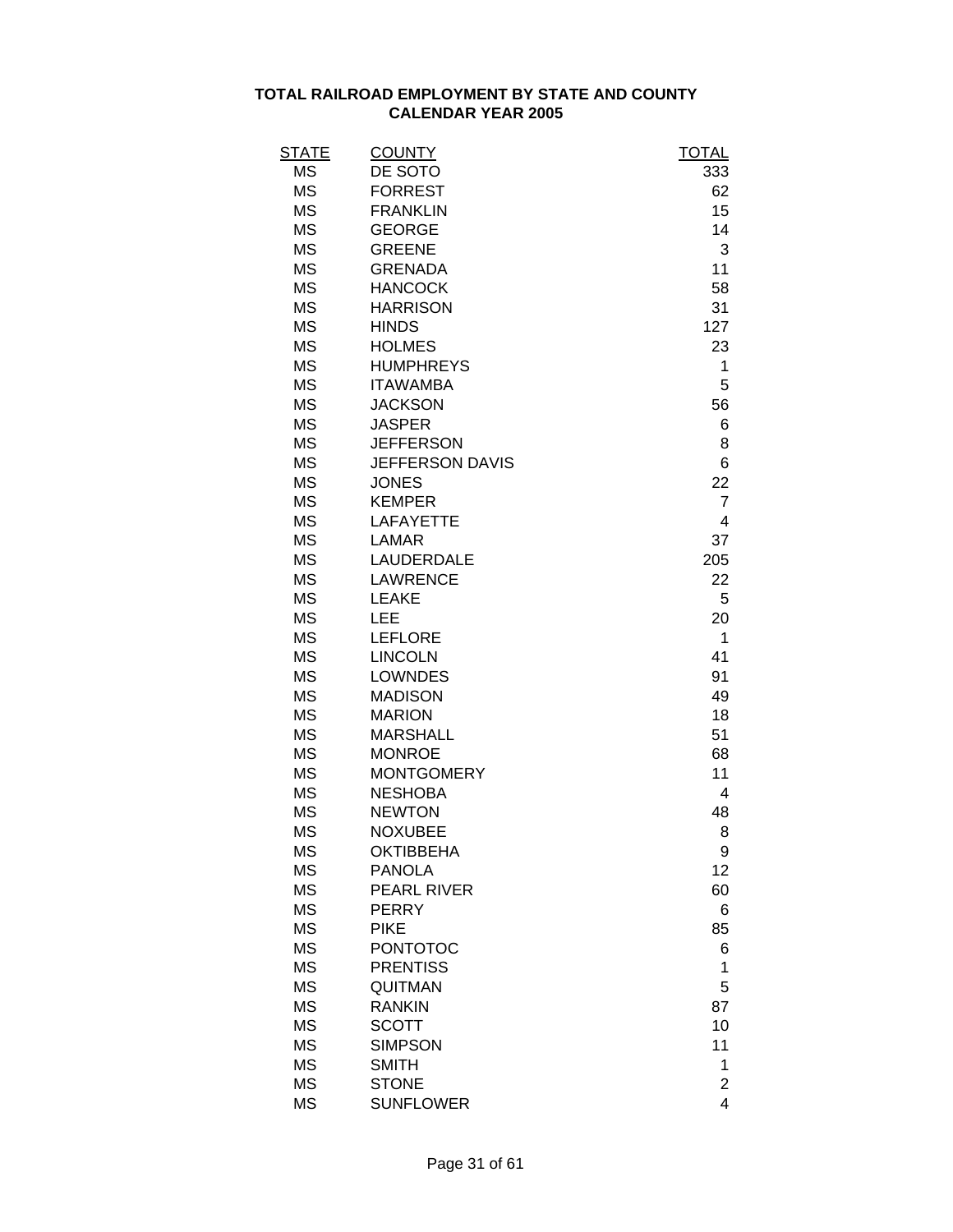| <b>STATE</b>    | <b>COUNTY</b>          | <b>TOTAL</b>   |
|-----------------|------------------------|----------------|
| <b>MS</b>       | <b>TALLAHATCHIE</b>    | 5              |
| <b>MS</b>       | <b>TATE</b>            | 39             |
| <b>MS</b>       | <b>TIPPAH</b>          | $\overline{7}$ |
| <b>MS</b>       | <b>TISHOMINGO</b>      | 13             |
| <b>MS</b>       | <b>TUNICA</b>          | 3              |
| <b>MS</b>       | <b>UNION</b>           | $\overline{7}$ |
| <b>MS</b>       | <b>WALTHALL</b>        | 10             |
| <b>MS</b>       | <b>WARREN</b>          | 48             |
| <b>MS</b>       | <b>WASHINGTON</b>      | 6              |
| <b>MS</b>       | <b>WAYNE</b>           | 18             |
| <b>MS</b>       | <b>WEBSTER</b>         | 12             |
| <b>MS</b>       | <b>WILKINSON</b>       | 6              |
| <b>MS</b>       | <b>WINSTON</b>         | 25             |
| <b>MS</b>       | <b>YALOBUSHA</b>       | 15             |
| <b>MS</b>       | <b>YAZOO</b>           | 13             |
| <b>MS Total</b> |                        | 2,183          |
| МT              | <b>BEAVERHEAD</b>      | 10             |
| MT              | <b>BIG HORN</b>        | 4              |
| MT              | <b>BLAINE</b>          | 32             |
| MT              | <b>CARBON</b>          | 37             |
| MT              | <b>CASCADE</b>         | 166            |
| MT              | CHOUTEAU               | $\overline{7}$ |
| MT              | <b>CUSTER</b>          | 43             |
| MT              | <b>DANIELS</b>         | 2              |
| MT              | <b>DAWSON</b>          | 331            |
| <b>MT</b>       | <b>DEER LODGE</b>      | 22             |
| MT              | <b>FALLON</b>          | 4              |
| MT              | <b>FERGUS</b>          | 13             |
| MT              | <b>FLATHEAD</b>        | 359            |
| MT              | <b>GALLATIN</b>        | 18             |
| MT              | <b>GLACIER</b>         | 20             |
| MT              | <b>GRANITE</b>         | 4              |
| MT              | <b>HILL</b>            | 518            |
| MT              | <b>JEFFERSON</b>       | 13             |
| MT              | <b>JUDITH BASIN</b>    | 2              |
| МT              | LAKE                   | 35             |
| <b>MT</b>       | <b>LEWIS AND CLARK</b> | 91             |
| MT              | <b>LIBERTY</b>         | 4              |
| MT              | <b>LINCOLN</b>         | 31             |
| MT              | <b>MINERAL</b>         | 17             |
| MT              | <b>MISSOULA</b>        | 351            |
| MT              | <b>MUSSELSHELL</b>     | 4              |
| MT              | <b>PARK</b>            | 81             |
| MT              | <b>PHILLIPS</b>        | 14             |
| MT              | <b>PONDERA</b>         | 25             |
| MT              | <b>POWELL</b>          | 6              |
| MT              | <b>PRAIRIE</b>         | 8              |
| <b>MT</b>       | <b>RAVALLI</b>         | 49             |
| <b>MT</b>       | <b>RICHLAND</b>        | 14             |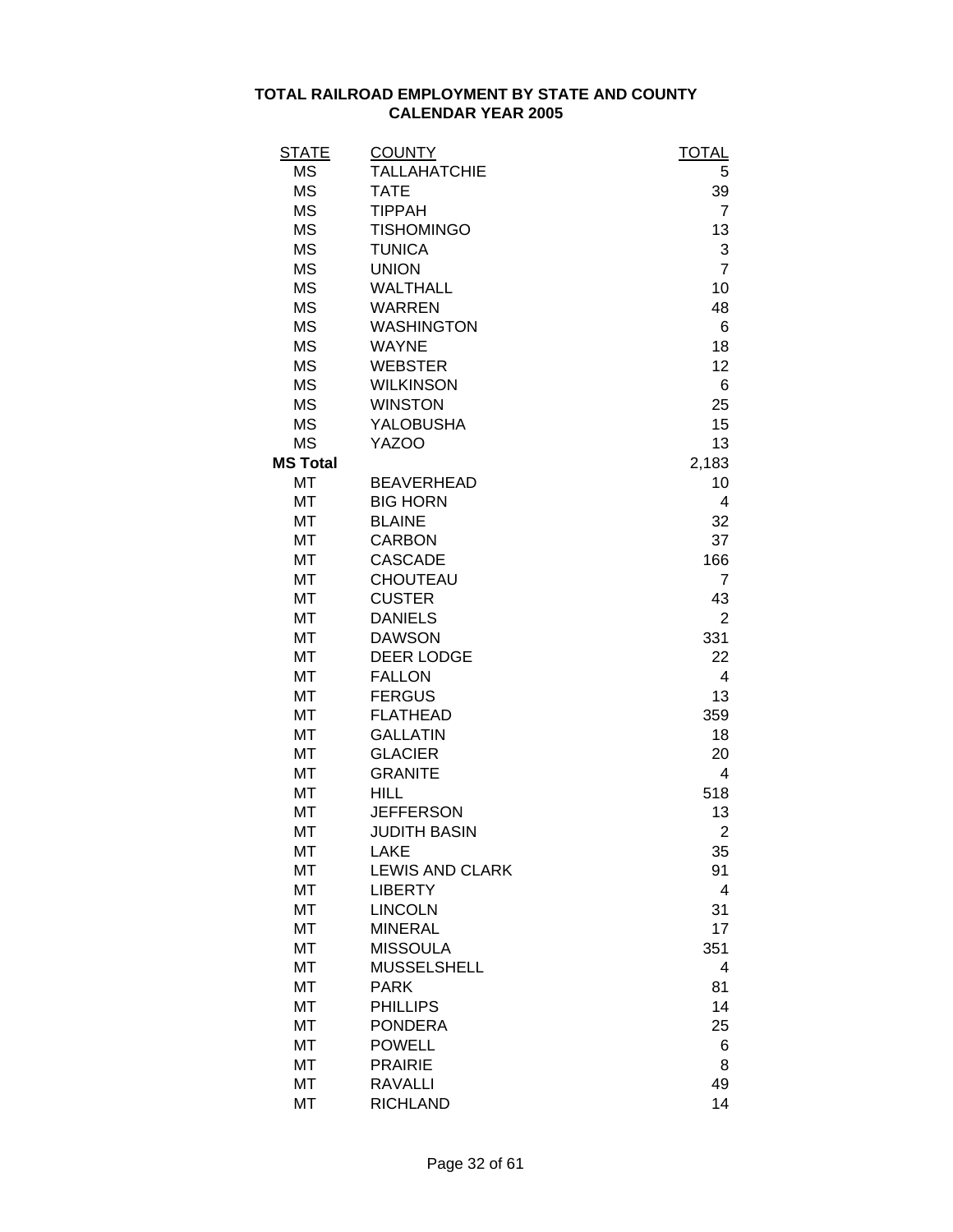| <b>STATE</b>    | <b>COUNTY</b>      | <b>TOTAL</b>   |
|-----------------|--------------------|----------------|
| MT              | <b>ROOSEVELT</b>   | 14             |
| MT              | <b>ROSEBUD</b>     | 89             |
| <b>MT</b>       | <b>SANDERS</b>     | 33             |
| MT              | <b>SHERIDAN</b>    | 6              |
| MT              | <b>SILVER BOW</b>  | 18             |
| MT              | <b>STILLWATER</b>  | 45             |
| MT              | <b>SWEET GRASS</b> | 3              |
| MT              | <b>TETON</b>       | $\overline{2}$ |
| MT              | <b>TOOLE</b>       | 28             |
| MT              | <b>TREASURE</b>    | 3              |
| MT              | VALLEY             | 141            |
| MT              | <b>WHEATLAND</b>   | 4              |
| MT              | <b>WIBAUX</b>      | 6              |
| <b>MT</b>       | <b>YELLOWSTONE</b> | 412            |
| <b>MT Total</b> |                    | 3,139          |
| <b>NC</b>       | <b>ALAMANCE</b>    | 6              |
| <b>NC</b>       | <b>ALEXANDER</b>   | 10             |
| <b>NC</b>       | <b>ALLEGHANY</b>   | 1              |
| <b>NC</b>       | <b>ANSON</b>       | 16             |
| <b>NC</b>       | <b>ASHE</b>        |                |
|                 |                    | 3              |
| <b>NC</b>       | <b>AVERY</b>       | 4              |
| <b>NC</b>       | <b>BEAUFORT</b>    | 4              |
| <b>NC</b>       | <b>BERTIE</b>      | $\overline{2}$ |
| <b>NC</b>       | <b>BLADEN</b>      | 6              |
| <b>NC</b>       | <b>BRUNSWICK</b>   | 20             |
| <b>NC</b>       | <b>BUNCOMBE</b>    | 134            |
| <b>NC</b>       | <b>BURKE</b>       | 12             |
| <b>NC</b>       | <b>CABARRUS</b>    | 89             |
| <b>NC</b>       | <b>CALDWELL</b>    | 6              |
| <b>NC</b>       | <b>CAMDEN</b>      | 8              |
| <b>NC</b>       | <b>CARTERET</b>    | 10             |
| <b>NC</b>       | <b>CASWELL</b>     | 8              |
| <b>NC</b>       | <b>CATAWBA</b>     | 18             |
| <b>NC</b>       | <b>CHATHAM</b>     | 4              |
| <b>NC</b>       | <b>CHEROKEE</b>    | 11             |
| <b>NC</b>       | <b>CHOWAN</b>      | 4              |
| <b>NC</b>       | <b>CLAY</b>        | 1              |
| <b>NC</b>       | <b>CLEVELAND</b>   | 11             |
| <b>NC</b>       | <b>COLUMBUS</b>    | 29             |
| <b>NC</b>       | <b>CRAVEN</b>      | 12             |
| <b>NC</b>       | <b>CUMBERLAND</b>  | 42             |
| <b>NC</b>       | <b>CURRITUCK</b>   | 28             |
| <b>NC</b>       | <b>DAVIDSON</b>    | 86             |
| <b>NC</b>       | <b>DAVIE</b>       | 18             |
| <b>NC</b>       | <b>DUPLIN</b>      | $\overline{2}$ |
| <b>NC</b>       | <b>DURHAM</b>      | 21             |
| <b>NC</b>       | <b>EDGECOMBE</b>   | $\overline{7}$ |
| <b>NC</b>       | <b>FORSYTH</b>     | 72             |
| <b>NC</b>       | <b>FRANKLIN</b>    | $\overline{2}$ |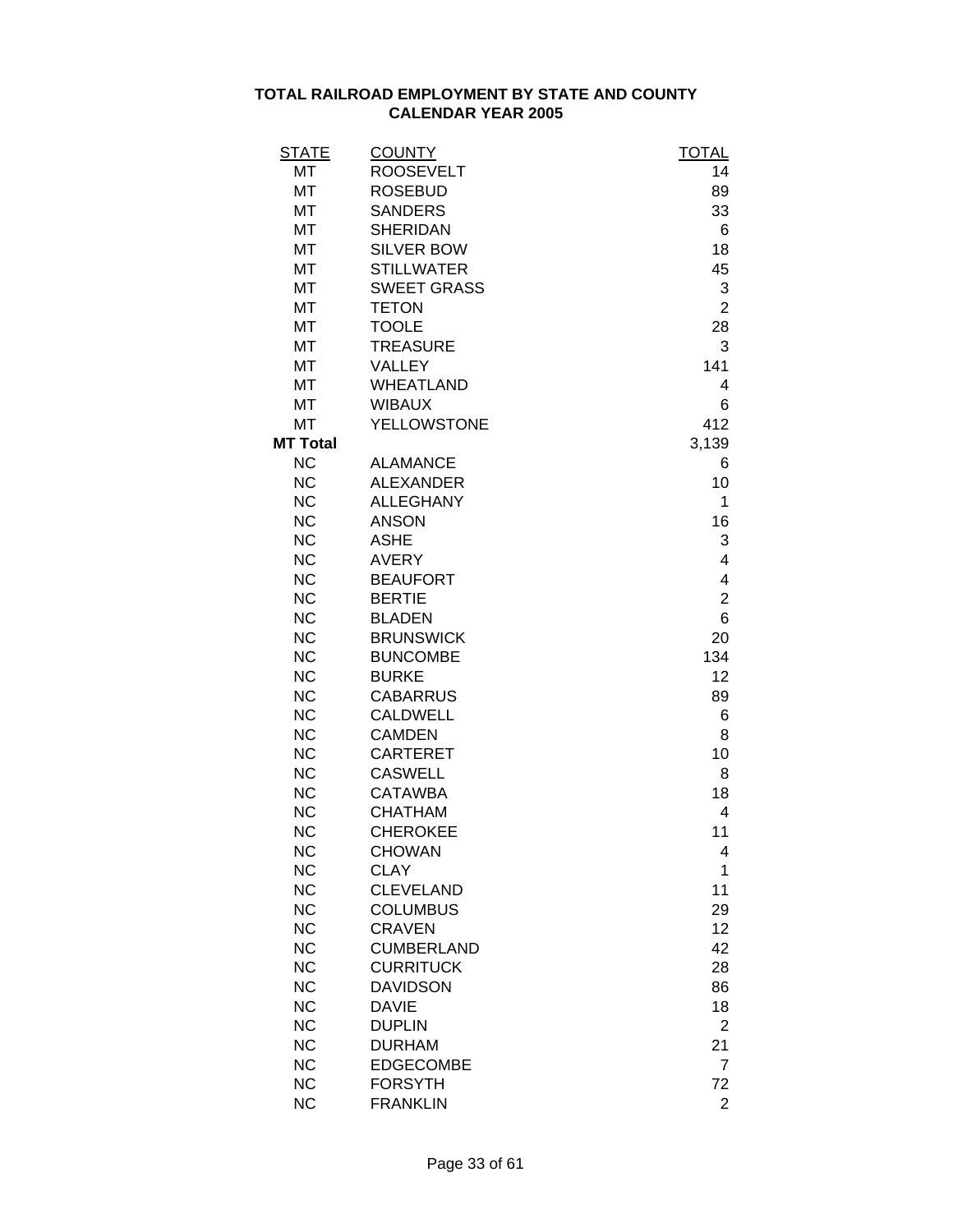| <b>STATE</b> | <b>COUNTY</b>      | <b>TOTAL</b>   |
|--------------|--------------------|----------------|
| <b>NC</b>    | <b>GASTON</b>      | 41             |
| <b>NC</b>    | <b>GATES</b>       | 6              |
| <b>NC</b>    | <b>GRAHAM</b>      | 3              |
| <b>NC</b>    | <b>GRANVILLE</b>   | $\overline{7}$ |
| <b>NC</b>    | <b>GREENE</b>      | $\overline{2}$ |
| <b>NC</b>    | <b>GUILFORD</b>    | 88             |
| <b>NC</b>    | <b>HALIFAX</b>     | 37             |
| <b>NC</b>    | <b>HARNETT</b>     | 11             |
| <b>NC</b>    | <b>HAYWOOD</b>     | 30             |
| <b>NC</b>    | <b>HENDERSON</b>   | 19             |
| <b>NC</b>    | <b>HERTFORD</b>    | 8              |
| <b>NC</b>    | <b>HOKE</b>        | 4              |
| <b>NC</b>    | <b>IREDELL</b>     | 47             |
| <b>NC</b>    | <b>JACKSON</b>     | 6              |
| <b>NC</b>    | <b>JOHNSTON</b>    | 36             |
| <b>NC</b>    | <b>JONES</b>       | 1              |
| <b>NC</b>    | LEE                | 12             |
| <b>NC</b>    | <b>LENOIR</b>      | $\overline{2}$ |
| <b>NC</b>    | <b>LINCOLN</b>     | 15             |
| <b>NC</b>    | <b>MACON</b>       | 3              |
| <b>NC</b>    | <b>MADISON</b>     | 40             |
| <b>NC</b>    | <b>MARTIN</b>      | 6              |
| <b>NC</b>    | <b>MCDOWELL</b>    | 25             |
| <b>NC</b>    | <b>MECKLENBURG</b> | 216            |
| <b>NC</b>    | <b>MITCHELL</b>    | 16             |
| <b>NC</b>    | <b>MONTGOMERY</b>  | 14             |
| <b>NC</b>    | <b>MOORE</b>       | 42             |
| <b>NC</b>    | <b>NASH</b>        | 267            |
| <b>NC</b>    | <b>NEW HANOVER</b> | 70             |
| <b>NC</b>    | <b>NORTHAMPTON</b> | 17             |
| <b>NC</b>    | <b>ONSLOW</b>      | 4              |
| <b>NC</b>    | <b>ORANGE</b>      | 15             |
| <b>NC</b>    | <b>PAMLICO</b>     | $\overline{2}$ |
| <b>NC</b>    | <b>PASQUOTANK</b>  | 13             |
| <b>NC</b>    | <b>PENDER</b>      | 11             |
| <b>NC</b>    | <b>PERQUIMANS</b>  | 2              |
| <b>NC</b>    | <b>PERSON</b>      | $\overline{2}$ |
| <b>NC</b>    | PITT               | 27             |
| <b>NC</b>    | <b>POLK</b>        | 13             |
| <b>NC</b>    | <b>RANDOLPH</b>    | 11             |
| <b>NC</b>    | <b>RICHMOND</b>    | 343            |
| <b>NC</b>    | <b>ROBESON</b>     | 77             |
| <b>NC</b>    | <b>ROCKINGHAM</b>  | 20             |
| <b>NC</b>    | <b>ROWAN</b>       | 213            |
| <b>NC</b>    | <b>RUTHERFORD</b>  | 23             |
| <b>NC</b>    | <b>SAMPSON</b>     | 4              |
| <b>NC</b>    | <b>SCOTLAND</b>    | 63             |
| <b>NC</b>    | <b>STANLY</b>      | 27             |
| <b>NC</b>    | <b>STOKES</b>      | 11             |
|              |                    |                |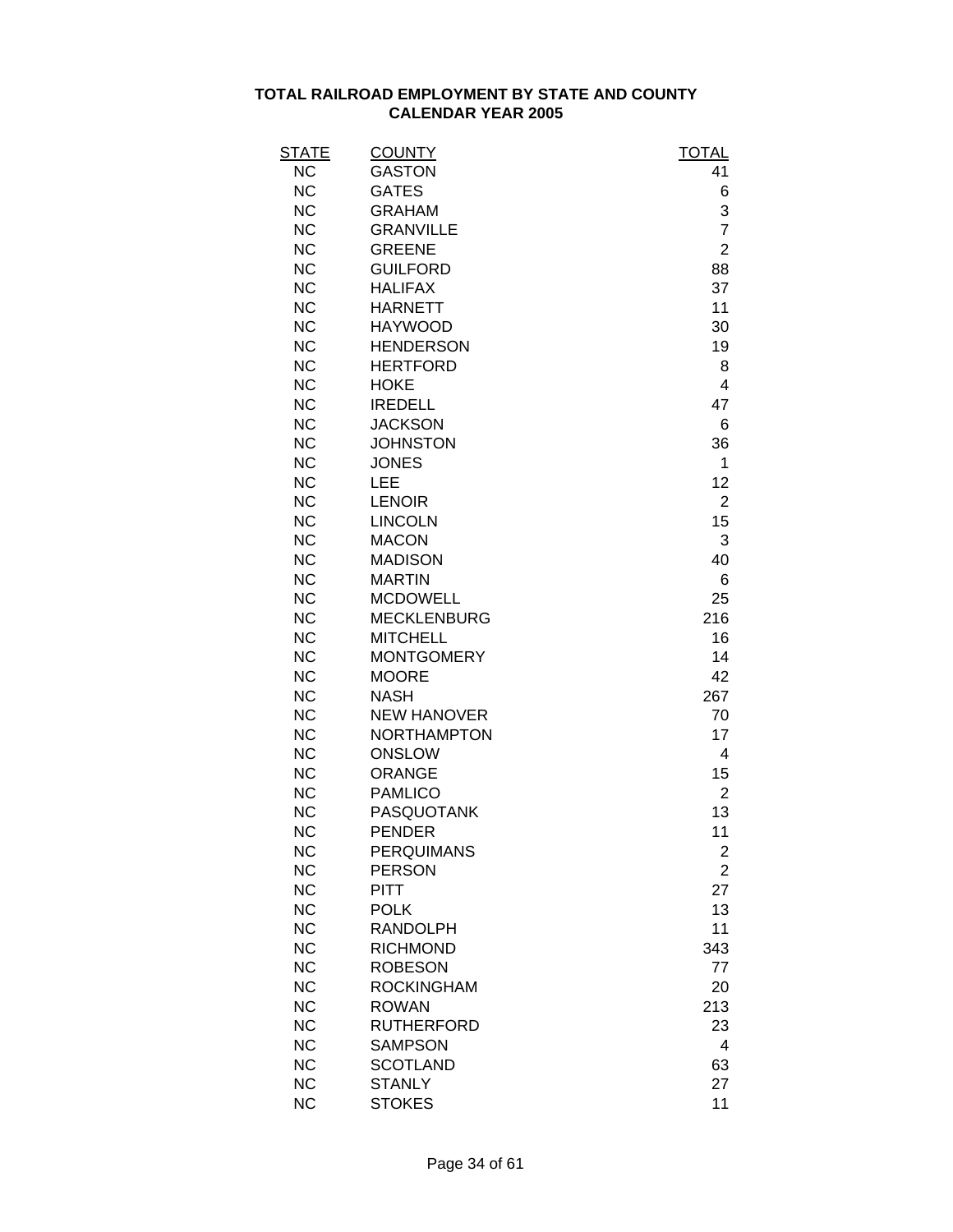| <u>STATE</u>    | <b>COUNTY</b>        | <b>TOTAL</b>            |
|-----------------|----------------------|-------------------------|
| <b>NC</b>       | <b>SURRY</b>         | 31                      |
| <b>NC</b>       | <b>SWAIN</b>         | 3                       |
| <b>NC</b>       | <b>TRANSYLVANIA</b>  | $\overline{7}$          |
| <b>NC</b>       | <b>UNION</b>         | 45                      |
| <b>NC</b>       | <b>VANCE</b>         | 8                       |
| <b>NC</b>       | <b>WAKE</b>          | 275                     |
| <b>NC</b>       | <b>WARREN</b>        | 9                       |
| <b>NC</b>       | <b>WASHINGTON</b>    | 5                       |
| <b>NC</b>       | <b>WAYNE</b>         | 15                      |
| <b>NC</b>       | <b>WILKES</b>        | 1                       |
| <b>NC</b>       | <b>WILSON</b>        | 23                      |
| <b>NC</b>       | <b>YADKIN</b>        | 4                       |
| <b>NC</b>       | YANCEY               | 12                      |
| <b>NC Total</b> |                      | 3,117                   |
| <b>ND</b>       | <b>ADAMS</b>         | 1                       |
| <b>ND</b>       | <b>BARNES</b>        | 32                      |
| <b>ND</b>       | <b>BENSON</b>        | $\overline{7}$          |
| <b>ND</b>       | <b>BOTTINEAU</b>     | 5                       |
| <b>ND</b>       | <b>BOWMAN</b>        | $\overline{c}$          |
| <b>ND</b>       | <b>BURKE</b>         | $\overline{\mathbf{4}}$ |
| <b>ND</b>       | <b>BURLEIGH</b>      | 240                     |
| <b>ND</b>       | CASS                 | 313                     |
| <b>ND</b>       | <b>CAVALIER</b>      | 2                       |
| <b>ND</b>       | <b>DICKEY</b>        | 9                       |
| <b>ND</b>       | <b>DIVIDE</b>        | 9                       |
| <b>ND</b>       | <b>DUNN</b>          | 1                       |
| <b>ND</b>       | <b>EDDY</b>          | 8                       |
| <b>ND</b>       | <b>EMMONS</b>        | 3                       |
| <b>ND</b>       | <b>FOSTER</b>        | 13                      |
| <b>ND</b>       | <b>GOLDEN VALLEY</b> | 6                       |
| <b>ND</b>       | <b>GRAND FORKS</b>   | 163                     |
| <b>ND</b>       | <b>GRANT</b>         | 4                       |
| <b>ND</b>       | <b>GRIGGS</b>        | 4                       |
| <b>ND</b>       | <b>HETTINGER</b>     | 1                       |
| <b>ND</b>       | <b>KIDDER</b>        | 11                      |
| <b>ND</b>       | <b>LA MOURE</b>      | 11                      |
| <b>ND</b>       | <b>LOGAN</b>         | 5                       |
| <b>ND</b>       | <b>MCHENRY</b>       | 69                      |
| <b>ND</b>       | <b>MCINTOSH</b>      | 7                       |
| <b>ND</b>       | <b>MCKENZIE</b>      | 1                       |
| <b>ND</b>       | <b>MCLEAN</b>        | 25                      |
| <b>ND</b>       | <b>MERCER</b>        | 4                       |
| <b>ND</b>       | <b>MORTON</b>        | 190                     |
| <b>ND</b>       | <b>MOUNTRAIL</b>     | 21                      |
| <b>ND</b>       | <b>NELSON</b>        | 5                       |
| <b>ND</b>       | <b>OLIVER</b>        | 3                       |
| <b>ND</b>       | <b>PEMBINA</b>       | $\overline{c}$          |
| <b>ND</b>       | <b>PIERCE</b>        | 5                       |
| <b>ND</b>       | <b>RAMSEY</b>        | 18                      |
|                 |                      |                         |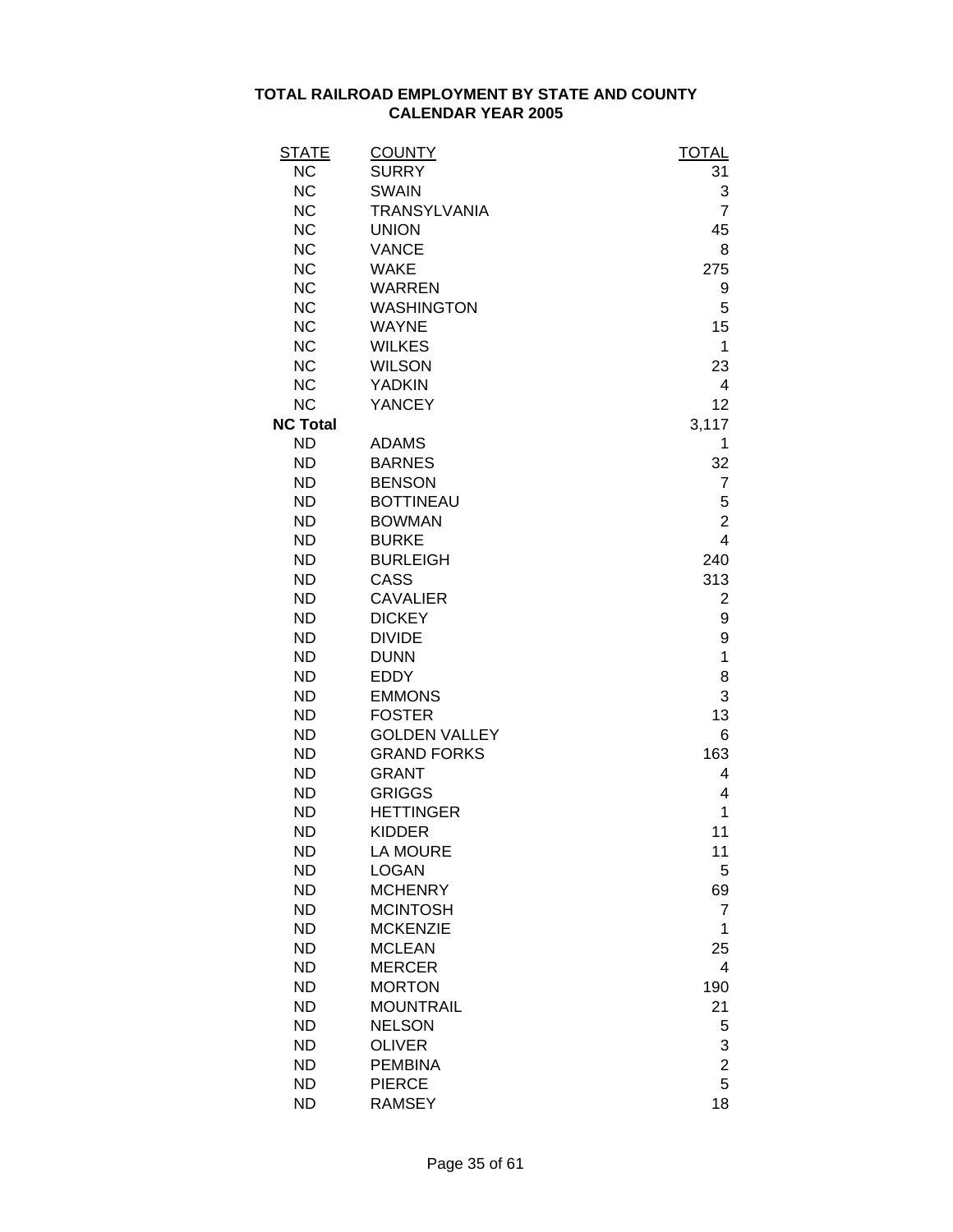| <u>STATE</u>    | <b>COUNTY</b>    | <b>TOTAL</b>   |
|-----------------|------------------|----------------|
| <b>ND</b>       | <b>RANSOM</b>    | 73             |
| <b>ND</b>       | <b>RENVILLE</b>  | $\overline{7}$ |
| <b>ND</b>       | <b>RICHLAND</b>  | 52             |
| <b>ND</b>       | <b>ROLETTE</b>   | 1              |
| <b>ND</b>       | <b>SARGENT</b>   | 4              |
| <b>ND</b>       | <b>SHERIDAN</b>  | 6              |
| <b>ND</b>       | <b>SLOPE</b>     | 3              |
| <b>ND</b>       | <b>STARK</b>     | 42             |
| <b>ND</b>       | <b>STUTSMAN</b>  | 56             |
| <b>ND</b>       | <b>TOWNER</b>    | 3              |
| <b>ND</b>       | <b>TRAILL</b>    | 14             |
| <b>ND</b>       | <b>WALSH</b>     | 42             |
| <b>ND</b>       | <b>WARD</b>      | 380            |
| <b>ND</b>       | <b>WELLS</b>     | 83             |
| <b>ND</b>       | <b>WILLIAMS</b>  | 35             |
| <b>ND Total</b> |                  | 2,005          |
| <b>NE</b>       | <b>ADAMS</b>     | 74             |
| <b>NE</b>       | <b>ARTHUR</b>    | 1              |
| <b>NE</b>       | <b>BANNER</b>    | 6              |
| <b>NE</b>       | <b>BLAINE</b>    | 3              |
| <b>NE</b>       | <b>BOX BUTTE</b> | 1,209          |
| <b>NE</b>       | <b>BOYD</b>      | 1              |
| <b>NE</b>       | <b>BROWN</b>     | 1              |
| <b>NE</b>       | <b>BUFFALO</b>   | 104            |
| <b>NE</b>       | <b>BURT</b>      | 12             |
| <b>NE</b>       | <b>BUTLER</b>    | 26             |
| <b>NE</b>       | CASS             | 174            |
| <b>NE</b>       | <b>CEDAR</b>     | 3              |
| <b>NE</b>       | <b>CHASE</b>     | $\overline{2}$ |
| <b>NE</b>       | <b>CHERRY</b>    | $\mathbf{1}$   |
| <b>NE</b>       | <b>CHEYENNE</b>  | 61             |
| <b>NE</b>       | <b>CLAY</b>      | 20             |
| <b>NE</b>       | <b>COLFAX</b>    | 3              |
| <b>NE</b>       | <b>CUMING</b>    | 1              |
| <b>NE</b>       | <b>CUSTER</b>    | 79             |
| <b>NE</b>       | <b>DAKOTA</b>    | 42             |
| <b>NE</b>       | <b>DAWES</b>     | 107            |
| <b>NE</b>       | <b>DAWSON</b>    | 133            |
| <b>NE</b>       | <b>DEUEL</b>     | 9              |
| <b>NE</b>       | <b>DIXON</b>     | 5              |
| <b>NE</b>       | <b>DODGE</b>     | 85             |
| <b>NE</b>       | <b>DOUGLAS</b>   | 3,813          |
| <b>NE</b>       | <b>DUNDY</b>     | 6              |
| <b>NE</b>       | <b>FILLMORE</b>  | 14             |
| <b>NE</b>       | <b>FRANKLIN</b>  | $\overline{2}$ |
| <b>NE</b>       | <b>FRONTIER</b>  | 34             |
| <b>NE</b>       | <b>FURNAS</b>    | 19             |
| <b>NE</b>       | <b>GAGE</b>      | 137            |
| <b>NE</b>       | <b>GARDEN</b>    | 18             |
|                 |                  |                |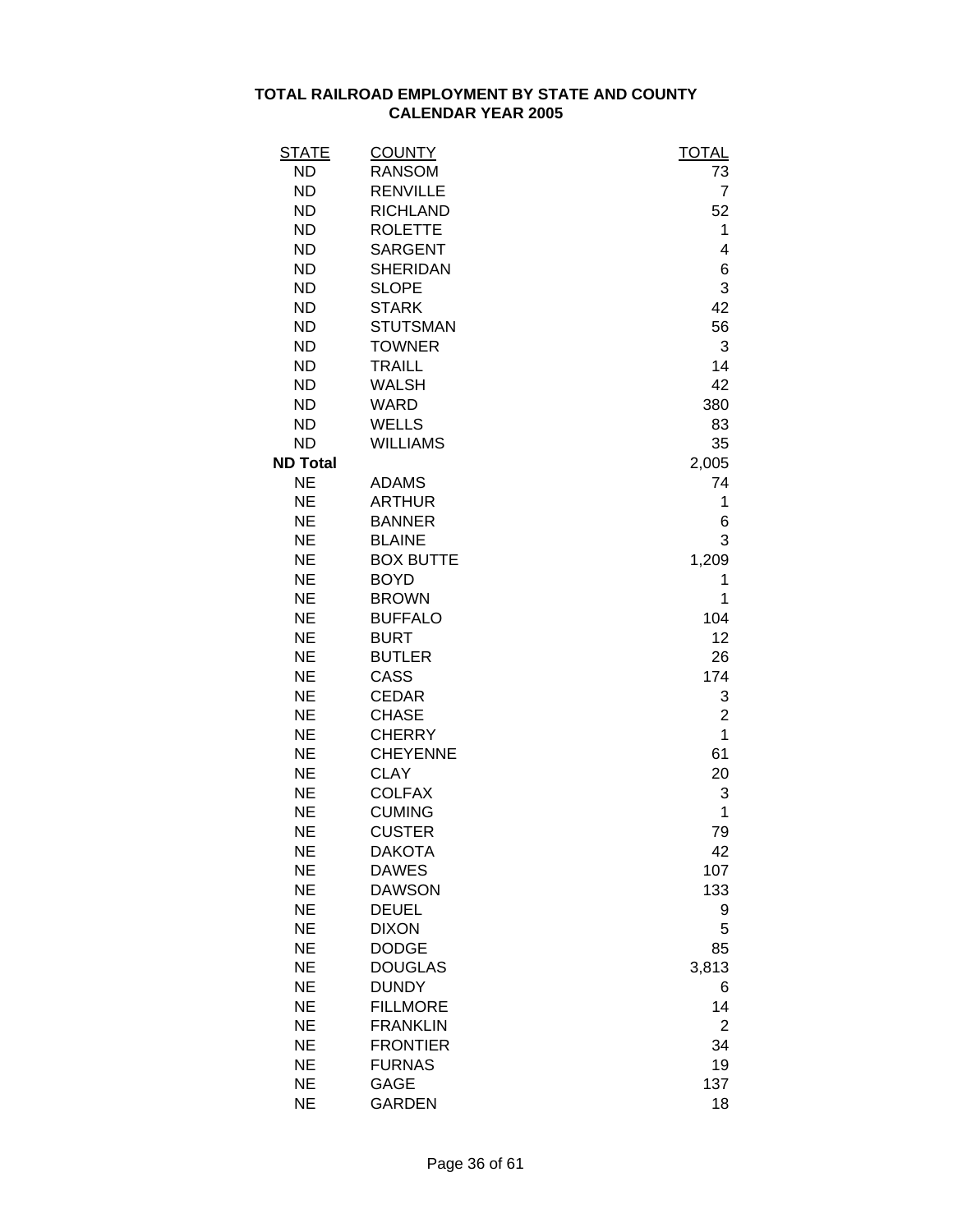| STATE     | <b>COUNTY</b>       | TOTAL          |
|-----------|---------------------|----------------|
| <b>NE</b> | <b>GARFIELD</b>     | 5              |
| <b>NE</b> | <b>GOSPER</b>       | 8              |
| <b>NE</b> | <b>GRANT</b>        | 6              |
| <b>NE</b> | <b>GREELEY</b>      | $\overline{2}$ |
| <b>NE</b> | <b>HALL</b>         | 119            |
| <b>NE</b> | <b>HAMILTON</b>     | 8              |
| <b>NE</b> | <b>HARLAN</b>       | 4              |
| <b>NE</b> | <b>HAYES</b>        | $\overline{2}$ |
| <b>NE</b> | <b>HITCHCOCK</b>    | 13             |
| <b>NE</b> | <b>HOLT</b>         | $\overline{c}$ |
| <b>NE</b> | <b>HOOKER</b>       | 9              |
| <b>NE</b> | <b>HOWARD</b>       | 12             |
| <b>NE</b> | <b>JEFFERSON</b>    | 34             |
| <b>NE</b> | <b>JOHNSON</b>      | 25             |
| <b>NE</b> | <b>KEARNEY</b>      | 6              |
| <b>NE</b> | <b>KEITH</b>        | 103            |
| <b>NE</b> | <b>KIMBALL</b>      | 21             |
| <b>NE</b> | <b>KNOX</b>         | 1              |
| <b>NE</b> | <b>LANCASTER</b>    | 1,499          |
| <b>NE</b> | <b>LINCOLN</b>      | 2,674          |
| <b>NE</b> | <b>LOGAN</b>        | 34             |
| <b>NE</b> | <b>LOUP</b>         | 3              |
| <b>NE</b> | <b>MADISON</b>      | 17             |
| <b>NE</b> | <b>MCPHERSON</b>    | 22             |
| <b>NE</b> | <b>MERRICK</b>      | 19             |
| <b>NE</b> | <b>MORRILL</b>      | 93             |
| <b>NE</b> | <b>NANCE</b>        | 3              |
| <b>NE</b> | <b>NEMAHA</b>       | 15             |
| <b>NE</b> | <b>NUCKOLLS</b>     | 9              |
| <b>NE</b> | <b>OTOE</b>         | 72             |
| <b>NE</b> | <b>PAWNEE</b>       | $\overline{7}$ |
| <b>NE</b> | <b>PERKINS</b>      | 22             |
| <b>NE</b> | <b>PHELPS</b>       | 8              |
| <b>NE</b> | <b>PIERCE</b>       | 9              |
| <b>NE</b> | <b>PLATTE</b>       | 71             |
| <b>NE</b> | <b>POLK</b>         | 5              |
| <b>NE</b> | <b>RED WILLOW</b>   | 142            |
| <b>NE</b> | <b>RICHARDSON</b>   | 64             |
| <b>NE</b> | <b>ROCK</b>         | 1              |
| <b>NE</b> | <b>SALINE</b>       | 35             |
| <b>NE</b> | <b>SARPY</b>        | 630            |
| <b>NE</b> | <b>SAUNDERS</b>     | 93             |
| <b>NE</b> | <b>SCOTTS BLUFF</b> | 476            |
| <b>NE</b> | <b>SEWARD</b>       | 97             |
| <b>NE</b> | <b>SHERIDAN</b>     | 31             |
| <b>NE</b> | <b>SHERMAN</b>      | 14             |
| <b>NE</b> | <b>SIOUX</b>        | 2              |
| <b>NE</b> | <b>STANTON</b>      | 1              |
| <b>NE</b> | <b>THAYER</b>       | 25             |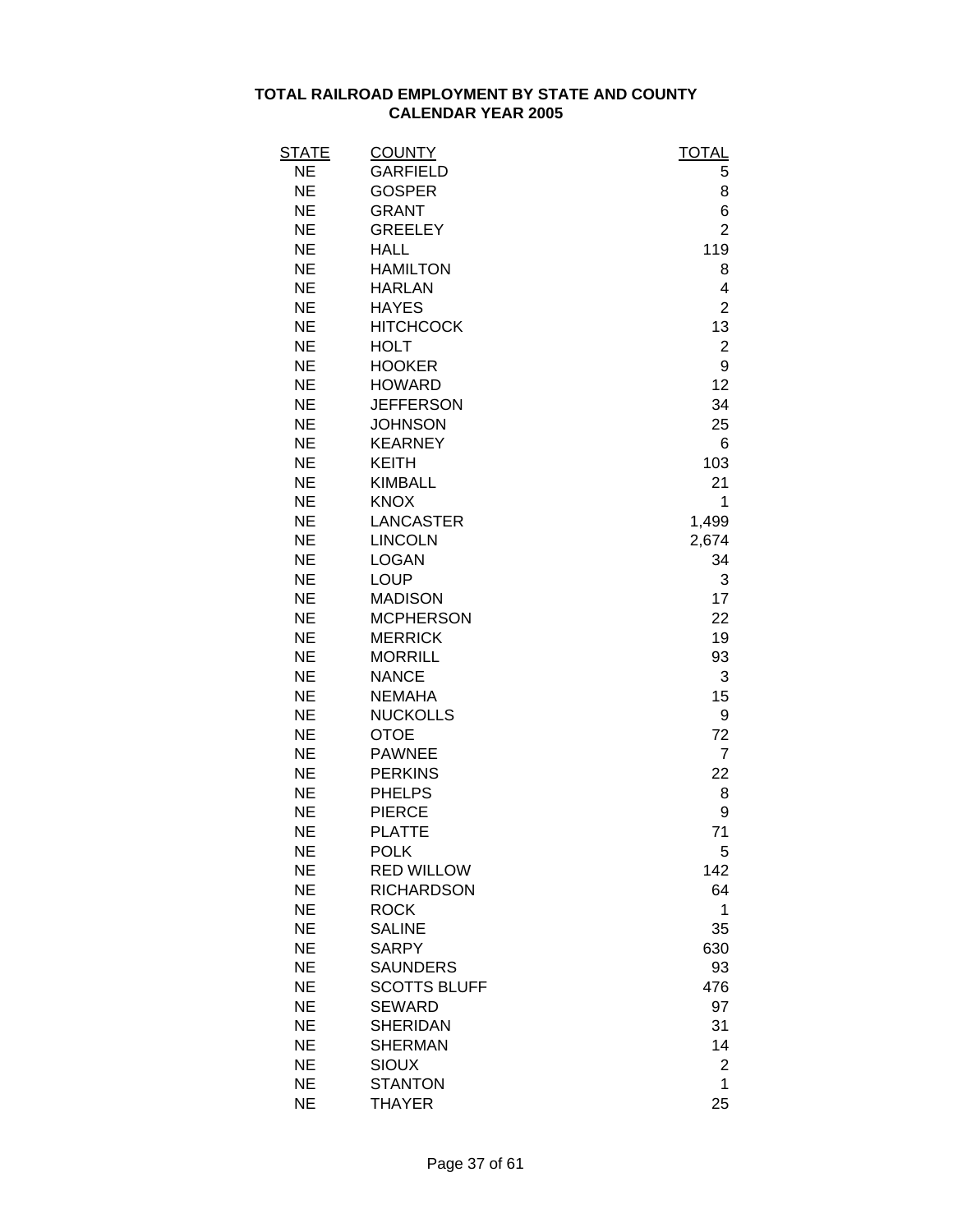| STATE           | <b>COUNTY</b>       | <b>TOTAL</b>   |
|-----------------|---------------------|----------------|
| <b>NE</b>       | <b>THOMAS</b>       | 9              |
| <b>NE</b>       | <b>THURSTON</b>     | $\overline{2}$ |
| <b>NE</b>       | <b>VALLEY</b>       | 11             |
| <b>NE</b>       | <b>WASHINGTON</b>   | 70             |
| <b>NE</b>       | <b>WAYNE</b>        | 1              |
| <b>NE</b>       | <b>WEBSTER</b>      | 4              |
| <b>NE</b>       | <b>YORK</b>         | 16             |
| <b>NE Total</b> |                     | 12,891         |
| <b>NH</b>       | <b>BELKNAP</b>      | 3              |
| <b>NH</b>       | <b>CARROLL</b>      | 19             |
| <b>NH</b>       | <b>CHESHIRE</b>     | 29             |
| <b>NH</b>       | <b>COOS</b>         | 27             |
| <b>NH</b>       | <b>GRAFTON</b>      | 10             |
| <b>NH</b>       | <b>HILLSBOROUGH</b> | 121            |
| <b>NH</b>       | <b>MERRIMACK</b>    | 17             |
| <b>NH</b>       | <b>ROCKINGHAM</b>   | 130            |
| <b>NH</b>       | <b>STRAFFORD</b>    | 34             |
| <b>NH</b>       | <b>SULLIVAN</b>     | 12             |
| <b>NH Total</b> |                     | 402            |
| <b>NJ</b>       | <b>ATLANTIC</b>     | 63             |
| <b>NJ</b>       | <b>BERGEN</b>       | 557            |
| <b>NJ</b>       | <b>BURLINGTON</b>   | 467            |
| <b>NJ</b>       | <b>CAMDEN</b>       | 413            |
| <b>NJ</b>       | <b>CAPE MAY</b>     | 16             |
| <b>NJ</b>       | <b>CUMBERLAND</b>   | 31             |
| <b>NJ</b>       | <b>ESSEX</b>        | 1,049          |
| <b>NJ</b>       | <b>GLOUCESTER</b>   | 270            |
| <b>NJ</b>       | <b>HUDSON</b>       | 950            |
| <b>NJ</b>       | <b>HUNTERDON</b>    | 57             |
| <b>NJ</b>       | <b>MERCER</b>       | 328            |
| <b>NJ</b>       | <b>MIDDLESEX</b>    | 915            |
| <b>NJ</b>       | <b>MONMOUTH</b>     | 804            |
| <b>NJ</b>       | <b>MORRIS</b>       | 286            |
| <b>NJ</b>       | <b>OCEAN</b>        | 575            |
| NJ              | <b>PASSAIC</b>      | 237            |
| <b>NJ</b>       | <b>SALEM</b>        | 26             |
| <b>NJ</b>       | <b>SOMERSET</b>     | 144            |
| <b>NJ</b>       | <b>SUSSEX</b>       | 170            |
| <b>NJ</b>       | <b>UNION</b>        | 667            |
| <b>NJ</b>       | <b>WARREN</b>       | 104            |
| <b>NJ Total</b> |                     | 8,129          |
| <b>NM</b>       | <b>BERNALILLO</b>   | 231            |
| <b>NM</b>       | <b>CATRON</b>       | 3              |
| <b>NM</b>       | <b>CHAVES</b>       | 12             |
| <b>NM</b>       | <b>CIBOLA</b>       | 25             |
| <b>NM</b>       | <b>COLFAX</b>       | 60             |
| <b>NM</b>       | <b>CURRY</b>        | 491            |
| <b>NM</b>       | DE BACA             | 10             |
| <b>NM</b>       | <b>DONA ANA</b>     | 91             |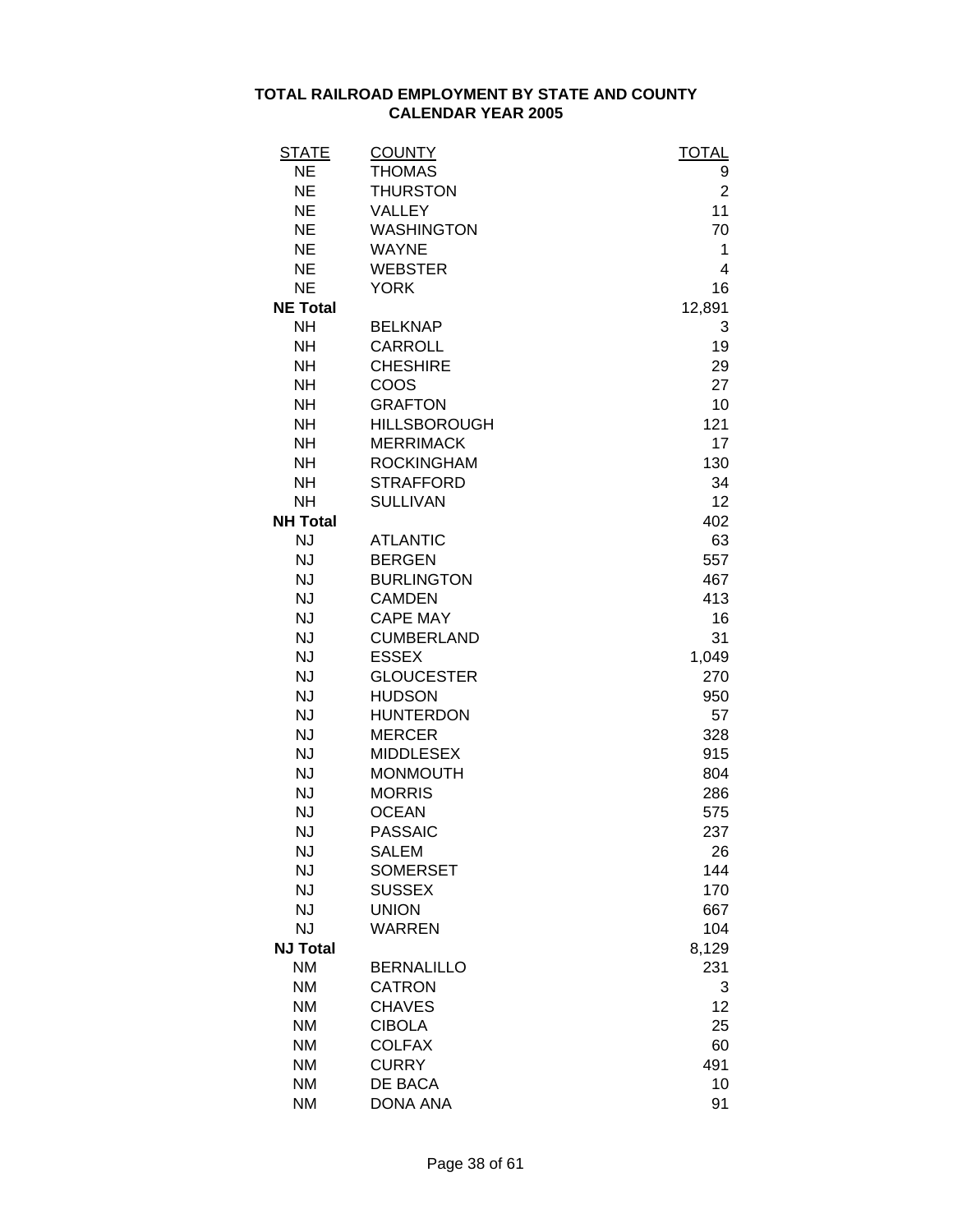| <u>STATE</u>    | <b>COUNTY</b>           | <b>TOTAL</b> |
|-----------------|-------------------------|--------------|
| <b>NM</b>       | <b>EDDY</b>             | 39           |
| <b>NM</b>       | <b>GRANT</b>            | 15           |
| <b>NM</b>       | <b>GUADALUPE</b>        | 8            |
| <b>NM</b>       | <b>HIDALGO</b>          | 10           |
| <b>NM</b>       | <b>LEA</b>              | 3            |
| <b>NM</b>       | <b>LINCOLN</b>          | 9            |
| <b>NM</b>       | <b>LOS ALAMOS</b>       | 1            |
| <b>NM</b>       | <b>LUNA</b>             | 21           |
| <b>NM</b>       | <b>MCKINLEY</b>         | 308          |
| <b>NM</b>       | <b>MORA</b>             | 2            |
| <b>NM</b>       | <b>OTERO</b>            | 46           |
| <b>NM</b>       | QUAY                    | 51           |
| <b>NM</b>       | <b>ROOSEVELT</b>        | 49           |
| <b>NM</b>       | <b>SAN JUAN</b>         | 64           |
| <b>NM</b>       | <b>SAN MIGUEL</b>       | 23           |
| <b>NM</b>       | SANDOVAL                | 72           |
| <b>NM</b>       | <b>SANTA FE</b>         | 38           |
| <b>NM</b>       | <b>SIERRA</b>           | 3            |
| <b>NM</b>       | <b>SOCORRO</b>          | 11           |
| <b>NM</b>       | <b>TORRANCE</b>         | 19           |
| <b>NM</b>       | <b>UNION</b>            | 6            |
| <b>NM</b>       | <b>VALENCIA</b>         | 384          |
| <b>NM Total</b> |                         | 2,105        |
| <b>NV</b>       | <b>CHURCHILL</b>        | 6            |
| <b>NV</b>       | <b>CLARK</b>            | 453          |
| <b>NV</b>       | <b>DOUGLAS</b>          | 7            |
| <b>NV</b>       | <b>ELKO</b>             | 107          |
| <b>NV</b>       | <b>HUMBOLDT</b>         | 65           |
| <b>NV</b>       | <b>INDEPENDENT CITY</b> | 8            |
| <b>NV</b>       | <b>LANDER</b>           | 5            |
| <b>NV</b>       | <b>LINCOLN</b>          | 32           |
| <b>NV</b>       | <b>LYON</b>             | 37           |
| <b>NV</b>       | <b>NYE</b>              | 13           |
| <b>NV</b>       | <b>PERSHING</b>         | 6            |
| <b>NV</b>       | <b>WASHOE</b>           | 302          |
| <b>NV</b>       | <b>WHITE PINE</b>       | 3            |
| <b>NV Total</b> |                         | 1,044        |
| <b>NY</b>       | <b>ALBANY</b>           | 678          |
| <b>NY</b>       | <b>ALLEGANY</b>         | 46           |
| <b>NY</b>       | <b>BRONX</b>            | 686          |
| <b>NY</b>       | <b>BROOME</b>           | 119          |
| <b>NY</b>       | <b>CATTARAUGUS</b>      | 80           |
| <b>NY</b>       | <b>CAYUGA</b>           | 30           |
| <b>NY</b>       | CHAUTAUQUA              | 55           |
| <b>NY</b>       | <b>CHEMUNG</b>          | 27           |
| <b>NY</b>       | <b>CHENANGO</b>         | 43           |
| <b>NY</b>       | <b>CLINTON</b>          | 24           |
|                 |                         |              |
| <b>NY</b>       | <b>COLUMBIA</b>         | 136          |
| <b>NY</b>       | <b>CORTLAND</b>         | 10           |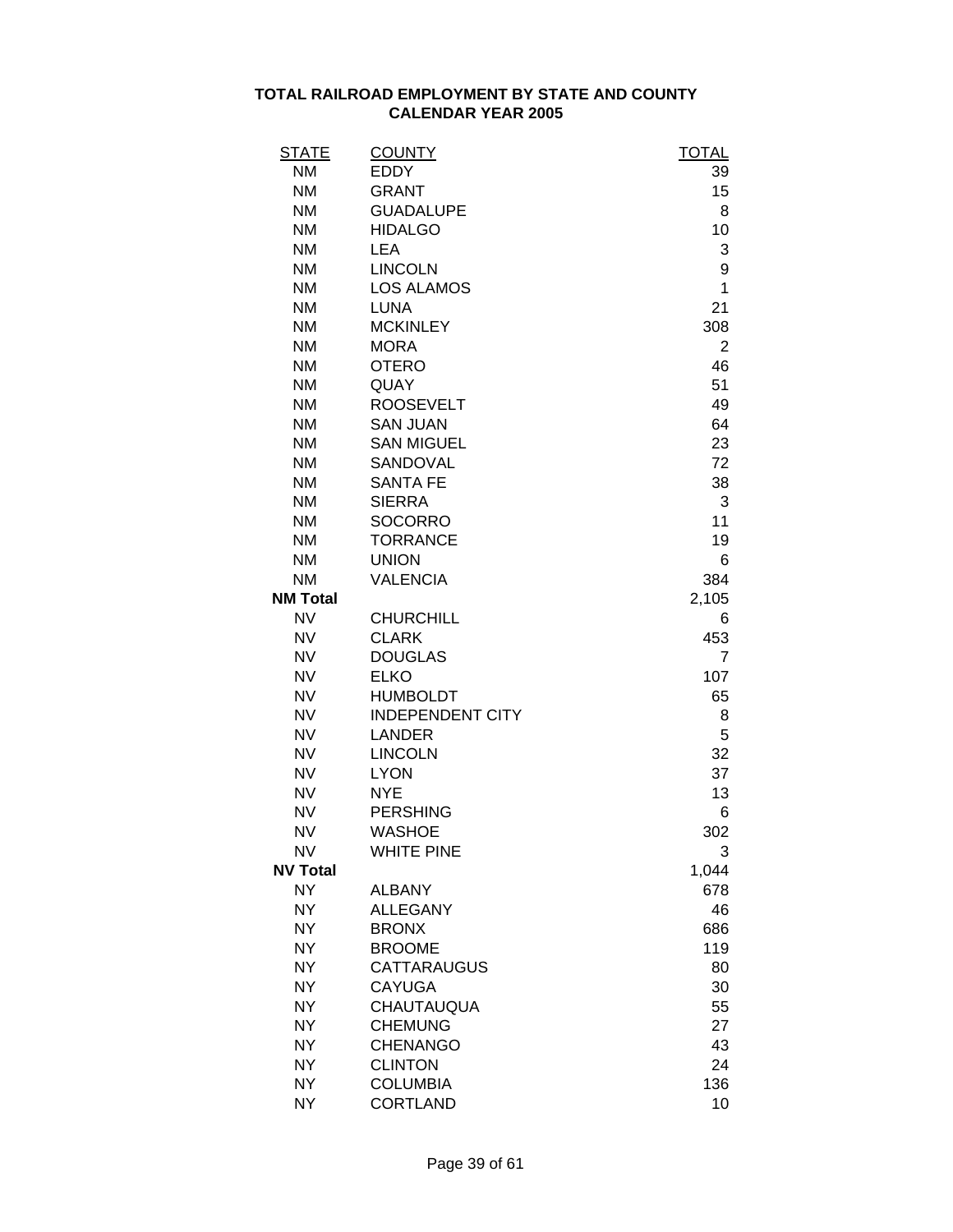| STATE     | <b>COUNTY</b>      | TOTAL |
|-----------|--------------------|-------|
| NY        | <b>DELAWARE</b>    | 21    |
| <b>NY</b> | <b>DUTCHESS</b>    | 1,044 |
| <b>NY</b> | <b>ERIE</b>        | 889   |
| <b>NY</b> | <b>ESSEX</b>       | 25    |
| <b>NY</b> | <b>FRANKLIN</b>    | 8     |
| <b>NY</b> | <b>FULTON</b>      | 13    |
| <b>NY</b> | <b>GENESEE</b>     | 39    |
| <b>NY</b> | <b>GREENE</b>      | 220   |
| <b>NY</b> | <b>HAMILTON</b>    | 1     |
| <b>NY</b> | <b>HERKIMER</b>    | 28    |
| <b>NY</b> | <b>JEFFERSON</b>   | 29    |
| <b>NY</b> | <b>KINGS</b>       | 958   |
| <b>NY</b> | <b>LEWIS</b>       | 3     |
| <b>NY</b> | <b>LIVINGSTON</b>  | 59    |
| <b>NY</b> | <b>MADISON</b>     | 39    |
| <b>NY</b> | <b>MONROE</b>      | 98    |
| <b>NY</b> | <b>MONTGOMERY</b>  | 29    |
| <b>NY</b> | <b>NASSAU</b>      | 2,071 |
| <b>NY</b> | <b>NEW YORK</b>    | 397   |
| <b>NY</b> | <b>NIAGARA</b>     | 92    |
| <b>NY</b> | <b>ONEIDA</b>      | 76    |
| <b>NY</b> | <b>ONONDAGA</b>    | 200   |
| <b>NY</b> | <b>ONTARIO</b>     | 28    |
| <b>NY</b> | <b>ORANGE</b>      | 310   |
| <b>NY</b> | <b>ORLEANS</b>     | 9     |
| <b>NY</b> | <b>OSWEGO</b>      | 48    |
| <b>NY</b> | <b>OTSEGO</b>      | 103   |
| <b>NY</b> | <b>PUTNAM</b>      | 365   |
| <b>NY</b> | <b>QUEENS</b>      | 1,396 |
| <b>NY</b> | <b>RENSSELAER</b>  | 388   |
| <b>NY</b> | <b>RICHMOND</b>    | 158   |
| <b>NY</b> | <b>ROCKLAND</b>    | 97    |
| <b>NY</b> | <b>SARATOGA</b>    | 249   |
| <b>NY</b> | <b>SCHENECTADY</b> | 134   |
| <b>NY</b> | <b>SCHOHARIE</b>   | 33    |
| NΥ        | <b>SCHUYLER</b>    | 7     |
| <b>NY</b> | <b>SENECA</b>      | 6     |
| <b>NY</b> | <b>ST LAWRENCE</b> | 56    |
| <b>NY</b> | <b>STEUBEN</b>     | 101   |
| <b>NY</b> | <b>SUFFOLK</b>     | 3,650 |
| <b>NY</b> | <b>SULLIVAN</b>    | 16    |
| <b>NY</b> | <b>TIOGA</b>       | 32    |
| <b>NY</b> | <b>TOMPKINS</b>    | 8     |
| <b>NY</b> | <b>ULSTER</b>      | 186   |
| <b>NY</b> | <b>WARREN</b>      | 25    |
| <b>NY</b> | <b>WASHINGTON</b>  | 59    |
| <b>NY</b> | <b>WAYNE</b>       | 35    |
| <b>NY</b> | <b>WESTCHESTER</b> | 1,120 |
| <b>NY</b> | <b>WYOMING</b>     | 43    |
|           |                    |       |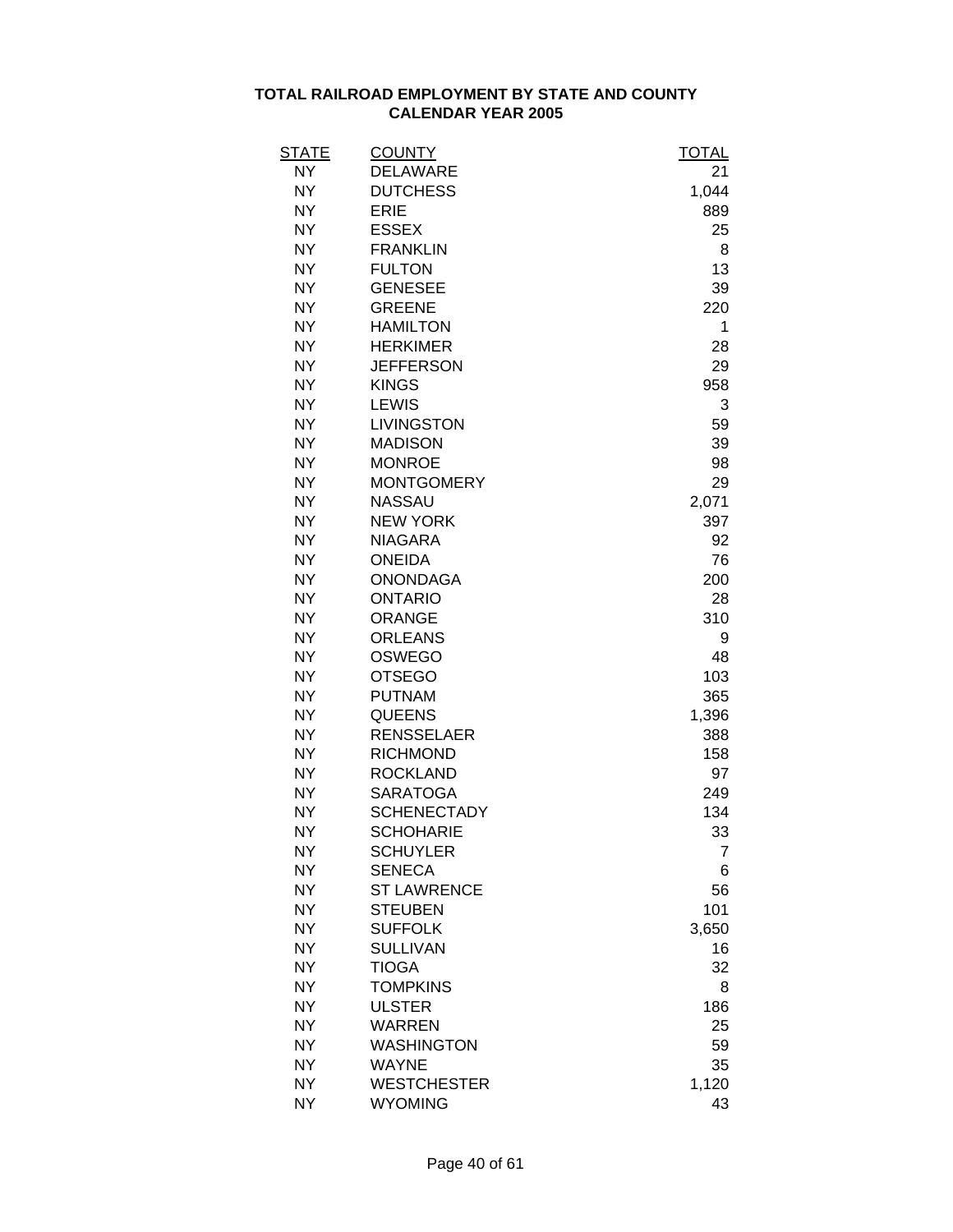| <b>STATE</b>    | <b>COUNTY</b>     | <b>TOTAL</b> |
|-----------------|-------------------|--------------|
| <b>NY</b>       | <b>YATES</b>      | 4            |
| <b>NY Total</b> |                   | 16,939       |
| OH              | <b>ADAMS</b>      | 21           |
| OH              | <b>ALLEN</b>      | 108          |
| OH              | <b>ASHLAND</b>    | 39           |
| OH              | <b>ASHTABULA</b>  | 361          |
| OH              | <b>ATHENS</b>     | 27           |
| OH              | <b>AUGLAIZE</b>   | 16           |
| OH              | <b>BELMONT</b>    | 44           |
| OH              | <b>BROWN</b>      | 15           |
| OH              | <b>BUTLER</b>     | 239          |
| OH              | <b>CARROLL</b>    | 25           |
| OH              | <b>CHAMPAIGN</b>  | 28           |
| OH              | <b>CLARK</b>      | 29           |
| OH              | <b>CLERMONT</b>   | 66           |
| OH              | <b>CLINTON</b>    | 21           |
| OH              | <b>COLUMBIANA</b> | 163          |
| OH              | <b>COSHOCTON</b>  | 88           |
| OH              | <b>CRAWFORD</b>   | 96           |
| OH              | <b>CUYAHOGA</b>   | 641          |
| OH              | <b>DARKE</b>      | 16           |
| OH              | <b>DEFIANCE</b>   | 30           |
| OH              | <b>DELAWARE</b>   | 51           |
| OH              | <b>ERIE</b>       | 187          |
| OH              | <b>FAIRFIELD</b>  | 54           |
| OH              | <b>FAYETTE</b>    | 16           |
| OH              | <b>FRANKLIN</b>   | 466          |
| OH              | <b>FULTON</b>     | 52           |
| OH              | <b>GALLIA</b>     | 18           |
| OH              | <b>GEAUGA</b>     | 25           |
| OH              | <b>GREENE</b>     | 14           |
| OH              | <b>GUERNSEY</b>   | 12           |
| OH              | <b>HAMILTON</b>   | 322          |
| OH              | <b>HANCOCK</b>    | 29           |
| OH              | <b>HARDIN</b>     | 14           |
| OH              | <b>HARRISON</b>   | 29           |
| OH              | <b>HENRY</b>      | 22           |
| OH              | <b>HIGHLAND</b>   | 10           |
| OH              | <b>HOCKING</b>    | 9            |
| OH              | <b>HOLMES</b>     | 3            |
| OH              | <b>HURON</b>      | 690          |
| OH              | <b>JACKSON</b>    | 18           |
| OH              | <b>JEFFERSON</b>  | 126          |
| OH              | <b>KNOX</b>       | 18           |
| OH              | <b>LAKE</b>       | 150          |
| OH              | <b>LAWRENCE</b>   | 298          |
| OH              | <b>LICKING</b>    | 52           |
| OH              | <b>LOGAN</b>      | 53           |
| OH              | <b>LORAIN</b>     | 272          |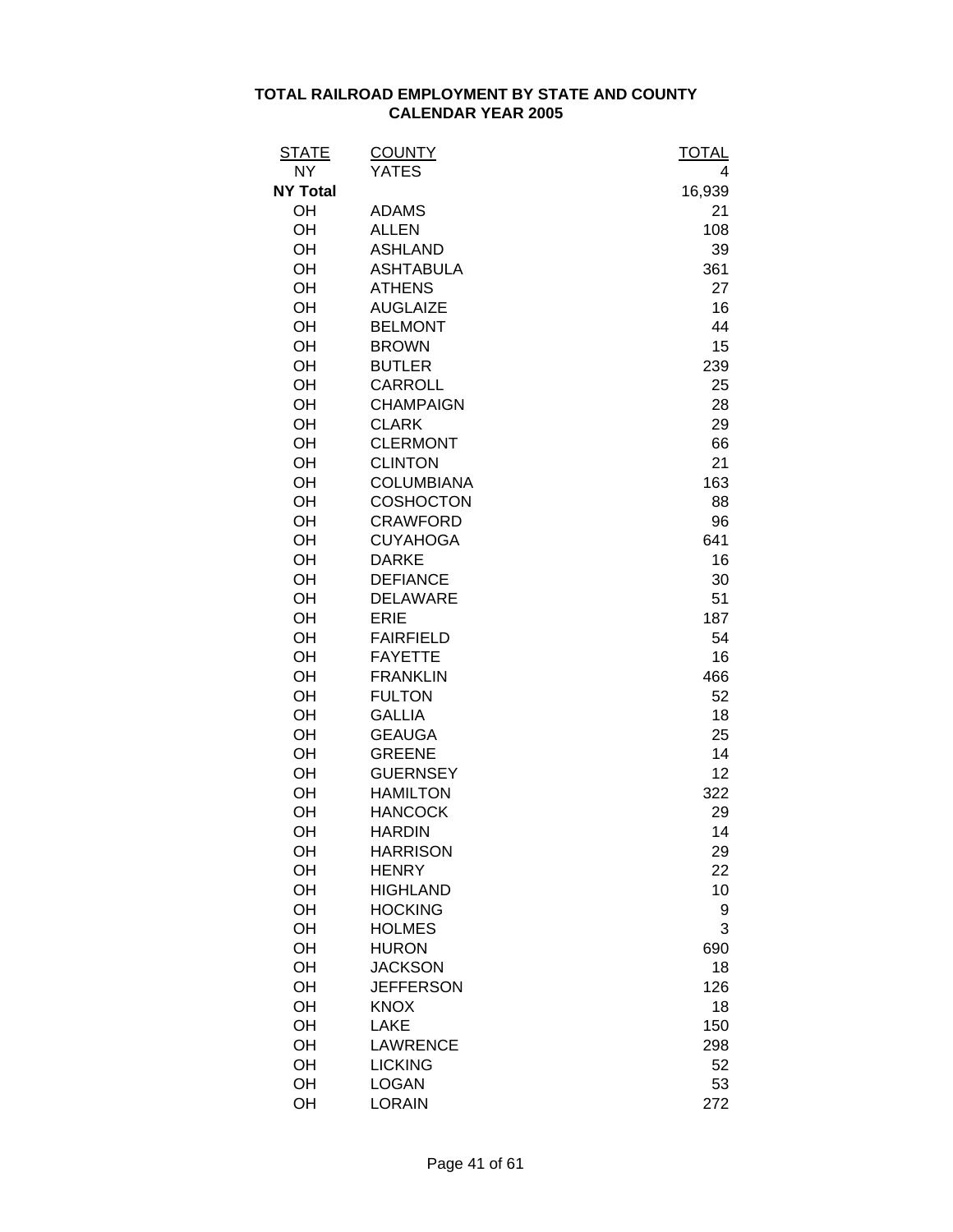| <u>STATE</u>    | <b>COUNTY</b>     | <b>TOTAL</b>   |
|-----------------|-------------------|----------------|
| OH              | <b>LUCAS</b>      | 966            |
| OH              | <b>MADISON</b>    | 31             |
| OH              | <b>MAHONING</b>   | 248            |
| OH              | <b>MARION</b>     | 68             |
| OH              | <b>MEDINA</b>     | 103            |
| OH              | <b>MEIGS</b>      | 24             |
| OH              | <b>MERCER</b>     | 8              |
| OH              | <b>MIAMI</b>      | 23             |
| OH              | <b>MONROE</b>     | 4              |
| OH              | <b>MONTGOMERY</b> | 87             |
| OH              | <b>MORGAN</b>     | 3              |
| OH              | <b>MORROW</b>     | 15             |
| OH              | <b>MUSKINGUM</b>  | 37             |
| OH              | <b>OTTAWA</b>     | 147            |
| OH              | <b>PAULDING</b>   | 16             |
| OH              | <b>PERRY</b>      | 19             |
| OH              | <b>PICKAWAY</b>   | 34             |
| OH              | <b>PIKE</b>       | 21             |
| OH              | <b>PORTAGE</b>    | 43             |
| OH              | <b>PREBLE</b>     | $\overline{7}$ |
| OH              | <b>PUTNAM</b>     | 34             |
| OH              | <b>RICHLAND</b>   | 212            |
| OH              | <b>ROSS</b>       | 43             |
| OH              | <b>SANDUSKY</b>   | 105            |
| OH              | <b>SCIOTO</b>     | 383            |
| OH              | <b>SENECA</b>     | 122            |
| OH              | <b>SHELBY</b>     | 8              |
| OH              | <b>STARK</b>      | 369            |
| OH              | <b>SUMMIT</b>     | 150            |
| OH              | <b>TRUMBULL</b>   | 125            |
| OH              | <b>TUSCARAWAS</b> | 138            |
| OH              | <b>UNION</b>      | 42             |
| OH              | <b>VAN WERT</b>   | 17             |
| OH              | <b>VINTON</b>     | 11             |
| OH              | <b>WARREN</b>     | 68             |
| OH              | <b>WASHINGTON</b> | 24             |
| OH              | <b>WAYNE</b>      | 59             |
| OH              | <b>WILLIAMS</b>   | 52             |
| OH              | <b>WOOD</b>       | 297            |
| OH              | <b>WYANDOT</b>    | 19             |
| <b>OH Total</b> |                   | 9,265          |
| OK              | <b>ADAIR</b>      | 2              |
| OK              | <b>ALFALFA</b>    | 6              |
| OK              | <b>ATOKA</b>      | 3              |
| OK              | <b>BEAVER</b>     | 1              |
| OK              | <b>BECKHAM</b>    | 12             |
| OK              | <b>BLAINE</b>     | 4              |
| OK              | <b>BRYAN</b>      | 36             |
| OK              | CADDO             | 23             |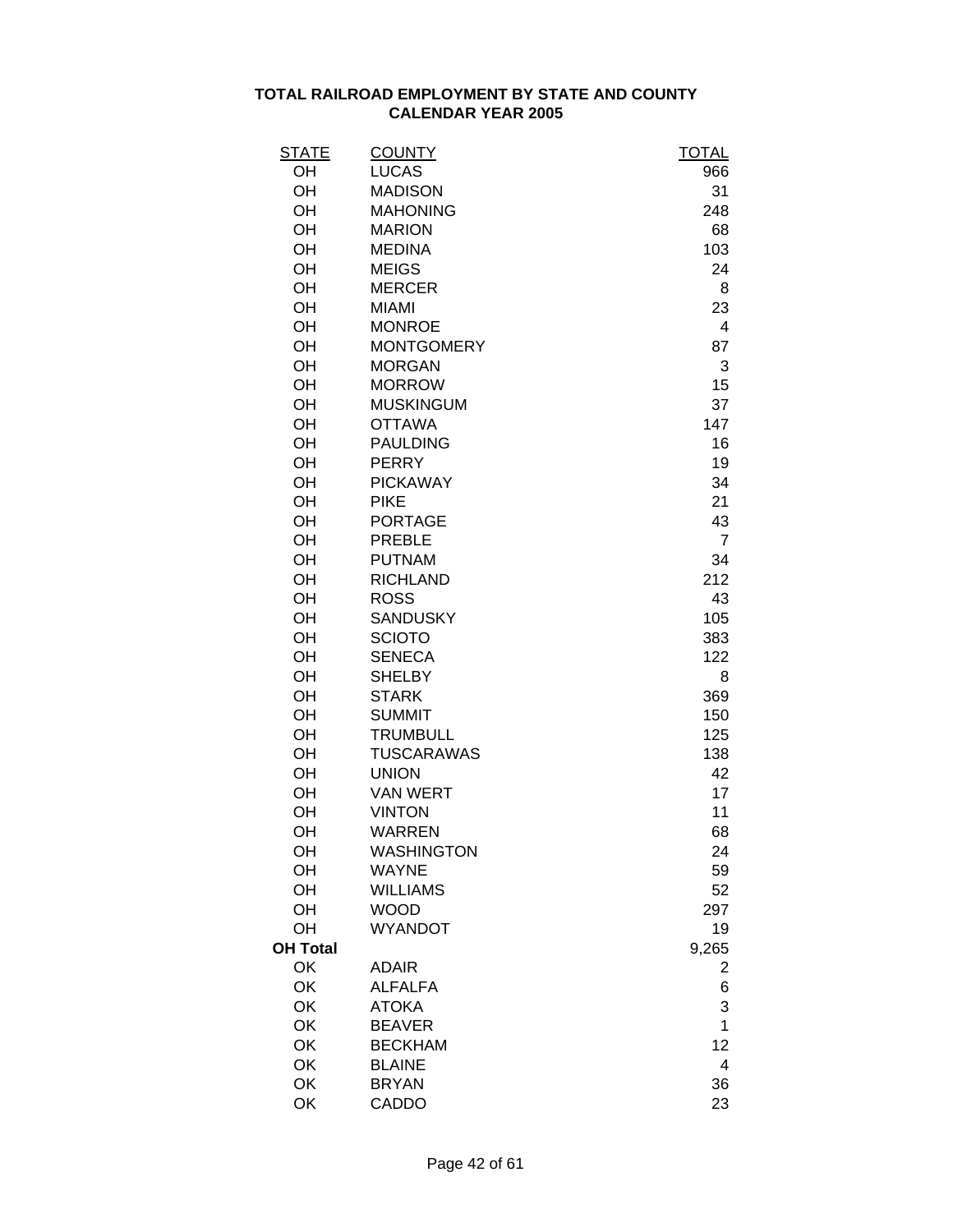| <b>STATE</b> | <b>COUNTY</b>     | <b>TOTAL</b>   |
|--------------|-------------------|----------------|
| OK           | CANADIAN          | 54             |
| OK           | <b>CARTER</b>     | 9              |
| OK           | <b>CHEROKEE</b>   | 3              |
| OK           | <b>CHOCTAW</b>    | 50             |
| OK           | <b>CIMARRON</b>   | 1              |
| OK           | <b>CLEVELAND</b>  | 46             |
| OK           | <b>COAL</b>       | 6              |
| OK           | <b>COMANCHE</b>   | 13             |
| OK           | <b>COTTON</b>     | 3              |
| OK           | <b>CRAIG</b>      | 17             |
| OK           | <b>CREEK</b>      | 85             |
| OK           | <b>CUSTER</b>     | 23             |
| OK           | <b>DELAWARE</b>   | 8              |
| OK           | <b>DEWEY</b>      | 1              |
| OK           | <b>ELLIS</b>      | 10             |
| OK           | <b>GARFIELD</b>   | 154            |
| OK           | <b>GARVIN</b>     | 13             |
| OK           | <b>GRADY</b>      | 58             |
| OK           | <b>GRANT</b>      | 8              |
| OK           | <b>GREER</b>      | 4              |
| OK           | <b>HASKELL</b>    | 4              |
| OK           | <b>HUGHES</b>     | 11             |
| OK           | <b>JACKSON</b>    | $\overline{7}$ |
| OK           | <b>JEFFERSON</b>  | 8              |
| OK           | <b>JOHNSTON</b>   | 9              |
| OK           | <b>KAY</b>        | 75             |
| OK           | <b>KINGFISHER</b> | 6              |
| OK           | <b>KIOWA</b>      | 3              |
| OK           | <b>LATIMER</b>    | 28             |
| OK           | LE FLORE          | 180            |
| OK           | <b>LINCOLN</b>    | 8              |
| OK           | <b>LOGAN</b>      | 12             |
| OK           | <b>LOVE</b>       | 11             |
| OK           | <b>MAJOR</b>      | 4              |
| OK           | <b>MARSHALL</b>   | 32             |
| OK           | <b>MAYES</b>      | 18             |
| OK           | <b>MCCLAIN</b>    | 27             |
| OK           | <b>MCCURTAIN</b>  | 28             |
| OK           | <b>MCINTOSH</b>   | 9              |
| OK           | <b>MURRAY</b>     | $\overline{7}$ |
| OK           | <b>MUSKOGEE</b>   | 89             |
| OK           | <b>NOBLE</b>      | 6              |
| OK           | <b>NOWATA</b>     | 37             |
| OK           | <b>OKFUSKEE</b>   | 12             |
| OK           | <b>OKLAHOMA</b>   | 168            |
| OK           | <b>OKMULGEE</b>   | 44             |
| OK           | <b>OSAGE</b>      | $\overline{2}$ |
| OK           | <b>OTTAWA</b>     | 9              |
| OK           | <b>PAWNEE</b>     | 21             |
|              |                   |                |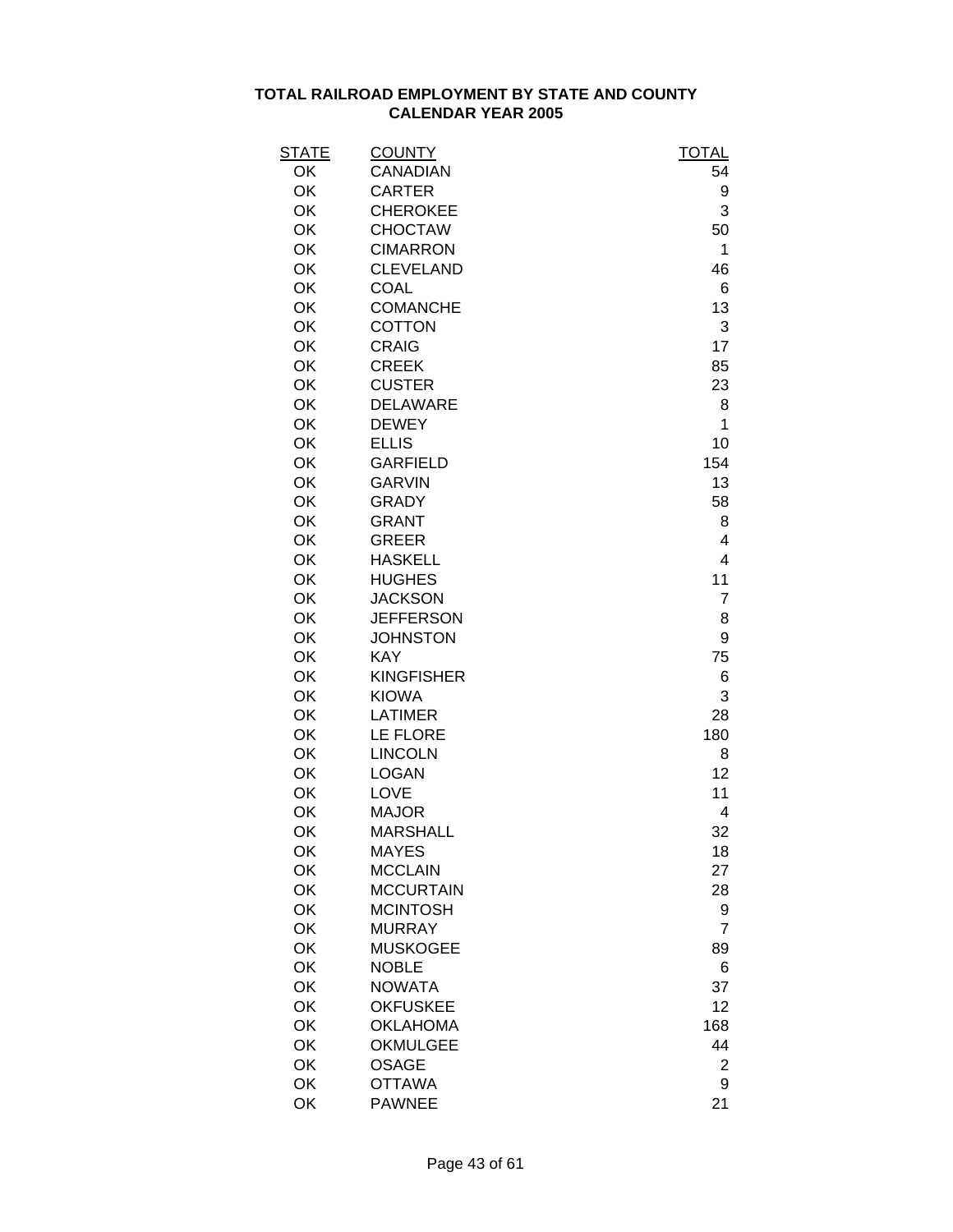| <b>STATE</b>           | <b>COUNTY</b>                     | <b>TOTAL</b>   |
|------------------------|-----------------------------------|----------------|
| OK                     | <b>PAYNE</b>                      | 12             |
| OK                     | <b>PITTSBURG</b>                  | 17             |
| OK                     | <b>PONTOTOC</b>                   | 34             |
| OK                     | <b>POTTAWATOMIE</b>               | 15             |
| OK                     | <b>PUSHMATAHA</b>                 | 6              |
| OK                     | <b>ROGERS</b>                     | 61             |
| <b>OK</b>              | <b>SEMINOLE</b>                   | 3              |
| OK                     | <b>SEQUOYAH</b>                   | 32             |
| OK                     | <b>STEPHENS</b>                   | 19             |
| OK                     | <b>TEXAS</b>                      | 9              |
| OK                     | <b>TILLMAN</b>                    | $\overline{2}$ |
| OK                     | <b>TULSA</b>                      | 344            |
| OK                     | <b>WAGONER</b>                    | 21             |
| OK                     | <b>WASHINGTON</b>                 | 22             |
| OK                     | <b>WASHITA</b>                    | 4              |
| OK                     | <b>WOODS</b>                      | 33             |
| OK                     | <b>WOODWARD</b>                   | 25             |
| <b>OK Total</b>        |                                   | 2,187          |
| <b>OR</b>              | <b>BAKER</b>                      | 30             |
| <b>OR</b>              | <b>BENTON</b>                     | 22             |
| <b>OR</b>              | <b>CLACKAMAS</b>                  | 142            |
| <b>OR</b>              | <b>CLATSOP</b>                    | 5              |
| <b>OR</b>              | <b>COLUMBIA</b>                   | 57             |
| <b>OR</b>              | COOS                              | 10             |
| <b>OR</b>              | <b>CROOK</b>                      | 9              |
| <b>OR</b>              | <b>CURRY</b>                      | 1              |
| <b>OR</b>              | <b>DESCHUTES</b>                  | 43             |
| <b>OR</b>              | <b>DOUGLAS</b>                    | 69             |
| <b>OR</b>              | <b>GILLIAM</b>                    | 3              |
| <b>OR</b>              | <b>GRANT</b>                      | 1              |
| <b>OR</b>              | <b>HARNEY</b>                     | 1              |
| <b>OR</b>              | <b>HOOD RIVER</b>                 | 26             |
| <b>OR</b>              | <b>JACKSON</b>                    | 30             |
| <b>OR</b>              | <b>JEFFERSON</b>                  | 10             |
| <b>OR</b>              | <b>JOSEPHINE</b>                  | 38             |
| <b>OR</b>              | <b>KLAMATH</b>                    | 298            |
| <b>OR</b>              | <b>LAKE</b>                       | 6              |
| <b>OR</b>              | <b>LANE</b>                       | 259            |
| <b>OR</b>              | <b>LINCOLN</b>                    | 15             |
| <b>OR</b><br><b>OR</b> | <b>LINN</b>                       | 136            |
| <b>OR</b>              | <b>MALHEUR</b><br><b>MARION</b>   | 18             |
| <b>OR</b>              |                                   | 103            |
| <b>OR</b>              | <b>MORROW</b><br><b>MULTNOMAH</b> | 50             |
| <b>OR</b>              |                                   | 436            |
|                        | <b>POLK</b><br><b>TILLAMOOK</b>   | 9<br>40        |
| <b>OR</b><br><b>OR</b> | <b>UMATILLA</b>                   | 513            |
| <b>OR</b>              | <b>UNION</b>                      | 249            |
| <b>OR</b>              | <b>WALLOWA</b>                    |                |
|                        |                                   | 6              |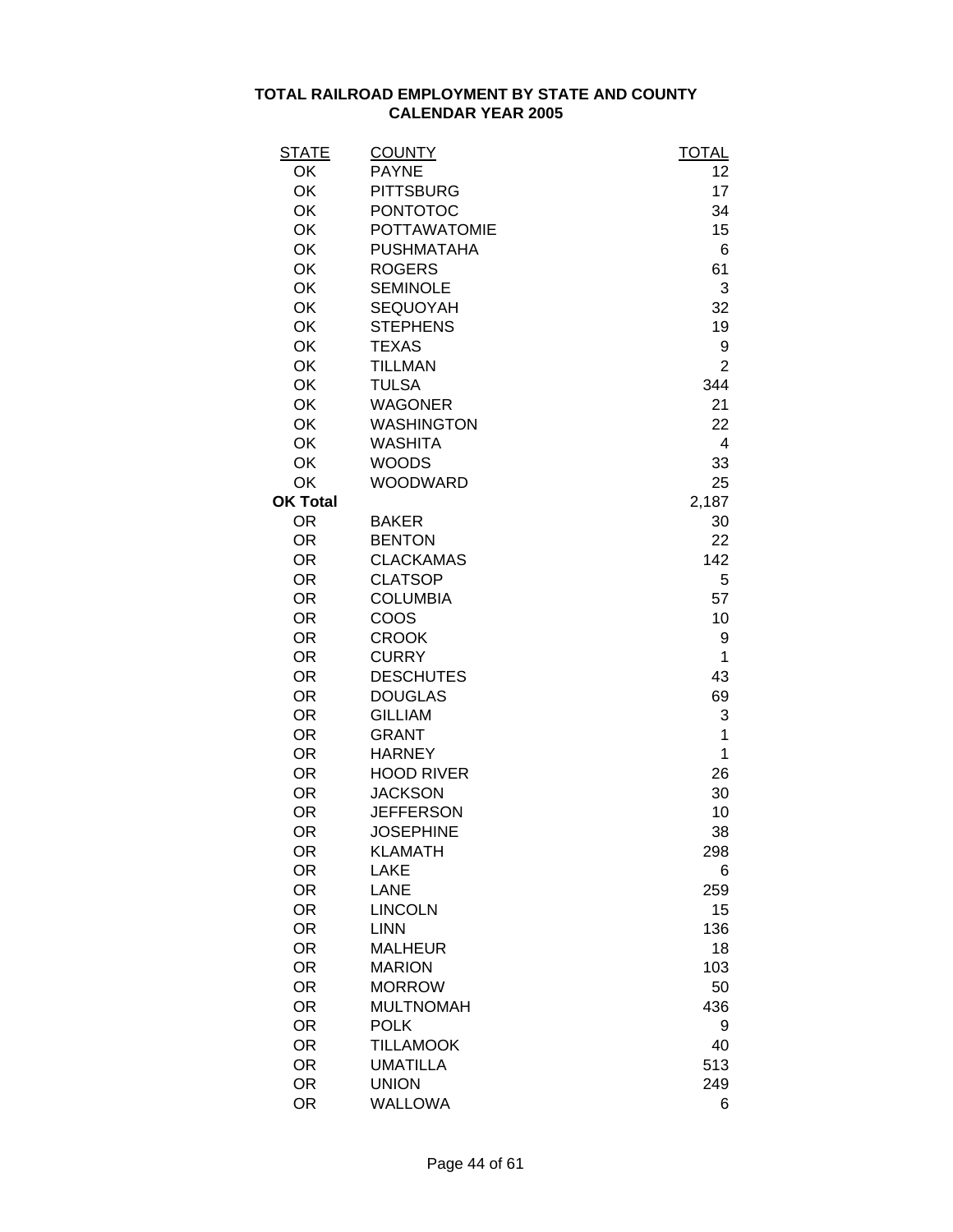| <u>STATE</u>    | <b>COUNTY</b>     | <u>TOTAL</u> |
|-----------------|-------------------|--------------|
| <b>OR</b>       | <b>WASCO</b>      | 57           |
| <b>OR</b>       | <b>WASHINGTON</b> | 118          |
| <b>OR</b>       | <b>WHEELER</b>    | 1            |
| <b>OR</b>       | <b>YAMHILL</b>    | 43           |
| <b>OR Total</b> |                   | 2,854        |
| PA              | <b>ADAMS</b>      | 32           |
| <b>PA</b>       | <b>ALLEGHENY</b>  | 888          |
| <b>PA</b>       | <b>ARMSTRONG</b>  | 52           |
| <b>PA</b>       | <b>BEAVER</b>     | 608          |
| <b>PA</b>       | <b>BEDFORD</b>    | 107          |
| PA              | <b>BERKS</b>      | 219          |
| PA              | <b>BLAIR</b>      | 1,017        |
| PA              | <b>BRADFORD</b>   | 54           |
| PA              | <b>BUCKS</b>      | 1,137        |
| PA              | <b>BUTLER</b>     | 134          |
| PA              | <b>CAMBRIA</b>    | 422          |
| PA              | <b>CAMERON</b>    | 8            |
| PA              | <b>CARBON</b>     | 92           |
| PA              | <b>CENTRE</b>     | 28           |
| <b>PA</b>       | <b>CHESTER</b>    | 326          |
| <b>PA</b>       | <b>CLARION</b>    | 28           |
| PA              | <b>CLEARFIELD</b> | 102          |
| <b>PA</b>       | <b>CLINTON</b>    | 46           |
| PA              | <b>COLUMBIA</b>   | 11           |
| PA              | <b>CRAWFORD</b>   | 100          |
| <b>PA</b>       | <b>CUMBERLAND</b> | 332          |
| PA              | <b>DAUPHIN</b>    | 410          |
| <b>PA</b>       | <b>DELAWARE</b>   | 883          |
| <b>PA</b>       | <b>ELK</b>        | 8            |
| <b>PA</b>       | <b>ERIE</b>       | 140          |
| PA              | <b>FAYETTE</b>    | 308          |
| <b>PA</b>       | <b>FOREST</b>     | 1            |
| PA              | <b>FRANKLIN</b>   | 27           |
| <b>PA</b>       | <b>FULTON</b>     | 3            |
| РA              | <b>GREENE</b>     | 28           |
| РA              | <b>HUNTINGDON</b> | 40           |
| PA              | <b>INDIANA</b>    | 43           |
| <b>PA</b>       | <b>JEFFERSON</b>  | 78           |
| <b>PA</b>       | <b>JUNIATA</b>    | 63           |
| PA              | <b>LACKAWANNA</b> | 160          |
| PA              | <b>LANCASTER</b>  | 317          |
| PA              | <b>LAWRENCE</b>   | 177          |
| <b>PA</b>       | <b>LEBANON</b>    | 61           |
| <b>PA</b>       | <b>LEHIGH</b>     | 148          |
| PA              | <b>LUZERNE</b>    | 100          |
| PA              | <b>LYCOMING</b>   | 88           |
| PA              | <b>MCKEAN</b>     | 9            |
| PA              | <b>MERCER</b>     | 116          |
| PA              | <b>MIFFLIN</b>    | 37           |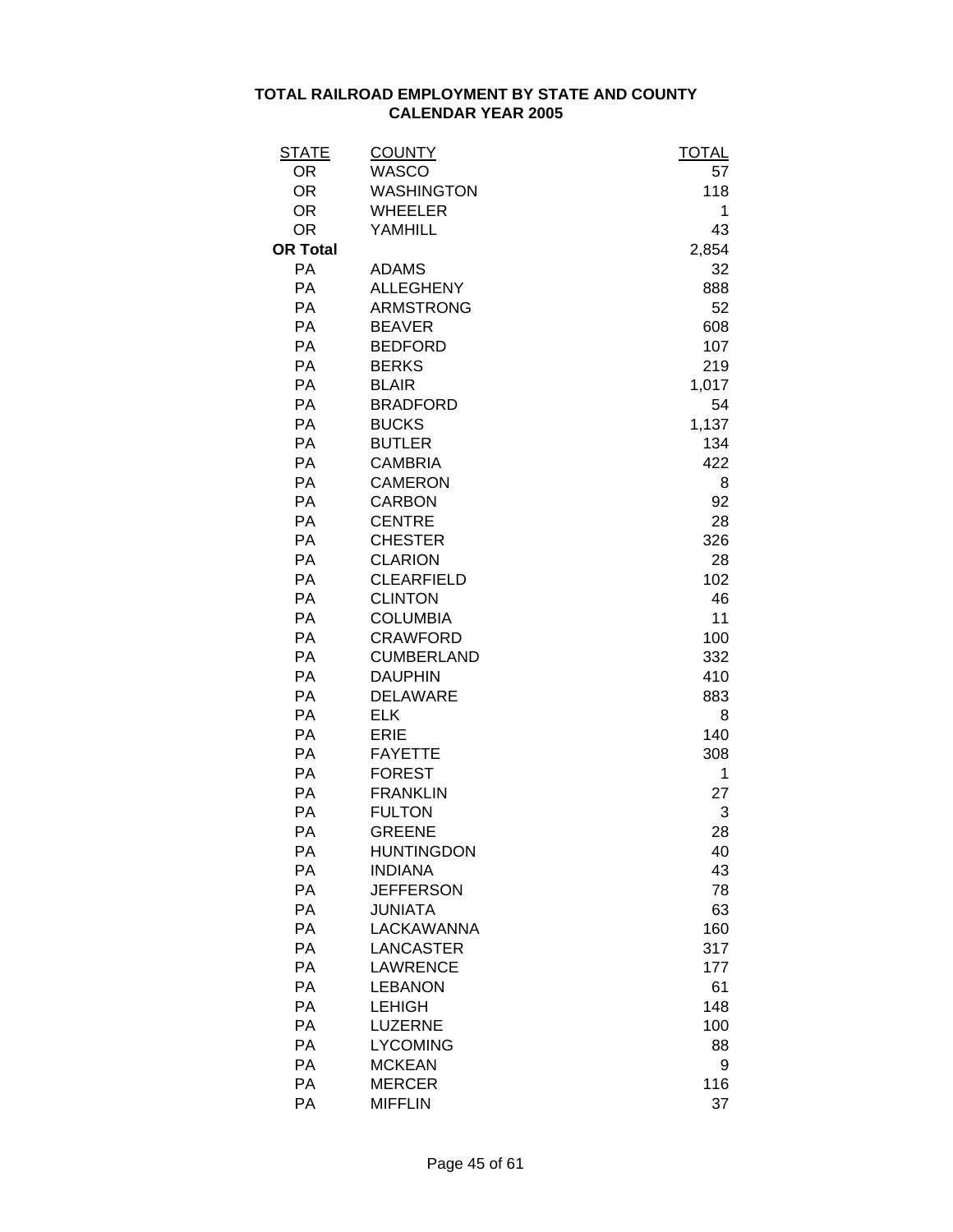| STATE           | <b>COUNTY</b>       | <b>TOTAL</b>   |
|-----------------|---------------------|----------------|
| <b>PA</b>       | <b>MONROE</b>       | 213            |
| <b>PA</b>       | <b>MONTGOMERY</b>   | 522            |
| <b>PA</b>       | <b>MONTOUR</b>      | 5              |
| <b>PA</b>       | <b>NORTHAMPTON</b>  | 214            |
| <b>PA</b>       | NORTHUMBERLAND      | 110            |
| <b>PA</b>       | <b>PERRY</b>        | 170            |
| <b>PA</b>       | PHILADELPHIA        | 1,717          |
| <b>PA</b>       | <b>PIKE</b>         | 92             |
| PA              | <b>POTTER</b>       | 2              |
| <b>PA</b>       | <b>SCHUYLKILL</b>   | 147            |
| <b>PA</b>       | <b>SNYDER</b>       | 21             |
| <b>PA</b>       | <b>SOMERSET</b>     | 120            |
| <b>PA</b>       | <b>SULLIVAN</b>     | 1              |
| <b>PA</b>       | <b>SUSQUEHANNA</b>  | 60             |
| <b>PA</b>       | <b>TIOGA</b>        | 4              |
| <b>PA</b>       | <b>UNION</b>        | 13             |
| <b>PA</b>       | <b>VENANGO</b>      | 17             |
| <b>PA</b>       | <b>WARREN</b>       | 15             |
| <b>PA</b>       | <b>WASHINGTON</b>   | 222            |
| <b>PA</b>       | <b>WAYNE</b>        | 52             |
| PA              | <b>WESTMORELAND</b> | 437            |
| PA              | <b>WYOMING</b>      | 14             |
| <b>PA</b>       | <b>YORK</b>         | 241            |
| <b>PA Total</b> |                     | 13,397         |
| <b>PR</b>       | <b>CAROLINA</b>     | 1              |
| <b>PR Total</b> |                     | 1              |
| RI              | <b>BRISTOL</b>      | 5              |
| RI.             | <b>KENT</b>         | 104            |
| RI.             | <b>NEWPORT</b>      | 5              |
| R <sub>l</sub>  | <b>PROVIDENCE</b>   | 306            |
| R <sub>l</sub>  | <b>WASHINGTON</b>   | 44             |
| <b>RI Total</b> |                     | 464            |
| SC              | <b>ABBEVILLE</b>    | 169            |
| <b>SC</b>       | <b>AIKEN</b>        | 238            |
| SC              | <b>ALLENDALE</b>    | 1              |
| SC              | <b>ANDERSON</b>     | 42             |
| SC              | <b>BAMBERG</b>      | 5              |
| SC              | <b>BARNWELL</b>     | $\overline{7}$ |
| <b>SC</b>       | <b>BEAUFORT</b>     | 6              |
| <b>SC</b>       | <b>BERKELEY</b>     | 76             |
| <b>SC</b>       | <b>CALHOUN</b>      | 1              |
| <b>SC</b>       | <b>CHARLESTON</b>   | 150            |
| <b>SC</b>       | <b>CHEROKEE</b>     | 9              |
| SC              | <b>CHESTER</b>      | 9              |
| SC              | <b>CHESTERFIELD</b> | 12             |
| <b>SC</b>       | <b>CLARENDON</b>    | 10             |
| SC              | <b>COLLETON</b>     | 12             |
| SC              | <b>DARLINGTON</b>   | 51             |
| SC              | <b>DILLON</b>       | 45             |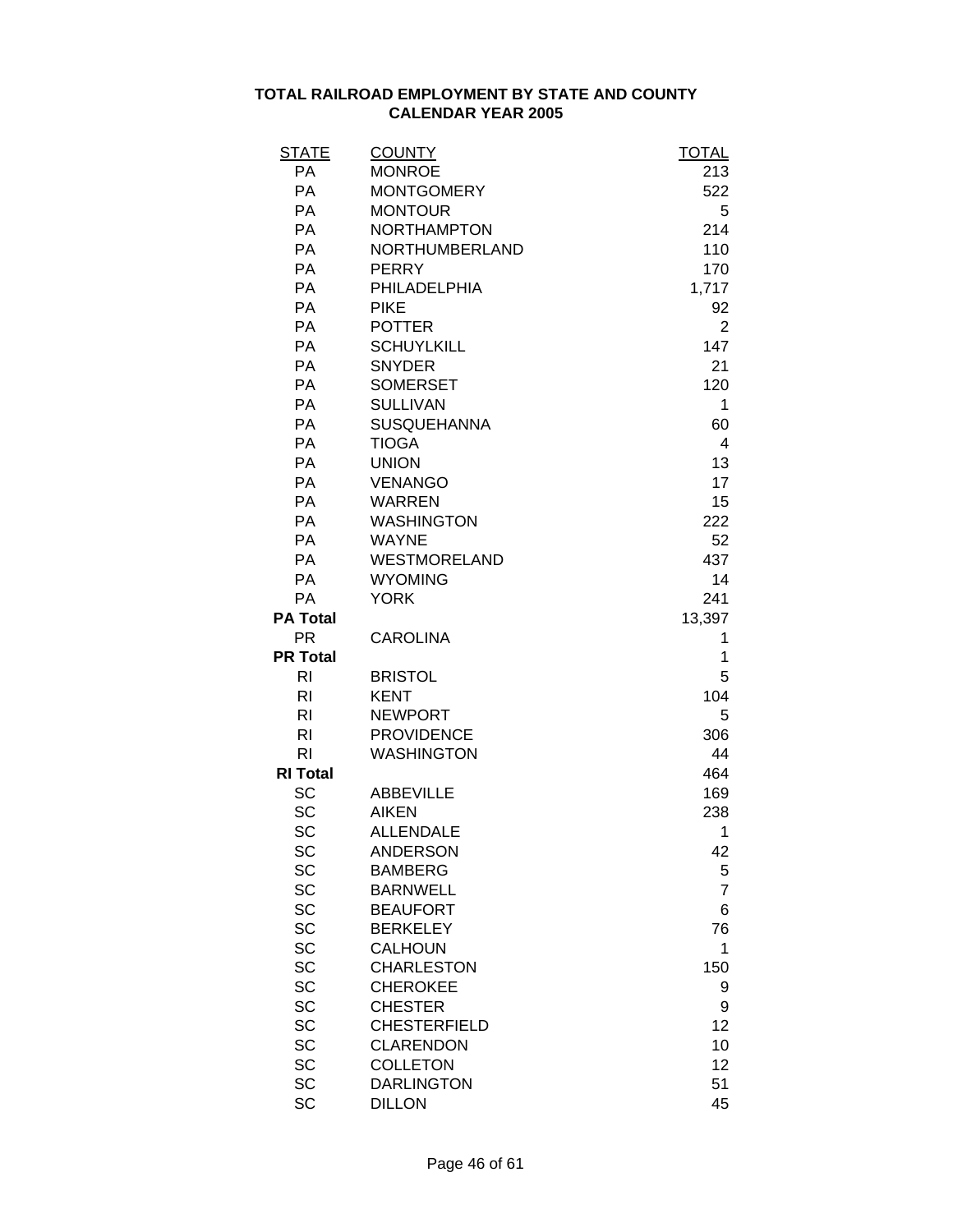| <b>STATE</b>    | <b>COUNTY</b>       | <b>TOTAL</b>   |
|-----------------|---------------------|----------------|
| SC              | <b>DORCHESTER</b>   | 129            |
| SC              | <b>EDGEFIELD</b>    | 20             |
| SC              | <b>FAIRFIELD</b>    | 20             |
| SC              | <b>FLORENCE</b>     | 232            |
| SC              | <b>GEORGETOWN</b>   | 37             |
| SC              | <b>GREENVILLE</b>   | 156            |
| SC              | <b>GREENWOOD</b>    | 97             |
| SC              | <b>HAMPTON</b>      | 22             |
| SC              | <b>HORRY</b>        | 29             |
| SC              | <b>JASPER</b>       | 6              |
| SC              | <b>KERSHAW</b>      | 28             |
| SC              | <b>LANCASTER</b>    | 21             |
| SC              | <b>LAURENS</b>      | 26             |
| SC              | LEE                 | 3              |
| SC              | <b>LEXINGTON</b>    | 113            |
| SC              | <b>MARION</b>       | 19             |
| SC              | <b>MARLBORO</b>     | 16             |
| SC              | <b>MCCORMICK</b>    | 18             |
| SC              | <b>NEWBERRY</b>     | 32             |
| SC              | <b>OCONEE</b>       | $\overline{7}$ |
| SC              | <b>ORANGEBURG</b>   | 25             |
| SC              | <b>PICKENS</b>      | 47             |
| SC              | <b>RICHLAND</b>     | 96             |
| SC              | <b>SALUDA</b>       | 5              |
| <b>SC</b>       | <b>SPARTANBURG</b>  | 141            |
| SC              | <b>SUMTER</b>       | 18             |
| SC              | <b>UNION</b>        | 26             |
| SC              | <b>WILLIAMSBURG</b> | 27             |
| SC              | <b>YORK</b>         | 78             |
| <b>SC Total</b> |                     | 2,337          |
| <b>SD</b>       | <b>AURORA</b>       | 1              |
| <b>SD</b>       | <b>BEADLE</b>       | 82             |
| <b>SD</b>       | <b>BENNETT</b>      | $\overline{2}$ |
| <b>SD</b>       | <b>BON HOMME</b>    | 1              |
| <b>SD</b>       | <b>BROOKINGS</b>    | 45             |
| SD              | <b>BROWN</b>        | 106            |
| <b>SD</b>       | <b>BRULE</b>        | 3              |
| SD              | <b>BUTTE</b>        | 10             |
| <b>SD</b>       | <b>CAMPBELL</b>     | 1              |
| <b>SD</b>       | <b>CHARLES MIX</b>  | 1              |
| <b>SD</b>       | <b>CLARK</b>        | 3              |
| <b>SD</b>       | <b>CLAY</b>         | $\overline{c}$ |
| <b>SD</b>       | <b>CODINGTON</b>    | $\overline{7}$ |
| <b>SD</b>       | <b>CUSTER</b>       | 56             |
| <b>SD</b>       | <b>DAVISON</b>      | 8              |
| <b>SD</b>       | <b>DAY</b>          | $\overline{7}$ |
| <b>SD</b>       | <b>DEUEL</b>        | 3              |
| <b>SD</b>       | <b>EDMUNDS</b>      | 10             |
| <b>SD</b>       | <b>FALL RIVER</b>   | 171            |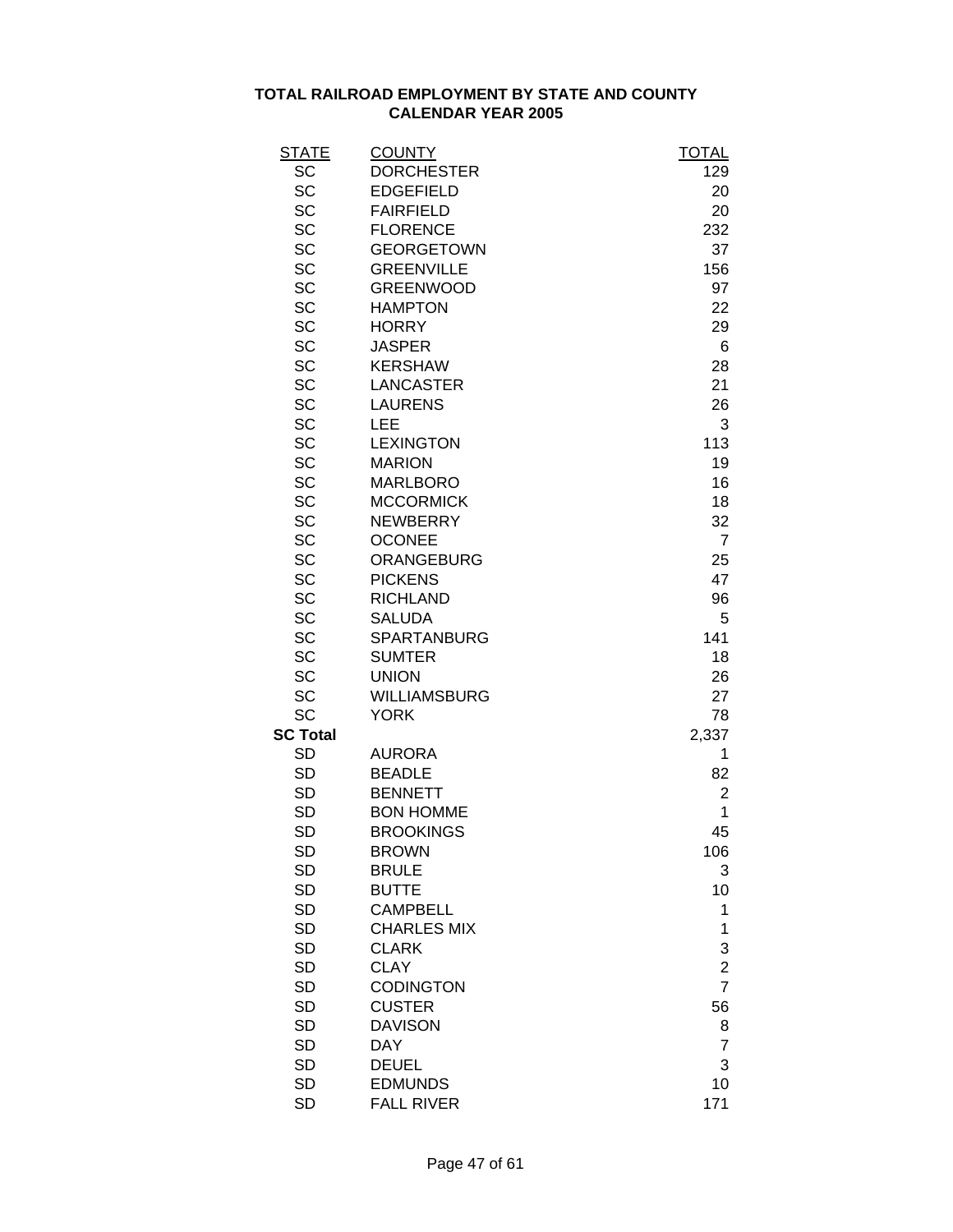| <b>STATE</b>    | <b>COUNTY</b>     | <b>TOTAL</b>   |
|-----------------|-------------------|----------------|
| <b>SD</b>       | <b>GRANT</b>      | 13             |
| SD              | <b>GREGORY</b>    | 1              |
| <b>SD</b>       | <b>HAAKON</b>     | 6              |
| <b>SD</b>       | <b>HAMLIN</b>     | 1              |
| <b>SD</b>       | <b>HAND</b>       | 5              |
| <b>SD</b>       | <b>HANSON</b>     | $\overline{2}$ |
| <b>SD</b>       | <b>HUGHES</b>     | 15             |
| <b>SD</b>       | <b>HUTCHINSON</b> | 1              |
| <b>SD</b>       | <b>KINGSBURY</b>  | 6              |
| <b>SD</b>       | <b>LAKE</b>       | 4              |
| <b>SD</b>       | <b>LAWRENCE</b>   | 18             |
| <b>SD</b>       | <b>LINCOLN</b>    | 16             |
| <b>SD</b>       | <b>MARSHALL</b>   | 1              |
| <b>SD</b>       | <b>MEADE</b>      | 55             |
| <b>SD</b>       | <b>MINNEHAHA</b>  | 190            |
| <b>SD</b>       | <b>MOODY</b>      | 4              |
| <b>SD</b>       | <b>PENNINGTON</b> | 33             |
| <b>SD</b>       | <b>PERKINS</b>    | 3              |
| <b>SD</b>       | <b>POTTER</b>     | 1              |
| <b>SD</b>       | <b>ROBERTS</b>    | 10             |
| <b>SD</b>       | <b>SANBORN</b>    | $\overline{7}$ |
| <b>SD</b>       | <b>SHANNON</b>    | 2              |
| <b>SD</b>       | <b>SPINK</b>      | 5              |
| <b>SD</b>       | <b>STANLEY</b>    | $\overline{2}$ |
| <b>SD</b>       | <b>SULLY</b>      | $\overline{2}$ |
| <b>SD</b>       | <b>TURNER</b>     | 6              |
| <b>SD</b>       | <b>UNION</b>      | 29             |
| <b>SD</b>       | <b>WALWORTH</b>   | 10             |
| <b>SD</b>       | <b>YANKTON</b>    | 3              |
| <b>SD Total</b> |                   | 970            |
| <b>TN</b>       | <b>ANDERSON</b>   | 52             |
| <b>TN</b>       | <b>BEDFORD</b>    | 4              |
| <b>TN</b>       | <b>BENTON</b>     | 27             |
| <b>TN</b>       | <b>BLEDSOE</b>    | $\overline{7}$ |
| ΤN              | <b>BLOUNT</b>     | 160            |
| <b>TN</b>       | <b>BRADLEY</b>    | 57             |
| <b>TN</b>       | <b>CAMPBELL</b>   | 64             |
| <b>TN</b>       | <b>CANNON</b>     | 6              |
| <b>TN</b>       | <b>CARROLL</b>    | 85             |
| <b>TN</b>       | <b>CARTER</b>     | 20             |
| <b>TN</b>       | <b>CHEATHAM</b>   | 23             |
| <b>TN</b>       | <b>CHESTER</b>    | 5              |
| <b>TN</b>       | <b>CLAIBORNE</b>  | 29             |
| <b>TN</b>       | <b>COCKE</b>      | 39             |
| <b>TN</b>       | <b>COFFEE</b>     | 19             |
| <b>TN</b>       | <b>CROCKETT</b>   | 14             |
| <b>TN</b>       | <b>CUMBERLAND</b> | 9              |
| <b>TN</b>       | <b>DAVIDSON</b>   | 284            |
| <b>TN</b>       | DE KALB           | 1              |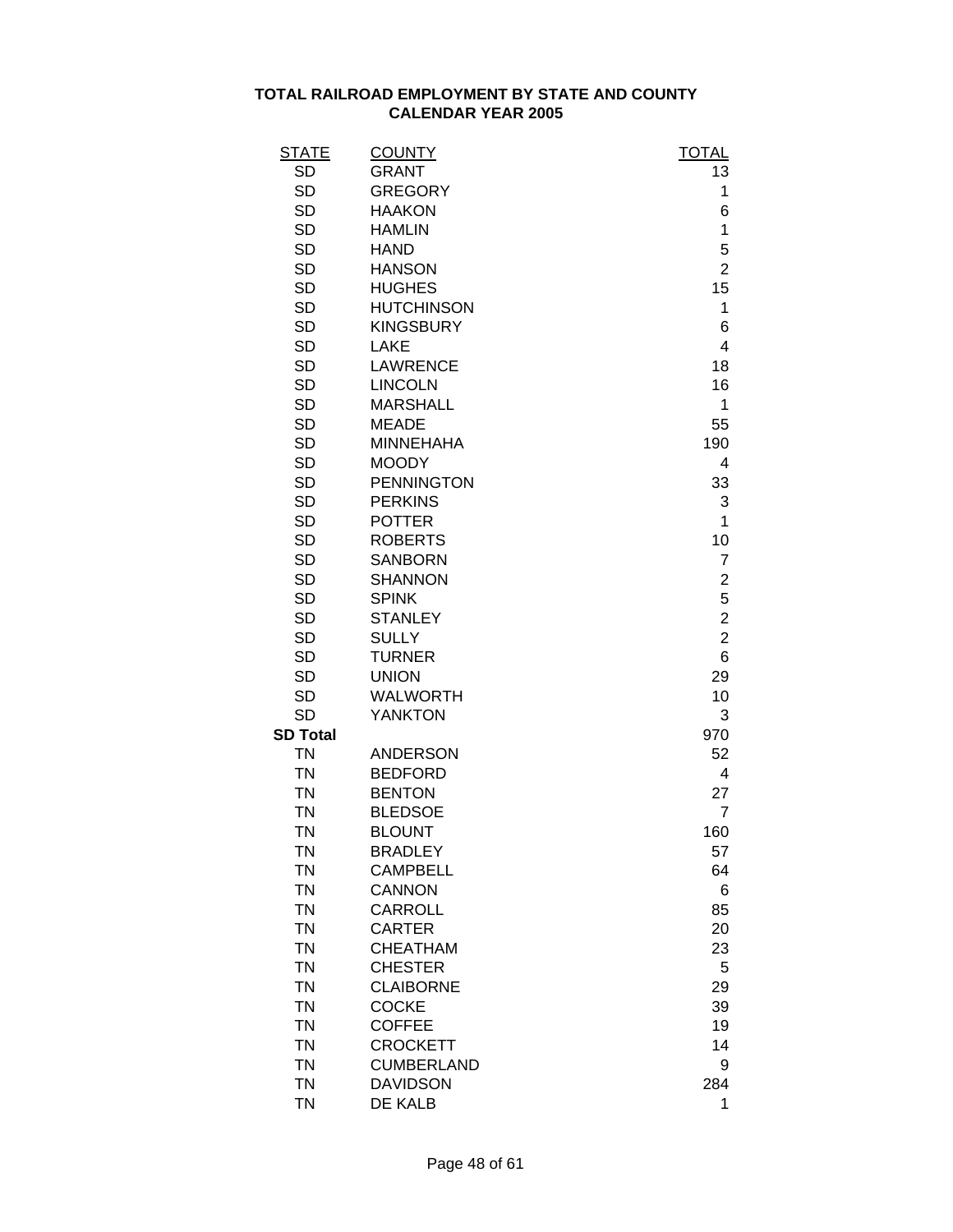| <b>STATE</b> | <b>COUNTY</b>     | <b>TOTAL</b>            |
|--------------|-------------------|-------------------------|
| <b>TN</b>    | <b>DECATUR</b>    | 3                       |
| <b>TN</b>    | <b>DICKSON</b>    | 59                      |
| <b>TN</b>    | <b>DYER</b>       | 18                      |
| <b>TN</b>    | <b>FAYETTE</b>    | 19                      |
| <b>TN</b>    | <b>FENTRESS</b>   | $\overline{\mathbf{4}}$ |
| <b>TN</b>    | <b>FRANKLIN</b>   | 54                      |
| <b>TN</b>    | <b>GIBSON</b>     | 18                      |
| <b>TN</b>    | <b>GILES</b>      | 17                      |
| <b>TN</b>    | <b>GRAINGER</b>   | 34                      |
| <b>TN</b>    | <b>GREENE</b>     | 39                      |
| <b>TN</b>    | <b>GRUNDY</b>     | 34                      |
| <b>TN</b>    | <b>HAMBLEN</b>    | 34                      |
| <b>TN</b>    | <b>HAMILTON</b>   | 462                     |
| <b>TN</b>    | <b>HANCOCK</b>    | 3                       |
| <b>TN</b>    | <b>HARDEMAN</b>   | 11                      |
| <b>TN</b>    | <b>HARDIN</b>     | 7                       |
| <b>TN</b>    | <b>HAWKINS</b>    | 38                      |
| <b>TN</b>    | <b>HAYWOOD</b>    | 6                       |
| <b>TN</b>    | <b>HENDERSON</b>  | 9                       |
| <b>TN</b>    | <b>HENRY</b>      | 26                      |
| <b>TN</b>    | <b>HICKMAN</b>    | 14                      |
| <b>TN</b>    | <b>HUMPHREYS</b>  | 14                      |
| <b>TN</b>    | <b>JACKSON</b>    | 1                       |
| <b>TN</b>    | <b>JEFFERSON</b>  | 63                      |
| <b>TN</b>    | <b>KNOX</b>       | 452                     |
| <b>TN</b>    | <b>LAKE</b>       | 2                       |
| <b>TN</b>    | LAUDERDALE        | 51                      |
| <b>TN</b>    | <b>LAWRENCE</b>   | 31                      |
| <b>TN</b>    | <b>LEWIS</b>      | 4                       |
| <b>TN</b>    | <b>LINCOLN</b>    | 3                       |
| <b>TN</b>    | <b>LOUDON</b>     | 26                      |
| <b>TN</b>    | <b>MACON</b>      | 1                       |
| <b>TN</b>    | <b>MADISON</b>    | 26                      |
| <b>TN</b>    | <b>MARION</b>     | 88                      |
| <b>TN</b>    | <b>MARSHALL</b>   | 36                      |
| <b>TN</b>    | <b>MAURY</b>      | 98                      |
| <b>TN</b>    | <b>MCMINN</b>     | 164                     |
| <b>TN</b>    | <b>MCNAIRY</b>    | 19                      |
| <b>TN</b>    | <b>MEIGS</b>      | 10                      |
| <b>TN</b>    | <b>MONROE</b>     | 63                      |
| <b>TN</b>    | <b>MONTGOMERY</b> | 27                      |
| <b>TN</b>    | <b>MORGAN</b>     | 42                      |
| <b>TN</b>    | <b>OBION</b>      | 46                      |
| <b>TN</b>    | <b>OVERTON</b>    | 1                       |
| <b>TN</b>    | <b>PERRY</b>      | 1                       |
| <b>TN</b>    | <b>PICKETT</b>    | 1                       |
| <b>TN</b>    | <b>POLK</b>       | 34                      |
| <b>TN</b>    | <b>PUTNAM</b>     | 6                       |
| <b>TN</b>    | <b>RHEA</b>       | 45                      |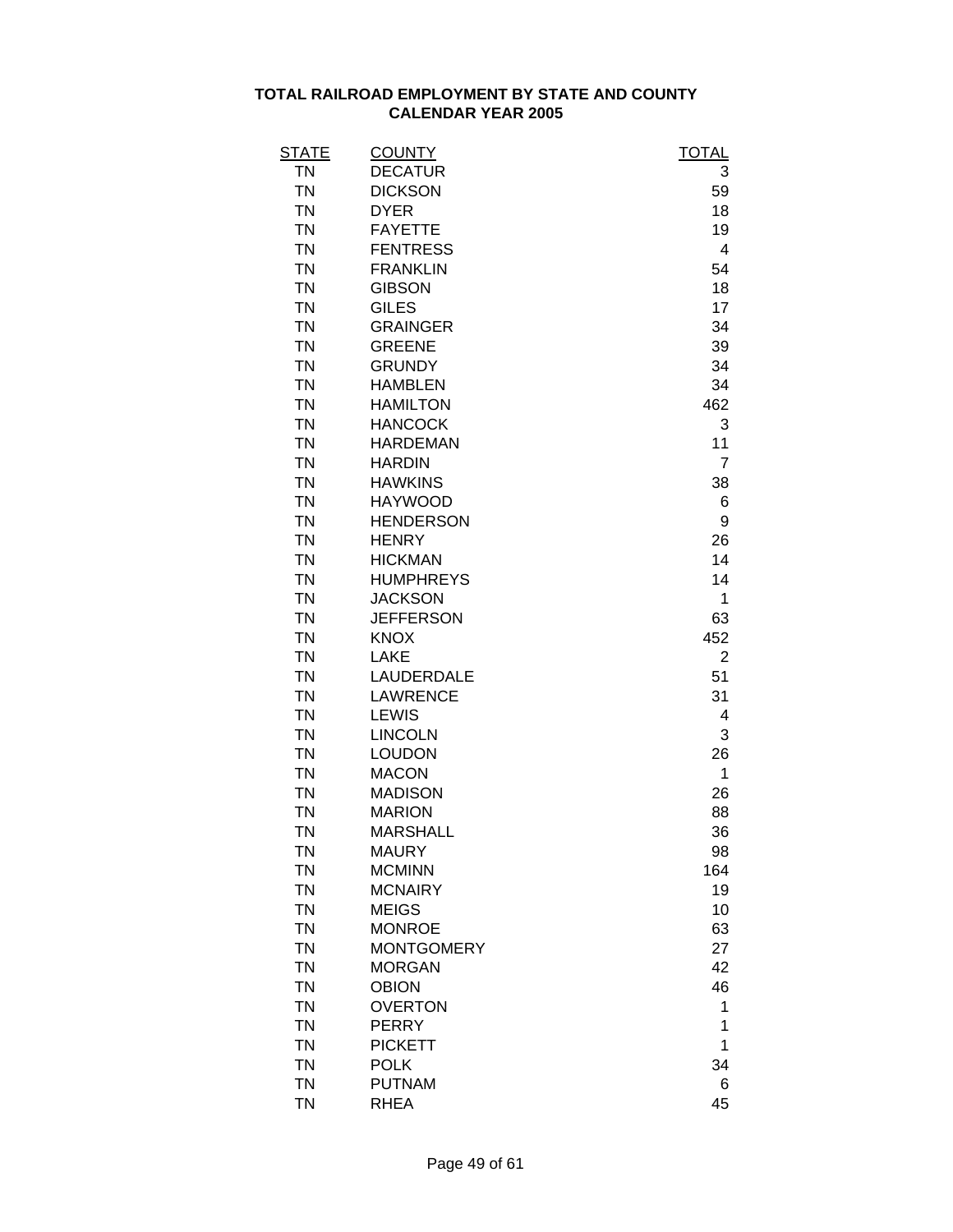| <b>STATE</b>    | <b>COUNTY</b>     | <b>TOTAL</b> |
|-----------------|-------------------|--------------|
| <b>TN</b>       | <b>ROANE</b>      | 43           |
| <b>TN</b>       | <b>ROBERTSON</b>  | 39           |
| <b>TN</b>       | <b>RUTHERFORD</b> | 134          |
| <b>TN</b>       | <b>SCOTT</b>      | 27           |
| <b>TN</b>       | <b>SEQUATCHIE</b> | 12           |
| <b>TN</b>       | <b>SEVIER</b>     | 42           |
| <b>TN</b>       | <b>SHELBY</b>     | 651          |
| <b>TN</b>       | <b>SMITH</b>      | 9            |
| <b>TN</b>       | <b>SULLIVAN</b>   | 55           |
| <b>TN</b>       | <b>SUMNER</b>     | 59           |
| <b>TN</b>       | <b>TIPTON</b>     | 29           |
| <b>TN</b>       | <b>TROUSDALE</b>  | 1            |
| <b>TN</b>       | <b>UNICOI</b>     | 268          |
| <b>TN</b>       | <b>UNION</b>      | 20           |
| <b>TN</b>       | <b>VAN BUREN</b>  | 1            |
| <b>TN</b>       | <b>WARREN</b>     | 4            |
| <b>TN</b>       | <b>WASHINGTON</b> | 180          |
| <b>TN</b>       | <b>WAYNE</b>      | 2            |
| <b>TN</b>       | <b>WEAKLEY</b>    | 24           |
| <b>TN</b>       | <b>WILLIAMSON</b> | 81           |
| <b>TN</b>       | <b>WILSON</b>     | 56           |
| <b>TN Total</b> |                   | 4,906        |
| <b>TX</b>       | <b>ANDERSON</b>   | 269          |
| <b>TX</b>       | <b>ANDREWS</b>    | 1            |
| <b>TX</b>       | <b>ANGELINA</b>   | 58           |
| <b>TX</b>       | <b>ARANSAS</b>    | 3            |
| <b>TX</b>       | <b>ARCHER</b>     | 6            |
| <b>TX</b>       | <b>ARMSTRONG</b>  | 10           |
| <b>TX</b>       | <b>ATASCOSA</b>   | 89           |
| <b>TX</b>       | <b>AUSTIN</b>     | 35           |
| <b>TX</b>       | <b>BAILEY</b>     | 5            |
| <b>TX</b>       | <b>BANDERA</b>    | 12           |
| <b>TX</b>       | <b>BASTROP</b>    | 114          |
| <b>TX</b>       | <b>BEE</b>        | 12           |
| <b>TX</b>       | <b>BELL</b>       | 410          |
| <b>TX</b>       | <b>BEXAR</b>      | 924          |
| <b>TX</b>       | <b>BLANCO</b>     | 4            |
| <b>TX</b>       | <b>BOSQUE</b>     | 19           |
| <b>TX</b>       | <b>BOWIE</b>      | 77           |
| <b>TX</b>       | <b>BRAZORIA</b>   | 263          |
| <b>TX</b>       | <b>BRAZOS</b>     | 50           |
| <b>TX</b>       | <b>BREWSTER</b>   | 19           |
| <b>TX</b>       | <b>BRISCOE</b>    | 3            |
| <b>TX</b>       | <b>BROWN</b>      | 62           |
| <b>TX</b>       | <b>BURLESON</b>   | 33           |
| <b>TX</b>       | <b>BURNET</b>     | 10           |
| <b>TX</b>       | <b>CALDWELL</b>   | 26           |
| <b>TX</b>       | <b>CALHOUN</b>    | 6            |
| <b>TX</b>       | <b>CALLAHAN</b>   | 10           |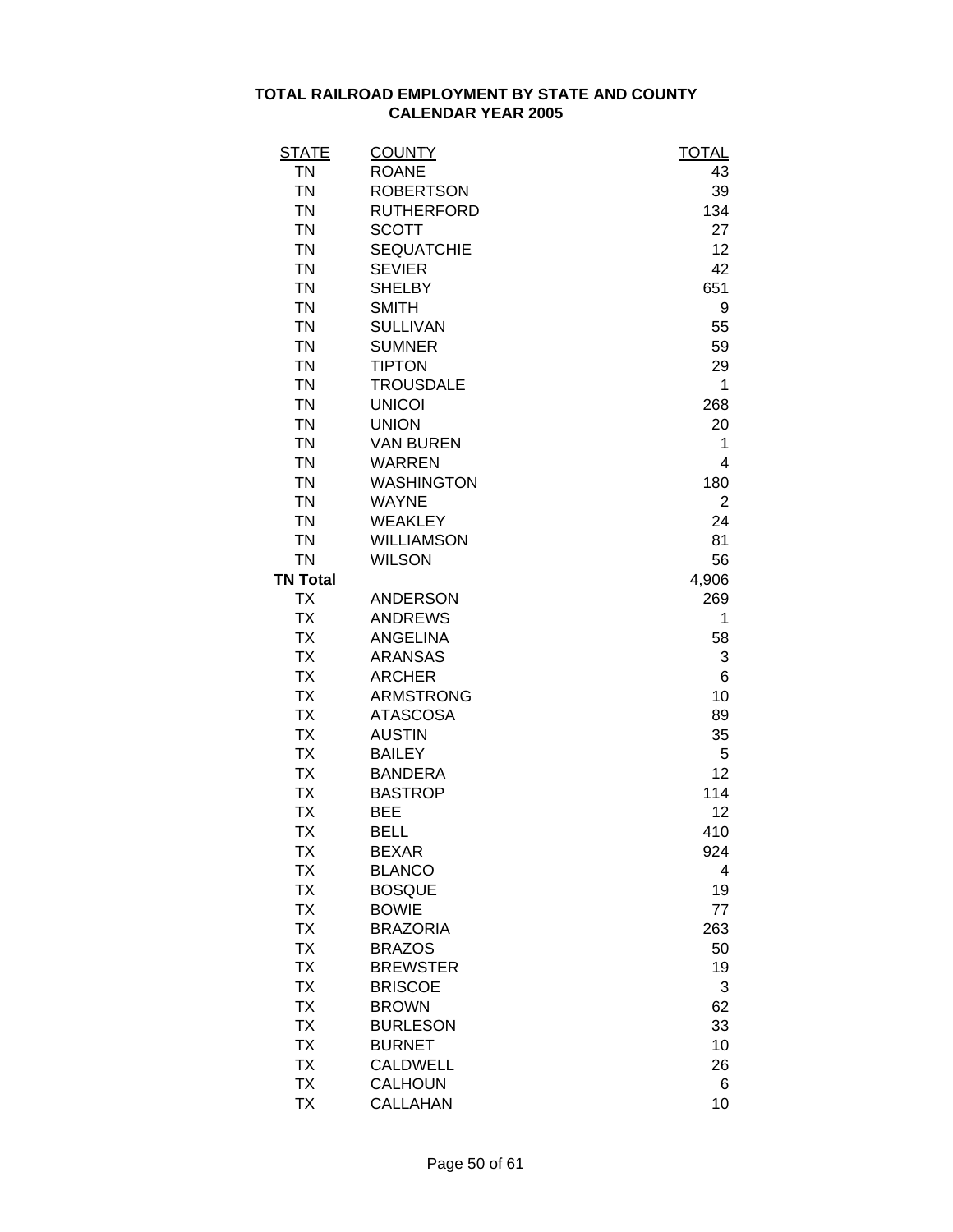| <b>STATE</b> | <b>COUNTY</b>        | <b>TOTAL</b>   |
|--------------|----------------------|----------------|
| ТX           | <b>CAMERON</b>       | 156            |
| <b>TX</b>    | <b>CAMP</b>          | 14             |
| <b>TX</b>    | <b>CARSON</b>        | 23             |
| <b>TX</b>    | CASS                 | 36             |
| <b>TX</b>    | <b>CHAMBERS</b>      | 13             |
| <b>TX</b>    | <b>CHEROKEE</b>      | 44             |
| <b>TX</b>    | <b>CLAY</b>          | 15             |
| <b>TX</b>    | <b>COLEMAN</b>       | 15             |
| <b>TX</b>    | <b>COLLIN</b>        | 88             |
| <b>TX</b>    | <b>COLLINGSWORTH</b> | $\overline{2}$ |
| <b>TX</b>    | <b>COLORADO</b>      | 19             |
| <b>TX</b>    | <b>COMAL</b>         | 95             |
| <b>TX</b>    | <b>COMANCHE</b>      | 12             |
| <b>TX</b>    | CONCHO               | 1              |
| <b>TX</b>    | COOKE                | 72             |
| <b>TX</b>    | <b>CORYELL</b>       | 30             |
| <b>TX</b>    | <b>CROSBY</b>        | $\overline{2}$ |
| <b>TX</b>    | <b>CULBERSON</b>     | 13             |
| <b>TX</b>    | <b>DALLAM</b>        | 167            |
| <b>TX</b>    | <b>DALLAS</b>        | 392            |
| <b>TX</b>    | DE WITT              | 5              |
| <b>TX</b>    | <b>DEAF SMITH</b>    | $\overline{7}$ |
| <b>TX</b>    | <b>DELTA</b>         | 4              |
| <b>TX</b>    | <b>DENTON</b>        | 238            |
| <b>TX</b>    | <b>DONLEY</b>        | 1              |
| <b>TX</b>    | <b>DUVAL</b>         | 3              |
| <b>TX</b>    | <b>EASTLAND</b>      | 19             |
| <b>TX</b>    | <b>ECTOR</b>         | 20             |
| <b>TX</b>    | <b>EL PASO</b>       | 955            |
| <b>TX</b>    | <b>ELLIS</b>         | 136            |
| <b>TX</b>    | <b>ERATH</b>         | 19             |
| <b>TX</b>    | <b>FALLS</b>         | 14             |
| <b>TX</b>    | <b>FANNIN</b>        | 18             |
| <b>TX</b>    | <b>FAYETTE</b>       | 34             |
| TΧ           | <b>FISHER</b>        | 2              |
| <b>TX</b>    | <b>FLOYD</b>         | $\overline{2}$ |
| <b>TX</b>    | FORT BEND            | 194            |
| <b>TX</b>    | <b>FREESTONE</b>     | 100            |
| <b>TX</b>    | <b>FRIO</b>          | 10             |
| <b>TX</b>    | <b>GALVESTON</b>     | 296            |
| <b>TX</b>    | <b>GARZA</b>         | 4              |
| <b>TX</b>    | <b>GILLESPIE</b>     | 1              |
| <b>TX</b>    | <b>GOLIAD</b>        | 6              |
| <b>TX</b>    | <b>GONZALES</b>      | 27             |
| <b>TX</b>    | <b>GRAY</b>          | 23             |
| <b>TX</b>    | <b>GRAYSON</b>       | 205            |
| <b>TX</b>    | <b>GREGG</b>         | 144            |
| <b>TX</b>    | <b>GRIMES</b>        | 15             |
| <b>TX</b>    | <b>GUADALUPE</b>     | 50             |
|              |                      |                |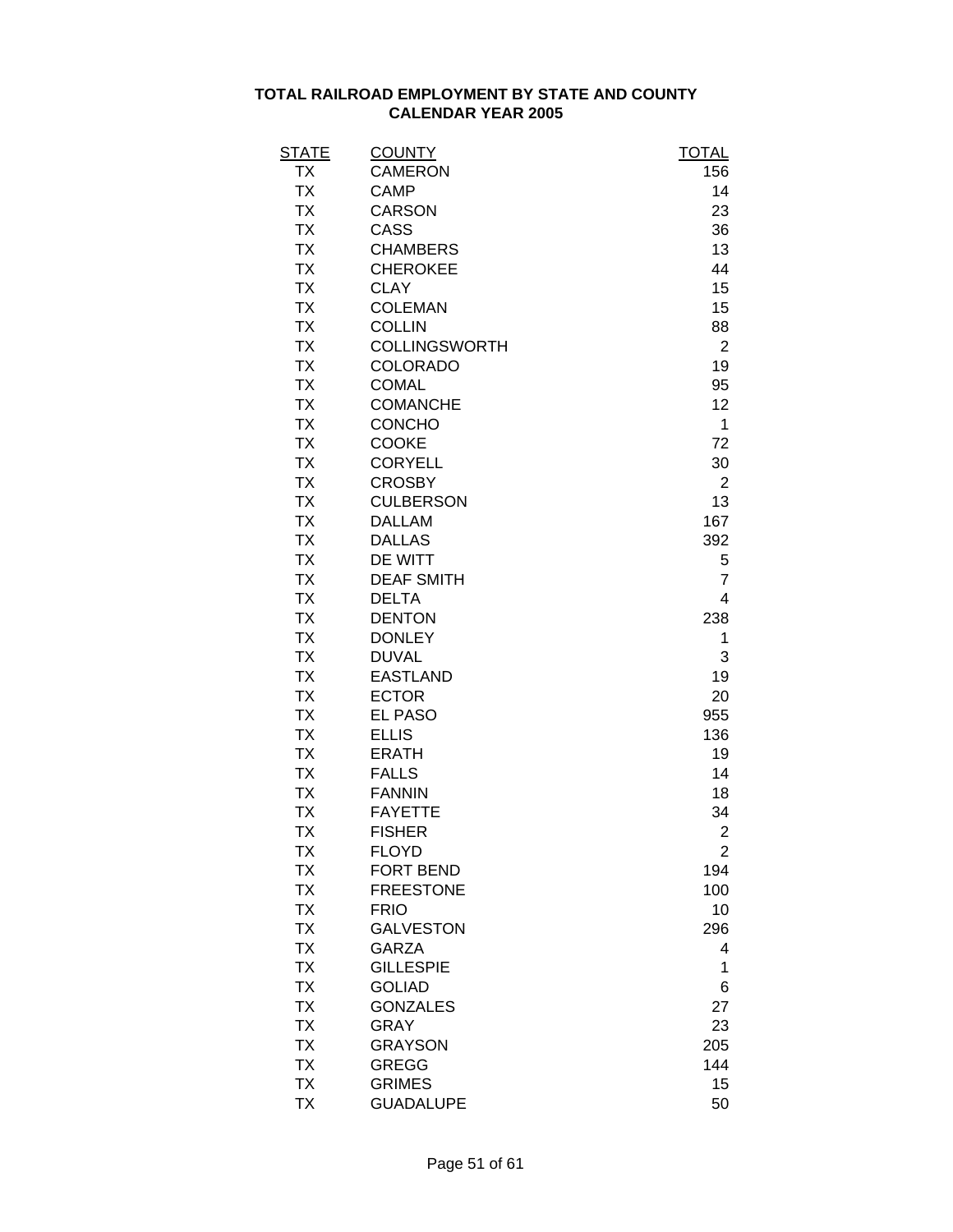| <b>STATE</b> | <b>COUNTY</b>     | <b>TOTAL</b>   |
|--------------|-------------------|----------------|
| <b>TX</b>    | <b>HALE</b>       | 11             |
| <b>TX</b>    | <b>HALL</b>       | 9              |
| <b>TX</b>    | <b>HAMILTON</b>   | 4              |
| <b>TX</b>    | <b>HARDEMAN</b>   | 6              |
| <b>TX</b>    | <b>HARDIN</b>     | 176            |
| <b>TX</b>    | <b>HARRIS</b>     | 2,551          |
| <b>TX</b>    | <b>HARRISON</b>   | 89             |
| <b>TX</b>    | <b>HARTLEY</b>    | 13             |
| <b>TX</b>    | <b>HAYS</b>       | 15             |
| <b>TX</b>    | <b>HEMPHILL</b>   | 1              |
| <b>TX</b>    | <b>HENDERSON</b>  | 29             |
| <b>TX</b>    | <b>HIDALGO</b>    | 55             |
| <b>TX</b>    | <b>HILL</b>       | 64             |
| <b>TX</b>    | <b>HOCKLEY</b>    | 6              |
| <b>TX</b>    | <b>HOOD</b>       | 95             |
| <b>TX</b>    | <b>HOPKINS</b>    | 28             |
| <b>TX</b>    | <b>HOUSTON</b>    | 13             |
| <b>TX</b>    | <b>HOWARD</b>     | 93             |
| <b>TX</b>    | <b>HUDSPETH</b>   | 8              |
| <b>TX</b>    | <b>HUNT</b>       | 54             |
| <b>TX</b>    | <b>HUTCHINSON</b> | 40             |
| <b>TX</b>    | <b>JACK</b>       | 25             |
| <b>TX</b>    | <b>JACKSON</b>    | 18             |
| <b>TX</b>    | <b>JASPER</b>     | 32             |
| <b>TX</b>    | <b>JEFF DAVIS</b> | 3              |
| <b>TX</b>    | <b>JEFFERSON</b>  | 208            |
| <b>TX</b>    | <b>JIM HOGG</b>   | 6              |
| <b>TX</b>    | <b>JIM WELLS</b>  | 6              |
| <b>TX</b>    | <b>JOHNSON</b>    | 457            |
| <b>TX</b>    | <b>JONES</b>      | 4              |
| <b>TX</b>    | <b>KARNES</b>     | $\overline{7}$ |
| <b>TX</b>    | <b>KAUFMAN</b>    | 31             |
| <b>TX</b>    | <b>KENDALL</b>    | 16             |
| <b>TX</b>    | <b>KERR</b>       | 6              |
| <b>TX</b>    | <b>KINNEY</b>     | 41             |
| <b>TX</b>    | <b>KLEBERG</b>    | 35             |
| <b>TX</b>    | <b>LA SALLE</b>   | 6              |
| <b>TX</b>    | <b>LAMAR</b>      | 23             |
| <b>TX</b>    | <b>LAMB</b>       | 9              |
| <b>TX</b>    | <b>LAMPASAS</b>   | 13             |
| <b>TX</b>    | <b>LAVACA</b>     | 13             |
| <b>TX</b>    | LEE               | 12             |
| <b>TX</b>    | <b>LEON</b>       | 33             |
| <b>TX</b>    | <b>LIBERTY</b>    | 180            |
| <b>TX</b>    | <b>LIMESTONE</b>  | 38             |
| <b>TX</b>    | <b>LIPSCOMB</b>   | 2              |
| <b>TX</b>    | <b>LIVE OAK</b>   | 4              |
| <b>TX</b>    | <b>LLANO</b>      | 5              |
| <b>TX</b>    | <b>LUBBOCK</b>    | 280            |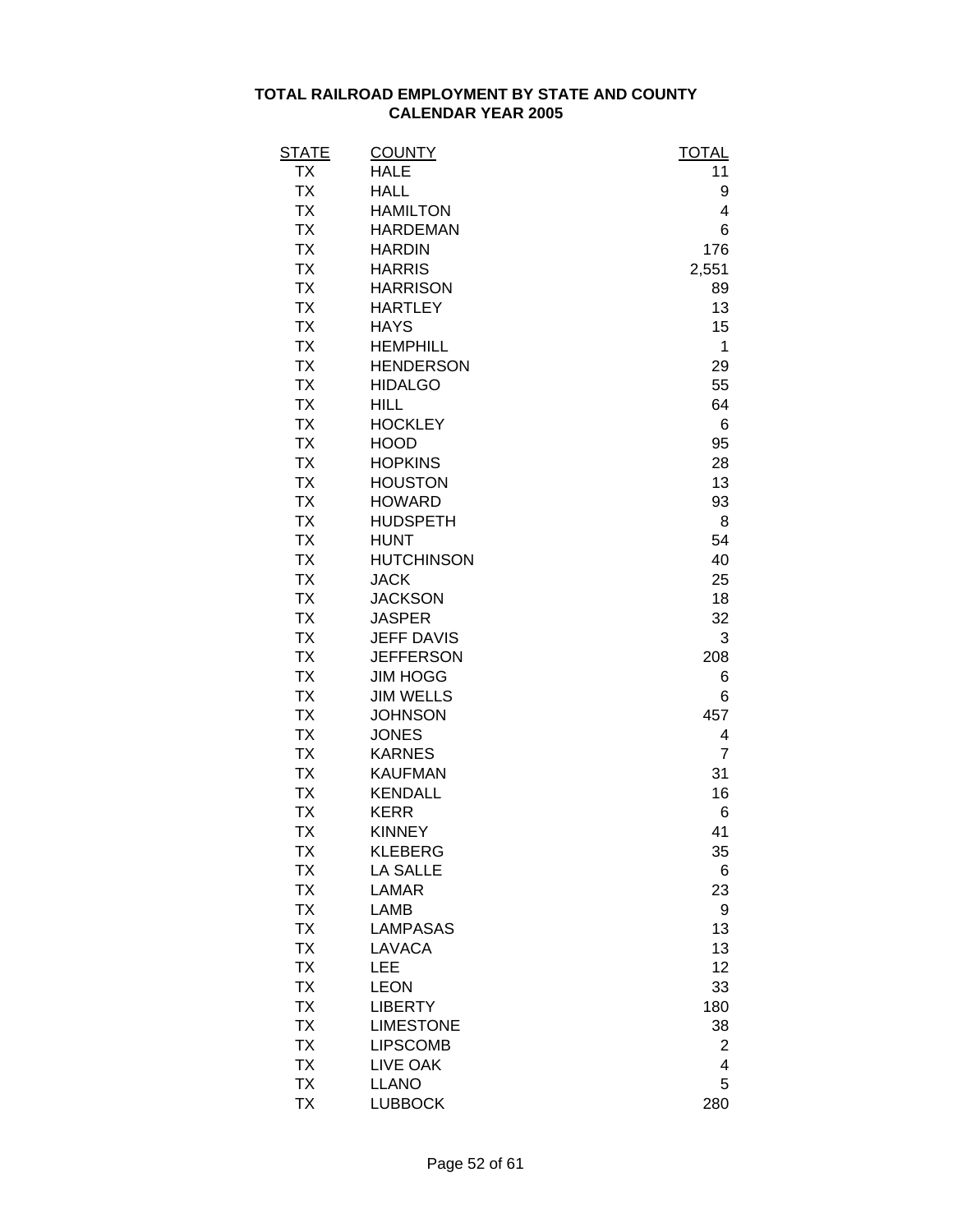| <b>STATE</b> | <b>COUNTY</b>       | <b>TOTAL</b>   |
|--------------|---------------------|----------------|
| ТX           | <b>LYNN</b>         | 5              |
| <b>TX</b>    | <b>MADISON</b>      | 10             |
| <b>TX</b>    | <b>MARION</b>       | 11             |
| <b>TX</b>    | <b>MARTIN</b>       | $\overline{2}$ |
| <b>TX</b>    | <b>MATAGORDA</b>    | 15             |
| <b>TX</b>    | <b>MAVERICK</b>     | 68             |
| <b>TX</b>    | <b>MCCULLOCH</b>    | 8              |
| <b>TX</b>    | <b>MCLENNAN</b>     | 151            |
| <b>TX</b>    | <b>MEDINA</b>       | 56             |
| <b>TX</b>    | <b>MIDLAND</b>      | 31             |
| <b>TX</b>    | <b>MILAM</b>        | 47             |
| <b>TX</b>    | <b>MILLS</b>        | $\overline{2}$ |
| <b>TX</b>    | <b>MITCHELL</b>     | 10             |
| <b>TX</b>    | <b>MONTAGUE</b>     | 18             |
| <b>TX</b>    | <b>MONTGOMERY</b>   | 533            |
| <b>TX</b>    | <b>MOORE</b>        | 23             |
| <b>TX</b>    | <b>MORRIS</b>       | 11             |
| <b>TX</b>    | <b>MOTLEY</b>       | 31             |
| <b>TX</b>    | <b>NACOGDOCHES</b>  | 24             |
| <b>TX</b>    | <b>NAVARRO</b>      | 30             |
| <b>TX</b>    | <b>NEWTON</b>       | 10             |
| <b>TX</b>    | <b>NOLAN</b>        | 41             |
| <b>TX</b>    | <b>NUECES</b>       | 98             |
| <b>TX</b>    | <b>OCHILTREE</b>    | $\overline{2}$ |
| <b>TX</b>    | <b>OLDHAM</b>       | 12             |
| <b>TX</b>    | <b>ORANGE</b>       | 103            |
| <b>TX</b>    | PALO PINTO          | 29             |
| <b>TX</b>    | <b>PANOLA</b>       | 22             |
| <b>TX</b>    | <b>PARKER</b>       | 284            |
| <b>TX</b>    | <b>PARMER</b>       | 24             |
| <b>TX</b>    | <b>POLK</b>         | 34             |
| <b>TX</b>    | <b>POTTER</b>       | 945            |
| <b>TX</b>    | <b>PRESIDIO</b>     | 10             |
| <b>TX</b>    | <b>RAINS</b>        | 4              |
| TΧ           | RANDALL             | 58             |
| <b>TX</b>    | <b>REAL</b>         | $\overline{2}$ |
| <b>TX</b>    | <b>REEVES</b>       | 11             |
| <b>TX</b>    | <b>REFUGIO</b>      | 3              |
| <b>TX</b>    | <b>ROBERTSON</b>    | 34             |
| <b>TX</b>    | <b>ROCKWALL</b>     | 31             |
| <b>TX</b>    | <b>RUNNELS</b>      | 5              |
| <b>TX</b>    | <b>RUSK</b>         | 14             |
| <b>TX</b>    | <b>SABINE</b>       |                |
| <b>TX</b>    | <b>SAN JACINTO</b>  | $\overline{2}$ |
|              |                     | 24             |
| <b>TX</b>    | <b>SAN PATRICIO</b> | 48             |
| <b>TX</b>    | <b>SAN SABA</b>     | 8              |
| <b>TX</b>    | <b>SCURRY</b>       | 8              |
| <b>TX</b>    | <b>SHACKELFORD</b>  | 1              |
| <b>TX</b>    | <b>SHELBY</b>       | 27             |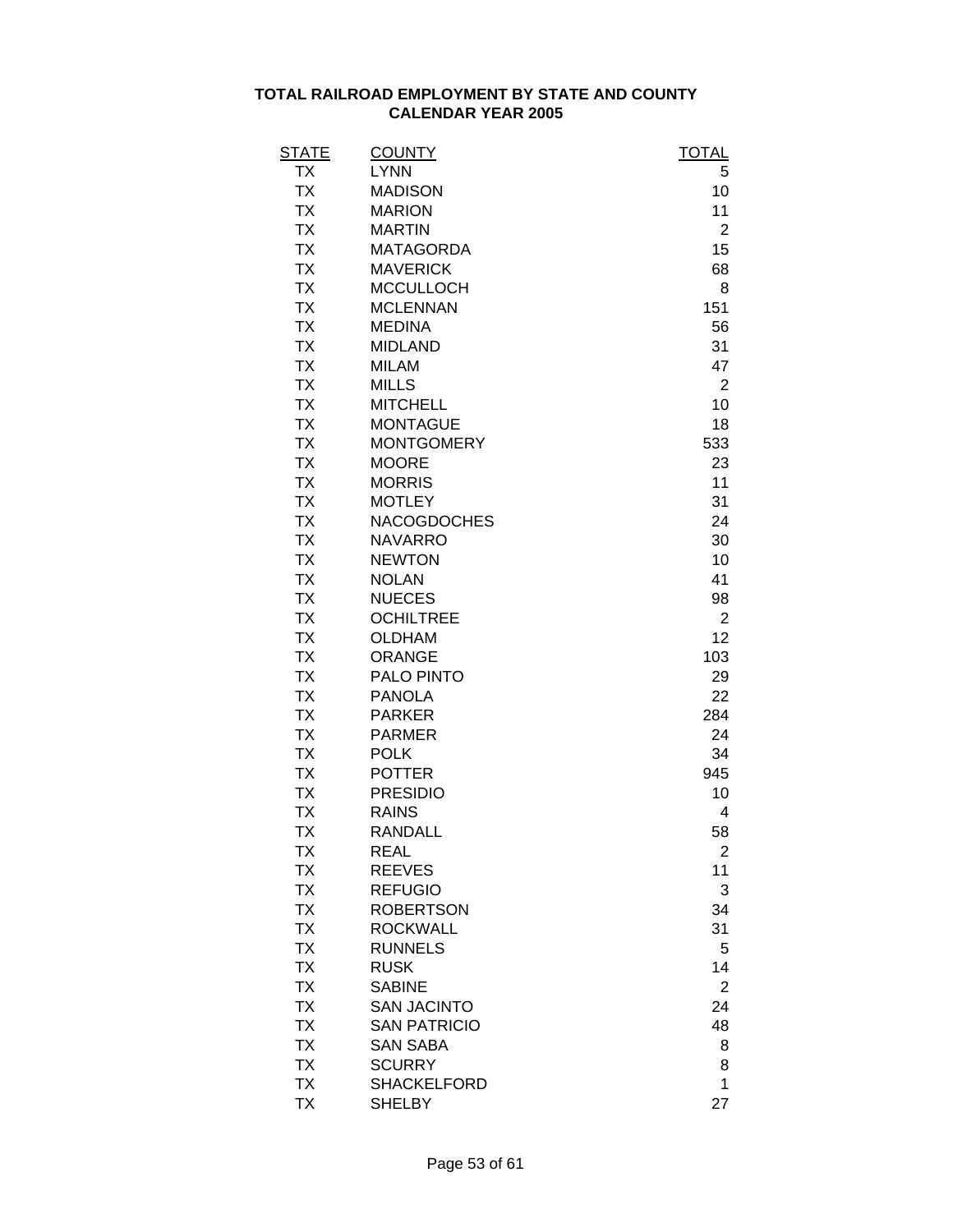| <b>STATE</b>    | <b>COUNTY</b>     | <b>TOTAL</b>   |
|-----------------|-------------------|----------------|
| <b>TX</b>       | <b>SHERMAN</b>    | 3              |
| <b>TX</b>       | <b>SMITH</b>      | 138            |
| <b>TX</b>       | <b>SOMERVELL</b>  | 12             |
| <b>TX</b>       | <b>SWISHER</b>    | 6              |
| <b>TX</b>       | <b>TARRANT</b>    | 3,874          |
| <b>TX</b>       | <b>TAYLOR</b>     | 42             |
| <b>TX</b>       | <b>TERRELL</b>    | 17             |
| <b>TX</b>       | <b>TERRY</b>      | 8              |
| <b>TX</b>       | <b>TITUS</b>      | $\overline{7}$ |
| <b>TX</b>       | <b>TOM GREEN</b>  | 18             |
| <b>TX</b>       | <b>TRAVIS</b>     | 56             |
| <b>TX</b>       | <b>TRINITY</b>    | 3              |
| <b>TX</b>       | <b>TYLER</b>      | 19             |
| <b>TX</b>       | <b>UPSHUR</b>     | 48             |
| <b>TX</b>       | <b>UPTON</b>      | 1              |
| <b>TX</b>       | <b>UVALDE</b>     | 24             |
| <b>TX</b>       | <b>VAL VERDE</b>  | 136            |
| <b>TX</b>       | <b>VAN ZANDT</b>  | 38             |
| <b>TX</b>       | <b>VICTORIA</b>   | 90             |
| <b>TX</b>       | <b>WALKER</b>     | 29             |
| <b>TX</b>       | <b>WALLER</b>     | 27             |
| <b>TX</b>       | <b>WARD</b>       | 1              |
| <b>TX</b>       | <b>WASHINGTON</b> | 14             |
| <b>TX</b>       | <b>WEBB</b>       | 339            |
| <b>TX</b>       | <b>WHARTON</b>    | 12             |
| <b>TX</b>       | <b>WHEELER</b>    | 1              |
| <b>TX</b>       | <b>WICHITA</b>    | 110            |
| <b>TX</b>       | <b>WILBARGER</b>  | 6              |
| <b>TX</b>       | <b>WILLACY</b>    | 1              |
| <b>TX</b>       | <b>WILLIAMSON</b> | 98             |
| <b>TX</b>       | <b>WILSON</b>     | 62             |
| <b>TX</b>       | <b>WISE</b>       | 145            |
| <b>TX</b>       | <b>WOOD</b>       | 85             |
| <b>TX</b>       | <b>YOUNG</b>      | 3              |
| TΧ              | ZAPATA            | 4              |
| TX              | <b>ZAVALA</b>     | 6              |
| <b>TX Total</b> |                   | 19,627         |
| UT              | <b>BEAVER</b>     | 111            |
| UT              | <b>BOX ELDER</b>  | 40             |
| UT              | <b>CACHE</b>      | 11             |
| UT              | <b>CARBON</b>     | 67             |
| UT              | <b>DAGGETT</b>    | $\overline{2}$ |
| UT              | <b>DAVIS</b>      | 392            |
| UT              | <b>EMERY</b>      | 6              |
| UT              | <b>GARFIELD</b>   | 1              |
| UT              | <b>GRAND</b>      | 1              |
| UT              | <b>IRON</b>       | 47             |
| UT              | <b>JUAB</b>       | 23             |
| UT              | <b>KANE</b>       | 1              |
|                 |                   |                |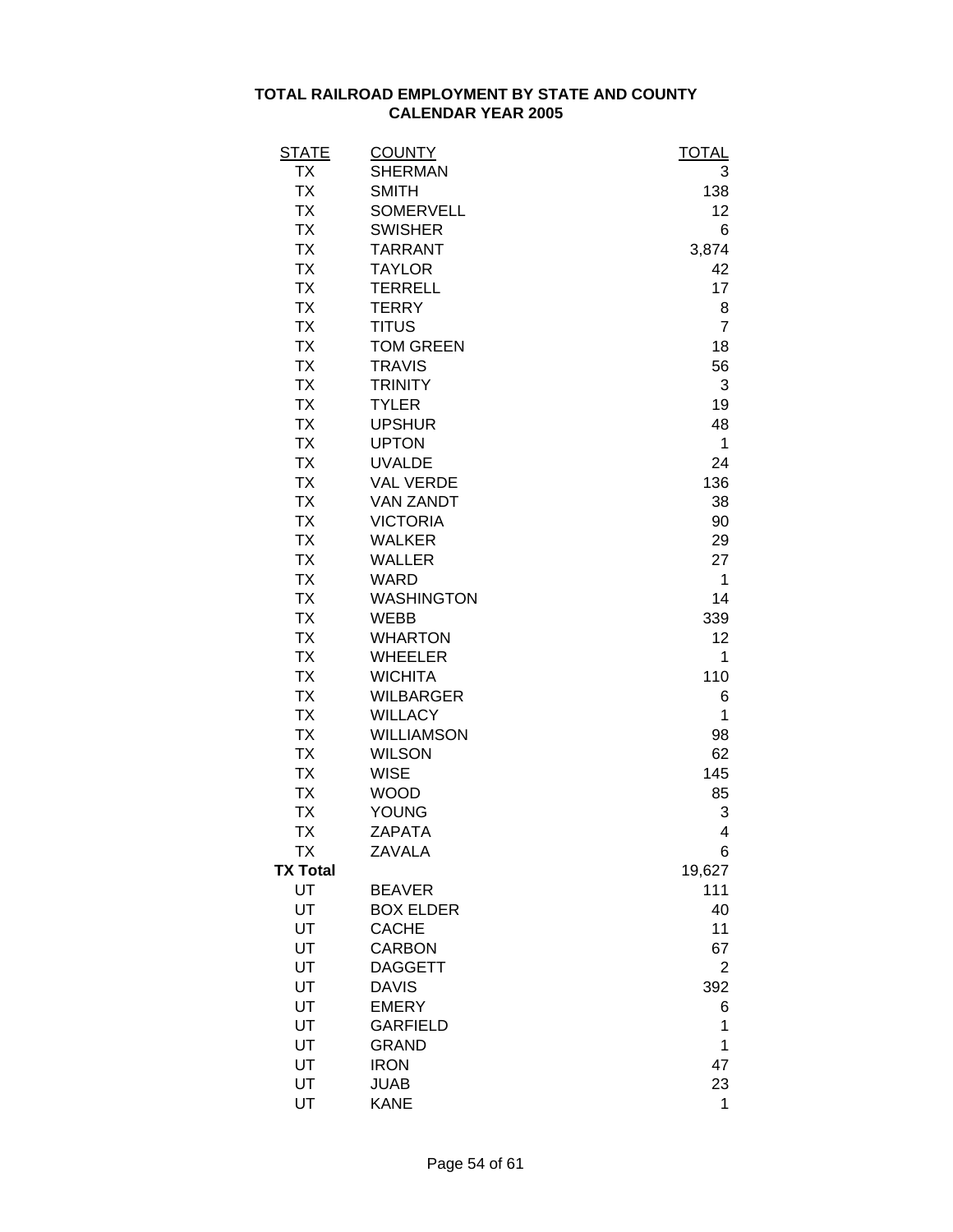| <b>STATE</b>    | <b>COUNTY</b>       | <b>TOTAL</b>   |
|-----------------|---------------------|----------------|
| UT              | <b>MILLARD</b>      | 16             |
| UT              | <b>MORGAN</b>       | 22             |
| UT              | <b>RICH</b>         | 5              |
| UT              | <b>SALT LAKE</b>    | 823            |
| UT              | <b>SAN JUAN</b>     | 5              |
| UT              | <b>SANPETE</b>      | 5              |
| UT              | <b>SEVIER</b>       | 1              |
| UT              | <b>SUMMIT</b>       | 20             |
| UT              | <b>TOOELE</b>       | 73             |
| UT              | <b>UTAH</b>         | 208            |
| UT              | <b>WASATCH</b>      | $\overline{7}$ |
| UT              | <b>WASHINGTON</b>   | 14             |
| UT              | <b>WEBER</b>        | 478            |
| <b>UT Total</b> |                     | 2,379          |
| VA              | <b>ACCOMACK</b>     | 4              |
| VA              | <b>ALBEMARLE</b>    | 21             |
| VA              | <b>ALLEGHANY</b>    | 131            |
| VA              | <b>AMELIA</b>       | 8              |
| VA              | <b>AMHERST</b>      | 23             |
| VA              | <b>APPOMATTOX</b>   | 13             |
| VA              | <b>ARLINGTON</b>    | 64             |
| VA              | <b>AUGUSTA</b>      | $\overline{2}$ |
| VA              | <b>BATH</b>         | 18             |
| VA              | <b>BEDFORD</b>      | 365            |
| VA              | <b>BLAND</b>        | 20             |
| VA              | <b>BOTETOURT</b>    | 267            |
| VA              | <b>BRUNSWICK</b>    | 7              |
| VA              | <b>BUCHANAN</b>     | 23             |
| VA              | <b>BUCKINGHAM</b>   | 18             |
| VA              | <b>CAMPBELL</b>     | 31             |
| VA              | <b>CAROLINE</b>     | 31             |
| VA              | CARROLL             | 3              |
| VA              | <b>CHARLES CITY</b> | 6              |
| VA              | <b>CHARLOTTE</b>    | 39             |
| VA              | <b>CHESTERFIELD</b> | 181            |
| VA              | <b>CLARKE</b>       | 4              |
| VA              | <b>CRAIG</b>        | 25             |
| VA              | <b>CULPEPER</b>     | 14             |
| VA              | <b>CUMBERLAND</b>   | $\overline{2}$ |
| VA              | <b>DICKENSON</b>    | 12             |
| VA              | <b>DINWIDDIE</b>    | 18             |
| VA              | <b>ESSEX</b>        | 3              |
| VA              | <b>FAIRFAX</b>      | 203            |
| VA              | <b>FAUQUIER</b>     | 17             |
| VA              | <b>FLOYD</b>        | 34             |
| VA              | <b>FLUVANNA</b>     | 19             |
| VA              | <b>FRANKLIN</b>     | 174            |
| VA              | <b>FREDERICK</b>    | 15             |
| VA              | <b>GILES</b>        | 61             |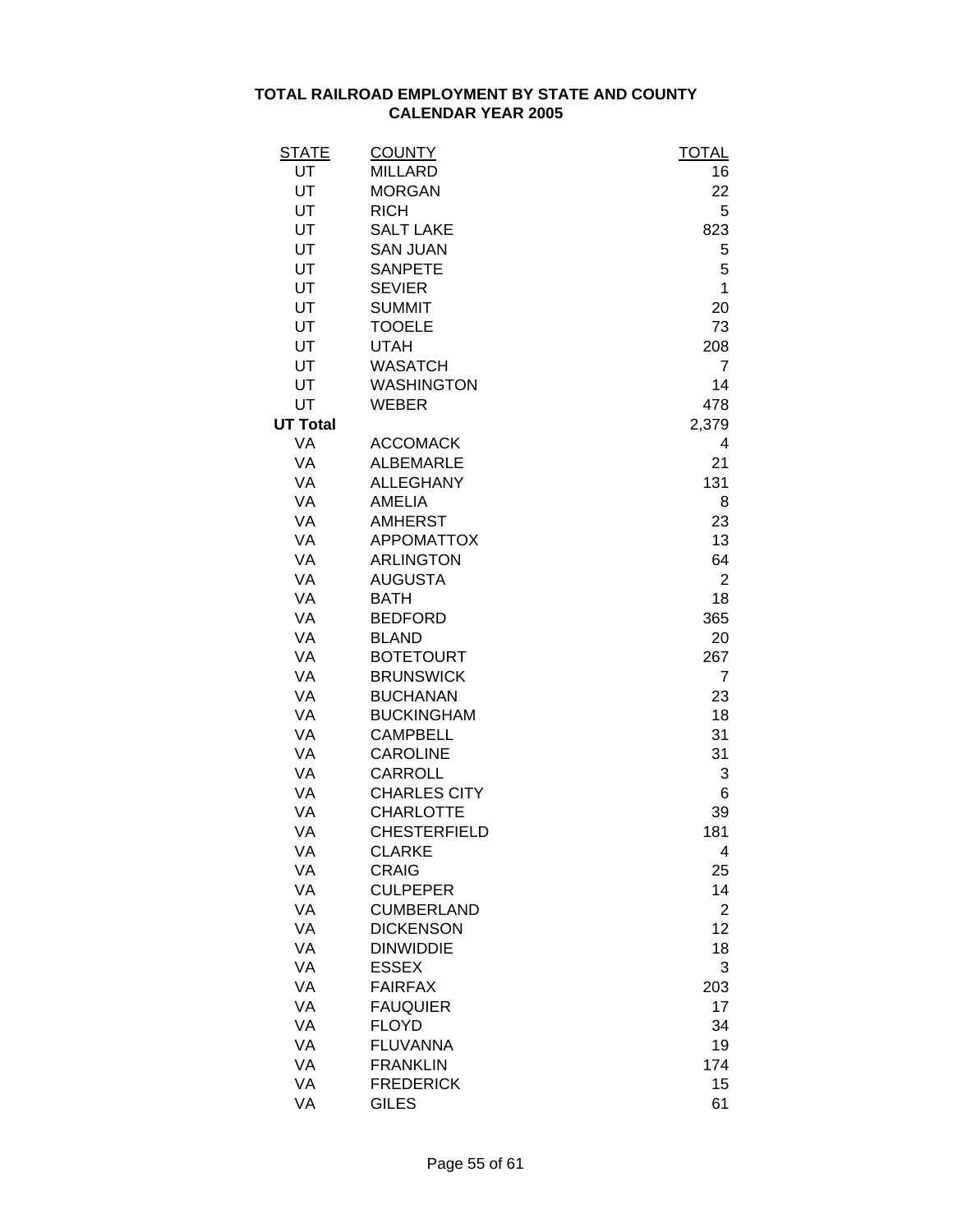| <b>STATE</b> | <b>COUNTY</b>                      | <b>TOTAL</b>   |
|--------------|------------------------------------|----------------|
| VA           | <b>GLOUCESTER</b>                  | 10             |
| <b>VA</b>    | <b>GOOCHLAND</b>                   | 9              |
| VA           | <b>GREENSVILLE</b>                 | $\overline{2}$ |
| VA           | <b>HALIFAX</b>                     | 9              |
| VA           | <b>HANOVER</b>                     | 95             |
| VA           | <b>HENRICO</b>                     | 174            |
| VA           | <b>HENRY</b>                       | 11             |
| VA           | <b>INDEPENDENT CITY</b>            | 3,433          |
| VA           | <b>ISLE OF WIGHT</b>               | 25             |
| VA           | <b>JAMES CITY</b>                  | 3              |
| VA           | <b>KING AND QUEEN</b>              | 3              |
| VA           | <b>KING GEORGE</b>                 | 8              |
| VA           | <b>KING WILLIAM</b>                | 24             |
| VA           | <b>LANCASTER</b>                   | 4              |
| VA           | LEE                                | 36             |
| VA           | <b>LOUDOUN</b>                     | 36             |
| VA           | <b>LOUISA</b>                      | 30             |
| VA           | <b>LUNENBURG</b>                   | 45             |
| VA           | <b>MADISON</b>                     | $\overline{c}$ |
| VA           | <b>MATHEWS</b>                     | $\overline{2}$ |
| VA           | <b>MECKLENBURG</b>                 | 9              |
| VA           | <b>MIDDLESEX</b>                   | $\overline{2}$ |
| VA           | <b>MONTGOMERY</b>                  | 97             |
| VA           | <b>NELSON</b>                      | 13             |
| VA           | <b>NEW KENT</b>                    | 25             |
| VA           | <b>NORTHAMPTON</b>                 | 13             |
| VA           | NORTHUMBERLAND                     | 3              |
| VA           | <b>NOTTOWAY</b>                    | 105            |
| VA           | <b>ORANGE</b>                      | 33             |
| VA           | <b>PAGE</b>                        | 70             |
| VA           | <b>PATRICK</b>                     | 8              |
| VA           | PITTSYLVANIA                       | 49             |
| VA           | <b>POWHATAN</b>                    | 22             |
| VA           | PRINCE EDWARD                      | 29             |
| VA           | PRINCE GEORGE                      | 8              |
| VA           | PRINCE WILLIAM                     | 122            |
| VA           | <b>PULASKI</b>                     | 25             |
| VA           | <b>RAPPAHANNOCK</b>                | 5              |
| VA           | <b>ROANOKE</b>                     | 12             |
| VA           | <b>ROCKBRIDGE</b>                  | 14             |
| VA           | <b>ROCKINGHAM</b>                  | 34             |
| VA           | <b>RUSSELL</b>                     | 104            |
| VA           | <b>SCOTT</b>                       | 28             |
| VA           | <b>SHENANDOAH</b>                  | 14             |
| VA           |                                    |                |
|              | <b>SMYTH</b><br><b>SOUTHAMPTON</b> | 8              |
| VA           |                                    | 11             |
| VA           | <b>SPOTSYLVANIA</b>                | 40             |
| VA           | <b>STAFFORD</b>                    | 38             |
| VA           | <b>SURRY</b>                       | 1              |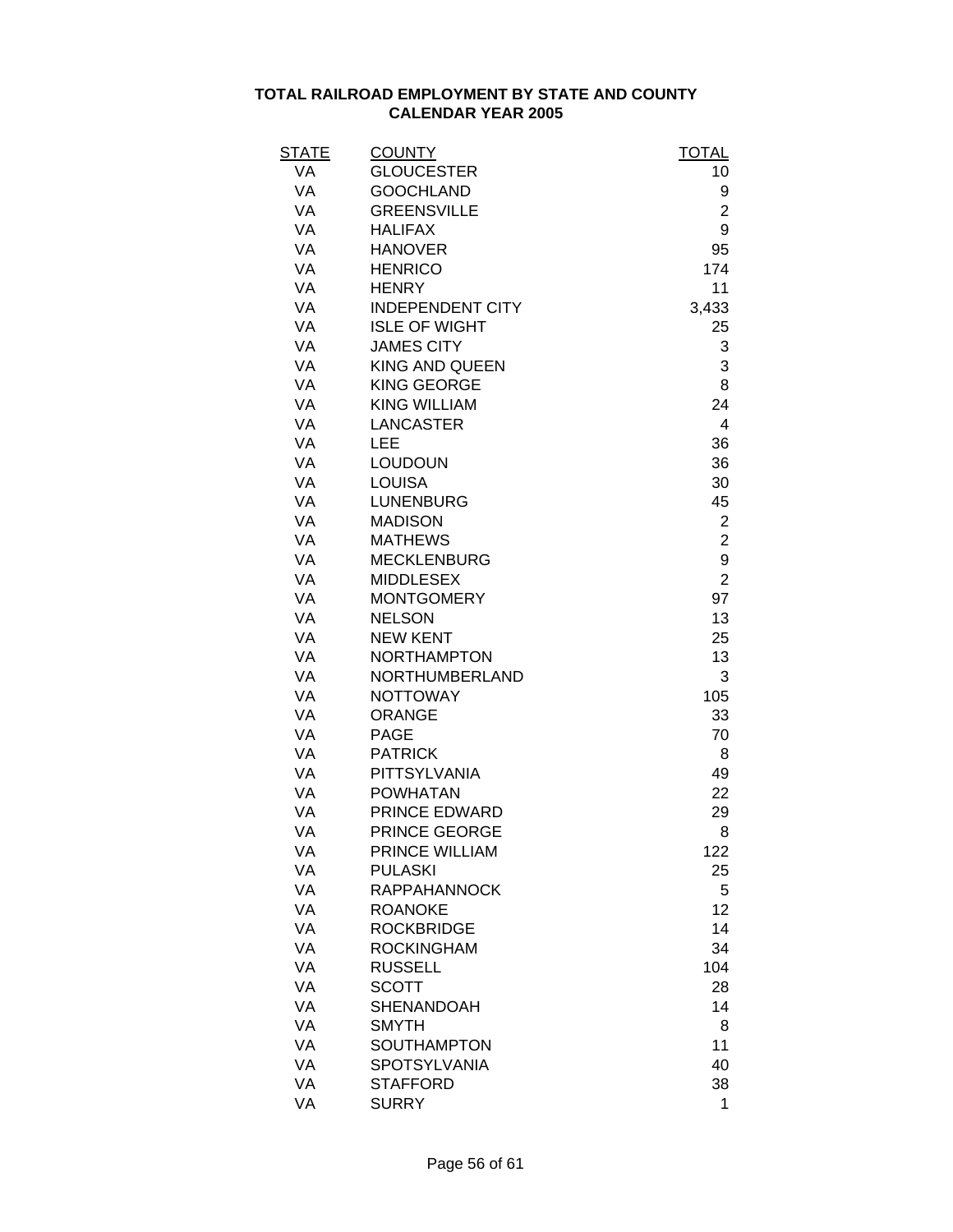| VA<br>9<br>VA<br><b>TAZEWELL</b><br>180<br>VA<br><b>WARREN</b><br>20<br>VA<br><b>WASHINGTON</b><br>24<br>11<br>VA<br><b>WESTMORELAND</b><br>VA<br><b>WISE</b><br>144<br>VA<br><b>WYTHE</b><br>26<br><b>YORK</b><br>VA<br>14<br>7,207<br><b>ST THOMAS</b><br>VI<br>1<br><b>VI Total</b><br>1<br>VT<br><b>ADDISON</b><br>14<br>VT<br><b>BENNINGTON</b><br>8<br>VT<br><b>CALEDONIA</b><br>6<br>VT<br><b>CHITTENDEN</b><br>32<br>VT<br><b>ESSEX</b><br>11<br>VT<br><b>FRANKLIN</b><br>61<br>VT<br><b>GRAND ISLE</b><br>5<br>VT<br>3<br><b>LAMOILLE</b><br>VT<br>6<br><b>ORANGE</b><br>VT<br><b>ORLEANS</b><br>15<br>VT<br>51<br><b>RUTLAND</b><br>VT<br><b>WASHINGTON</b><br>1<br>VT<br><b>WINDHAM</b><br>11<br>VT<br>12<br><b>WINDSOR</b><br>236<br><b>WA</b><br><b>ADAMS</b><br>19<br><b>ASOTIN</b><br><b>WA</b><br>13<br><b>WA</b><br><b>BENTON</b><br>286<br><b>WA</b><br><b>CHELAN</b><br>56<br><b>WA</b><br><b>CLALLAM</b><br>4<br><b>CLARK</b><br><b>WA</b><br>843<br><b>COWLITZ</b><br><b>WA</b><br>138<br><b>WA</b><br><b>DOUGLAS</b><br>25<br><b>WA</b><br><b>FRANKLIN</b><br>137<br><b>WA</b><br>GRANT<br>32<br><b>WA</b><br><b>GRAYS HARBOR</b><br>36<br><b>WA</b><br><b>ISLAND</b><br>34<br><b>WA</b><br><b>JEFFERSON</b><br>5<br><b>WA</b><br><b>KING</b><br>1,057<br><b>WA</b><br><b>KITSAP</b><br>39<br><b>WA</b><br><b>KITTITAS</b><br>21<br>71<br><b>WA</b><br><b>KLICKITAT</b><br><b>WA</b><br><b>LEWIS</b><br>63<br>12<br><b>WA</b><br><b>LINCOLN</b><br><b>WA</b><br><b>MASON</b><br>19<br><b>WA</b><br><b>OKANOGAN</b><br>10<br><b>WA</b><br><b>PACIFIC</b><br>2<br><b>WA</b><br><b>PEND OREILLE</b><br>23 | <u>STATE</u>    | <b>COUNTY</b> | <b>TOTAL</b> |
|------------------------------------------------------------------------------------------------------------------------------------------------------------------------------------------------------------------------------------------------------------------------------------------------------------------------------------------------------------------------------------------------------------------------------------------------------------------------------------------------------------------------------------------------------------------------------------------------------------------------------------------------------------------------------------------------------------------------------------------------------------------------------------------------------------------------------------------------------------------------------------------------------------------------------------------------------------------------------------------------------------------------------------------------------------------------------------------------------------------------------------------------------------------------------------------------------------------------------------------------------------------------------------------------------------------------------------------------------------------------------------------------------------------------------------------------------------------------------------------------------------------------------------------------------------------------------------------------------------------------------|-----------------|---------------|--------------|
|                                                                                                                                                                                                                                                                                                                                                                                                                                                                                                                                                                                                                                                                                                                                                                                                                                                                                                                                                                                                                                                                                                                                                                                                                                                                                                                                                                                                                                                                                                                                                                                                                              |                 | <b>SUSSEX</b> |              |
|                                                                                                                                                                                                                                                                                                                                                                                                                                                                                                                                                                                                                                                                                                                                                                                                                                                                                                                                                                                                                                                                                                                                                                                                                                                                                                                                                                                                                                                                                                                                                                                                                              |                 |               |              |
|                                                                                                                                                                                                                                                                                                                                                                                                                                                                                                                                                                                                                                                                                                                                                                                                                                                                                                                                                                                                                                                                                                                                                                                                                                                                                                                                                                                                                                                                                                                                                                                                                              |                 |               |              |
|                                                                                                                                                                                                                                                                                                                                                                                                                                                                                                                                                                                                                                                                                                                                                                                                                                                                                                                                                                                                                                                                                                                                                                                                                                                                                                                                                                                                                                                                                                                                                                                                                              |                 |               |              |
|                                                                                                                                                                                                                                                                                                                                                                                                                                                                                                                                                                                                                                                                                                                                                                                                                                                                                                                                                                                                                                                                                                                                                                                                                                                                                                                                                                                                                                                                                                                                                                                                                              |                 |               |              |
|                                                                                                                                                                                                                                                                                                                                                                                                                                                                                                                                                                                                                                                                                                                                                                                                                                                                                                                                                                                                                                                                                                                                                                                                                                                                                                                                                                                                                                                                                                                                                                                                                              |                 |               |              |
|                                                                                                                                                                                                                                                                                                                                                                                                                                                                                                                                                                                                                                                                                                                                                                                                                                                                                                                                                                                                                                                                                                                                                                                                                                                                                                                                                                                                                                                                                                                                                                                                                              |                 |               |              |
|                                                                                                                                                                                                                                                                                                                                                                                                                                                                                                                                                                                                                                                                                                                                                                                                                                                                                                                                                                                                                                                                                                                                                                                                                                                                                                                                                                                                                                                                                                                                                                                                                              |                 |               |              |
|                                                                                                                                                                                                                                                                                                                                                                                                                                                                                                                                                                                                                                                                                                                                                                                                                                                                                                                                                                                                                                                                                                                                                                                                                                                                                                                                                                                                                                                                                                                                                                                                                              | <b>VA Total</b> |               |              |
|                                                                                                                                                                                                                                                                                                                                                                                                                                                                                                                                                                                                                                                                                                                                                                                                                                                                                                                                                                                                                                                                                                                                                                                                                                                                                                                                                                                                                                                                                                                                                                                                                              |                 |               |              |
|                                                                                                                                                                                                                                                                                                                                                                                                                                                                                                                                                                                                                                                                                                                                                                                                                                                                                                                                                                                                                                                                                                                                                                                                                                                                                                                                                                                                                                                                                                                                                                                                                              |                 |               |              |
|                                                                                                                                                                                                                                                                                                                                                                                                                                                                                                                                                                                                                                                                                                                                                                                                                                                                                                                                                                                                                                                                                                                                                                                                                                                                                                                                                                                                                                                                                                                                                                                                                              |                 |               |              |
|                                                                                                                                                                                                                                                                                                                                                                                                                                                                                                                                                                                                                                                                                                                                                                                                                                                                                                                                                                                                                                                                                                                                                                                                                                                                                                                                                                                                                                                                                                                                                                                                                              |                 |               |              |
|                                                                                                                                                                                                                                                                                                                                                                                                                                                                                                                                                                                                                                                                                                                                                                                                                                                                                                                                                                                                                                                                                                                                                                                                                                                                                                                                                                                                                                                                                                                                                                                                                              |                 |               |              |
|                                                                                                                                                                                                                                                                                                                                                                                                                                                                                                                                                                                                                                                                                                                                                                                                                                                                                                                                                                                                                                                                                                                                                                                                                                                                                                                                                                                                                                                                                                                                                                                                                              |                 |               |              |
|                                                                                                                                                                                                                                                                                                                                                                                                                                                                                                                                                                                                                                                                                                                                                                                                                                                                                                                                                                                                                                                                                                                                                                                                                                                                                                                                                                                                                                                                                                                                                                                                                              |                 |               |              |
|                                                                                                                                                                                                                                                                                                                                                                                                                                                                                                                                                                                                                                                                                                                                                                                                                                                                                                                                                                                                                                                                                                                                                                                                                                                                                                                                                                                                                                                                                                                                                                                                                              |                 |               |              |
|                                                                                                                                                                                                                                                                                                                                                                                                                                                                                                                                                                                                                                                                                                                                                                                                                                                                                                                                                                                                                                                                                                                                                                                                                                                                                                                                                                                                                                                                                                                                                                                                                              |                 |               |              |
|                                                                                                                                                                                                                                                                                                                                                                                                                                                                                                                                                                                                                                                                                                                                                                                                                                                                                                                                                                                                                                                                                                                                                                                                                                                                                                                                                                                                                                                                                                                                                                                                                              |                 |               |              |
|                                                                                                                                                                                                                                                                                                                                                                                                                                                                                                                                                                                                                                                                                                                                                                                                                                                                                                                                                                                                                                                                                                                                                                                                                                                                                                                                                                                                                                                                                                                                                                                                                              |                 |               |              |
|                                                                                                                                                                                                                                                                                                                                                                                                                                                                                                                                                                                                                                                                                                                                                                                                                                                                                                                                                                                                                                                                                                                                                                                                                                                                                                                                                                                                                                                                                                                                                                                                                              |                 |               |              |
|                                                                                                                                                                                                                                                                                                                                                                                                                                                                                                                                                                                                                                                                                                                                                                                                                                                                                                                                                                                                                                                                                                                                                                                                                                                                                                                                                                                                                                                                                                                                                                                                                              |                 |               |              |
|                                                                                                                                                                                                                                                                                                                                                                                                                                                                                                                                                                                                                                                                                                                                                                                                                                                                                                                                                                                                                                                                                                                                                                                                                                                                                                                                                                                                                                                                                                                                                                                                                              |                 |               |              |
|                                                                                                                                                                                                                                                                                                                                                                                                                                                                                                                                                                                                                                                                                                                                                                                                                                                                                                                                                                                                                                                                                                                                                                                                                                                                                                                                                                                                                                                                                                                                                                                                                              |                 |               |              |
|                                                                                                                                                                                                                                                                                                                                                                                                                                                                                                                                                                                                                                                                                                                                                                                                                                                                                                                                                                                                                                                                                                                                                                                                                                                                                                                                                                                                                                                                                                                                                                                                                              |                 |               |              |
|                                                                                                                                                                                                                                                                                                                                                                                                                                                                                                                                                                                                                                                                                                                                                                                                                                                                                                                                                                                                                                                                                                                                                                                                                                                                                                                                                                                                                                                                                                                                                                                                                              | <b>VT Total</b> |               |              |
|                                                                                                                                                                                                                                                                                                                                                                                                                                                                                                                                                                                                                                                                                                                                                                                                                                                                                                                                                                                                                                                                                                                                                                                                                                                                                                                                                                                                                                                                                                                                                                                                                              |                 |               |              |
|                                                                                                                                                                                                                                                                                                                                                                                                                                                                                                                                                                                                                                                                                                                                                                                                                                                                                                                                                                                                                                                                                                                                                                                                                                                                                                                                                                                                                                                                                                                                                                                                                              |                 |               |              |
|                                                                                                                                                                                                                                                                                                                                                                                                                                                                                                                                                                                                                                                                                                                                                                                                                                                                                                                                                                                                                                                                                                                                                                                                                                                                                                                                                                                                                                                                                                                                                                                                                              |                 |               |              |
|                                                                                                                                                                                                                                                                                                                                                                                                                                                                                                                                                                                                                                                                                                                                                                                                                                                                                                                                                                                                                                                                                                                                                                                                                                                                                                                                                                                                                                                                                                                                                                                                                              |                 |               |              |
|                                                                                                                                                                                                                                                                                                                                                                                                                                                                                                                                                                                                                                                                                                                                                                                                                                                                                                                                                                                                                                                                                                                                                                                                                                                                                                                                                                                                                                                                                                                                                                                                                              |                 |               |              |
|                                                                                                                                                                                                                                                                                                                                                                                                                                                                                                                                                                                                                                                                                                                                                                                                                                                                                                                                                                                                                                                                                                                                                                                                                                                                                                                                                                                                                                                                                                                                                                                                                              |                 |               |              |
|                                                                                                                                                                                                                                                                                                                                                                                                                                                                                                                                                                                                                                                                                                                                                                                                                                                                                                                                                                                                                                                                                                                                                                                                                                                                                                                                                                                                                                                                                                                                                                                                                              |                 |               |              |
|                                                                                                                                                                                                                                                                                                                                                                                                                                                                                                                                                                                                                                                                                                                                                                                                                                                                                                                                                                                                                                                                                                                                                                                                                                                                                                                                                                                                                                                                                                                                                                                                                              |                 |               |              |
|                                                                                                                                                                                                                                                                                                                                                                                                                                                                                                                                                                                                                                                                                                                                                                                                                                                                                                                                                                                                                                                                                                                                                                                                                                                                                                                                                                                                                                                                                                                                                                                                                              |                 |               |              |
|                                                                                                                                                                                                                                                                                                                                                                                                                                                                                                                                                                                                                                                                                                                                                                                                                                                                                                                                                                                                                                                                                                                                                                                                                                                                                                                                                                                                                                                                                                                                                                                                                              |                 |               |              |
|                                                                                                                                                                                                                                                                                                                                                                                                                                                                                                                                                                                                                                                                                                                                                                                                                                                                                                                                                                                                                                                                                                                                                                                                                                                                                                                                                                                                                                                                                                                                                                                                                              |                 |               |              |
|                                                                                                                                                                                                                                                                                                                                                                                                                                                                                                                                                                                                                                                                                                                                                                                                                                                                                                                                                                                                                                                                                                                                                                                                                                                                                                                                                                                                                                                                                                                                                                                                                              |                 |               |              |
|                                                                                                                                                                                                                                                                                                                                                                                                                                                                                                                                                                                                                                                                                                                                                                                                                                                                                                                                                                                                                                                                                                                                                                                                                                                                                                                                                                                                                                                                                                                                                                                                                              |                 |               |              |
|                                                                                                                                                                                                                                                                                                                                                                                                                                                                                                                                                                                                                                                                                                                                                                                                                                                                                                                                                                                                                                                                                                                                                                                                                                                                                                                                                                                                                                                                                                                                                                                                                              |                 |               |              |
|                                                                                                                                                                                                                                                                                                                                                                                                                                                                                                                                                                                                                                                                                                                                                                                                                                                                                                                                                                                                                                                                                                                                                                                                                                                                                                                                                                                                                                                                                                                                                                                                                              |                 |               |              |
|                                                                                                                                                                                                                                                                                                                                                                                                                                                                                                                                                                                                                                                                                                                                                                                                                                                                                                                                                                                                                                                                                                                                                                                                                                                                                                                                                                                                                                                                                                                                                                                                                              |                 |               |              |
|                                                                                                                                                                                                                                                                                                                                                                                                                                                                                                                                                                                                                                                                                                                                                                                                                                                                                                                                                                                                                                                                                                                                                                                                                                                                                                                                                                                                                                                                                                                                                                                                                              |                 |               |              |
|                                                                                                                                                                                                                                                                                                                                                                                                                                                                                                                                                                                                                                                                                                                                                                                                                                                                                                                                                                                                                                                                                                                                                                                                                                                                                                                                                                                                                                                                                                                                                                                                                              |                 |               |              |
|                                                                                                                                                                                                                                                                                                                                                                                                                                                                                                                                                                                                                                                                                                                                                                                                                                                                                                                                                                                                                                                                                                                                                                                                                                                                                                                                                                                                                                                                                                                                                                                                                              |                 |               |              |
|                                                                                                                                                                                                                                                                                                                                                                                                                                                                                                                                                                                                                                                                                                                                                                                                                                                                                                                                                                                                                                                                                                                                                                                                                                                                                                                                                                                                                                                                                                                                                                                                                              |                 |               |              |
|                                                                                                                                                                                                                                                                                                                                                                                                                                                                                                                                                                                                                                                                                                                                                                                                                                                                                                                                                                                                                                                                                                                                                                                                                                                                                                                                                                                                                                                                                                                                                                                                                              |                 |               |              |
|                                                                                                                                                                                                                                                                                                                                                                                                                                                                                                                                                                                                                                                                                                                                                                                                                                                                                                                                                                                                                                                                                                                                                                                                                                                                                                                                                                                                                                                                                                                                                                                                                              |                 |               |              |
|                                                                                                                                                                                                                                                                                                                                                                                                                                                                                                                                                                                                                                                                                                                                                                                                                                                                                                                                                                                                                                                                                                                                                                                                                                                                                                                                                                                                                                                                                                                                                                                                                              |                 |               |              |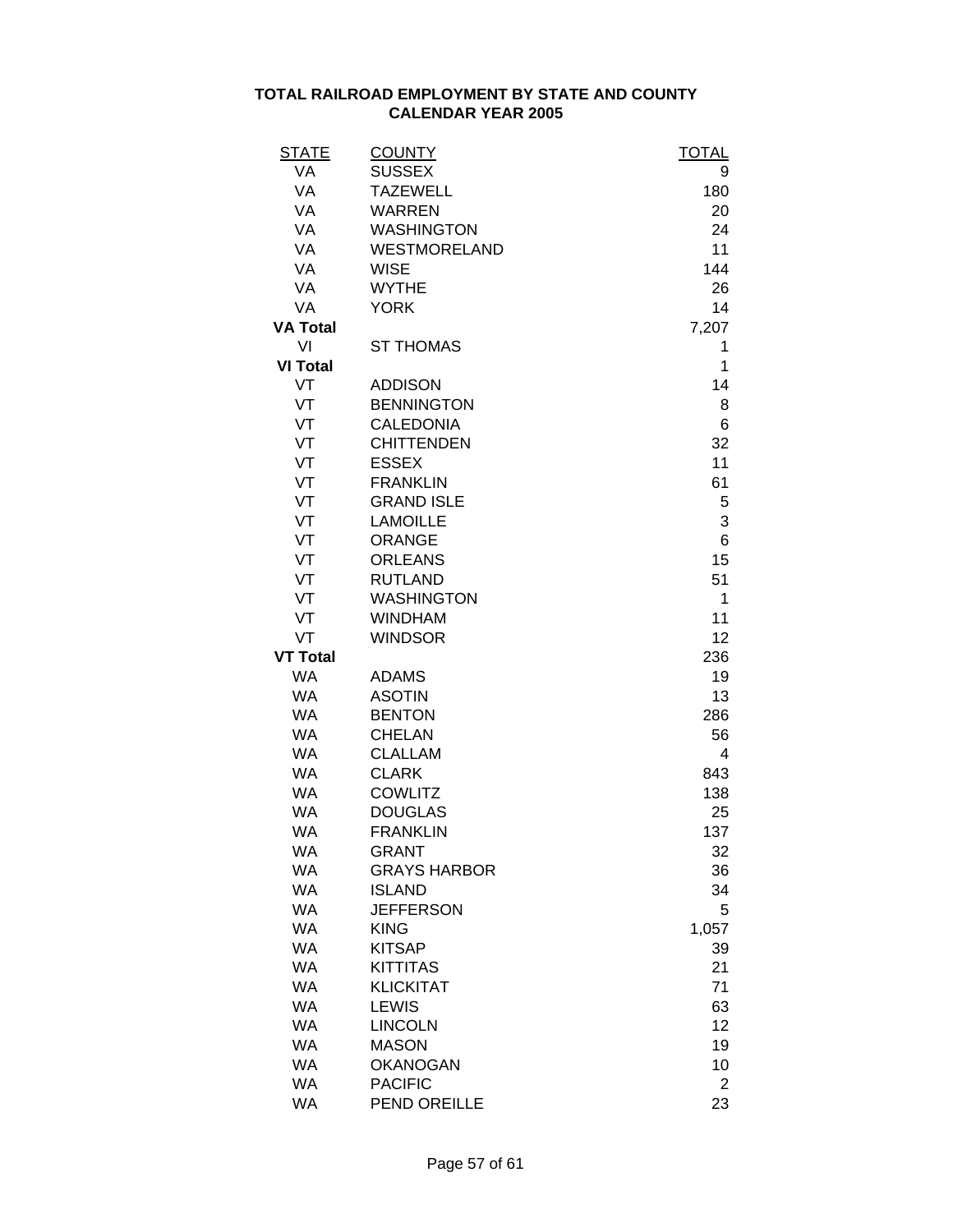| <b>STATE</b>    | <b>COUNTY</b>      | <b>TOTAL</b>            |
|-----------------|--------------------|-------------------------|
| <b>WA</b>       | <b>PIERCE</b>      | 609                     |
| <b>WA</b>       | <b>SKAGIT</b>      | 53                      |
| <b>WA</b>       | <b>SKAMANIA</b>    | 15                      |
| <b>WA</b>       | <b>SNOHOMISH</b>   | 506                     |
| <b>WA</b>       | <b>SPOKANE</b>     | 824                     |
| <b>WA</b>       | <b>STEVENS</b>     | 39                      |
| <b>WA</b>       | <b>THURSTON</b>    | 84                      |
| <b>WA</b>       | <b>WAHKIAKUM</b>   | 5                       |
| <b>WA</b>       | <b>WALLA WALLA</b> | 61                      |
| <b>WA</b>       | <b>WHATCOM</b>     | 48                      |
| <b>WA</b>       | <b>WHITMAN</b>     | 11                      |
| <b>WA</b>       | <b>YAKIMA</b>      | 75                      |
| <b>WA Total</b> |                    | 5,275                   |
| WI              | <b>ADAMS</b>       | 40                      |
| WI              | <b>ASHLAND</b>     | 8                       |
| WI              | <b>BARRON</b>      | 26                      |
| WI              | <b>BAYFIELD</b>    | 9                       |
| WI              | <b>BROWN</b>       | 92                      |
| WI              | <b>BUFFALO</b>     | 13                      |
| WI              | <b>BURNETT</b>     | $\overline{\mathbf{c}}$ |
| WI              | <b>CALUMET</b>     | $\overline{7}$          |
| WI              | <b>CHIPPEWA</b>    | 28                      |
| WI              | <b>CLARK</b>       | 11                      |
| WI              | <b>COLUMBIA</b>    | 126                     |
| WI              | <b>CRAWFORD</b>    | 24                      |
| WI              | <b>DANE</b>        | 71                      |
| WI              | <b>DODGE</b>       | 82                      |
| WI              | <b>DOOR</b>        | 1                       |
| WI              | <b>DOUGLAS</b>     | 469                     |
| WI              | <b>DUNN</b>        | 16                      |
| WI              | <b>EAU CLAIRE</b>  | 64                      |
| WI              | <b>FLORENCE</b>    | 1                       |
| WI              | FOND DU LAC        | 364                     |
| WI              | <b>FOREST</b>      | 17                      |
| WI              | <b>GRANT</b>       | 25                      |
| WI              | <b>GREEN</b>       | 14                      |
| WI              | <b>GREEN LAKE</b>  | 16                      |
| WI              | <b>IOWA</b>        | $\overline{2}$          |
| WI              | <b>IRON</b>        | 3                       |
| WI              | <b>JACKSON</b>     | 24                      |
| WI              | <b>JEFFERSON</b>   | 33                      |
| WI              | <b>JUNEAU</b>      | 13                      |
| WI              | <b>KENOSHA</b>     | 98                      |
| WI              | <b>KEWAUNEE</b>    | 3                       |
| WI              | <b>LA CROSSE</b>   | 351                     |
| WI              | <b>LAFAYETTE</b>   | 7                       |
| WI              | <b>LANGLADE</b>    | 6                       |
| WI              | <b>LINCOLN</b>     | 25                      |
| WI              | <b>MANITOWOC</b>   | 20                      |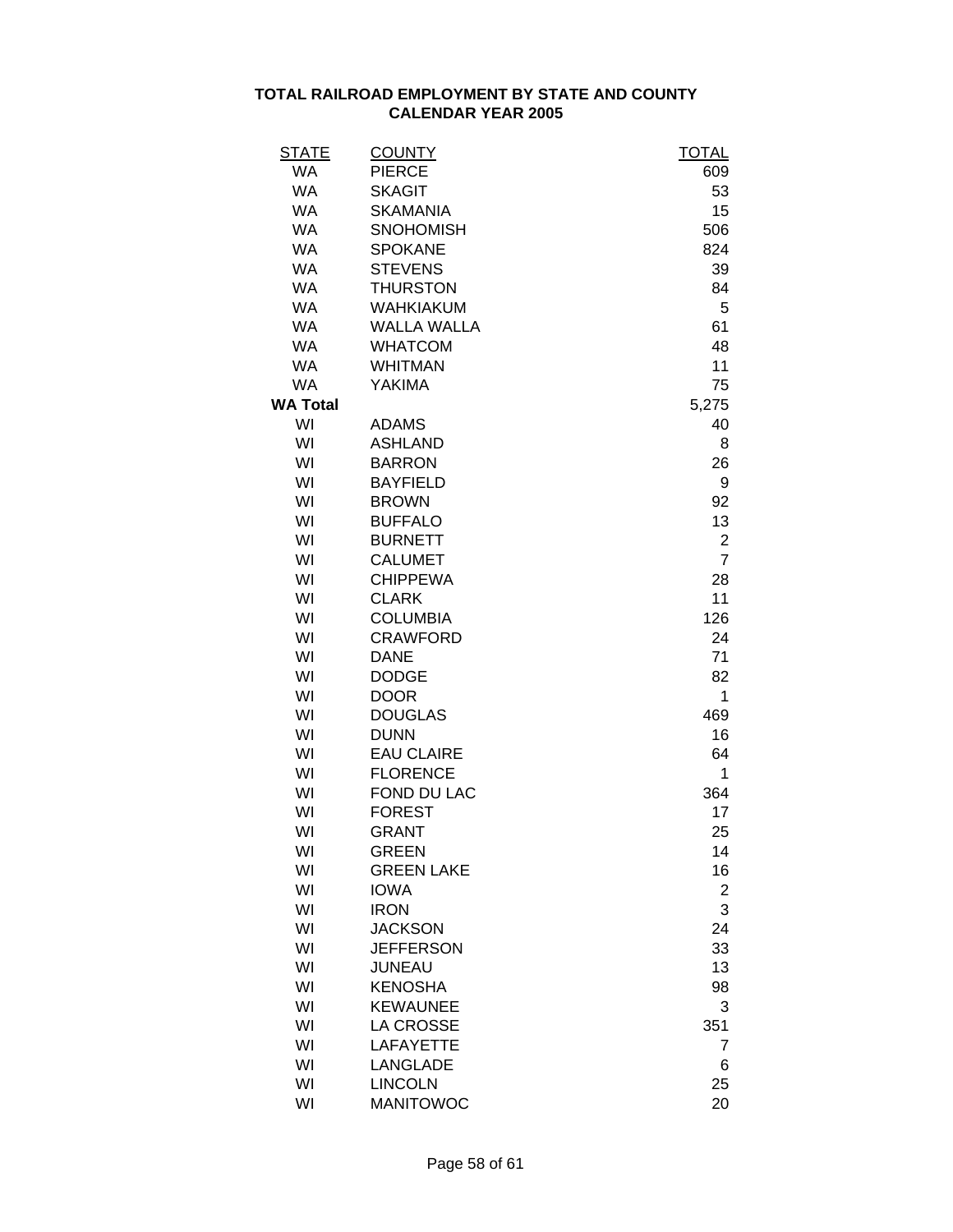| <b>STATE</b>    | <b>COUNTY</b>                      | <b>TOTAL</b> |
|-----------------|------------------------------------|--------------|
| WI              | <b>MARATHON</b>                    | 30           |
| WI              | <b>MARINETTE</b>                   | 20           |
| WI              | <b>MARQUETTE</b>                   | 31           |
| WI              | <b>MILWAUKEE</b>                   | 267          |
| WI              | <b>MONROE</b>                      | 39           |
| WI              | <b>OCONTO</b>                      | 18           |
| WI              | <b>ONEIDA</b>                      | 4            |
| WI              | <b>OUTAGAMIE</b>                   | 50           |
| WI              | <b>OZAUKEE</b>                     | 10           |
| WI              | <b>PEPIN</b>                       | 10           |
| WI              | <b>PIERCE</b>                      | 42           |
| WI              | <b>POLK</b>                        | 21           |
| WI              | <b>PORTAGE</b>                     | 259          |
| WI              | <b>PRICE</b>                       | 13           |
| WI              | <b>RACINE</b>                      | 107          |
| WI              | <b>RICHLAND</b>                    | 2            |
| WI              | <b>ROCK</b>                        | 127          |
| WI              | <b>RUSK</b>                        | 27           |
| WI              | <b>SAUK</b>                        | 33           |
| WI              | <b>SAWYER</b>                      | 13           |
| WI              | <b>SHAWANO</b>                     | 14           |
| WI              | <b>SHEBOYGAN</b>                   | 13           |
| WI              | <b>ST CROIX</b>                    | 133          |
| WI              | <b>TAYLOR</b>                      | 13           |
| WI              | TREMPEALEAU                        | 39           |
| WI              | <b>VERNON</b>                      | 38           |
| WI              | <b>VILAS</b>                       | 5            |
| WI              | <b>WALWORTH</b>                    | 61           |
| WI              | <b>WASHBURN</b>                    | 31           |
| WI              | <b>WASHINGTON</b>                  | 34           |
| WI              | <b>WAUKESHA</b>                    | 108          |
| WI              | <b>WAUPACA</b>                     | 25           |
| WI              | <b>WAUSHARA</b>                    | 13           |
| WI              | <b>WINNEBAGO</b>                   | 94           |
| WI              | <b>WOOD</b>                        | 96           |
| <b>WI Total</b> |                                    | 3,951        |
| <b>WV</b>       | <b>BARBOUR</b>                     | 32           |
| WV              | <b>BERKELEY</b>                    | 87           |
| WV              | <b>BOONE</b>                       | 62           |
| <b>WV</b>       | <b>BRAXTON</b>                     | 15           |
| WV              | <b>BROOKE</b>                      | 11           |
| WV              | <b>CABELL</b>                      | 420          |
| WV              | <b>CLAY</b>                        |              |
| WV              |                                    | 5            |
| WV              | <b>DODDRIDGE</b><br><b>FAYETTE</b> | 3            |
|                 |                                    | 37           |
| WV              | <b>GILMER</b>                      | 1            |
| WV              | <b>GRANT</b>                       | 4            |
| WV              | <b>GREENBRIER</b>                  | 69           |
| WV              | <b>HAMPSHIRE</b>                   | 28           |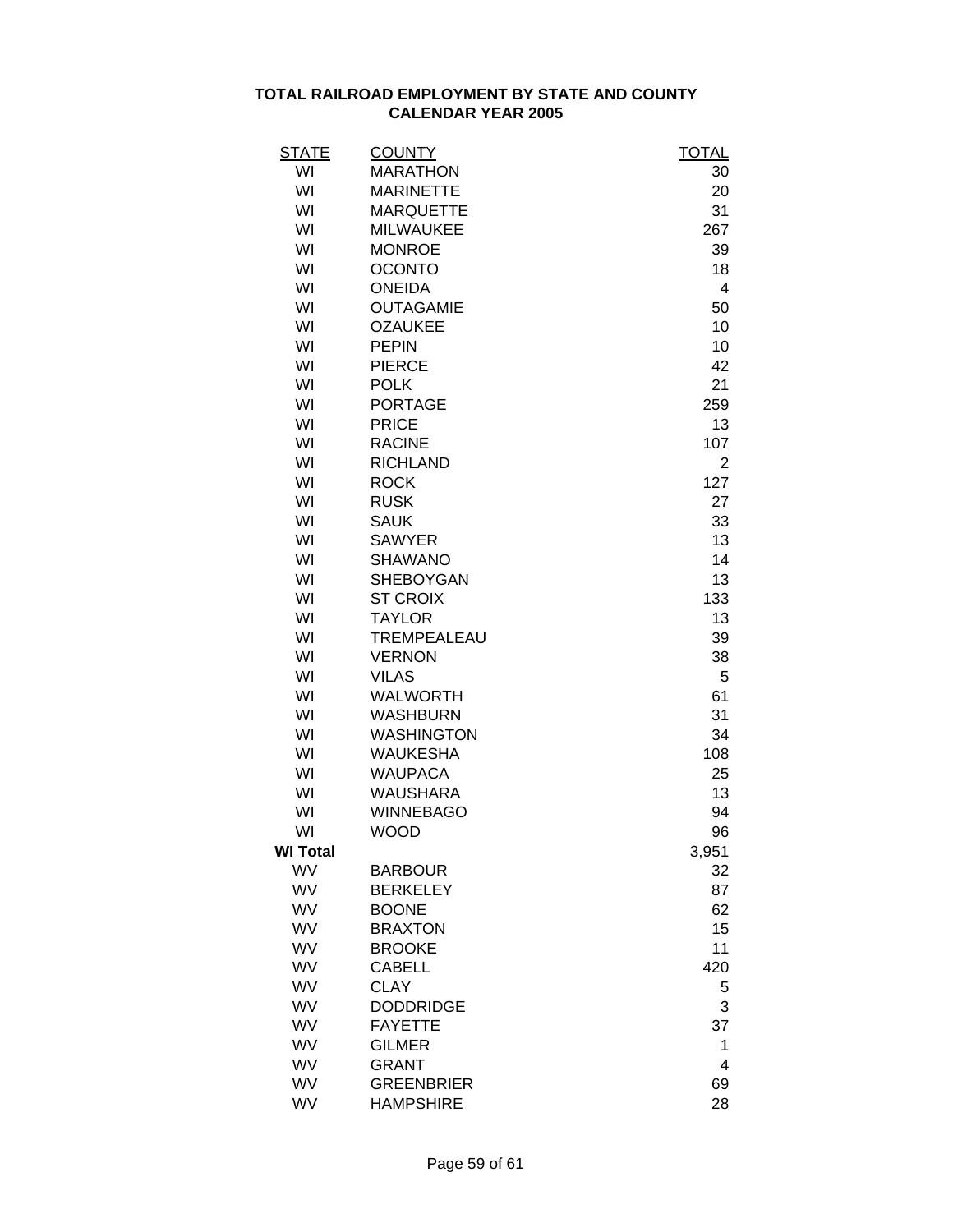| STATE           | <b>COUNTY</b>     | <b>TOTAL</b>   |
|-----------------|-------------------|----------------|
| WV              | <b>HANCOCK</b>    | 35             |
| <b>WV</b>       | <b>HARDY</b>      | 10             |
| WV              | <b>HARRISON</b>   | 54             |
| WV              | <b>JACKSON</b>    | 20             |
| WV              | <b>JEFFERSON</b>  | 60             |
| WV              | <b>KANAWHA</b>    | 146            |
| WV              | <b>LEWIS</b>      | 4              |
| WV              | <b>LINCOLN</b>    | 96             |
| WV              | <b>LOGAN</b>      | 73             |
| WV              | <b>MARION</b>     | 22             |
| <b>WV</b>       | <b>MARSHALL</b>   | 27             |
| WV              | <b>MASON</b>      | 47             |
| WV              | <b>MCDOWELL</b>   | 62             |
| <b>WV</b>       | <b>MERCER</b>     | 369            |
| WV              | <b>MINERAL</b>    | 238            |
| WV              | <b>MINGO</b>      | 190            |
| WV              | <b>MONONGALIA</b> | 17             |
| WV              | <b>MONROE</b>     | 21             |
| WV              | <b>MORGAN</b>     | 36             |
| WV              | <b>NICHOLAS</b>   | 9              |
| WV              | OHIO              | 20             |
| WV              | <b>PENDLETON</b>  | $\overline{c}$ |
| WV              | <b>POCAHONTAS</b> | $\overline{7}$ |
| WV              | <b>PRESTON</b>    | 44             |
| <b>WV</b>       | <b>PUTNAM</b>     | 69             |
| <b>WV</b>       | <b>RALEIGH</b>    | 82             |
| WV              | <b>RANDOLPH</b>   | 25             |
| WV              | <b>RITCHIE</b>    | 3              |
| WV              | <b>ROANE</b>      | 4              |
| WV              | <b>SUMMERS</b>    | 137            |
| WV              | <b>TAYLOR</b>     | 109            |
| WV              | <b>TUCKER</b>     | 1              |
| WV              | <b>TYLER</b>      | 2              |
| WV              | <b>UPSHUR</b>     | 3              |
| WV              | <b>WAYNE</b>      | 216            |
| WV              | <b>WEBSTER</b>    | 11             |
| WV              | <b>WETZEL</b>     | 12             |
| WV              | <b>WIRT</b>       | 6              |
| <b>WV</b>       | <b>WOOD</b>       | 109            |
| WV              | <b>WYOMING</b>    | 72             |
| <b>WV Total</b> |                   | 3,244          |
| <b>WY</b>       | <b>ALBANY</b>     | 137            |
| <b>WY</b>       | <b>BIG HORN</b>   | 68             |
| <b>WY</b>       | <b>CAMPBELL</b>   | 393            |
| <b>WY</b>       | <b>CARBON</b>     | 239            |
| <b>WY</b>       | <b>CONVERSE</b>   | 272            |
| <b>WY</b>       | <b>CROOK</b>      | 19             |
| <b>WY</b>       | <b>FREMONT</b>    | 29             |
| <b>WY</b>       | <b>GOSHEN</b>     | 259            |